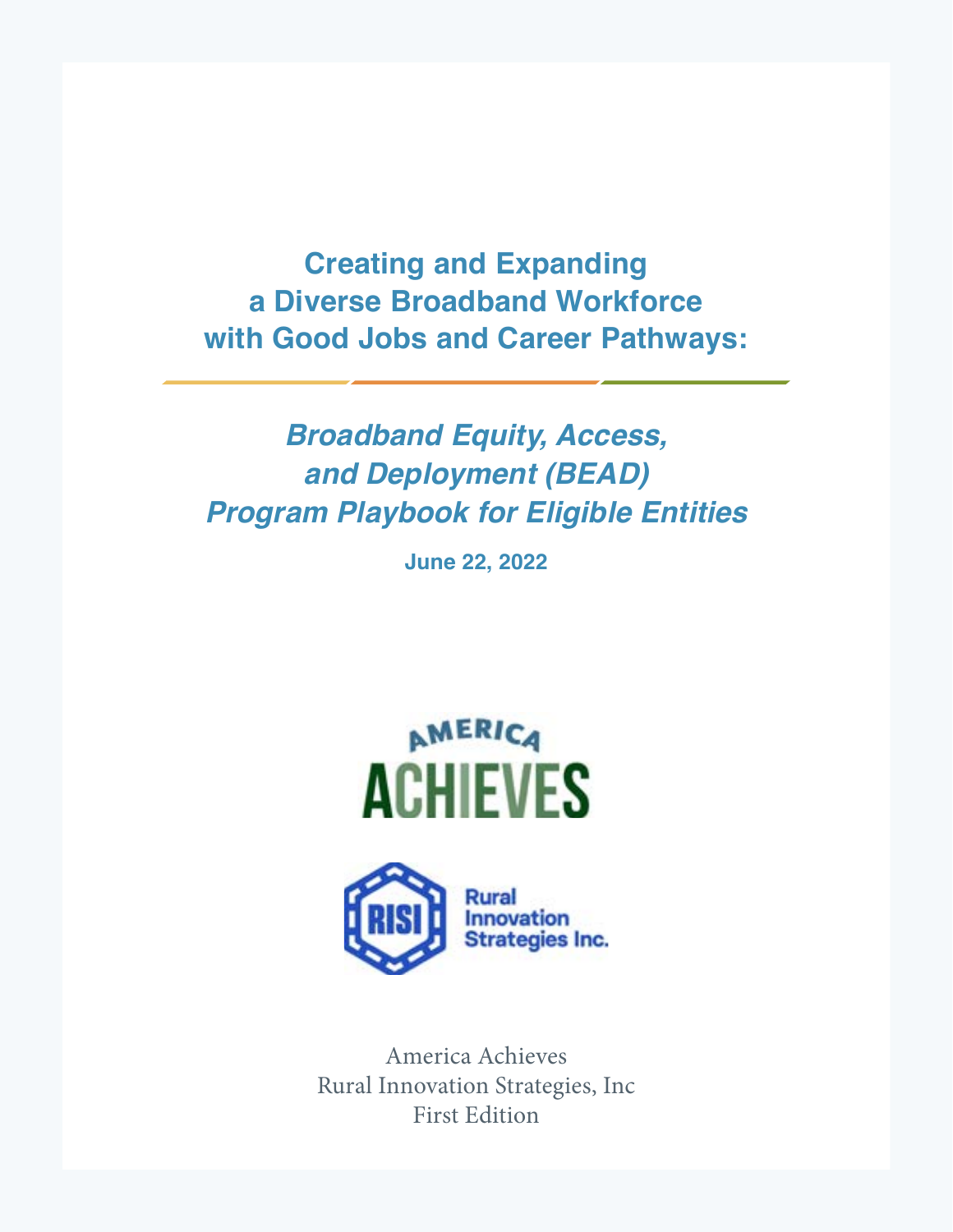# **Table of Contents**

| IV. BEAD Program Notice of Funding Opportunity (NOFO): Eligible Entities Guide 11                                                                              |
|----------------------------------------------------------------------------------------------------------------------------------------------------------------|
|                                                                                                                                                                |
|                                                                                                                                                                |
| 1. Appoint a Broadband Workforce Director and Staff and Develop a Broadband                                                                                    |
| 2. Convene Employers and Other Key Stakeholders to Advance Meaningful                                                                                          |
|                                                                                                                                                                |
|                                                                                                                                                                |
|                                                                                                                                                                |
| 3. Collect, Analyze, and Use Current and Needed Broadband Workforce Data  23                                                                                   |
| 4. Identify Additional Funding Sources to Support Broadband Workforce Development 28                                                                           |
| 5. Working with Employers, Build and Scale Evidence-Based Programs and Practices<br>With Measurable Job Outcomes to Train New and Existing Broadband Workers32 |
|                                                                                                                                                                |
|                                                                                                                                                                |
|                                                                                                                                                                |
|                                                                                                                                                                |
|                                                                                                                                                                |
|                                                                                                                                                                |
|                                                                                                                                                                |
| Federal, State, and Regional Efforts to Coordinate Broadband Workforce Development  49                                                                         |
|                                                                                                                                                                |
|                                                                                                                                                                |
|                                                                                                                                                                |
|                                                                                                                                                                |
|                                                                                                                                                                |
|                                                                                                                                                                |
|                                                                                                                                                                |
| B. National Telecommunications and Information Administration: High Impact Opportunities for Action 61                                                         |
|                                                                                                                                                                |
|                                                                                                                                                                |
|                                                                                                                                                                |
|                                                                                                                                                                |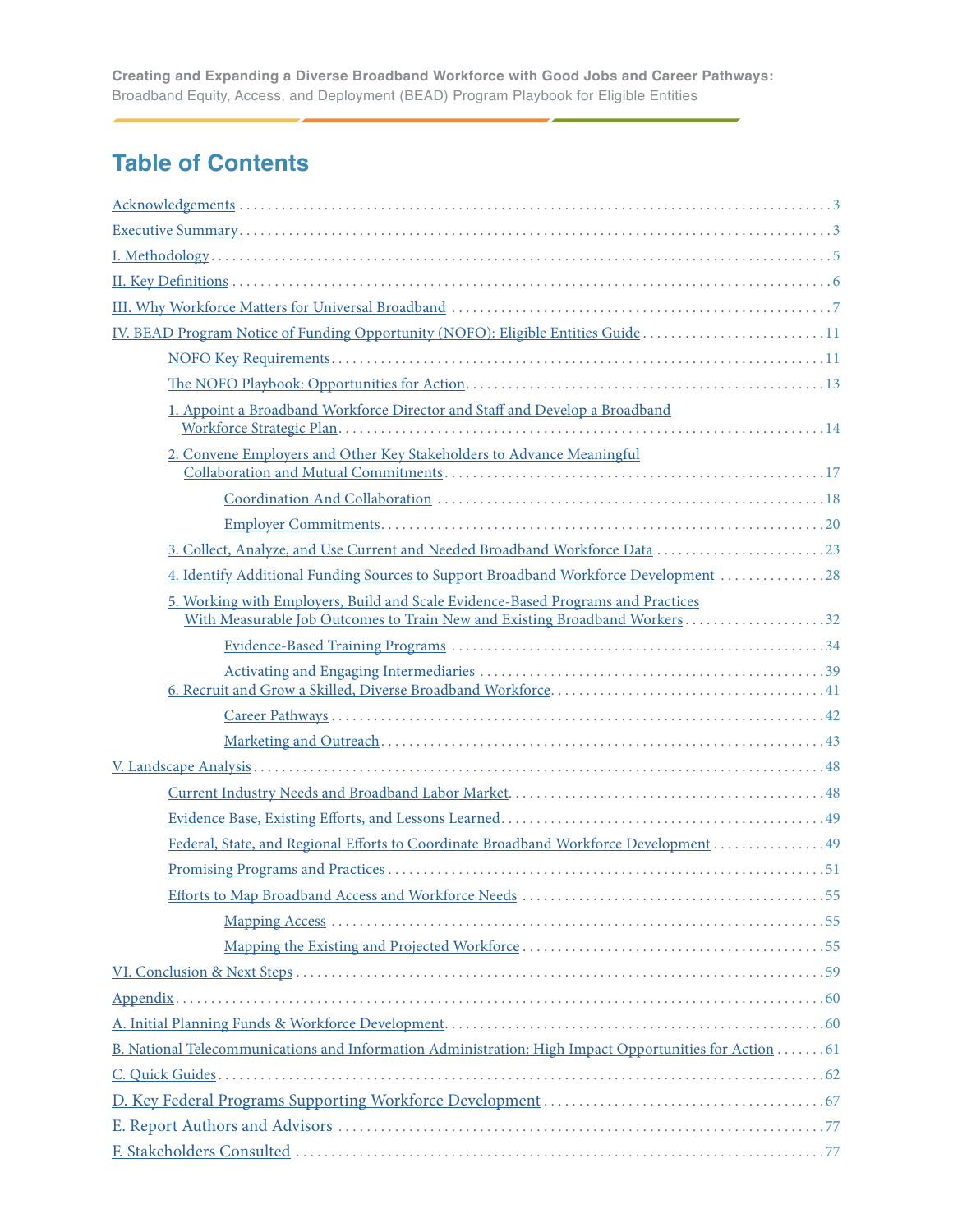# <span id="page-2-0"></span>**Acknowledgements**

[America Achieves](https://americaachieves.org) and the [Rural Innovation Strategies, Inc](https://ruralinnovation.us) extend a special thanks to [Schmidt Futures](https://www.schmidtfutures.com) for its guidance and financial support, making the first edition of this report possible. Given the nature of this topic and a growing evidence base, we are interested in feedback—and additional examples of best and promising practices—to inform a second edition to best support Eligible Entities.

Finally, we thank the individuals and organizations that shared their time and expertise throughout the writing of this report. A full list of organizations that have helped inform this report is in *Appendix E*. Please note that this report does not claim to reflect the views of those organizations.

# **Executive Summary**

The [Infrastructure Investment and Jobs Act of 2021](https://www.whitehouse.gov/briefing-room/statements-releases/2021/11/06/fact-sheet-the-bipartisan-infrastructure-deal/) allocated a one-time \$65 billion investment in broadband, \$42.45 billion of which is for the [Broadband Equity, Access, and Deployment \(BEAD\)](https://broadbandusa.ntia.doc.gov/broadband-equity-access-and-deployment-bead-program) [Program.](https://broadbandusa.ntia.doc.gov/broadband-equity-access-and-deployment-bead-program) The BEAD Program "provides federal funding for grants to Eligible Entities for broadband planning, deployment, mapping, equity, and adoption activities."<sup>1</sup> On May 13, 2022, the National [Telecommunications and Information Administration](https://www.ntia.doc.gov), an agency within the [Department of Commerce](https://www.commerce.gov), issued a Notice [of Funding Opportunity](https://broadbandusa.ntia.doc.gov/sites/default/files/2022-05/BEAD%20NOFO.pdf) (NOFO) for the BEAD program, outlining requirements and recommendations for Eligible Entities applying for funding.

The BEAD NOFO has included workforce development as a critical component of state plans and applications for funding—and appropriately so, as creating good jobs and developing the broadband workforce necessary to deliver on this historic investment is a critical first step for any state or territory seeking to expand broadband to its unserved and underserved residents. Most states have not yet prioritized a workforce development strategy to support broadband implementation, and the Department of Commerce is absolutely right to require a workforce plan as part of larger broadband plans needed to secure federal funding. Without a job-ready workforce on needed timelines, projects may be delayed over the long term or, worse, impossible to realize.

A deep dive into the research—and interviews with several dozen key stakeholders in the field—makes several points clear. First, we as a nation likely do not have a large or diverse enough workforce to make good on this investment—without taking significant steps, including engaging unemployed and underemployed workers from this sector and adjacent sectors. This is especially true in the communities and regions that need it the most. Moreover, the country will need to grow and diversify the current broadband workforce, including by re-engaging workers who have left the field, to meet the steep and sudden increase in broadband funding. Finally, workforce development, if not appropriately addressed now, will be a bottleneck issue for expanding broadband to the millions of people who need it.

While the first edition of this report is intended primarily for states and territories (Eligible Entities) applying for BEAD Program funding, it is also intended for a range of audiences who will have a role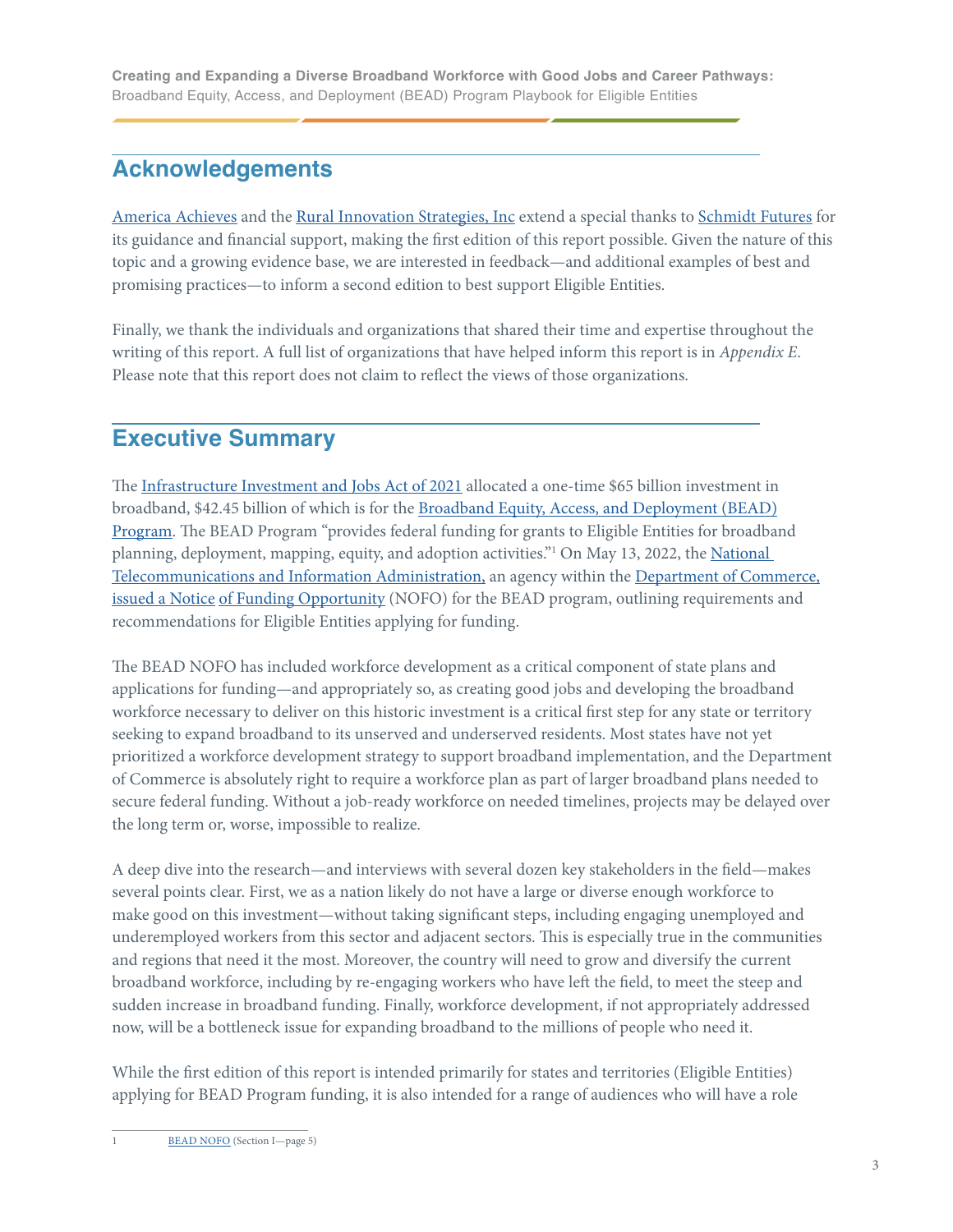to play, including federal agencies, philanthropy, employers, employer associations, organized labor associations, nonprofit organizations, institutions of higher education, and more.

Specifically, this report examines the Five-Year Action Plan requirement in the Department of Commerce's NOFO, as well as the subsequent Initial and Final Proposals, due later in the application process. It then recommends six categories of important steps applicants should consider taking, beginning immediately. The six steps include:

- **1.** [Appoint a Broadband Workforce Director and Staff and Develop a Broadband Workforce](#page-13-0) [Strategic Plan;](#page-13-0)
- **2.** [Convene Employers and Other Key Stakeholders To Advance Meaningful Collaboration](#page-16-0) [and Mutual Commitments;](#page-16-0)
- **3.** [Collect, Analyze, and Use Current and Needed Broadband Workforce Data;](#page-22-0)
- **4.** [Identify Additional Funding Sources to Support Broadband Workforce Development;](#page-27-0)
- **5.** [Working with Employers, Build and Scale Evidence-Based Programs and Practices with](#page-31-0) [Measurable Job Outcomes to Train New and Existing Broadband Workers; and](#page-31-0)
- **6.** [Recruit And Grow A Skilled, Diverse Broadband Workforce](#page-40-0)

One central recommendation in this report is to deploy and align workforce systems and programs, measured partly by employment outcomes, to support specific projected hiring needs for broadband implementation. A second recommendation is to bring employers to the table, intermediaries that work with multiple employers, and the workers themselves—working in partnership to create a broadband workforce development ecosystem that benefits employers, workers, and residents in need of broadband alike, ultimately bringing the country closer to the goal of high-speed internet access for all.

To do so, states and the federal government should secure meaningful commitments from employers to help make this strategy successful—and provide employers with a coherent, value-add approach. This includes understanding and addressing employer hiring needs and needed skills and competencies; supporting intermediaries that provide needed technical assistance and coordination support to employers; connecting employers with education and training providers who support those hiring needs while collaborating in building programs and curricula effectively serving diverse populations; measuring program impact on employment outcomes; integrating learning and educational programming into participants' schedule and daily work; and aligning funding to effective programs.

Employer commitments can help make a workforce strategy a success. Examples of employer commitments include:

- **•** Establishing contingent hiring goals;
- **•** Reviewing and modifying HR policies to ensure inclusive practices;
- **•** Helping form or support collaboratives/intermediaries to address and help coordinate shared workforce needs and provide technical assistance to employers;
- **•** Engaging in a sector partnership to expand broadband career pathways and develop consistency across employers on needed hiring levels by type of job and skillset, job titles, required skills, certifications, and education levels;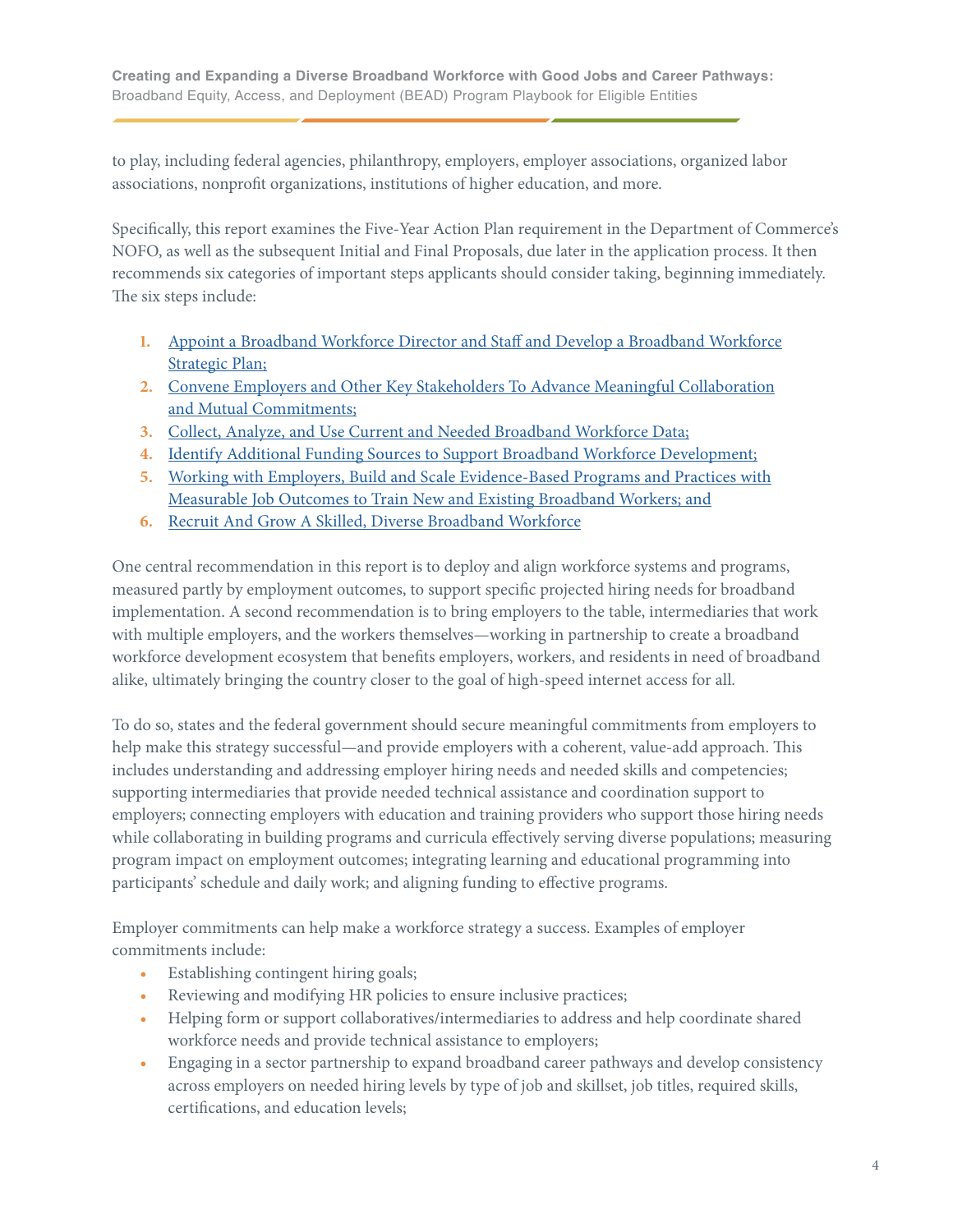- <span id="page-4-0"></span>Partnering with local community colleges and other higher education and workforce providers;
- **•** Providing easy to access scholarships and earn and learn opportunities to help individuals, particularly from low-income or underrepresented backgrounds; and
- **•** Providing in-kind participation of senior leaders.

Moreover, any workforce strategy for broadband should not only address the needs for hiring workers for federally funded projects—but should ensure the skilled, diverse workforce needed to support universal broadband implementation. While federal implementation funding will focus on support for federally funded projects, a state's broader workforce strategy should be looking ahead to broader and longer term broadband needs for states and territories—not just on how to meet the needs of the BEAD Program investments. Broadband is and will be a bigger endeavor than this historic investment.

This report is a nonpartisan, independent and objective analysis on the best methods of creating and expanding the nation's broadband workforce. It is intended to provide a full and fair exposition of the relevant facts to enable Eligible Entities as well as other key stakeholders, to form an independent opinion of the issues raised. It does not express a point of view on any specific legislative proposal but does discuss a variety of actions that should be considered to ensure that a skilled and diverse pool of broadband workers is available. This report is intended to be *catalytic*. It presents, in brief, the key issues and opportunities, which can be further developed and explored in greater depth by key stakeholders.

# **I. Methodology**

This report draws on desk research, one-on-one consultation, and three advisory sessions with more than 30 stakeholder organizations from the public, private, non-profit and philanthropic sectors at the national, state and local level. These stakeholders include national, state and local government officials responsible for broadband deployment and workforce development; employers and industry associations; unions and worker-serving organizations; community colleges and other training providers; and organizations representing rural communities, Black and Indigenous people of color, and other communities of color.

This report does not take a position on which technical approaches are best to expand broadband availability. While those are crucial topics, this report focuses exclusively on the importance of a workforce strategy and what actions may be most effective in ensuring that a skilled and diverse workforce is available regardless of the technical solutions chosen by states and other stakeholders.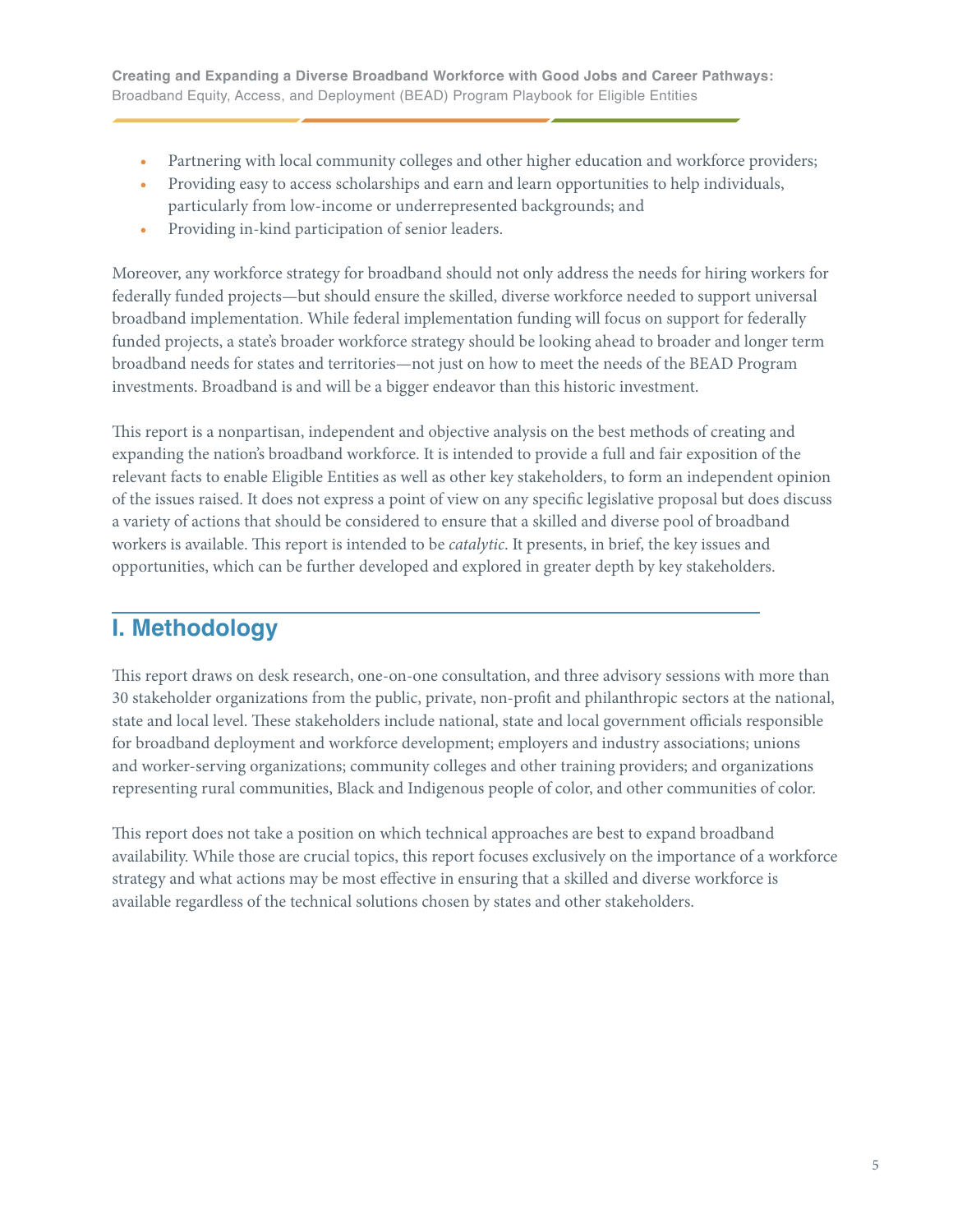## <span id="page-5-0"></span>**II. Key Definitions**

**BEAD Program:** The [Broadband Equity, Access, and Deployment \(BEAD\) Program, created by the](https://www.whitehouse.gov/briefing-room/statements-releases/2021/11/06/fact-sheet-the-bipartisan-infrastructure-deal/) [Infrastructure Investment](https://www.whitehouse.gov/briefing-room/statements-releases/2021/11/06/fact-sheet-the-bipartisan-infrastructure-deal/) and Jobs Act of 2021 (IIJA), provides \$42.45 billion to expand high-speed internet access by funding planning, infrastructure deployment and adoption programs in all 50 states, Washington D.C., Puerto Rico, the U.S. Virgin Islands, Guam, American Samoa, and the Commonwealth of the Northern Mariana Islands. 2

**Broadband/Broadband Network:** The BEAD Program defines broadband as "a mass-market retail service by wire or radio that provides the capability to transmit data to and receive data from all or substantially all internet endpoints, including any capabilities that are incidental to and enable the operation of the communications service, but excluding dial-up internet access service. This term also encompasses any service that the [FCC] finds to be providing a functional equivalent of the service described in the previous sentence or that is used to evade the protections set forth in this part."3

**Broadband Industry:** According to the [Federal Communications Commission](https://www.fcc.gov/general/types-broadband-connections) (FCC), the term broadband commonly refers to "high-speed internet access that is always on and faster than the traditional dial-up access." This includes several high-speed transmission technologies such as:

- **•** Digital Subscriber Line (DSL)
- **•** Cable Modem
- **•** Fiber
- **•** Wireless
- **•** Satellite
- **•** Broadband over Powerlines (BPL)4

For the purposes of this report, the term "broadband industry" is a subsection of the telecommunications sector and includes any and all organizations working to build, maintain, operate, and/or administer highspeed internet. This includes, but is not limited to private Internet Service Providers (ISPs)<sup>5</sup> and publicly run, municipal high-speed internet.

**Broadband Workforce:** This report uses "broadband workforce" to refer to workers directly engaged in the physical construction, maintenance, operation, administration, or sale of the broadband network or services of the network. However, it should be noted that the **BEAD NOFO** defines "project workforce" as those employees of the subgrantee, its contractors, or subcontractors directly engaged in the physical construction of the broadband network."<sup>6</sup> Some BEAD funds can also be used to staff an Eligible Entity's broadband coordinating office (more [below](#page-13-0)) and some discussion is included regarding this staffing.

<sup>2</sup> [Department of Commerce](https://broadbandusa.ntia.doc.gov/broadband-equity-access-and-deployment-bead-program)

<sup>3</sup> [BEAD NOFO](https://broadbandusa.ntia.doc.gov/sites/default/files/2022-05/BEAD%20NOFO.pdf) (Section I.B.2.C.c—page 11)<br>Federal Communications Commission

**[Federal Communications Commission](https://www.fcc.gov/general/types-broadband-connections)** 

<sup>5</sup> This may include larger telecommunications providers who provide additional services in addition to high-speed internet.

<sup>6</sup> [BEAD NOFO](https://broadbandusa.ntia.doc.gov/sites/default/files/2022-05/BEAD%20NOFO.pdf) (Section IV.C.1.e—page 58)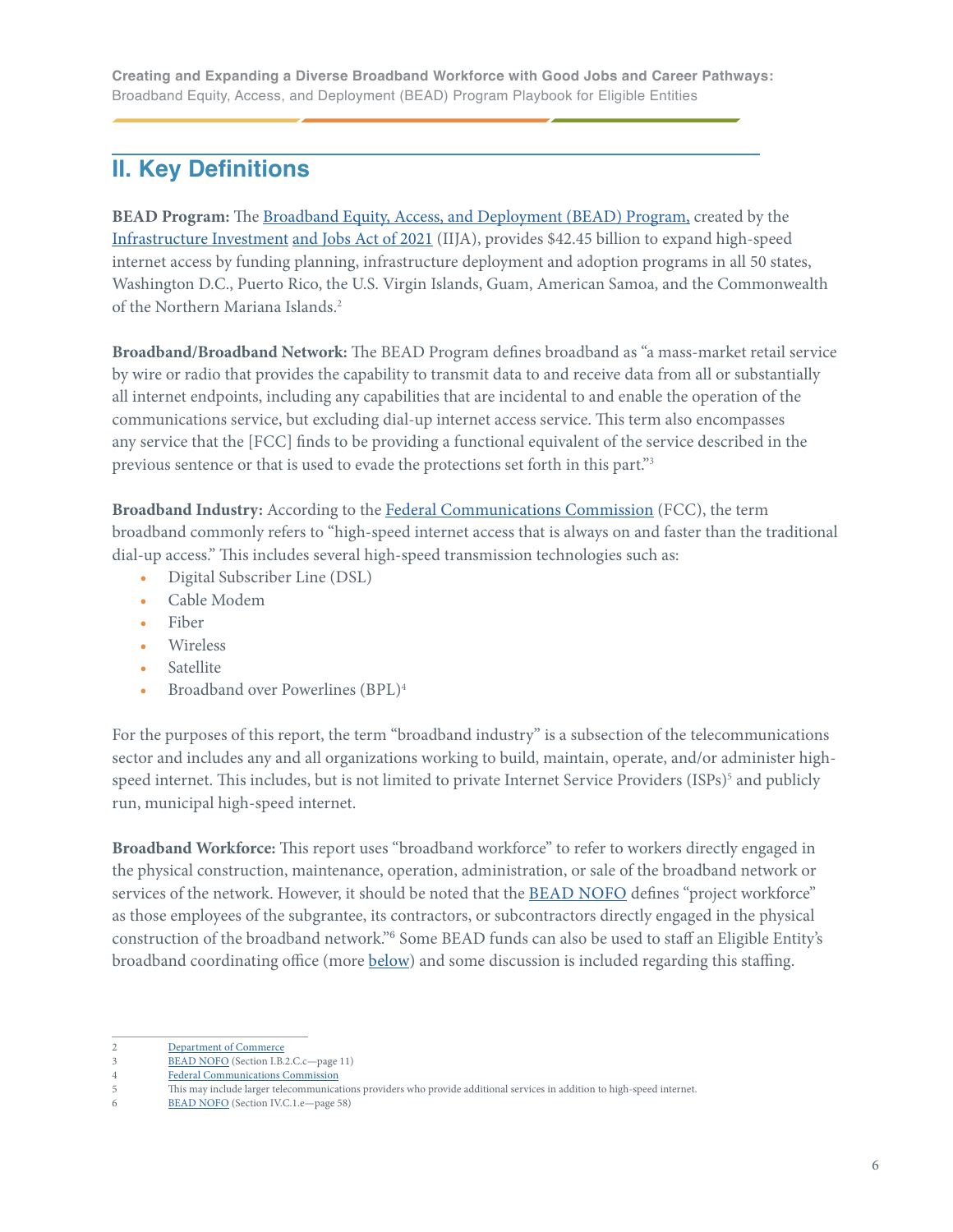<span id="page-6-0"></span>**Eligible Entity:** As defined in the [BEAD NOFO,](https://broadbandusa.ntia.doc.gov/sites/default/files/2022-05/BEAD%20NOFO.pdf) refers to "any State of the United States, the District of Columbia, Puerto Rico, American Samoa, Guam, the U.S. Virgin Islands, and the Commonwealth of the Northern Mariana Islands or, in the case of an application failure, a political subdivision or consortium of political subdivisions that is serving as a Substitute Entity."<sup>7</sup>

**Employers:** This report discusses in detail the important role that employers will play in a broadband workforce development strategy. While employers in this field (and therefore the eventual BEAD Program contractors and subcontractors) will largely consist of Internet Service Providers (ISPs) they are not limited to ISPs and may include other organizations whose workers will assist in the physical construction of the broadband network.

**Good Job:** The [Department of Commerce](https://eda.gov/arpa/good-jobs-challenge/faq/#1e) describes a good job (alternatively: "quality job" or "highpaying job") as "a job that exceeds the local prevailing wage for an industry in the region, includes basic benefits (e.g., paid leave, health insurance, retirement/savings plan) and/or is unionized, and helps the employee develop the skills and experiences necessary to advance along a career path. 'Prevailing wage' is defined by the Department of Labor as 'the average wage paid to similarly employed workers in a specific occupation in the area of intended employment.'" For further framework, see the Urban Institute's Understanding Good Jobs: A Review of Definitions and Evidence [report](https://www.urban.org/research/publication/understanding-good-jobs-review-definitions-and-evidence).

**High-Speed Internet:** The IIJA requires a "minimum of 100 Mbps download speeds and 20 Mbps upload speed to ensure Americans can effectively access the most innovative products and services in the digital marketplace."8

**Intermediary:** in this document, we use the term intermediary to refer to any entity—non-profit organization, governmental agency or office, workforce board, quasi-governmental agency, labor organization, industry association, or higher education system or institution—that proactively addresses workforce needs of employers and trainees/workers and helps connect the different pieces of the broadband workforce ecosystem, in service of increasing capacity of the workforce to meet broadband needs. The intermediary functions are described in more detail in the ["Activating and Engaging](#page-38-0)  [Intermediaries"](#page-38-0) section below.

# **III. Why Workforce Matters for Universal Broadband**

The [Infrastructure Investment and Jobs Act of 2021](https://www.whitehouse.gov/briefing-room/statements-releases/2021/11/06/fact-sheet-the-bipartisan-infrastructure-deal/) (IIJA) guarantees a one-time, \$65 billion investment in broadband across multiple programs, including notably \$42.45 billion for the Broadband Equity, Access, and Deployment (BEAD) Program at the Department of Commerce, to help ensure that every American has access to reliable high-speed internet through a historic investment in broadband infrastructure deployment. The Act will also help lower prices for internet service and help close the digital divide, so that more Americans can afford and <u>connect to internet access</u>.<sup>9</sup> When it comes to broadband and a number

<sup>7</sup> [BEAD NOFO](https://broadbandusa.ntia.doc.gov/sites/default/files/2022-05/BEAD%20NOFO.pdf) (Section J—page 2–3)

<sup>8</sup> [The US Chamber of Commerce](https://www.uschamber.com/infrastructure/the-infrastructure-bill-has-65-billion-for-broadband-deployment-now-what) (4/14/22)

<sup>9</sup> [The White House](https://www.whitehouse.gov/briefing-room/statements-releases/2021/11/06/fact-sheet-the-bipartisan-infrastructure-deal/) (11/6/2021)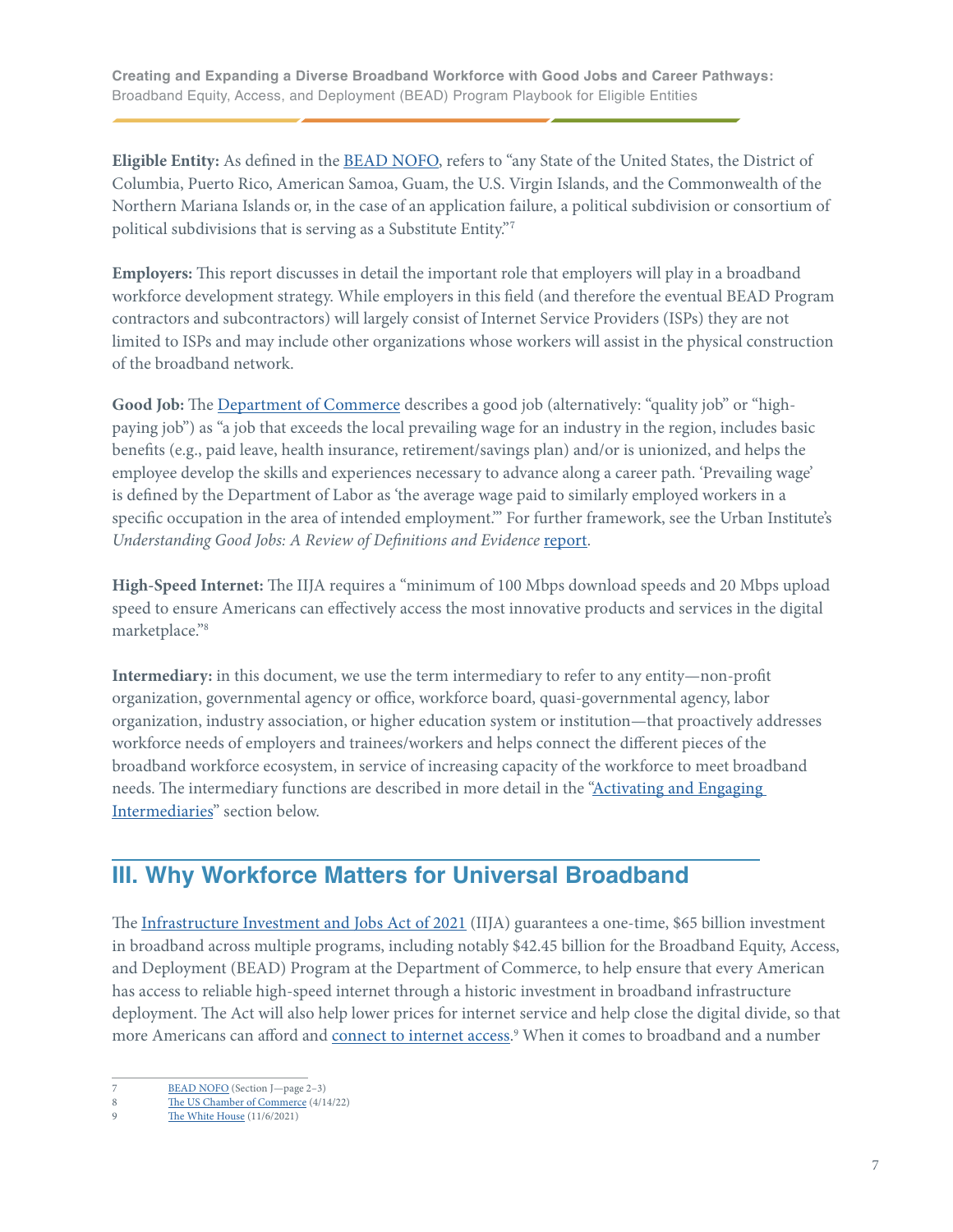of other investment areas, the IIJA, "offers an unprecedented opportunity to accelerate momentum around careers that pay higher wages, require shorter-term credentials, and need a new generation of talent."10

This investment comes at a time when nearly [20 million](https://www.google.com/url?q=https://docs.fcc.gov/public/attachments/FCC-20-50A1.pdf&sa=D&source=docs&ust=1655489617761537&usg=AOvVaw131e3lXVvtgDJOuXpwUkDq) people (and perhaps [as many as 40 million](https://broadbandnow.com/research/fcc-underestimates-unserved-by-50-percent#:~:text=In%20total%2C%20we%20estimate%20that,of%20Americans%20beyond%20FCC%20estimates.) [people\)](https://broadbandnow.com/research/fcc-underestimates-unserved-by-50-percent#:~:text=In%20total%2C%20we%20estimate%20that,of%20Americans%20beyond%20FCC%20estimates.) from all backgrounds lack access to even low-grade broadband. (More precise maps are on the way—the [FCC](https://www.govtech.com/network/fcc-chair-broadband-maps-will-be-absolutely-done-in-fall) is updating its current broadband maps with more detailed information on the availability of fixed and mobile broadband services, which will be available this fall.<sup>11</sup>) We also know that <u>rural, urban</u>, [Black, Brown](https://www.pewresearch.org/internet/fact-sheet/internet-broadband/), [Native,](https://www.npr.org/2018/12/06/673364305/native-americans-on-tribal-land-are-the-least-connected-to-high-speed-internet) and [low-income](https://aspe.hhs.gov/sites/default/files/private/pdf/263601/Internet_Access_Among_Low_Income.pdf) Americans are among the most likely to face the highest barriers to access the internet. COVID-19 has made this crisis all the more urgent, as high-quality, high-speed internet has become essential for health, education, work, public safety, social connection, and more in an increasingly digital world. Furthermore, in addition to creating direct employment opportunities in planning, construction, operations, and maintenance of these broadband systems, this upcoming expansion is also predicted to lead to significant [indirect job creation—](https://www.nga.org/news/commentary/governors-broadband-investments-are-creating-jobs/)new jobs made possible by the existence of broadband.

However, without a diverse and skilled labor force to deliver on these investments, and to do so quickly, the country will, at best, experience delayed deployment and at worst, fail in its mission to expand high speed internet access to all. It will also fall short in expanding access to good jobs for more people, especially those underrepresented in fields like broadband. While the majority of funds are unlikely to be dispersed until 2024, action can and must be taken now to ensure our nation has the workforce to deliver when funding is released.

Although time is relatively short, states and territories ("Eligible Entities") should have enough time to develop and begin implementation of a broadband talent and workforce development strategy that can meet the needs of increased investment in Broadband expansion. Once funding is obligated, Eligible Entities will have to meet a certain deadlines to allocate the funds. If they fail, the Department of Commerce may reallocate the unused dollars to other Eligible Entities, so advance planning now to mobilize the necessary workforce is critical. The structure and timeline of the BEAD NOFO makes it all the more essential to act now, and quickly, to develop broadband workforce plans.

Ensuring a diverse, talented workforce for this large scale endeavor is a critical and time sensitive challenge. While a more up-to-date, detailed analysis of state-by-state workforce needs and capacities will be recommended in this report, available projections and research point to a burgeoning, unmet need for more broadband workers. Additionally, with other infrastructure funding, there will likely be increased competition for workers, even with [previously laid off workers](https://www.brookings.edu/blog/the-avenue/2022/02/23/harnessing-the-infrastructure-investment-and-jobs-act-to-train-the-next-generation-of-workers/) re-entering the field.

A 2020 [report](https://www.fcc.gov/sites/default/files/bdac-job-skills-training-opportunities-approved-rec-10292020.pdf) on broadband workforce readiness from the FCC's Broadband Infrastructure Deployment Job Skills and Training Opportunities Working Group found that considerable doubt had arisen among

<sup>10</sup> [The Brookings Institution](http://The Brookings Institution) (2/23/22)

<sup>11</sup> The IIJA requires NTIA to use the Federal Communications Commission's (FCC) new broadband maps, when they are available, to determine whether a location is unserved or underserved and therefore eligible for funding from the BEAD program. NTIA should not award funds until the FCC's broadband maps are completed, with challenges adjudicated. [\(U.S. Senate Committee on Commerce, Science & Transportation,](https://www.commerce.senate.gov/index.php/2022/4/senate-and-house-committee-leaders-share-broadband-program-priorities-with-ntia) 04/26/22)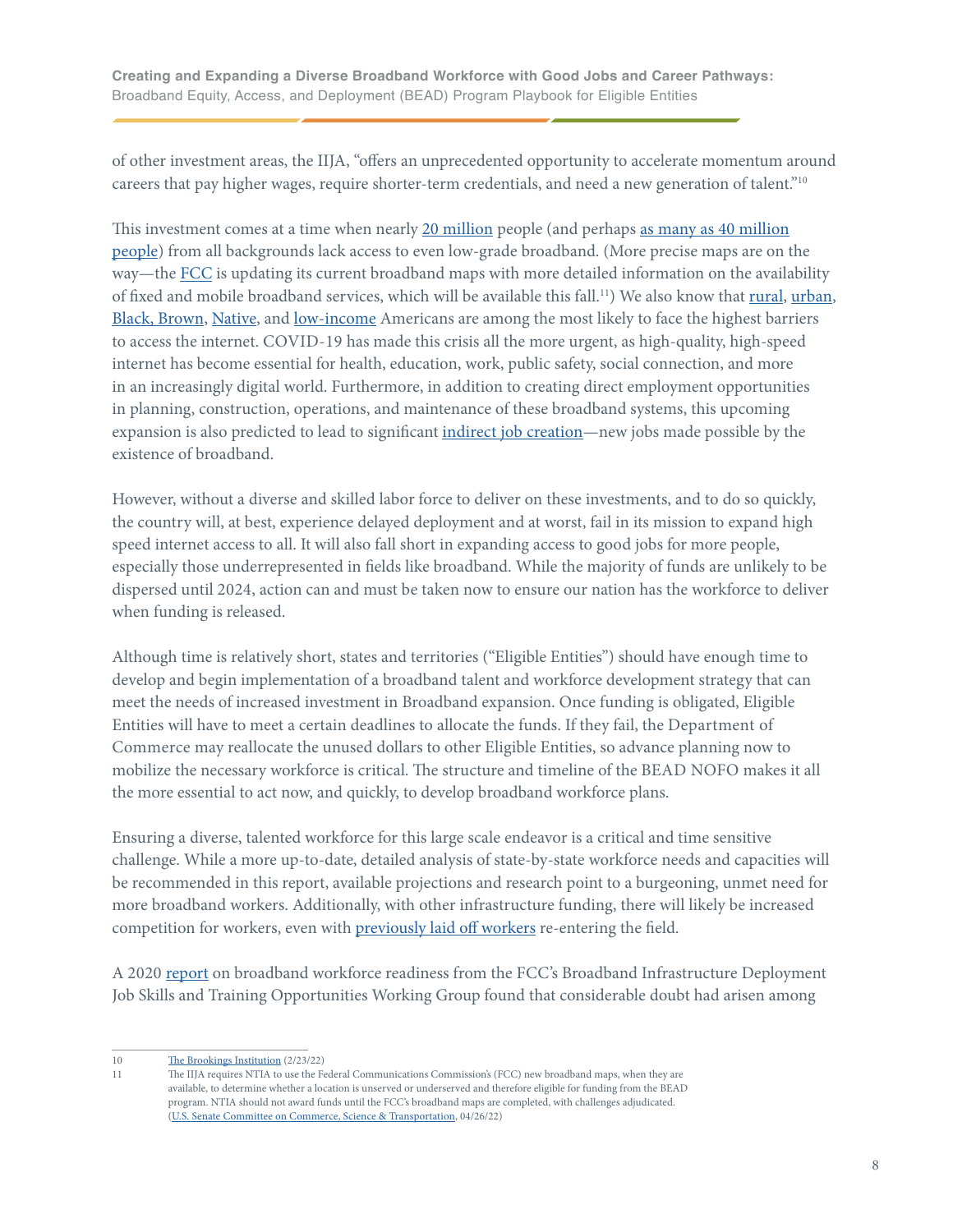broadband infrastructure industry stakeholders as to whether they can meet build-out projections due to current workforce challenges. A few months later, a March 2021 [Brookings Institution](https://www.brookings.edu/research/how-federal-infrastructure-investment-can-put-america-to-work/) report looked at the impact of a proposed \$80 billion broadband infrastructure investment. According to their analysis, "this spending would create approximately 200,000 job-years in about 130 occupations, principally in Installation, Maintenance, and Repair occupations." As the analysis points out, many of these jobs might be filled by tapping into the pool of underemployed and unemployed workers who have prior experience in the broadband field, and those groups should be prioritized in outreach and hiring.

However, the realities of an aging workforce, the expanding number of alternative job opportunities in adjacent occupations (particularly in other infrastructure-related areas), and the continued growth in other public and private investments into broadband, reflect the need to fill many more jobs in the coming years and the opportunity to do so by providing expanded broadband career opportunities to a more diverse population.

Compared to early 2021 when the Brookings analysis was completed, the 2022 economy looks different with unemployment rates cut nearly in half. As of April 2022, "job openings and the number of people leaving a job voluntarily are near record highs. Wage growth is its strongest in years as businesses compete for talent."12 An updated analysis on a \$42.45 billion investment in today's economy is a critical first step.

Even as unemployment rates have decreased to near pre-pandemic levels, many groups are still disproportionately facing employment issues—including [people of color](https://www.brookings.edu/blog/the-avenue/2022/01/11/decembers-jobs-report-reveals-a-growing-racial-employment-gap-especially-for-black-women/), [women](https://nwlc.org/wp-content/uploads/2022/04/March-Jobs-Day.pdf), and [young workers.](https://www.statista.com/statistics/217448/seasonally-adjusted-monthly-youth-unemployment-rate-in-the-us/#:~:text=Youth%20unemployment%20in%20the%20United%20States&text=During%20the%20period%20in%20question,rate%20in%20the%20United%20States.) And while rural employment has generally rebounded since taking a dive during the pandemic, labor force participation in [rural communities](https://www.ers.usda.gov/topics/rural-economy-population/employment-education/rural-employment-and-unemployment/) has fallen more than in metro areas (and had not recovered from the Great Recession when the pandemic hit). At the same time, many industries are reporting difficulties finding workers. While the "Great Resignation" has garnered significant attention, most workers taking part are quitting [low-wage work](https://www.nytimes.com/2022/01/04/business/economy/job-openings-coronavirus.html), and most already have [new jobs lined up](https://www.shrm.org/resourcesandtools/hr-topics/employee-relations/pages/hr-moves-with-the-great-reshuffling.aspx) when they leave their current jobs. However, other workers are leaving the job market altogether (like [retiring baby boomers](https://www.washingtonpost.com/opinions/2022/02/18/great-resignation-is-also-great-retirement-baby-boomers-thats-problem/)) or are getting pushed out by a lack of support (like working parents facing a [child care squeeze\)](https://www.axios.com/2022/02/16/child-care-squeeze-fuels-great-resignation-gender-gap).

It is clear that the broadband workforce will need to grow to meet the needs spurred by the BEAD program, among other large-scale federal and state investments. To meet that need, stakeholders such as states, training providers, and employers should also be focused on expanding the talent pool by increasing the diversity of the broadband workforce. At present, "the typical broadband worker is a primeage (25 to 54 years old) non-Hispanic white male without a four-year college degree. Compared to the general workforce, broadband workers are more male, older, and have less formal education; they are also better paid, more likely to work full-time, more likely to be represented by a union and face lower barriers to entry."<sup>13</sup>

<sup>12</sup> [CNBC](https://www.cnbc.com/2022/04/07/here-are-the-signs-the-job-market-is-hot-for-workers.html) (04/07/22)

<sup>13</sup> [The Brookings Institution](https://www.brookings.edu/research/how-federal-infrastructure-investment-can-put-america-to-work/) (03/17/2021)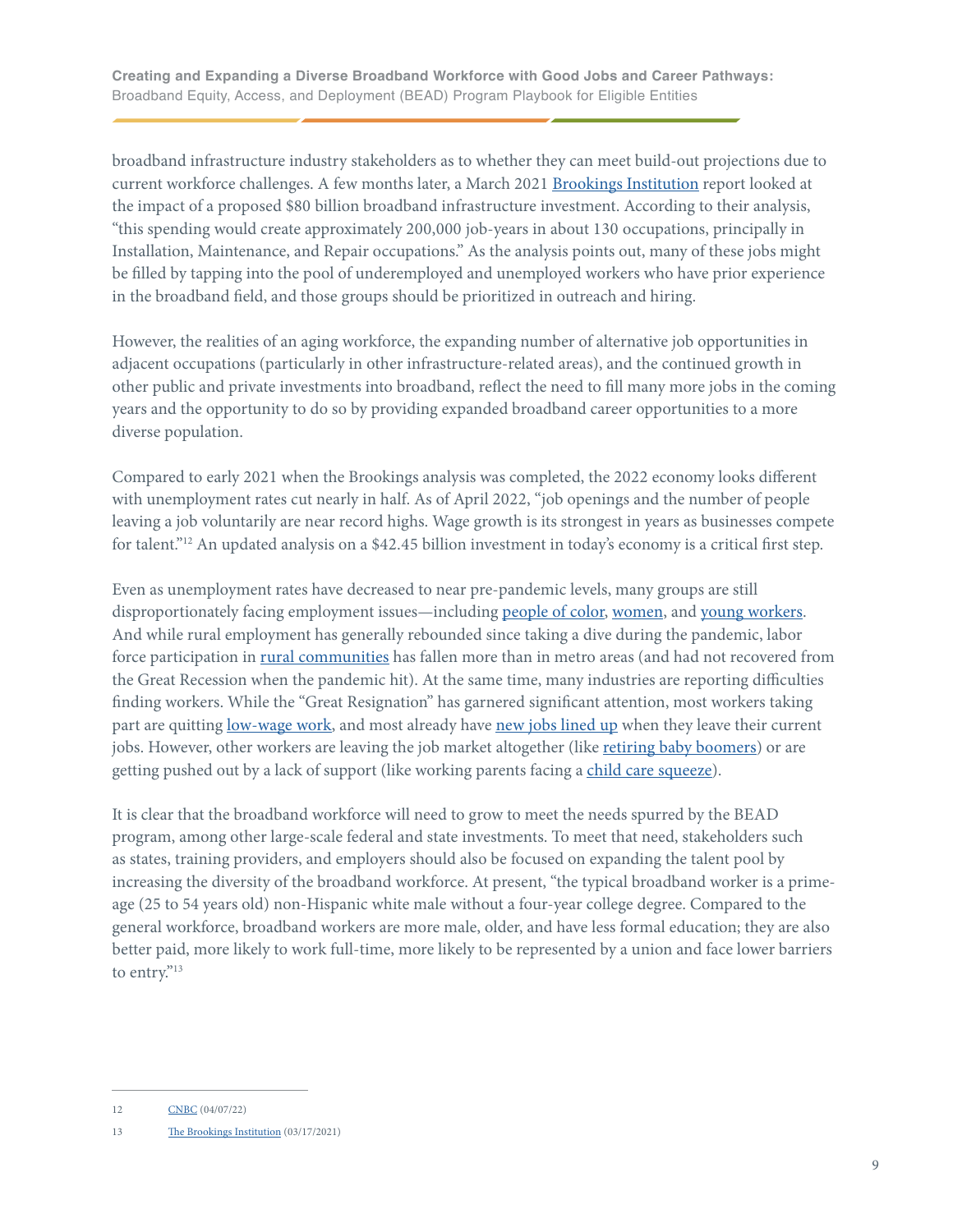The telecommunications sector, like many other sectors, $14$  is also struggling with a retiring workforce without enough new, younger workers coming in to replace them. As the [FCC](https://www.fcc.gov/sites/default/files/bdac-job-skills-training-opportunities-approved-rec-10292020.pdf) notes, "roughly 10,000 baby boomers are reaching the standard retirement age on a daily basis. [...] Telecommunications employees are aging and that could jeopardize the sector's future. There are too few younger employees with sufficient experience to fill the positions within the telecom sector. Workforce turnover is an especially tricky issue for field operations."

Expanded investment in workforce training to create widespread, well-paid jobs is also widely popular including broadband specifically. According to a [2021 Gallup](https://www.gallup.com/analytics/329573/back-to-work-listening-to-americans.aspx) poll, a strong bipartisan majority (93%) of the public supports a large-scale, ambitious plan to pay people to work and provide them with the skills needed for jobs of the future. Investing in broadband and its workforce has nearly 90% support from both sides of the aisle. 15

Moreover, any workforce strategy for broadband should not only address the needs for hiring workers for federally funded projects—but should ensure the skilled, diverse workforce needed to support universal broadband implementation. While federal implementation funding will focus on support for federally funded projects, a state's broader workforce strategy should be looking ahead to broader and longer term broadband needs for states and territories—not just on how to meet the needs of the BEAD Program investments. Broadband is and will be a bigger endeavor than this historic investment.

And while the largest tranche of BEAD Program funds may not be dispersed for a year or more and much hiring will be subsequent to that, now is the time to build and launch plans so that all stakeholders are ready to take on this investment and develop the pipelines of talent needed to make this work. In the next section, this report will explore how a variety of actions can be taken to help prepare for the investments that will soon be made in broadband nationwide. When actions are taken together, states, territories, regions, employers, workers, and other stakeholders will all benefit.

<sup>14</sup> "The increasing share of people ages 65 and older contributes to a projected labor force growth rate that is slower than much of recent history, as well as a continued decline in the labor force participation rate, because older people have lower participation rates compared with younger age groups." [Bureau of Labor Statistic, U.S. Department of Labor,](https://www.bls.gov/news.release/ecopro.htm#:~:text=The%20increasing%20share%20of%20people,compared%20with%20younger%20age%20groups.) (09/08/21)

<sup>15</sup> Nearly 90% of respondents consider "Expanding access to high-speed internet to people without current access" to be a medium to high priority for a jobs and training initiative. This includes 80% of respondents who identify as a Republican and 97% of respondents who identify as a Democrat.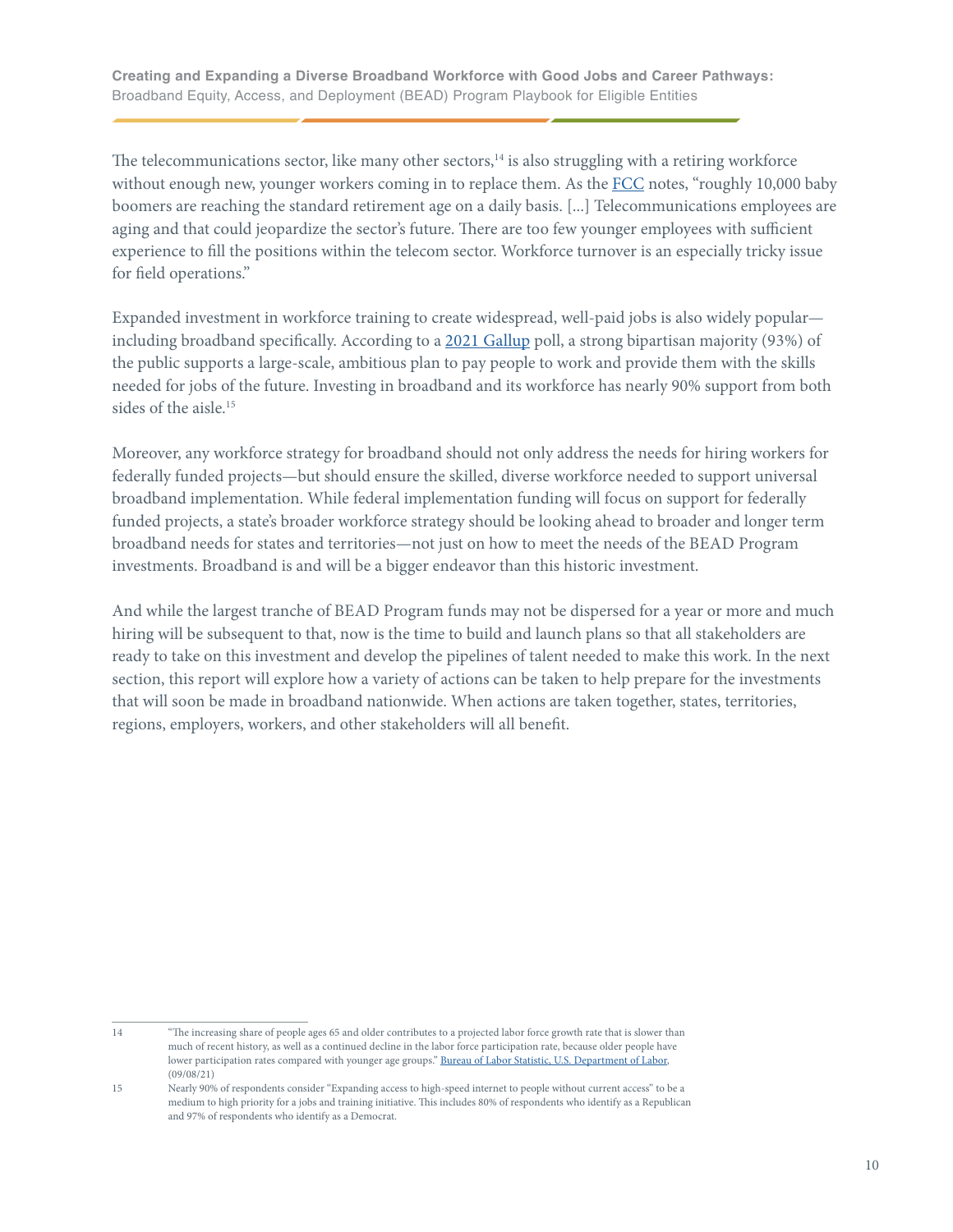# <span id="page-10-0"></span>**IV. BEAD Program Notice of Funding Opportunity (NOFO): Eligible Entities Guide**

On May 13, 2022, The Department of Commerce released the [Notice of Funding Opportunity](https://broadbandusa.ntia.doc.gov/sites/default/files/2022-05/BEAD%20NOFO.pdf) (NOFO) for the BEAD Program, with an aim to prioritize expanded internet access to unserved (no access to 25/3 Mbps) and underserved (no access to 100/20 Mbps) locations. A timeline for the program's application components is detailed below.



Note: 20% and 80% represent the percentage of the distribution of funds to subgrantees. Source: [Fiber Broadband Association](https://www.fiberbroadband.org)

#### **NOFO Key Requirements**

This section lists key requirements and dates for Eligible Entities preparing to take part in the BEAD Program. Full requirements are listed in the NOFO, with a summary on page 10 of the NOFO. A high-level synopsis is provided below:

**• Letter of Intent & Initial Planning Funds:** As a first step, Eligible Entities must submit a Letter of Intent by July 18, 2022. Either with that letter or afterwards, entities may submit a request for Initial Planning Funds.<sup>16</sup> This request must be submitted by August 15, 2022 Various aspects of

<sup>16</sup> "Each State may request up to \$5,000,000 of its minimum allocation in Initial Planning Funds. American Samoa, Guam, the U.S. Virgin Islands, and the Commonwealth of the Northern Mariana Islands each are eligible to receive a minimum allocation of \$25,000,000. Each of those territories may request up to \$1,250,000 of its minimum allocation in Initial Planning Funds. Not less than twenty percent of the total allocation for a State or Territory will be made available at the approval of the Initial Proposal with remaining funds released upon approval of the Final Proposal." [BEAD NOFO](https://broadbandusa.ntia.doc.gov/sites/default/files/2022-05/BEAD%20NOFO.pdf) (Section K—page 3)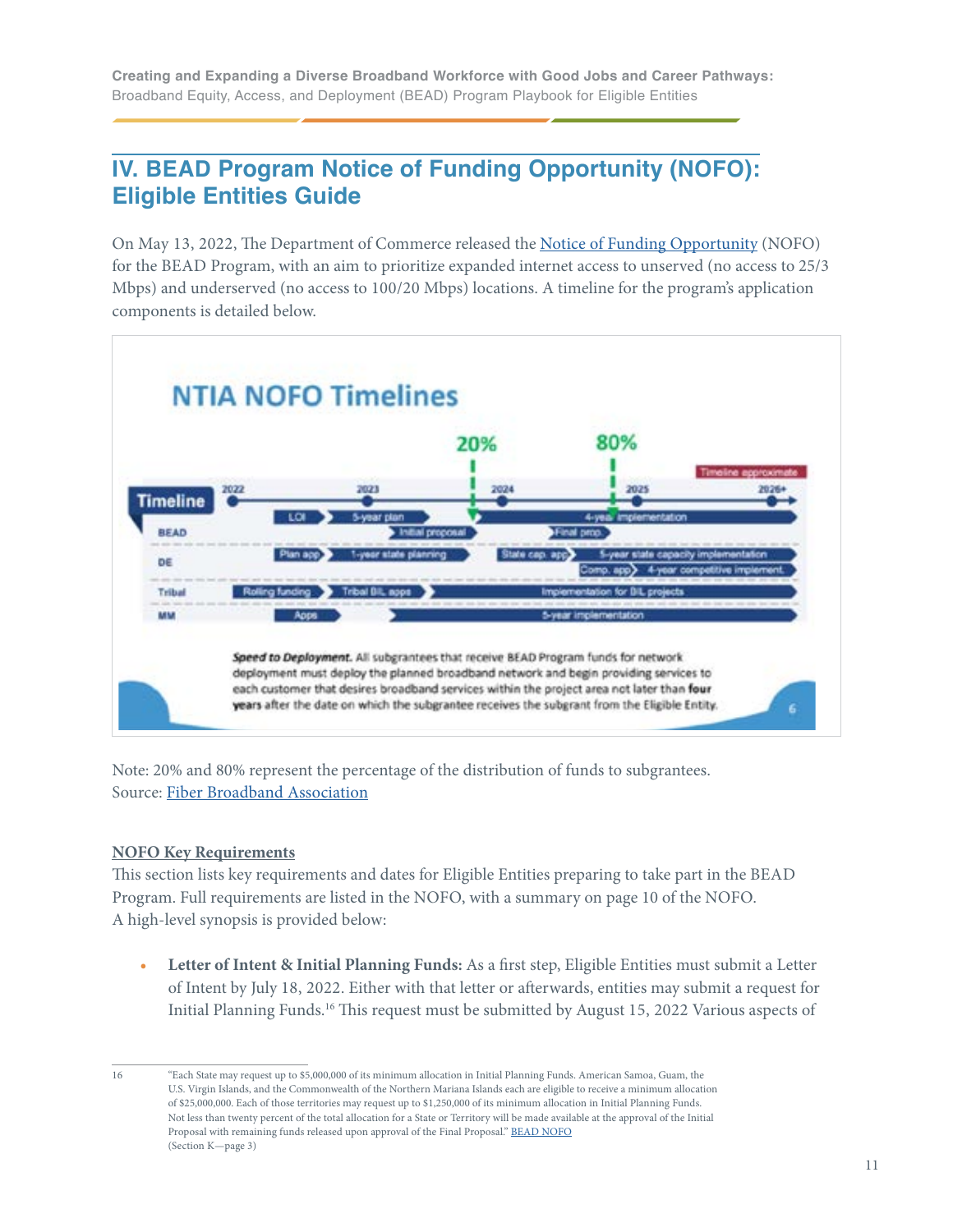workforce development (both planning and direct action) can fall under eligible uses of these funds For more information on workforce development and Initial Planning Funds, see Appendix A.

**• Five-Year Action Plan:** Eligible Entities receiving Initial Planning Funds must submit a Five Year Action Plan within 270 days of receipt of those funds that "establishes the State or Territory's broadband goals and priorities and serves as a comprehensive needs assessment that will inform the State or Territory's Initial Proposal."17

As noted in the NOFO, "Preparing a Five-Year Action Plan gives Eligible Entities the opportunity to identify their communities' broadband access, affordability, equity and adoption needs and to adopt strategies, goals and initial measures for meeting those needs using BEAD and other funds."18

The NOFO significantly expands upon the requirements included in IIJA with respect to what Eligible Entities must include as part of their Five-year Action Plan. In particular, the NOFO requires Eligible Entities to provide comprehensive strategies related to ensuring an adequate workforce to drive the deployment of broadband across the country.

- **• Initial Proposal:** The BEAD Program also requires Eligible Entities to submit an Initial Proposal, which is informed by the Five-Year Action Plan. This proposal also includes specific elements related to workforce development which ligible Entities must address. Initial Proposals are due 180 days from receipt of the Notice of Available Amounts. 19 Of particular note, the Initial Proposal must "describe the competitive process the Eligible Entity proposes to use to select subgrantees to construct broadband projects."<sup>20</sup> Several aspects of this competitive process relate to having a highly skilled broadband workforce. 21
- **• Final Proposal:** After selecting subgrantees and executing an approved Initial Proposal, Eligible Entities must submit a Final Proposal "describing how it complied with that Initial Proposal and the results of its processes." NTIA will award the remaining funds upon approval of the Final Proposal. "Prior to submission to NTIA the Final Proposal must be made available for public comment."<sup>22</sup>

<sup>17</sup> [BEAD NOFO](http://BEAD NOFO) (Section IV.B.3-page 25)

<sup>18</sup> [BEAD NOFO](https://broadbandusa.ntia.doc.gov/sites/default/files/2022-05/BEAD%20NOFO.pdf) (Section IV.B.3.b—page 26)

<sup>19</sup> "On or after the date on which the Broadband DATA Maps are made public, the Assistant Secretary will notify each Eligible Entity of the estimated amount of funding that NTIA will make available to the Eligible Entity under the Program (Notice of Available Amounts) and invite the submission of an initial grant proposal (Initial Proposal) and a final grant proposal (Final Proposal)." **BEAD NOFO** (Section IV.B.4.b-page 28)

<sup>20</sup> [BEAD NOFO](http://BEAD NOFO) (Section I—page 5)

<sup>21</sup> "In drafting its Initial Proposal, an Eligible Entity should keep in mind that it may allocate grant funds for the following: [...] 3. Data collection, broadband mapping, and planning to the extent necessary beyond the planning fund allocation to facilitate the goals and deliverables of the BEAD Program; [...] 6. Training and workforce development;" ([BEAD NOFO](https://broadbandusa.ntia.doc.gov/sites/default/files/2022-05/BEAD%20NOFO.pdf) Section IV.B.5.b)

<sup>22</sup> [BEAD NOFO](https://broadbandusa.ntia.doc.gov/sites/default/files/2022-05/BEAD%20NOFO.pdf) (Section IV.C.1.c.iv—page 55)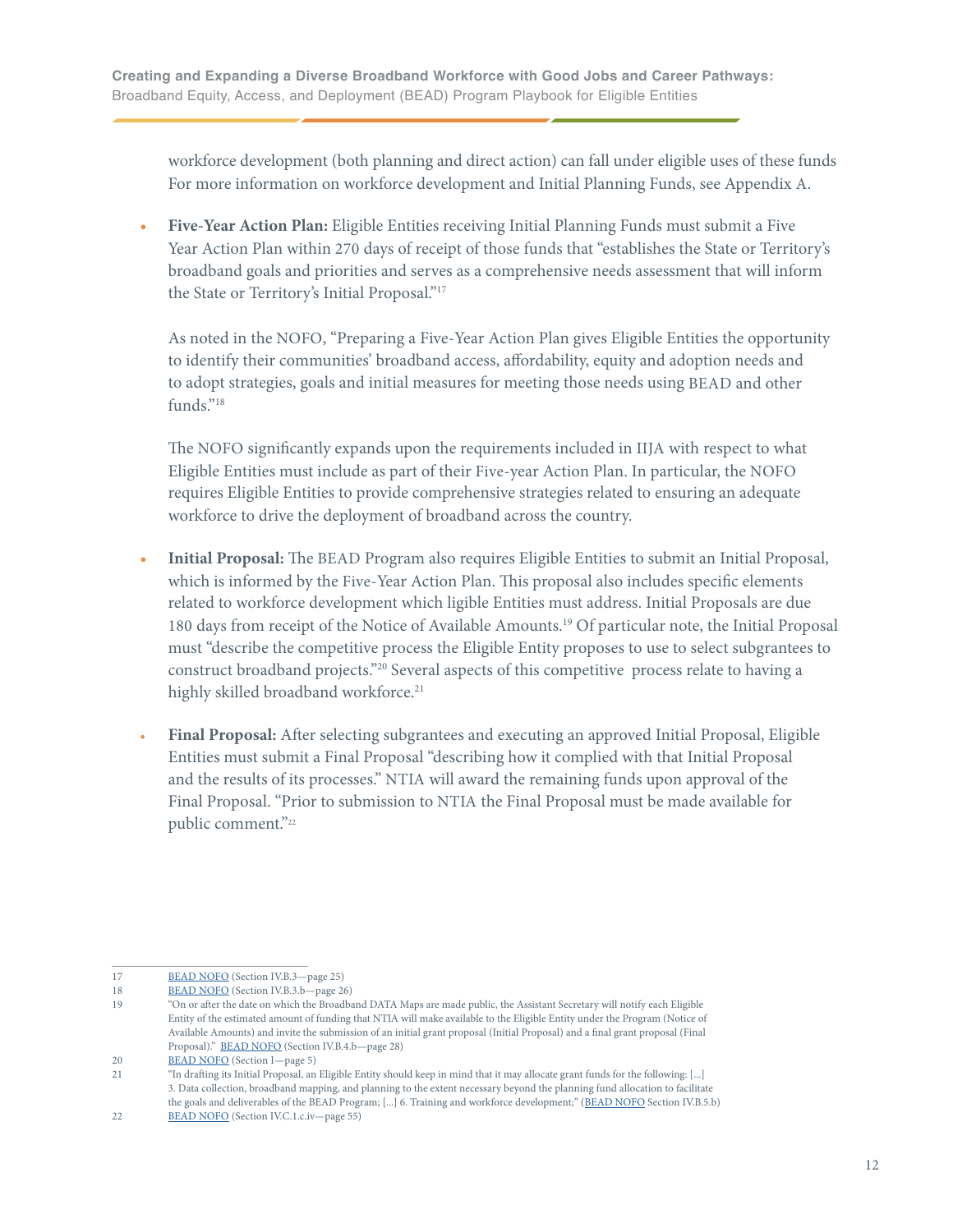#### <span id="page-12-0"></span>**The NOFO Playbook: Opportunities for Action**

This section outlines six workforce-related planning suggestions and requirements for state leaders to take, aligned with the NOFO and focused on the Five-Year Action Plan. It should be noted that while the Five-Year Action Plan is only one part of the requirements for Eligible Entities (see timeline chart above), it is (after the letter of intent, which many entities have already submitted) also the most immediate requirement. Additionally, the Initial and Final Proposals will significantly be built upon the work in the Five-Year Action Plan.

Each of the six categories details, where applicable:

- **•** Alignment to the Five-Year Action Plan requirements;
- **•** What success looks like;
- **•** Suggested strategies for responding to plan requirements;
- **•** Examples of those doing this or similar work;
- **•** Ideas for how other stakeholders can help (where applicable); and
- **•** Flags for related requirements in the Initial Plan and Final Plans, due later in the BEAD Program application process (where applicable).

Those six categories are as follows:

- 1. [Appoint a Broadband Workforce Director and Staff and Develop a Broadband Workforce](#page-13-0) [Strategic Plan;](#page-13-0)
- 2. [Convene Employers and Other Key Stakeholders To Advance Meaningful Collaboration and](#page-16-0)  [Mutual Commitments;](#page-16-0)
- 3. [Collect, Analyze, and Use Current and Needed Broadband Workforce Data;](#page-22-0)
- 4. [Identify Additional Funding Sources to Support Broadband Workforce Development;](#page-27-0)
- 5. [Working with Employers, Build and Scale Evidence-Based Programs and Practices with](#page-31-0)  [Measurable Job Outcomes to Train New and Existing Broadband Workers; and](#page-31-0)
- 6. [Recruit And Grow a Skilled, Diverse Broadband Workforce](#page-40-0)

While the NOFO does not explicitly require these actions or strategies, incorporating the points detailed in this section can help Eligible Entities create a larger, more diverse broadband workforce. Additionally, while some strategies may be operationalized simultaneously, they appear in a suggested order. And while the Department of Commerce has not yet established more specific guidelines for what should be included in a workforce plan, we hope and recommend they will do so.

Lastly, some of the suggested actions detailed below may fall into multiple categories, but for organizational purposes they are each listed under only one category. Many of the actions, by nature and by best practice, benefit from an interdisciplinary approach and will produce outcomes in more than one category or are intertwined with other categories.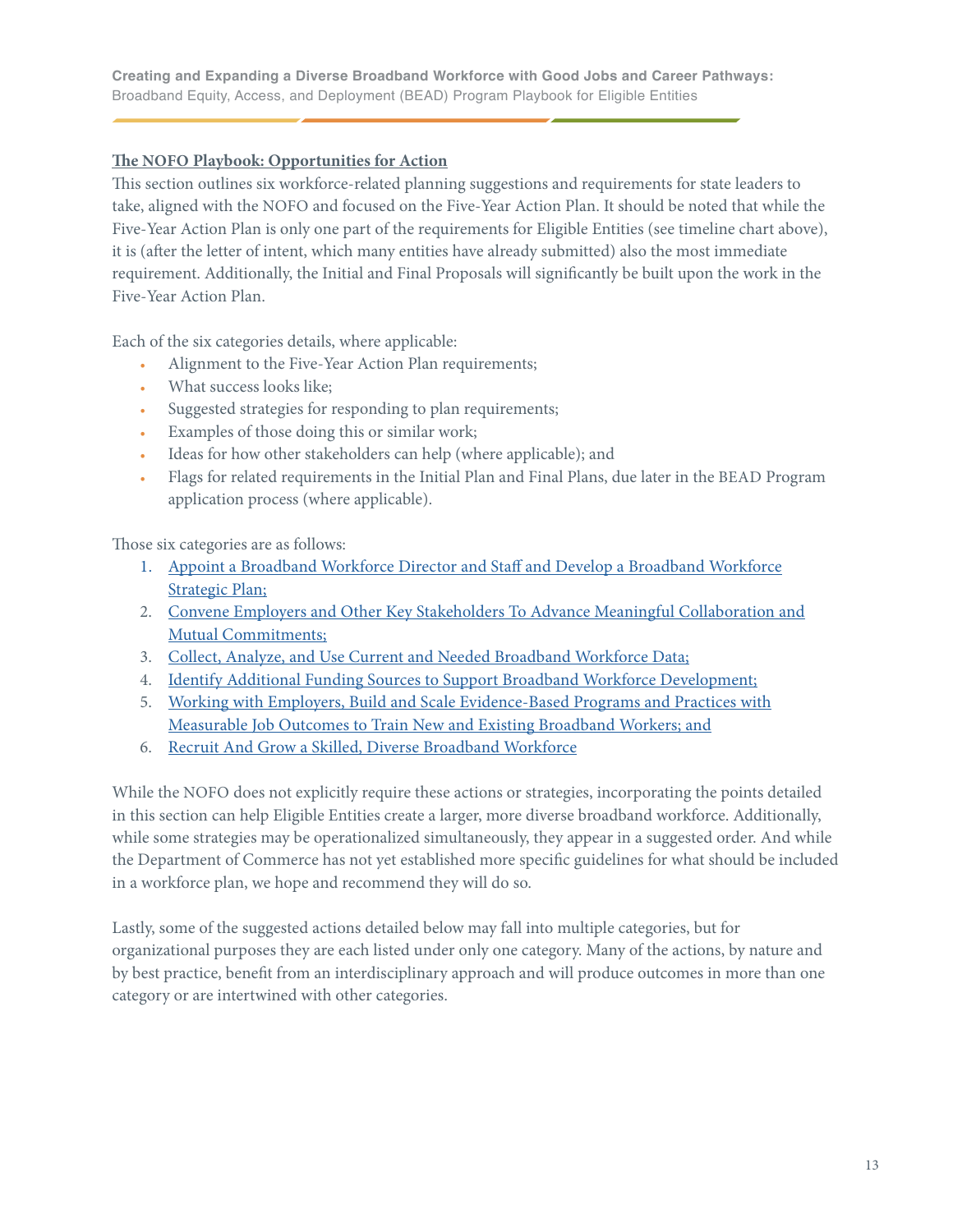### <span id="page-13-0"></span>**1. APPOINT A BROADBAND WORKFORCE DIRECTOR AND STAFF AND DEVELOP A BROADBAND WORKFORCE STRATEGIC PLAN**

#### **Five-Year Action Plan Requirement:**

*"Identify the current full-time and part-time employees of the Eligible Entity who will assist in implementing and administering the BEAD Program and the duties assigned to those employees, as well as any existing contracted support, and any planned expansion of employees or contractors."* 

[\(NOFO](https://broadbandusa.ntia.doc.gov/sites/default/files/2022-05/BEAD%20NOFO.pdf) Section IV.B.3.b.4—page 26)

*What Success Looks Like: A central broadband office or agency with designated staff working to coordinate workforce development specifically for broadband jobs in the Eligible Entity. Success includes working closely with employers to understand the needs of the current and future workforce and creating/ scaling up training efforts to meet those needs and connect workers to jobs and career pathways. This director staff could also work closely with an outside intermediary to execute the points in this report. Ultimately, the Eligible Entity should be able to ensure a diverse, trained workforce to deliver on state broadband deployment in time for the deployment of funds.*

#### **Suggested Strategies for Responding to Plan Requirements:**

The NOFO requires Eligible Entities to identify their "current full-time and part-time employees who will assist in implementing and administering the BEAD Program and the duties assigned to those employees as well as any existing contracted support, and any planned expansion of employees or contractors…". In fulfilling this requirement, Eligible Entities should include those employees who will help ensure the planning and implementation of the many workforce-related needs and requirements spelled out in the overall NOFO. Specifically, Eligible Entities should:

**• Designate or hire a broadband workforce director (or similar position)**.

 This director's job is to work on and coordinate a broadband workforce strategy for the Eligible Entity. This central point of contact could be the head of or part of a state broadband office (or working closely with them), and preferably inside of the Governor's Office—from where all broadband work, including broadband workforce is coordinated. This person should have extensive workforce development expertise and additional support staff with workforce development expertise should be hired or assigned to serve in this office as well.

- **• Identify the duties of the director/staff**. This should include leading the effort to create a broadband workforce plan [as required under the BEAD NOFO and set clear objectives and how the office will go about the work, with key elements including:
	- Deciding which responsibilities and/or workstreams will be led and/or executed by the broadband office and what will be done in partnership with an intermediary partner, if applicable (see more below).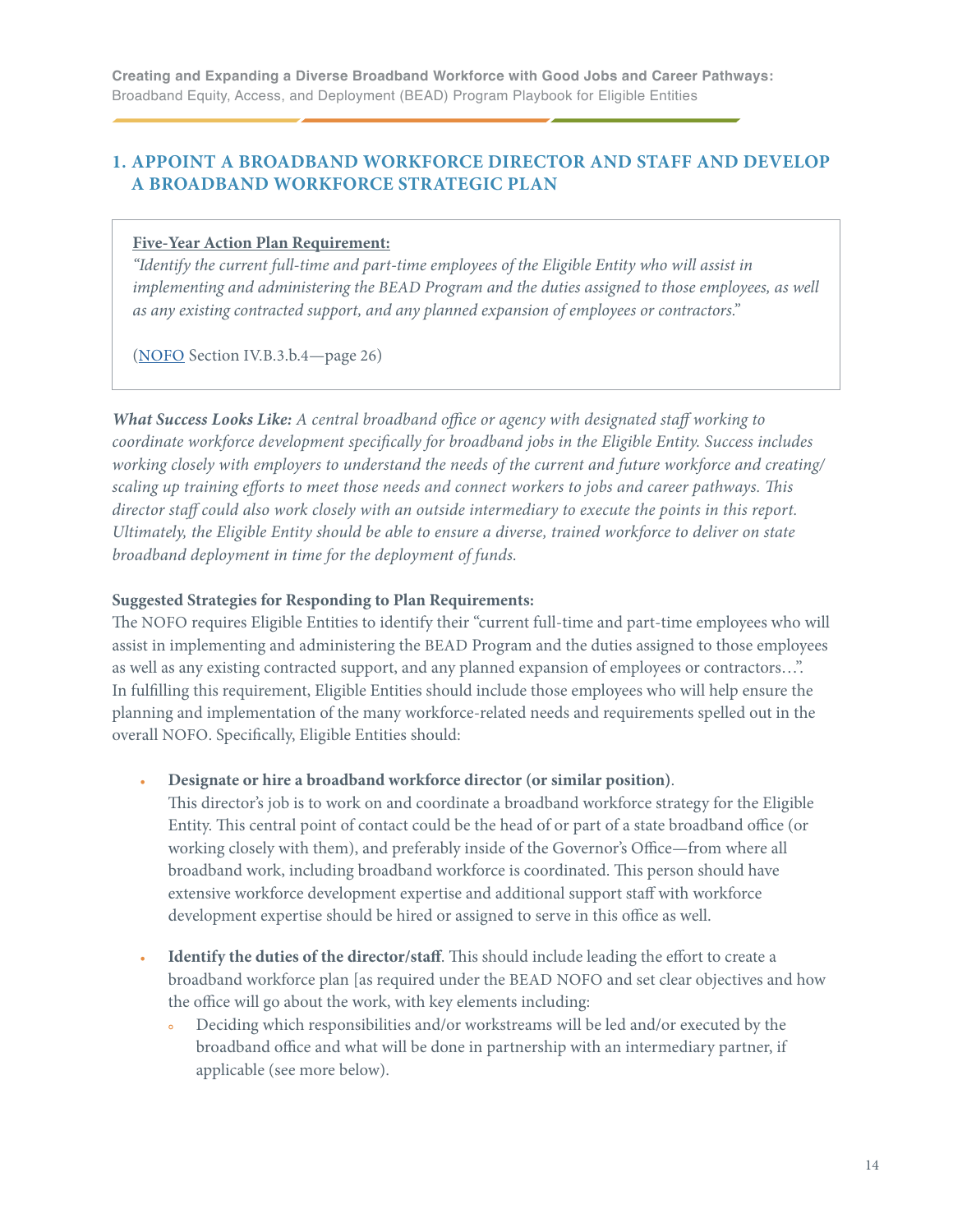- Collaborating with other state agencies such as Departments of Labor, Departments of Education, Economic Development Agency, Departments of Budget, Chief Technology Officers, and others including Workforce Development Boards (WDB) ([see here to find](https://www.careeronestop.org/LocalHelp/WorkforceDevelopment/find-workforce-development-boards.aspx) [WDBs by location](https://www.careeronestop.org/LocalHelp/WorkforceDevelopment/find-workforce-development-boards.aspx))<sup>23</sup> on various aspects of the broadband workforce plan. Examples include:
	- Coordinating with state labor market offices [\(full list here](https://www.bls.gov/bls/ofolist.htm)) so that broadband funding is taken into account when updating state and local job projections; and
	- **•** Leveraging other sources of state and federal funding available to the ligible Entity ([more below\)](#page-27-0);
- Working with relevant state legislative committees tasked with broadband expansion;
- **•** Mapping public and private assets across the state with respect to resources and capacity able to contribute toward building a broadband workforce.
- **•** Identifying and understanding the evidence base for what works in workforce development and best practices in broadband workforce training
- **•** Executing data collection and an analysis of the current workforce data and predicted workforce needs, given increased funding, plus a plan for how to collect and use data in ongoing basis;
- **•** Convening and working closely with employers, industry groups, unions, and other community-based organizations to build the diverse, expanded workforce that will be needed to execute state broadband projects; and
- **•** Identifying and initiating best practices for outreach, recruitment, and retention of a diverse group of new broadband workers, including pathways for career advancement within the field.
- **• Leverage initial planning funds to build broadband workforce staff.** One of the uses of Initial Planning Funds is listed as "Training for employees of the broadband program or office of the Eligible Entity or employees of political subdivisions of the Eligible Entity, and related staffing capacity or consulting or contracted support to effectuate the goals of the BEAD Program."24 This funding could help set up any initial broadband workforce staff needed immediately, while five year plans are being put together.
- **• Consider contracting out certain functions through intermediaries.** Non-government or quasi governmental intermediaries can play an important organizing and coordinating role for expanding the broadband workforce. While some Eligible Entities may employ or partner with intermediaries, it is still recommended that states and territories designate a central broadband workforce director who is responsible for managing the partnership. For more on how intermediaries can play an important role, see below and also ["Activating and Engaging](#page-38-0)  [Intermediaries](#page-38-0)."

<sup>23</sup> WDBs direct federal, state, and local funding to workforce development programs. They also oversee the American Job Centers, where job seekers can get employment information, find out about career development training opportunities, and connect to various programs in their area.

<sup>24</sup> [NOFO](https://broadbandusa.ntia.doc.gov/sites/default/files/2022-05/BEAD%20NOFO.pdf) Section IV.B.1.b.2—Page 24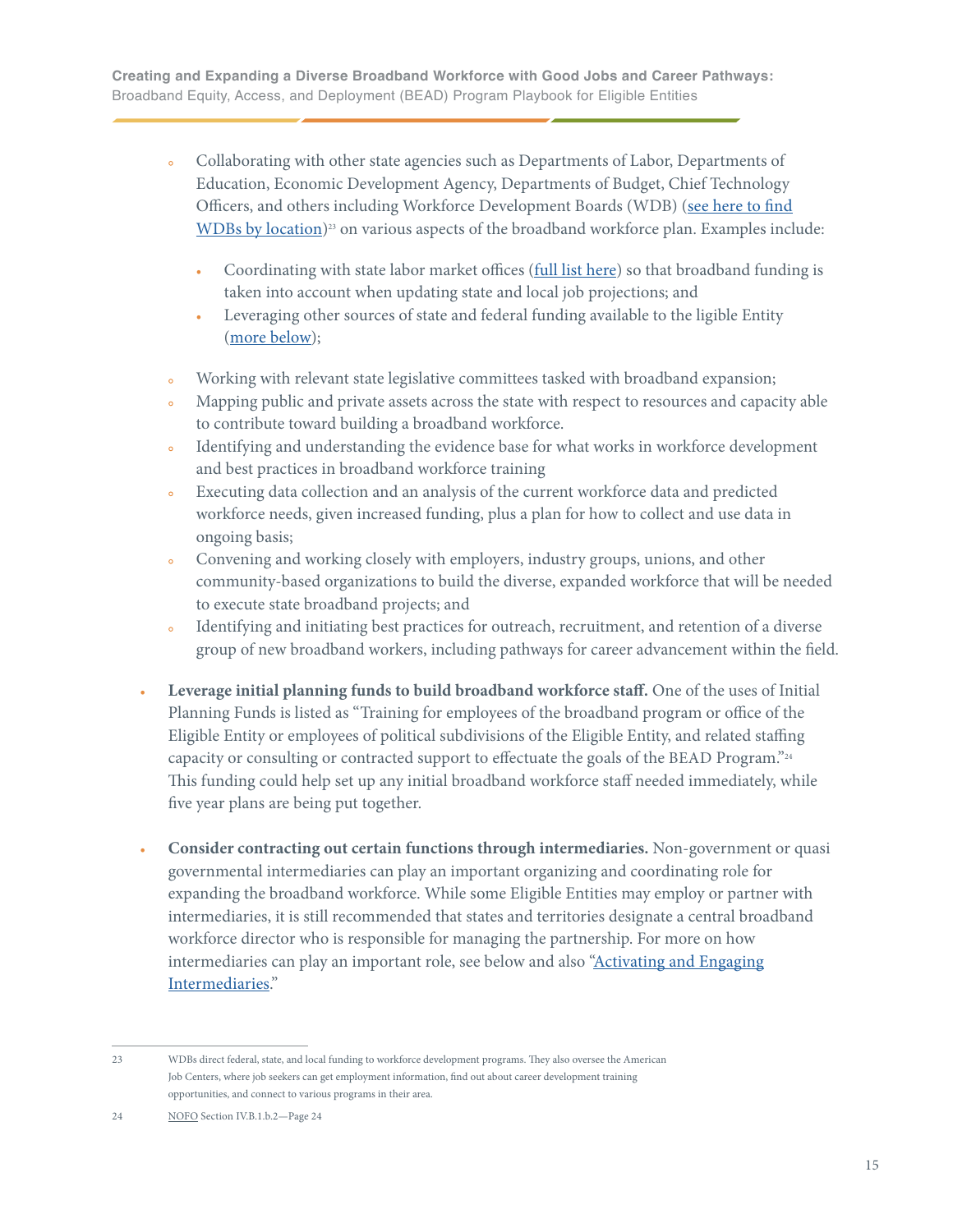**• Ensure the director coordinates the development of the workforce plan aligned to broadband needs.** While many partners should be involved in the development of this plan, the director should be charged with and supported to oversee the development of the plan. This plan should include all ofthe elements outlined in this report.

#### *Examples*

- **• [The Ohio Broadband Strategy](https://broadband.ohio.gov/explore-broadband/the-ohio-broadband-strategy/the-ohio-broadband-strategy)** includes significant workforce development, led by a central coordinator from the Governor's Office of Workforce Transformation. In its 2021 [Broadband Workforce Strategy Report,](https://innovateohio.gov/wps/wcm/connect/gov/bde9a8ce-5f93-4a04-b937-102788469bdb/OhioBroadbandStrategy_121919.pdf?MOD=AJPERES&CONVERT_TO=url&CACHEID=ROOTWORKSPACE.Z18_M1HGGIK0N0JO00QO9DDDDM3000-bde9a8ce-5f93-4a04-b937-102788469bdb-mYuKib6#:~:text=The%20vision%20of%20the%20Ohio,groups%3A%20the%20unserved%20and%20underserved.) Ohio listed one of their key goals was to identify an executive branch state agency to house a state broadband office," adding that "the current internet landscape is decentralized in Ohio. No single agency or office has full oversight over internet expansion within the state. The administration will create a new office of broadband in order to optimize expansion efforts and leverage federal programs to expand internet access. This office may serve as a single contact point for state agencies and program managers as well as private businesses and internet providers as they work to expand high-speed internet in Ohio."
- **• [Vermont Community Broadband Board](https://publicservice.vermont.gov/vcbb)** was established in 2021 and works to develop policies and programs to accelerate community efforts that advance the State's goal of achieving universal access to reliable, high-quality, affordable, fixed broadband achieving speeds of at least 100 Mbps symmetrical. It is led by an Executive Director who is also leading workforce development.
- **• [Wisconsin Governor's Task Force on Broadband Access](https://psc.wi.gov/Pages/Programs/BroadbandGovernorsTaskForce.aspx)** advises the Governor and State Legislature on broadband actions and policy, including strategies for expanding high speed internet access to every residence, business, and institution in the state; initiatives for digital inclusion; and pathways to unlocking and optimizing the benefits of statewide, affordable access to broadband for all communities in Wisconsin. It is led by an Executive Director who is also leading workforce development.

#### *How Other Stakeholders Can Help*

 **• Outside (non-governmental or quasi governmental) intermediaries,** as described above, can work closely with state broadband offices and broadband workforce directors to carry out some or all of the actions laid out in the report below, including analyzing workforce needs and the corresponding skills/credentials, finding and scaling workforce development programs aligned with employer needs, working with communities to recruit a diverse workforce and provide career navigation and wraparound support for workers, convening and working with employers, training workforce staff on broadband issues, and convening community partners to accomplish these tasks. (See above, as well as ["Activating and](#page-40-0)   [Engaging Intermediaries](#page-40-0)" for more.)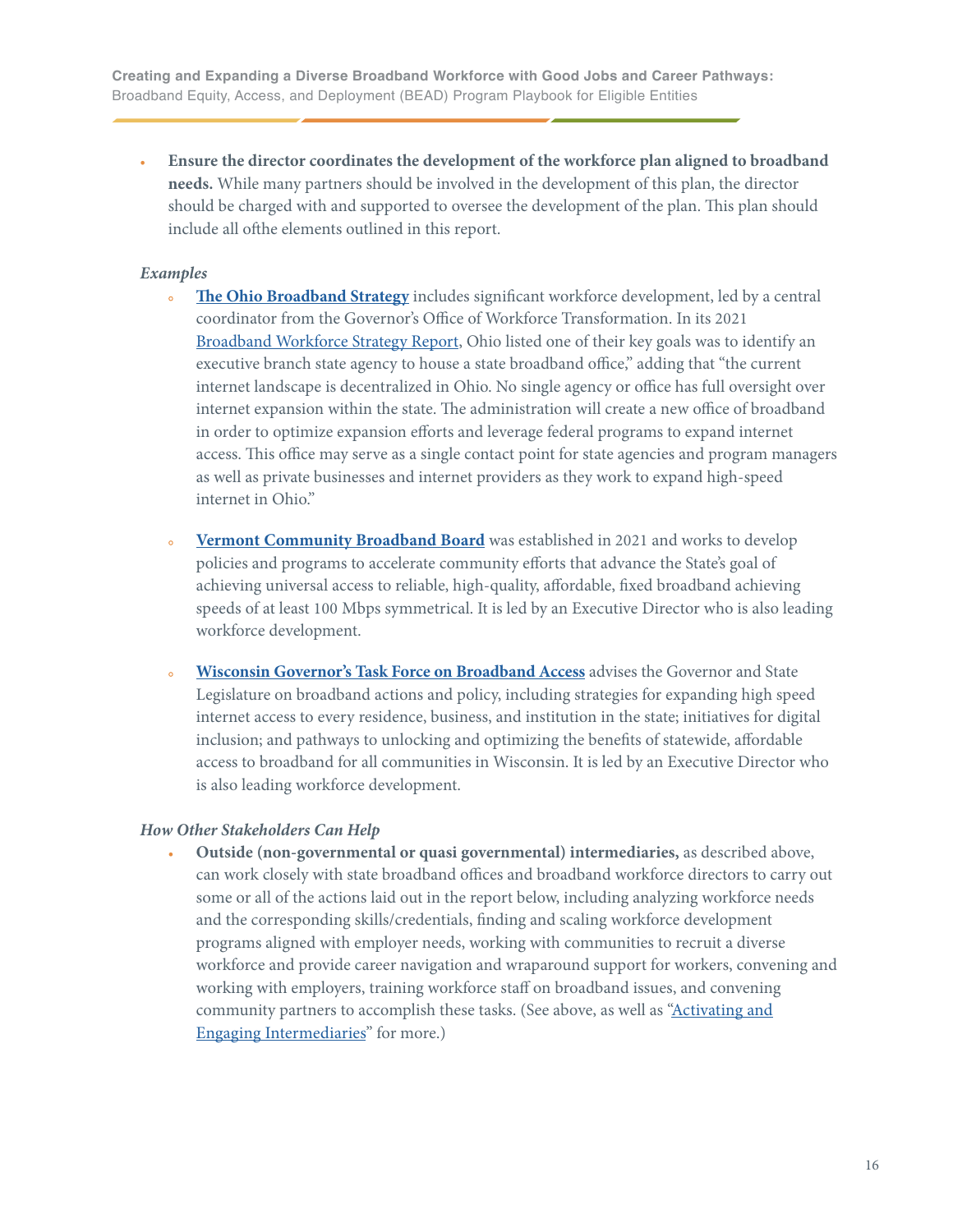### <span id="page-16-0"></span>**2. CONVENE EMPLOYERS AND OTHER KEY STAKEHOLDERS TO ADVANCE MEANINGFUL COLLABORATION AND MUTUAL COMMITMENTS**

#### **Five-Year Action Plan Requirement:**

*"Include a description of the Eligible Entity's external engagement process, demonstrating collaboration with local, regional, and Tribal (as applicable) entities (governmental and nongovernmental) and reflective of the local coordination requirements outlined herein, including outreach to underrepresented communities and unions and worker organizations. The engagement required must be undertaken both during the development of the Five-Year Action Plan itself and following submission of the plan, reflecting ongoing collaboration throughout the BEAD Program."* 

([NOFO](https://broadbandusa.ntia.doc.gov/sites/default/files/2022-05/BEAD%20NOFO.pdf) Section IV.B.3.b.7—Page 26)

*"1. Eligible Entity Obligations [...]*

*c. Local Coordination* 

*Each Eligible Entity must develop a comprehensive local coordination approach that will begin in the development of the Five-Year Action Plan and continue at each stage of the BEAD Program through the awarding of all subgrant funding. Local and Tribal coordination and stakeholder engagement is critical to the BEAD Program's success, to eliminating barriers to broadband access and adoption, and to rapidly and economically building out new broadband networks. […]* 

*In evaluating whether local coordination and outreach efforts meet the programmatic requirements, the Assistant Secretary will assess whether plans and activities undertaken ensure: […]* 

*(2) meaningful engagement and outreach to diverse stakeholder groups, labor organizations, and community organizations, including to promote the recruitment of women and other historically marginalized populations for workforce development opportunities and jobs related to BEAD-funded eligible activities; [...]."* 

([NOFO](https://broadbandusa.ntia.doc.gov/sites/default/files/2022-05/BEAD%20NOFO.pdf) Section IV.C.1.c—Page 51–52)

*"Throughout its local coordination and outreach activities, each Eligible Entity must ensure that a diverse set of stakeholders is involved in development of its Five-Year Action Plan, Initial Proposal, and Final Proposal. To the extent the Eligible Entity encompasses sovereign Tribal or Native entities, the Eligible Entity must ensure that such entities are involved in development of the Eligible Entity's plans, including, but not limited to a formal Tribal consultation process with the Eligible Entity. In addition, Eligible Entities must coordinate with local stakeholders—such as entities that carry out workforce development programs and labor unions to provide a written explanation of their approach to ensuring a reliable supply of skilled workers, eliciting feedback on plans for creating good-paying jobs, and to recruiting and hiring women and other historically marginalized groups for the job opportunities created through the BEAD program."* 

([NOFO](https://broadbandusa.ntia.doc.gov/sites/default/files/2022-05/BEAD%20NOFO.pdf) Section IV.C.1.c.ii.—Page 53)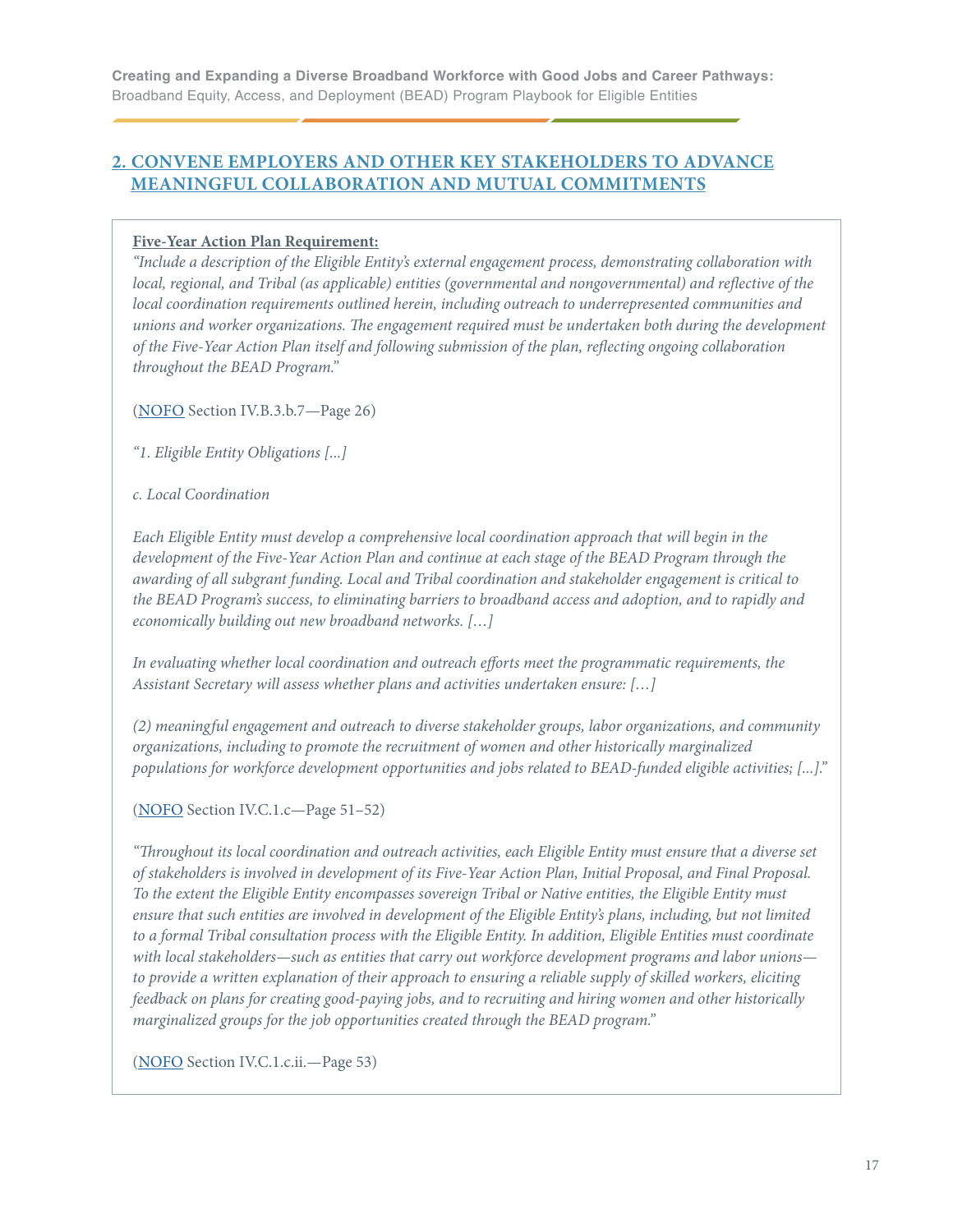<span id="page-17-0"></span>*What Success Looks Like: Eligible Entities working to build their broadband workforce should convene employers as the primary partners in this effort to understand (current and projected hiring needs that employers have in their state or territory and the necessary training, skills, and competencies that those jobs will require. Employers can also help develop and clarify career pathways (see more in*  $\#6$  $\#6$ ). Other key *stakeholders such as community groups, unions, Tribal governments and others will also play key roles in developing and executing an inclusive growth strategy that meets the needs of the Eligible Entity's broadband expansion projects.* 

#### **Suggested Strategies for Responding to Plan Requirements:**

The NOFO requires Eligible Entities to describe the external engagement process they will take with a diverse set of stakeholders, in both developing their Five-Year Action plan as well as upon submission of the plan, the Initial Proposal and Final Proposal. This must include a "written explanation of their approach to ensuring a reliable supply of skilled workers, eliciting feedback on plans for creating goodpaying jobs, and to recruiting and hiring women and other historically marginalized groups for the job opportunities created through the BEAD program."25 The activities below could be carried out directly by the Eligible Entity or by a partner intermediary on behalf of the Eligible Entity. In carrying out this requirement Eligible Entities should consider:

#### **Coordination And Collaboration**

- **• Develop a comprehensive list of the specific external stakeholders most critical for contributing to the design, development and success of the plan.** (These groups will also be useful in [recruitment](#page-40-0) of workers.) This includes but is not limited to those representing:
	- **•** Employers, including:
		- State leadership of major, multi-state ISPs, including cable companies (e.g., Comcast, Cox, Charter), incumbent telephone companies (e.g., Windstream, Frontier, AT&T), and wireless providers (e.g., T-Mobile, Verizon, AT&T)
		- **•** Owners of small, single-state regional ISPs, including RLECs and Electric Cooperatives offering broadband service
		- **•** Owners of broadband construction contractors and installation/technician contractors
		- **•** Owners of major electric companies (these entities often have significant lineworker shortages for key broadband-adjacent deployment tasks such as make-ready)
		- **•** Owners of broadband electronics and materials manufacturers
	- **•** Employer associations including state and local Chambers of Commerce and state business roundtables
	- **•** Organized labor groups
	- **•** Community colleges and other public and private broadband workforce training centers (who have shortages in instructor positions) other training providers and their relevant associations
	- **•** Secondary schools (particularly representatives of Career and Technical Education programs and Dual Enrollment)
	- **•** Trade associations

<sup>25</sup> [NOFO](https://broadbandusa.ntia.doc.gov/sites/default/files/2022-05/BEAD%20NOFO.pdf) Section IV.C.1.c.ii.—Page 53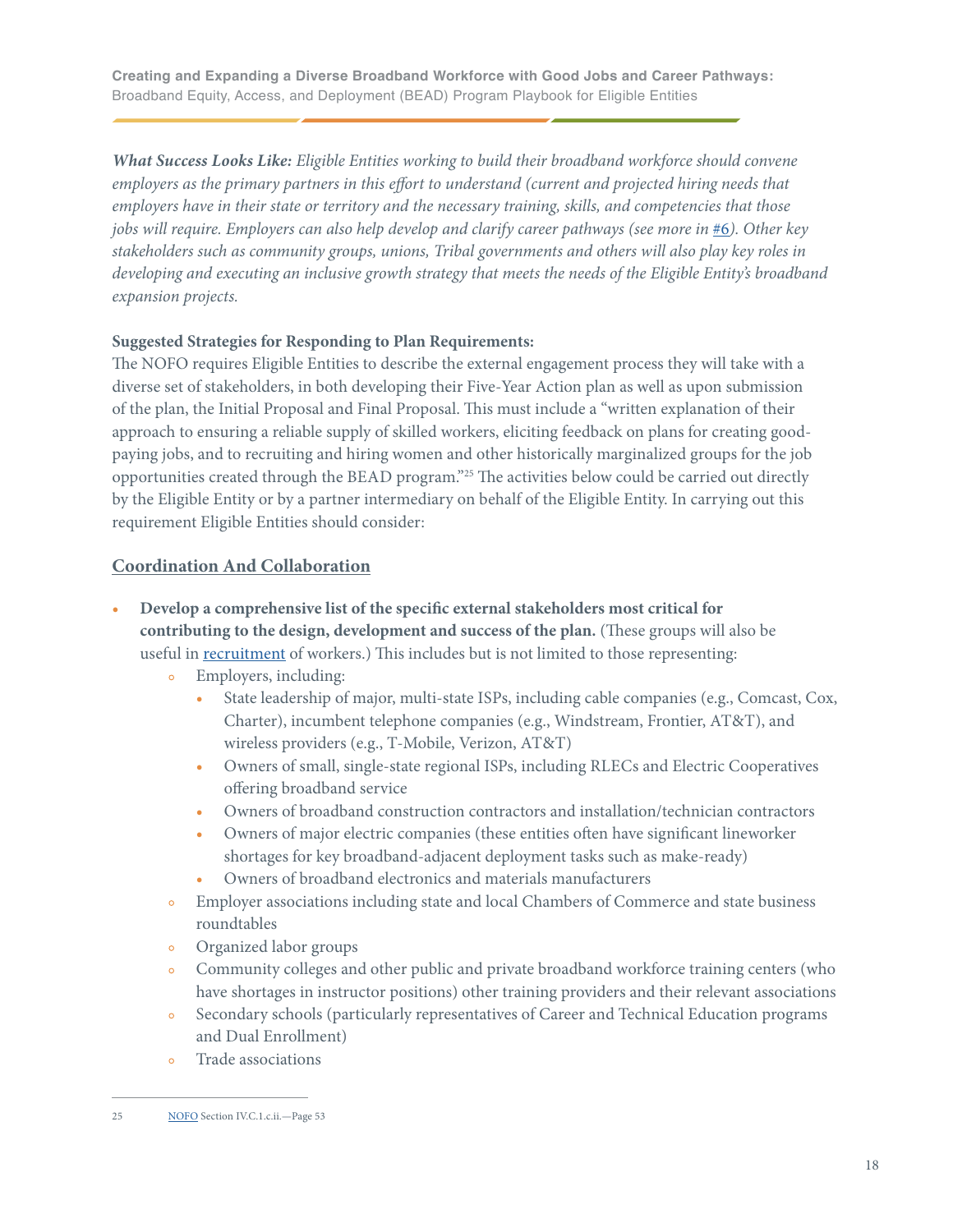- **•** Community-based organizations
- **•** Rural groups such as Rural Electric Cooperatives
- **•** Local governments
- **•** State and Local Workforce Development Boards
- **•** Economic Development Agencies
- **•** Potential workers from underrepresented communities and areas without access to high-speed internet
- **•** Economic development organizations
- **• Describe the specific types of information being sought from stakeholders.** For example, input should include insight on:
	- **•** *Macro-workforce needs, pathways and credentials*
		- **•** The workforce and skill needs of the broadband workforce;
		- **•** Examples or strategies to align program degrees and certificates being offered with what is most in demand as verified by employers; and
		- **•** How local workforce systems, including One-Stop Career Centers and Employment Service offices can play a key role in providing accurate and updated labor market information, job openings and training opportunities for those seeking a broadband career.
	- **•** *Training providers and programs*
		- **•** Strategies for connecting employers to potential training providers; and
		- **•** Successful training programs and how Registered Apprenticeship sponsors and apprenticeship intermediaries, can provide standards for training leading to national credentials and career advancement.
	- **•** *Increasing the talent pool*
		- **•** Ideas on how to broaden awareness of broadband careers and expand recruitment of especially women and other historically marginalized groups;
		- **•** Barriers for individuals seeking a broadband career and potential ways to address such barriers (e.g. access to training; supportive services to enable participation in a training program; career support to better understand careers pathways);
		- **•** How community organizations, non-profits, intermediaries and others coordinate efforts to highlight and create opportunities related to broadband careers, especially for "non-traditional" populations; and
		- **•** Working directly with Tribal groups to connect with their workforce offices and build relationships that can help find and train new broadband workers, especially in areas where broadband will be built.

### **• Develop on-going lines of communications vs. a single opportunity for input from external groups.**

For example:

- **•** Developing an online "suggestion box" as part of the State's broadband office website and linked to relevant stakeholder websites to enable input throughout the process; and
- Convene directly or through intermediaries, multiple, state, regional and local convenings of stakeholders to facilitate input and generate ideas.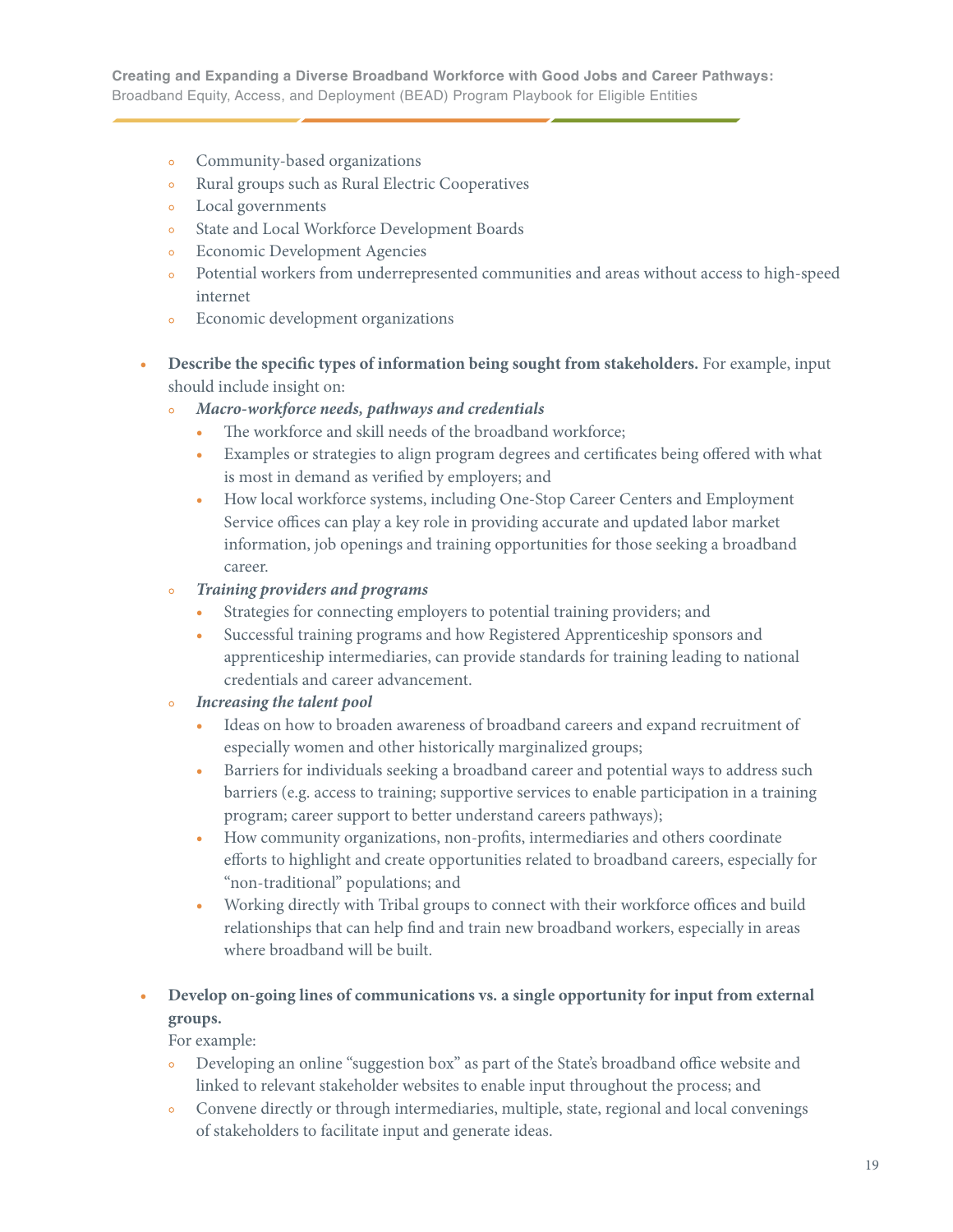- <span id="page-19-0"></span>**• Establish targeted working groups to take on some of the most pressing issues related to building a diverse broadband workforce.**
- **• Enable public comments to multiple draft versions of the plan to demonstrate commitment to stakeholder input.**
- **• Make opportunities for external input specific to workforce issues and not solely as part of general input being gathered on the Five-Year Action Plan.**

#### *Examples*

- **• Alaska's** [State Broadband Plan](https://adobeindd.com/view/publications/42ddcfe3-5ea9-4bcb-bd09-a71bcb63869a/ippo/publication-web-resources/pdf/21_CN_Alaska_Task_Force_Report_final.pdf) (November 2021) seeks to lift up broadband infrastructure projects that include support for local workforce development, and encourages the State to "partner with existing workforce development programs offered through the university system, technical schools, or apprenticeships. Opportunities to partner with broadband companies to develop job-shadowing programs or other types of training should be pursued."
- **• California's** [State Broadband Plan](https://broadbandcouncil.ca.gov/wp-content/uploads/sites/68/2020/12/BB4All-Action-Plan-Final.pdf) (2020) calls for a "multi-layer network of digital inclusion stakeholders to discuss ongoing needs," including workforce development and schools.
- **•** In June 2022, the office held their first Broadband and 5G Sector Partnership meeting. The "Strengthening **Ohio**['s Broadband & 5G Workforce"](https://broadband.ohio.gov/wps/wcm/connect/gov/7bb60dea-a273-4622-9d0c-67e7201a8016/Strengthening-Ohios-Broadband-5G-Workforce-09072021.pdf?MOD=AJPERES&CONVERT_TO=url&CACHEID=ROOTWORKSPACE.Z18_K9I401S01H7F40QBNJU3SO1F56-7bb60dea-a273-4622-9d0c-67e7201a8016-n.Q-v.B) Strategy (September 2021) underscores the significant public and private investments being made in broadband and 5G at the state and federal level, which in turn is expected to create tens of thousands of jobs in Ohio over the next decade. To ensure that Ohio has a skilled and prepared workforce to fill these kinds of jobs, the strategy outlines a plan for increasing broadband industry career awareness and creating more training and education programs in the state.

#### *How Other Stakeholders Can Help*

 **•** All the groups mentioned above will play important roles in building an inclusive, diverse broadband workforce strategy. Intermediaries can also play a critical role in helping to bring these groups together and/or leading this work.

#### **Employer Commitments**

### **To make this collaboration and mutual commitments effective, states should secure meaningful commitments from employers—and provide employers with a coherent, value-add approach that would help translate those commitments into results.**

To encourage and support employer commitments, states should take on several recommendations outlined in this report. This includes understanding and addressing employer hiring needs and needed skills and competencies; supporting intermediaries that provide needed technical assistance and coordination support to employers; connecting employers with education and training providers who support those hiring needs while collaborating in building programs and curricula effectively serving diverse populations; measuring program impact on employment outcomes; integrating learning and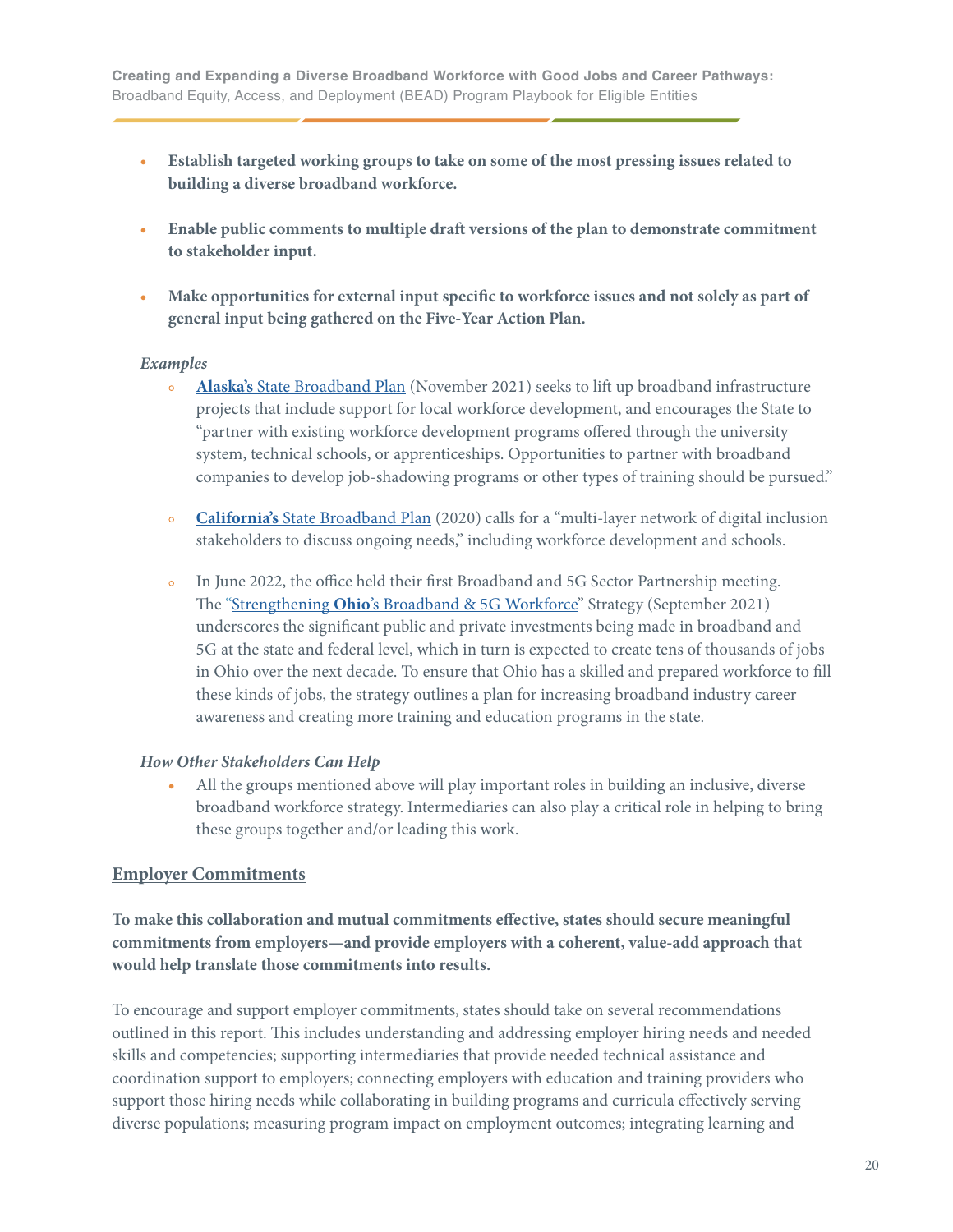educational programming into participants' schedules and daily work; and aligning funding to effective programs.

To ensure employer commitments, states can ask and support employers to do the following:

- **• Establish an initiative to secure workforce-related commitments from employers within the state likely to play the greatest role in deploying broadband.** The Eligible Entity and any partner intermediary should strongly consider providing technical assistance to employers to assist them in implementing the commitments described below. Examples of such commitments to consider are:
	- **•** *Employers Supporting, Diversifying, and Expanding Broadband Talent Pipelines*
		- **•** Establish contingent hiring goals to increase job opportunities for historically underrepresented populations;
		- **•** Review HR policies for inclusive practices, including but not limited to auditing and refining recruitment, selection, training, performance evaluation and promotion policies and practices;
		- **•** Connect trainees and workers to wraparound services that support persistence and transitions; and
		- **•** Support a statewide awareness campaign around broadband careers and opportunities, including exposure opportunities such as internships.
	- **•** *Employers Partnering with Intermediaries and Broadband Training Providers*
		- **•** Help form or support collaboratives/intermediaries to address shared workforce needs and provide technical assistance to employers;
		- **•** Engage in a sector partnership to expand broadband career pathways and develop consistency across employers on needed hiring levels by type of job and skillset, job titles, required skills, certifications, and education levels;
		- **•** Partner with local community colleges and other higher education and workforce providers on the development and implementation of broadband, and related sectors, training and certification including assisting in:
			- **•** Articulating scaffolded accessible career pathways;
			- **•** Co-developing curriculum and credentials to better align to in-demand; jobs and scaffolded career pathways; and
			- **•** Providing enrollment and persistence supports for trainees and workers
			- **•** Mentorship to trainees and early career employees;
		- **•** Provide opportunities for retiring broadband workers (or temporary assignments of existing workers) to use their expertise to teach a new generation of employees;
		- **•** Provide easy to access scholarships and earn and learn opportunities to help individuals, particularly from low-income or underrepresented backgrounds, afford participation in broadband related workforce development programs;
		- **•** Provide supports for upward mobility of the broadband workforce, including:
			- **•** Further training opportunities for current workforce; and
			- **•** Readiness opportunities (early stage training)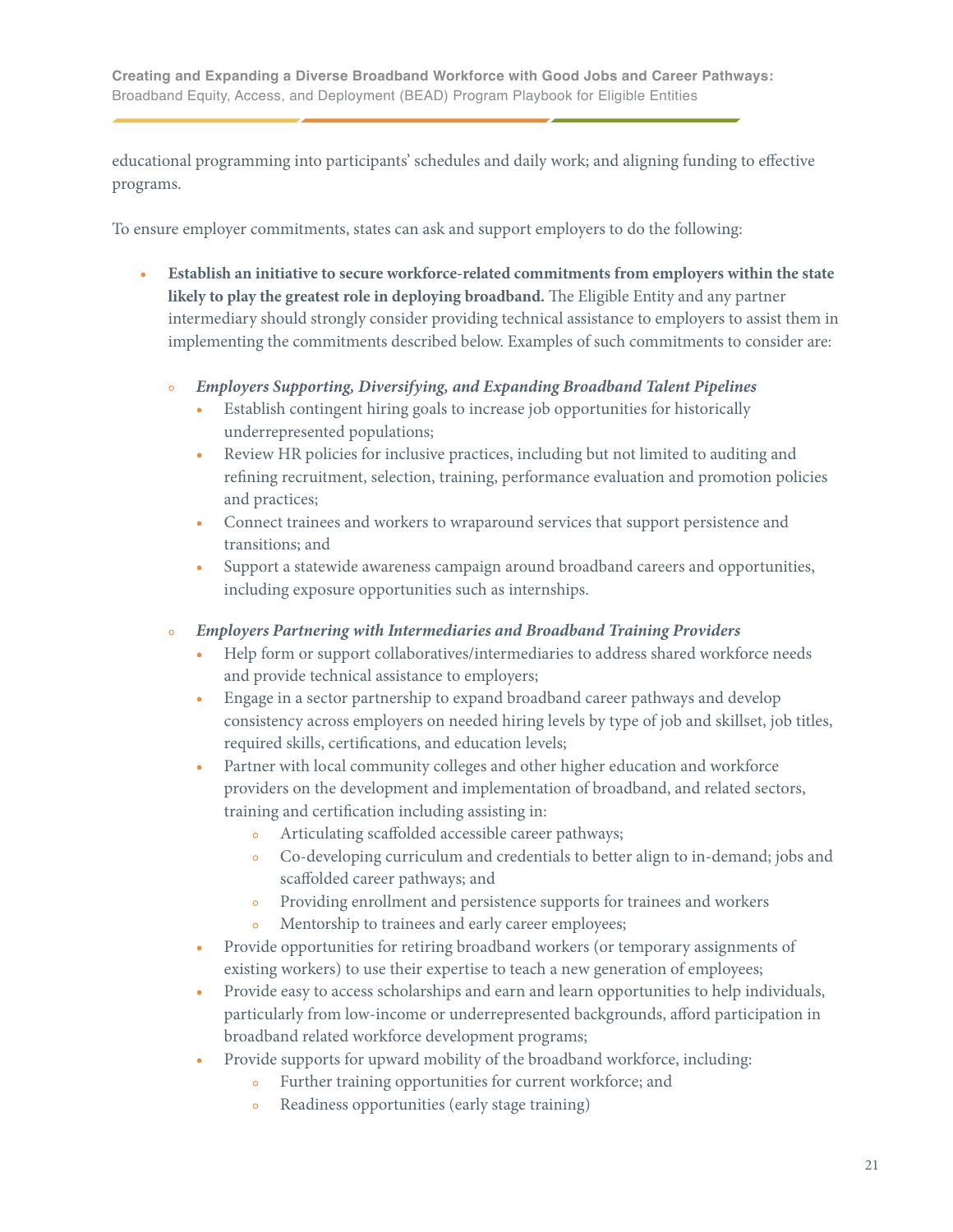- **•** Provide in-kind participation of senior leaders, such as by having the CEO actively lend their expertise in an advisory function, and promote a professional learning community (PLC) across employers for continuous improvement and spreading best practice;
- **•** Devote a certain percentage of broadband funding toward workforce development related to broadband;
- **•** In addition to including tuition supports and wraparound services, consider how the program design interfaces with underrepresented groups such as women and students of color—including but not limited to:
	- How underrepresented groups are represented in materials;
	- Whether pedagogy considers different learning styles; and
	- The timing of classes and where they are held.
- **• Prioritize outcomes-driven programs, by centering outcomes data collection from the start.** In addition to the labor force data collection discussed above, high-quality programs are those that have demonstrable positive outcomes for workers—training programs that successfully train and graduate a diverse group of workers who are then also finding employment in the field, with wage gains compared to their wages before training, as well as over time. Disaggregated outcomes data collection, analysis, and retooling of practices based on outcomes are critical components of high quality training programs and "public data and accountability are critical in evaluating if workforce and skills training policies support an inclusive economic recovery."<sup>26</sup> Some best practices for equitable workforce training programs outcome data collection, as identified by the National Skills Coalition, include:
	- **•** Requiring that all education and skills training programs include collection of self-reported demographic characteristics of workers so outcomes can be disaggregated by race, ethnicity, gender, English language proficiency, income, and geography;
	- **•** Ensuring that participants in skills training programs know what demographic characteristics are being collected about them, who will have access to personally identifiable information, and how their data will be used;
	- **•** Establishing common outcomes metrics across training programs;
	- **•** Mandating public reporting on skills training and workforce investment outcomes;
	- **•** Providing sufficient funding for linked education and workforce data systems; and
	- **•** Including worker and student voices in the design and evaluation of skills training policies to increase equitable access to and outcomes for these programs.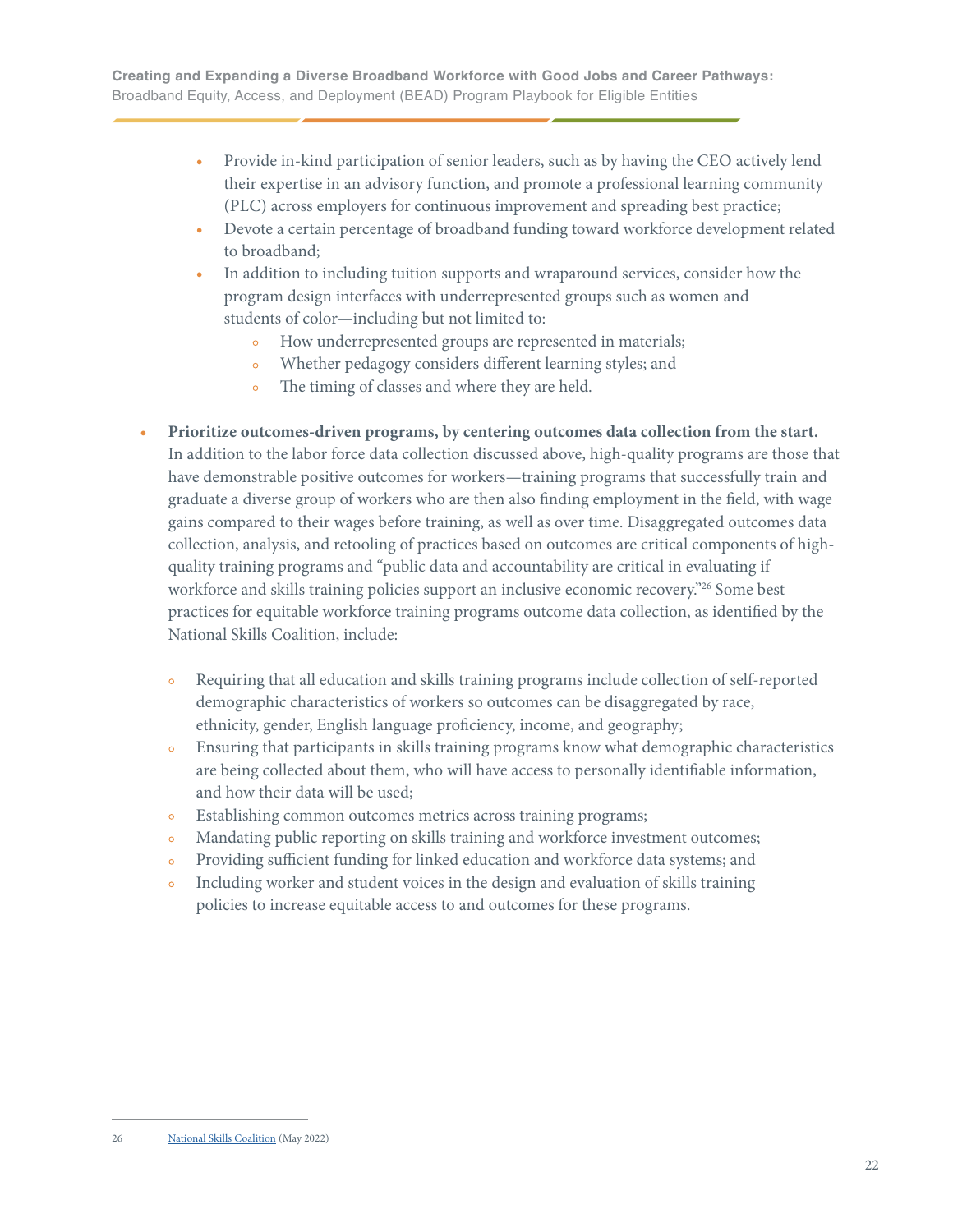#### <span id="page-22-0"></span>*Looking Ahead*

| <b>Initial Proposal</b> | See Five-Year Action Plan Requirement above, which notes a requirement for<br>on-going stakeholder involvement. |
|-------------------------|-----------------------------------------------------------------------------------------------------------------|
| <b>Final Proposal</b>   | See the Five-Year Action Plan Requirement above.                                                                |

### **3. COLLECT, ANALYZE, AND USE CURRENT AND NEEDED BROADBAND WORKFORCE DATA**

#### **Five-Year Action Plan Requirement:**

*"Identify known or potential obstacles or barriers to the successful implementation of the BEAD Program and the Eligible Entity's corresponding plans to address them."* 

*(*[NOFO](https://broadbandusa.ntia.doc.gov/sites/default/files/2022-05/BEAD%20NOFO.pdf) *Section IV.B.3.b.5—page 26)*

*What Success Looks Like: Eligible Entities develop, validate, and have access to a detailed understanding of the broadband workforce—both existing workforce and gaps employers will need to fill to successfully build broadband infrastructure within the BEAD Program timeframe. Addressing this gap is critical to developing the Five-Year Action Plan, and is the base from which a broadband workforce plan can be created—aligning funding, training programs, and recruiting efforts, including for broadband needs beyond the BEAD Program funding and timeline.*

#### **Suggested Strategies for Responding to Plan Requirements:**

The NOFO requires Eligible Entities to "Identify known or potential obstacles or barriers to the successful implementation of the BEAD Program and the Eligible Entity's corresponding plans to address them." Given the known challenges with respect to having a well-trained workforce able to deploy broadband, this should be among the leading topics addressed by Eligible Entities.

To fully address this challenge, eligible entities must understand the extent of their current broadband workforce (including employed, unemployed, and underemployed workers in the field), and project the size of the workforce needed to accommodate the region's anticipated broadband investments through data collection and analysis. In carrying out this effort, Eligible Entities should:

- **• Build a team of workforce data experts and collaborators.** This may include:
	- **•** State Deptartment of Labor and Deptartment of Commerce staff
	- **•** Researchers and higher education officials and staff
	- **•** Consultants or outside experts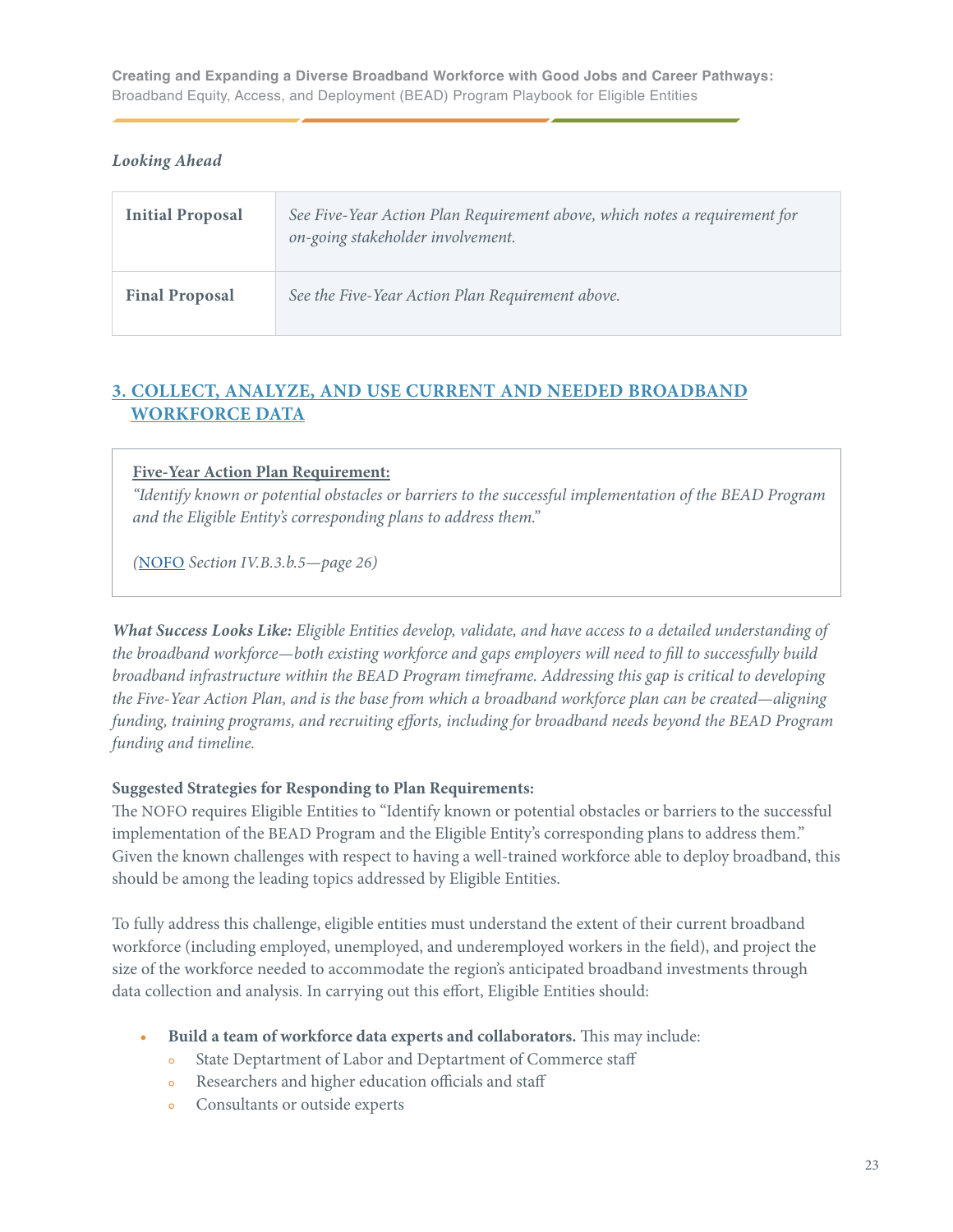- **•** Unions and/or trade associations
- **•** Training providers
- **• Determine which occupations should be included in a broadband workforce study.** This may not be straightforward for several reasons:
	- The nuances of broadband roles are not captured in federal job classification systems (i.e., [NAICS](https://www.census.gov/naics/) codes) and common sources of workforce data. Should the person digging a trench from the right-of-way to a home for an installation be considered a "Construction Laborer" or "Telecommunications Equipment Installer and Repairer" or a "Telecommunications Line Installer and Repairer"? All of those titles are different federal job classifications, and all could be responsible for the task of digging the trench to the home.
	- **•** The roles that will be impacted by investments in construction extend far beyond direct construction jobs, and different jurisdictions may want to analyze different sets of job categories. For example, states with significant broadband materials production may want to include factory workers making fiber in their workforce analysis; states without materials production may not.
	- Job openings in the private sector rarely match job titles as defined in the **Standard**  [Occupational Classification](https://www.bls.gov/soc/) (SOC) system used by most federal agencies and researchers.

 Given the above points, Eligible Entities may want to consider the top 15 roles (using SOC nomenclature) impacted by broadband construction spending as a starting point:

- **•** Construction Laborers
- **•** Construction Managers
- **•** Customer Service Representatives
- **•** Electrical Power-Line Installers and Repairers
- **•** Electrical, Electronic, and Electromechanical Assemblers
- **•** Electricians
- **•** First-Line Supervisors of Construction Trades
- **•** First-Line Supervisors of Mechanics and Installers
- **•** Miscellaneous Assemblers and Fabricators
- **•** Operating Engineers and Other Construction Operators
- **•** Personal Service Managers
- **•** Project Management and Business Operations Specialists
- **•** Sales Representatives of Services
- **•** Telecommunications Equipment Installers and Repairers
- **•** Telecommunications Line Installers and Repairers
- **• Analyze key characteristics of the state's current broadband workforce which impact a region's ability to increase (train, retain, and attract) broadband construction workforce.** This includes:
	- **•** Total number of roles by occupation category;
	- **•** Five-year trends in total employment in each occupation category;
	- **•** Average age of retirement;
	- **•** Demographic characteristics of occupations (including age, gender, and race);
	- **•** Average salary compared to national salaries and neighboring regions;
	- Location quotient of occupation (essentially, the relative concentration of an occupation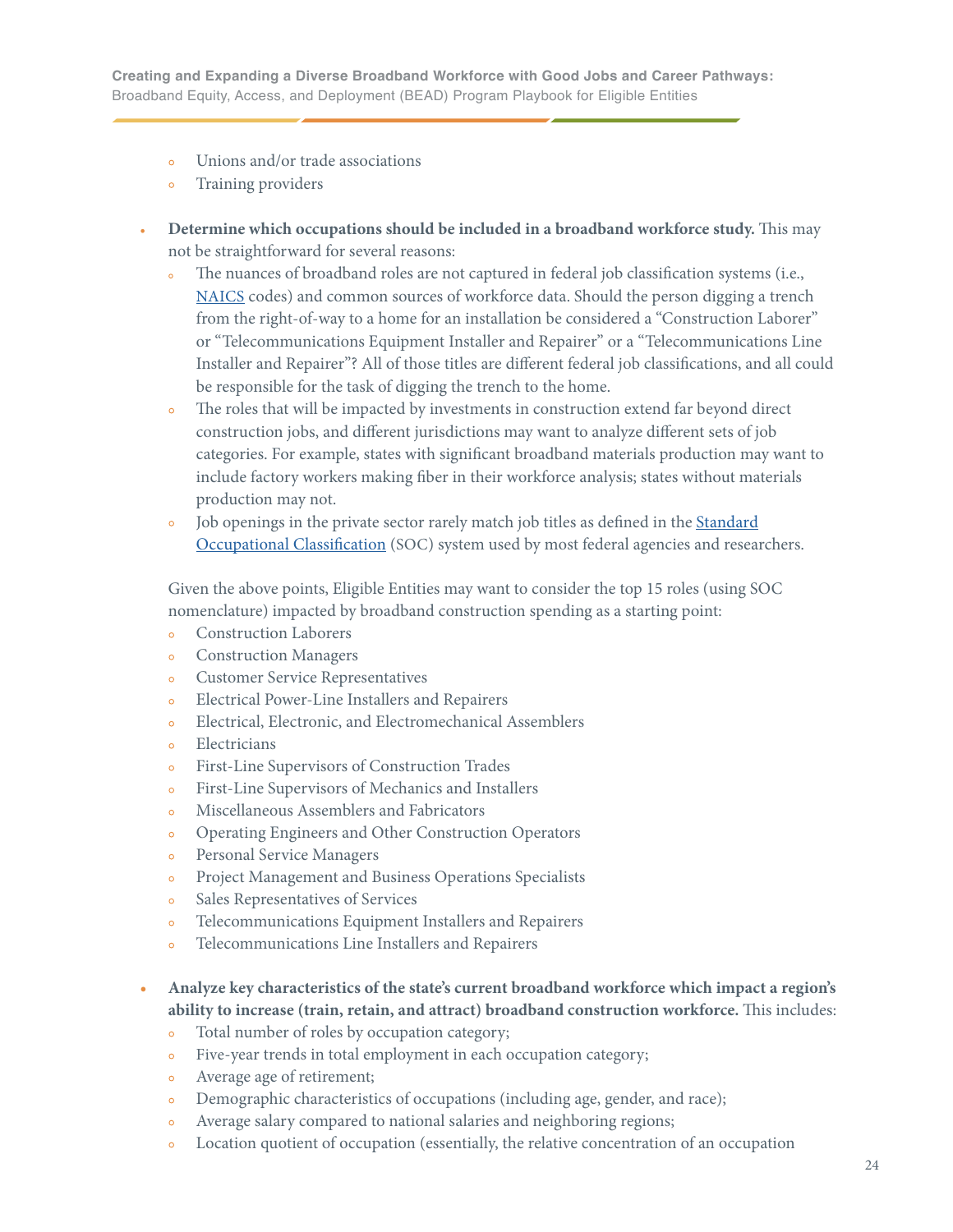compared to national averages);

- The level of degree, training, and/or certification required for each occupation;
- **•** Typical training progressions for workers coming from feeder occupations or upskilling within the industry
- **•** Current job openings for occupations in the sector (which can be estimated via with job posting data calibrated by interviews with major ISPs and construction vendors); and
- Jobs with similar skills that could act as feeder occupations, as well as next step jobs to identify career pathways.
- **• Estimate future additional workforce needs.** This can be done by calculating the sum total of public and private construction investments that are ongoing or anticipated (including likely matching funds) to calculate the total additional jobs required.
	- There are several methodologies that may be useful for this analysis. **Brookings** offers a straightforward methodology that can be replicated without significant data analysis skills for a handful of key job categories (such is the case with [Ohio's Broadband Workforce Strategy\)](https://broadband.ohio.gov/explore-broadband/strengthening-ohios-broadband-5g-workforce/strengthening-ohios-broadband-5g-workforce).
	- **•** Jurisdictions may also use an Input-Output model (internally constructed or from an outside vendor) to understand the workforce implications of construction spending.
	- **•** This analysis then should be validated with employers, who will be able to provide additional nuance with on-the ground experience, as well as could overlay supplemental data (e.g., industry surveys). This employer validation is also critical to give employers confidence that additional broadband workforce programs will focus on the gaps they are experiencing in the field.
- **• Use the workforce gap analysis, and an understanding of the extent and characteristics of the current workforce, to better inform broadband workforce plans.** Eligible Entities should be looking to answer the following questions:
	- How many total open positions will need to be filled from now until the BEAD funding is fully deployed?
	- **•** Based on the difficulty of training and the gap between existing and needed workforce, which roles will be the hardest to fill?
	- How many workers are either unemployed or underemployed, but could be recruited (back) to the workforce?
	- How will age and retirement trends continue to impact the workforce over the next 10 years?
	- **•** What workers are already being drawn to this work? What workers need targeted outreach to be included?
	- How competitive are jobs in a particular jurisdiction vs. jobs in other states?
	- **•** What roles can be filled with skills-similar workers (sometimes referred to as "ready workforce") and what roles must be filled with new trainees?

 This data can also be used on an ongoing basis as workforce programs are stood up, and as the investment landscape changes. For example, Eligible Entities can use employer validated estimates to set clear goals for state-initiated programs, determine training provider program size and scale, and to inform where workforce funds would have the most impact. Routine communication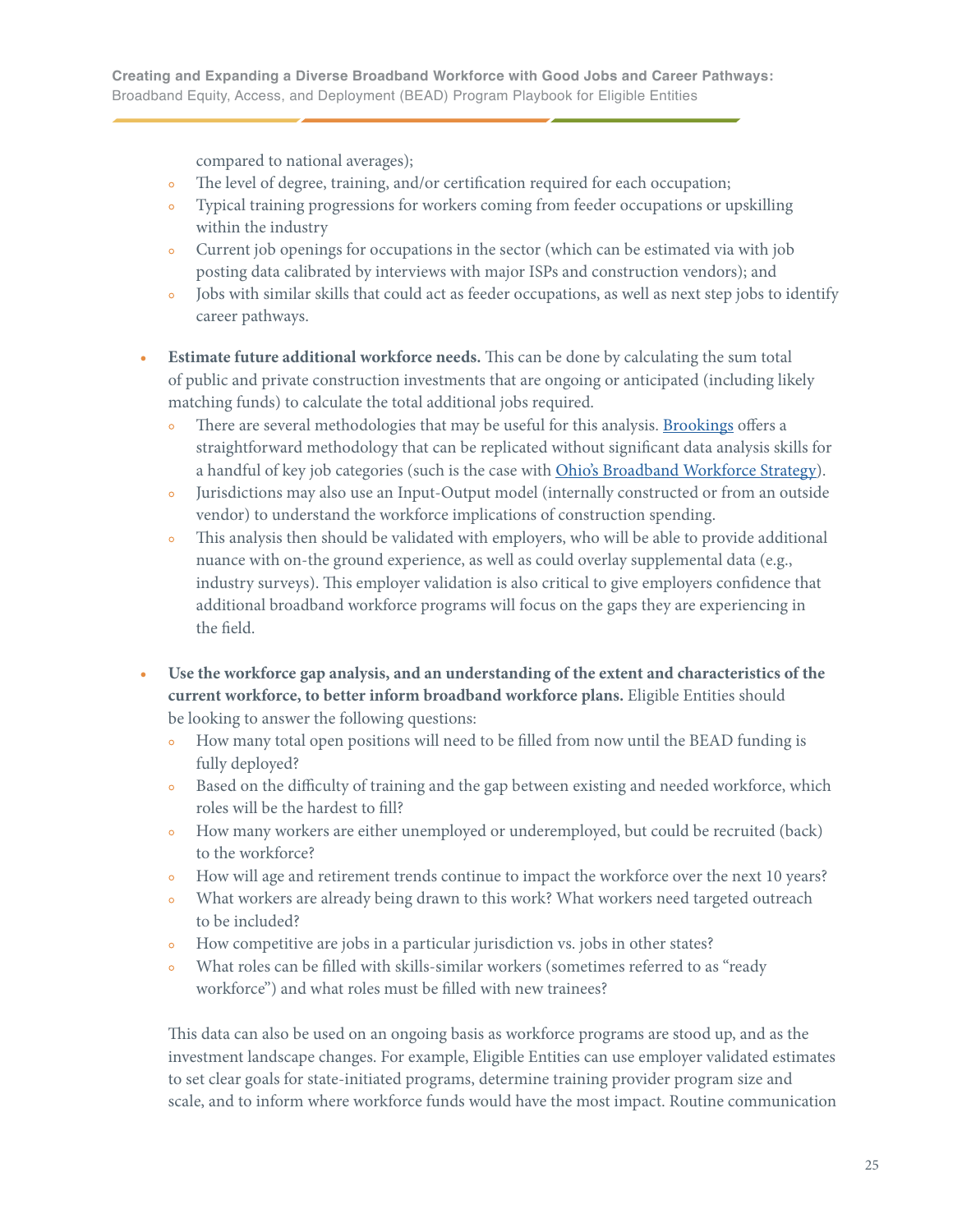about anticipated construction and workforce needs between the public and private sector will ensure the private sector's staffing plans can better anticipate construction needs. Lastly, concrete metrics on job openings can also drive recruiting efforts and inform marketing messaging.

**• Use an understanding of broadband workforce gaps to inform program iterations, and ongoing metrics tracking.** Program goals should align to the identified workforce gaps, be reported on consistently throughout implementation, and be adjusted based on new or changing investment priorities as well as changes in technology in coming years. This data should also be used to understand future broadband workforce needs beyond the lifespan of the BEAD Program, as access to high-speed internet has become a critical necessity in our economy and so many aspects of our lives.

Importantly, Eligible Entities may take this opportunity to think holistically about the broadband workforce beyond what is likely to be required in the BEAD NOFO. Though the BEAD funding is structured to primarily encourage wireline deployments, states have other current and future telecommunication needs that may benefit from be analyzed. For example, states will have increased need for jobs in maintenance, cybersecurity, and digital adoption programming as broadband is deployed.

Also, an additional workforce impact may stem from increased deployment of 5G. A 2017 analysis estimated 1.2 million direct jobs are projected<sup>27</sup>, with in-demand occupations including radio frequency engineers, edge and cloud engineers, 5G cybersecurity analysts, site acquisition specialists, and logistics engineers. These highly skilled, high-wage occupations represent a workforce development opportunity, especially as they are likely to continue to grow, even as direct construction jobs wane over the course of the program, and so state broadband offices should include these jobs in their data analysis and projections.

Telecommunications workers are often curious, systems-thinkers who evolve alongside technology, and because technology will always evolve, there will always be new jobs and opportunities in the field. Ensuring that ongoing training and support is available will allow today's trainees to truly have lifelong, rewarding careers in telecommunications.

#### *Examples*

#### *Broadband:*

- **•** In 2021, America Achieves supported [research](https://americaachieves.org/wp-content/uploads/2022/06/Broadband-Feeders-and-Next-Steps-EBG-1.pdf) by **[Emsi Burning Glass](https://www.economicmodeling.com)** and a subsequent [report](https://www.brookings.edu/research/how-federal-infrastructure-investment-can-put-america-to-work/) by the **Brookings Institution** which provided a national estimate of broadband workforce needs taking into consideration a significant new federal investment.
- The **[State of Ohio,](https://ohio.gov/home/)** subsequently conducted a statewide analysis using a similar methodology to the Brookings report and Emsi Burning Glass analysis. This data was used to develop a [plan](https://broadband.ohio.gov/wps/wcm/connect/gov/7bb60dea-a273-4622-9d0c-67e7201a8016/Strengthening-Ohios-Broadband-5G-Workforce-09072021.pdf?MOD=AJPERES&CONVERT_TO=url&CACHEID=ROOTWORKSPACE.Z18_M1HGGIK0N0JO00QO9DDDDM3000-7bb60dea-a273-4622-9d0c-67e7201a8016-n.Q-v.B) for expanding career awareness and job training programs to help address the State's growing broadband workforce needs.

<sup>27</sup> [Smart Cities: How 5G Can Help Municipalities Become Vibrant Smart Cities](https://www.accenture.com/t20170222t202102__w__/us-en/_acnmedia/pdf-43/accenture-5g-municipalities-become-smart-cities.pdf) (Accenture, 2017)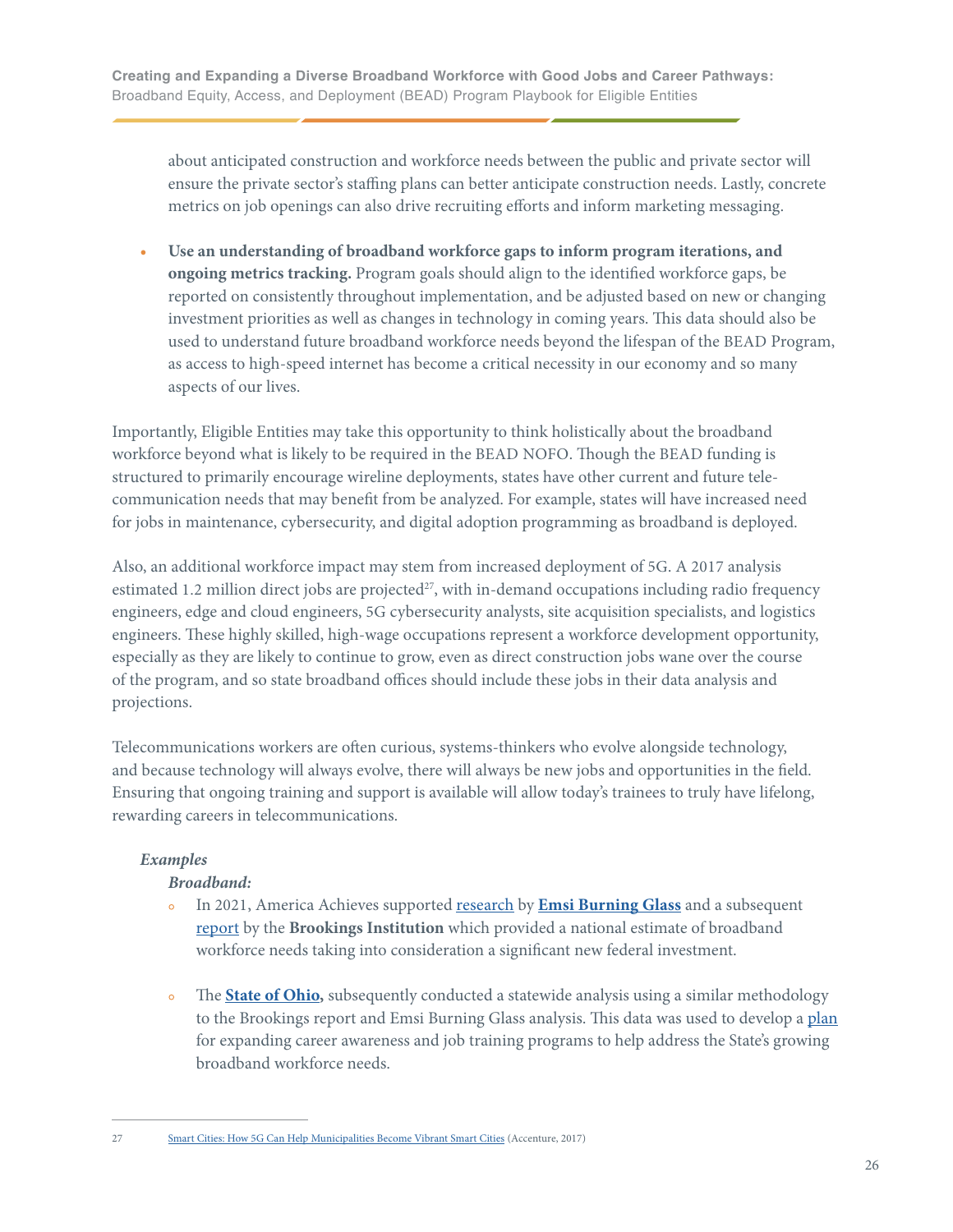#### *Related:*

 **•** To help close the cybersecurity skills gap, **[CyberSeek](https://www.cyberseek.org)** provides detailed, actionable data about supply and demand in the cybersecurity job market.

#### *How Other Stakeholders Can Help*

- **• Employers, unions, and industry groups** can support these efforts by sharing data on their individual company's employment needs to augment and validate state-led analysis, which can collectively help provide a more holistic understanding of the state's broadband workforce needs.
- **• The Department of Commerce, led by the National Telecommunications and Information Agency (NTIA), and the Department of Labor's Bureau of Labor Statistics (BLS)** can work together to leverage existing BLS data to develop data tools and reports focused on the broadband workforce. BLS could also revise current projections of key broadband occupations (several of which are currently projected to have negative growth, likely because they do not take into account upcoming BEAD funding) in order to account for the significant increase in federal funding for broadband deployment. This updated information can be added to the relevant federal websites such as [O\\*NET,](https://www.onetonline.org) [BLS Career Outlook,](https://www.bls.gov/careeroutlook/) and [CareerOneStop.Org](https://www.careeronestop.org), which are the main federal portals for those seeking information on jobs, training and employment opportunities and drive many state and local labor market information and employment websites.
- **• The Department of Commerce, other federal agencies and/or philanthropy** can help to ensure all states and territories have relevant, timely and actionable analysis on broadband workforce needs by establishing and funding technical assistance to support broadband workforce data analysis. This could include supporting an organization or partnership to conduct this analysis for and with every state and territory and/or creating a resource center where states and territories can get advice and support from data science experts. These partnerships should also include higher education partners to build local capacity for needed training. Specifically, this technical assistance could seek to address key barriers. These include:
	- The need for greater data analytics capacity to both conduct the analysis and use it to inform their workforce development approach, including establishing metrics and setting goals for building a more inclusive broadband workforce;
	- The need to build long-term, in-house workforce analysis capabilities within state government
	- Lack of standardized terminology around job titles, skills and other key data;
	- Reluctance by employers and industry groups to share and verify data on workforce needs.
		- **• Non-profit organizations and workforce-focused private sector organizations** can consider encouraging broadband workers to create profiles on networking sites such as LinkedIn or others, contributing to a richer data environment and helping with future workforce projection capacities.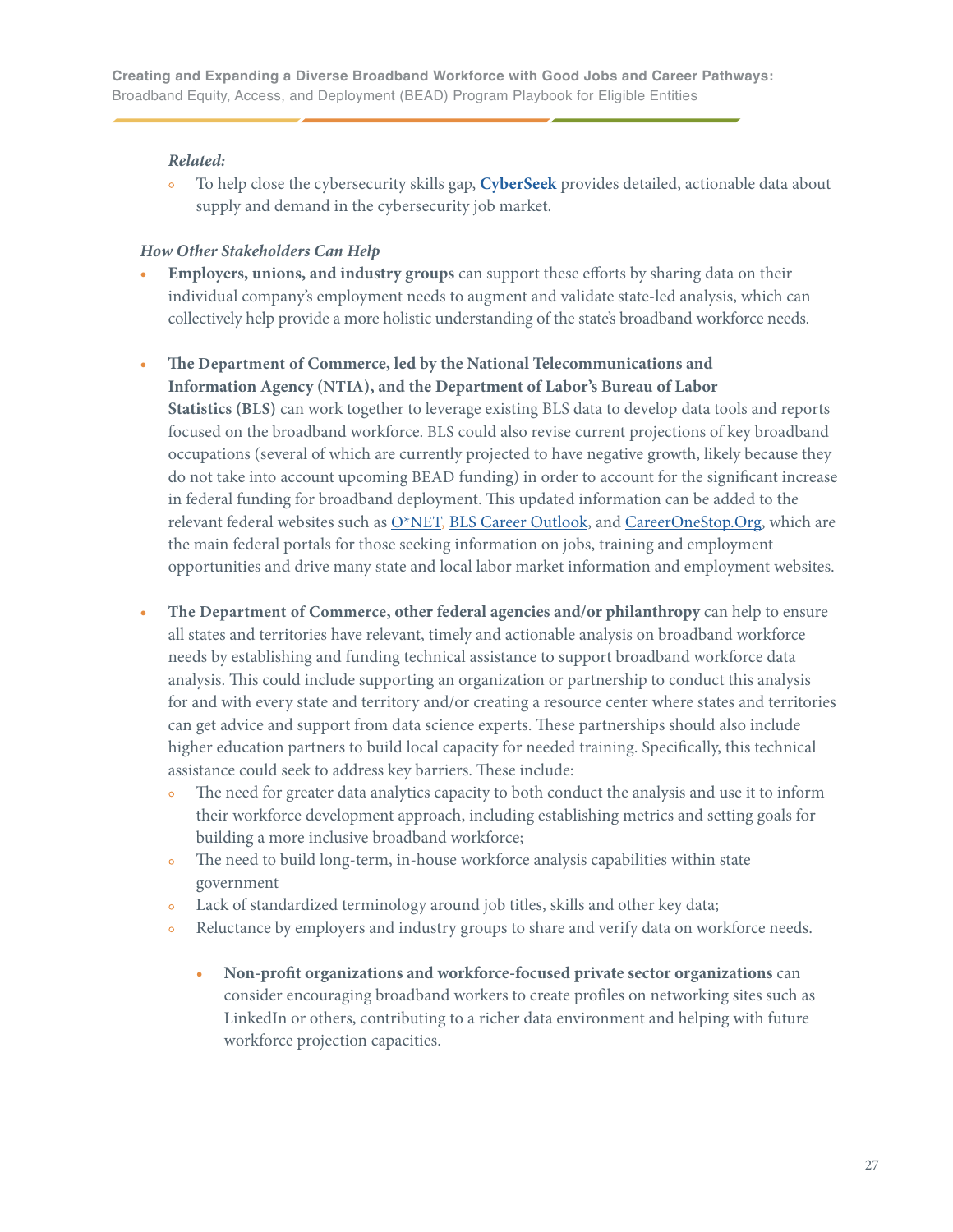### <span id="page-27-0"></span>**4. IDENTIFY ADDITIONAL FUNDING SOURCES TO SUPPORT BROADBAND WORKFORCE DEVELOPMENT**

#### **Five-Year Action Plan Requirement:**

*"Identify the funding that the Eligible Entity currently has available for broadband deployment and other broadband-related activities, including data collection and local planning, and the sources of that funding, including whether the funds are from the Eligible Entity or from the federal government."* 

*(*[NOFO]( https://broadbandusa.ntia.doc.gov/sites/default/files/2022-05/BEAD%20NOFO.pdf) *Section IV.B.3.b.2—page 26)*

*What Success Looks Like: Eligible Entities have a full scope of the available funding they can blend and braid to drive the creation and/or expansion of workforce development for the broadband sector and broadband career pathways.*

#### **Suggested Strategies for Responding to Plan Requirements:**

The NOFO requires Eligible Entities to "Identify the funding that the Eligible Entity currently has available for broadband deployment and other broadband-related activities…" This should include the identification of funds related to the broadband workforce that will be necessary to deploy broadband. In carrying out this requirement, Eligible Entities should specifically consider the following:

- **• Leverage BEAD grant funding to support broadband workforce initiatives.** The NOFO clarifies that Eligible Entities may allocate BEAD grant funding to support "training and workforce development" (BEAD NOFO Section IV.B.5.b). In addition, the NOFO clarifies that eligible uses of funds for Last-Mile Broadband Deployment Projects may include "Workforce development, including Registered Apprenticeships and pre-apprenticeships, and community college and/or vocational training for broadband-related occupations to support deployment, maintenance, and upgrades." Eligible entities should take advantage of this flexibility through approaches such as:
	- Determine a minimum amount of such funds that will be set-aside to support workforce development activities.
	- Based upon identified needs, map out where funds could best be directed to meet such needs.
	- **•** Set up a competitive grant or grants to distribute some of the funds consistent with some of workforce services described in Section 5, such as setting up or scaling model training programs, providing career navigation supports, launching a marketing campaign for recruiting participants, or building intermediary capacity to execute several of these work streams simultaneously.
	- **•** Allow or require a certain percentage of each subgrant awarded to be used to support workforce training if such training can demonstrate it will increase the workforce necessary to deploy broadband in unmet or underserved areas.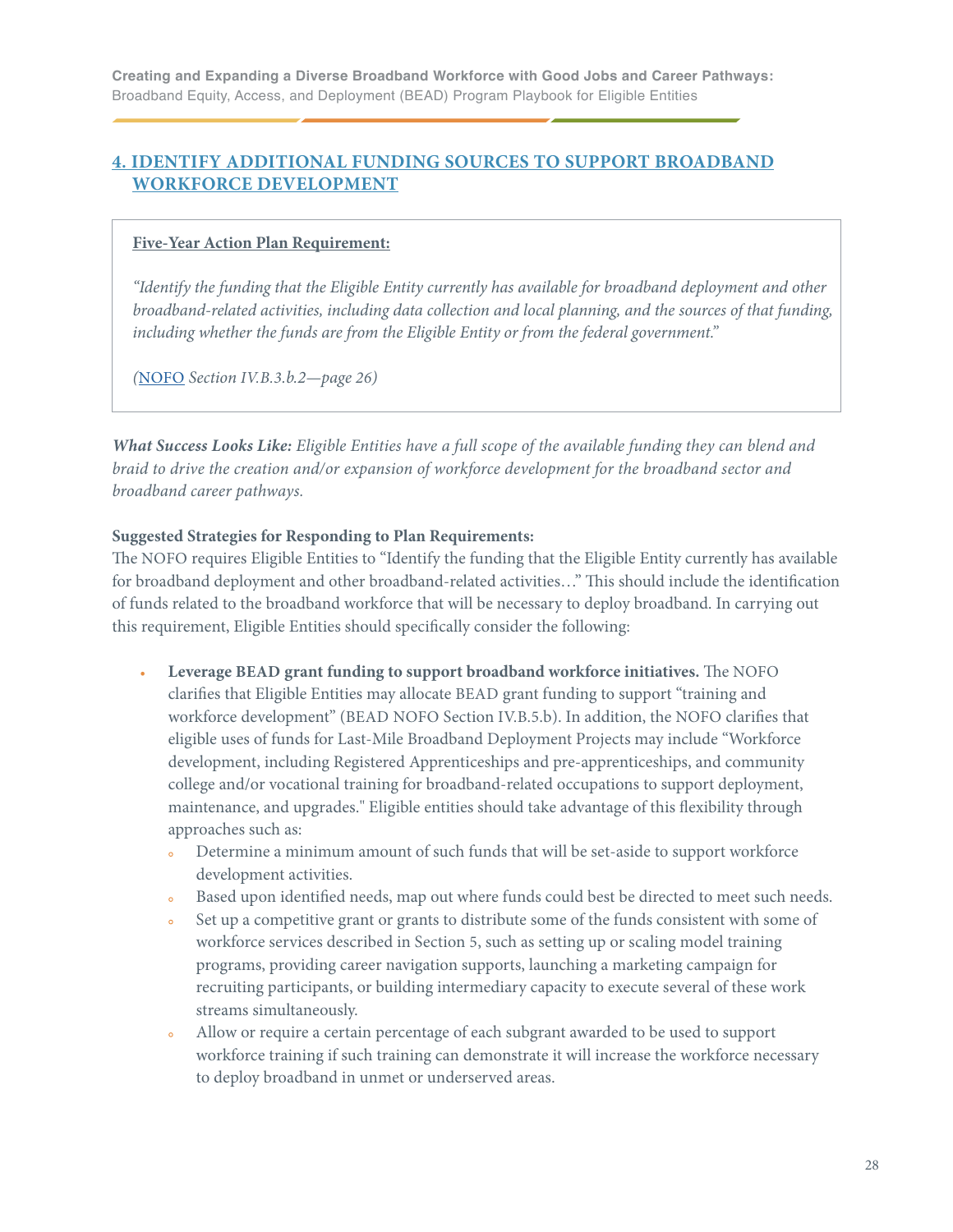To the extent possible, Eligible Entities should use such funds to leverage existing workforce development resources as identified, along with other funding available for broadband deployment, as required in the Five-Year Action Plan.

**• Identify additional state, federal and other resources available to help build and maintain the necessary workforce to deploy broadband.** Eligible Entities may want to consider working with state legislators and/or governor's offices to allocate additional funding, given the necessity and popularity of this issue. A comprehensive review should include:

#### *State Funding*

- **•** *Job Training:* Historically, State budgets have included limited funding to support workforce training. However, more States have begun to devote significant resources to support individuals seeking training for skills identified as "high-demand. Eligible Entities should identify how these funds may be used to help create opportunities for those seeking training in broadband related fields.
	- **•** [Idaho Launch](https://wdc.idaho.gov/wp-content/uploads/sites/62/2021/06/Idaho-Launch-FY22-Budget-Request-Sheet-draftcs.pdf)
	- **•** [GO Virginia](https://dhcd.virginia.gov/gova)
	- **•** [New York Workforce Development Initiative](https://www.governor.ny.gov/news/governor-hochul-announces-7-million-awarded-round-two-new-yorks-workforce-development)
- **•** *Apprenticeships:* Many States have been working to expand apprenticeships into new fields and backing up these efforts with new funding. Eligible Entities should identify how these funds could contribute to broadband related apprenticeships (such as TIRAPS, highlighted in Section V below.)
	- **•** [Pennsylvania's \\$11 Million Investment](https://www.governor.pa.gov/newsroom/gov-wolf-announces-11-million-in-workforce-development-funding-for-pasmart-apprenticeship-programs/)
	- [Florida Announces \\$10.5 million to Expand Apprenticeships](https://www.flgov.com/2022/03/30/governor-ron-desantis-announces-10-5-million-in-funding-to-expand-registered-apprenticeship-and-preapprenticeship-programs/)
- **•** *Community Colleges and other Higher Education and Workforce Training Providers:* Some States have significantly increased funding for their community college system to keep up with demand and create new programs. Eligible Entities should work with their community college system—and other higher education and workforce providers—to identify new or existing funds to support broadband-related programs and build career pathways.
	- [North Carolina's](https://www.nccommunitycolleges.edu/news-center/news/nc-community-college-system-receives-largest-budget-state-over-past-decade) budget passed in 2021—the largest budget for community colleges in a decade—includes new funding for apprenticeships and short-term training.
	- [Alabama's](https://www.accs.edu/accs-opens-innovation-center-starts-enrollment-for-rapid-workforce-training/) state community college system opened a \$10 million workforce training center in February 2022.
	- **•** The [Colorado Career and Technical Education Grant](https://www.acteonline.org/wp-content/uploads/2022/02/2021YIR_AdvanceCTE_ACTE.pdf) provides needs based aid for students in an eligible short-term certificate program not otherwise eligible for Federal Title IV aid.
	- **•** Louisiana will soon invest \$10.3 Million into the Louisiana Community and Technical College System system to help increase the number of workers qualified to work in the broadband industry.
	- **•** Vermont committed a \$535 million grant for the development of fiber technicians through Vermont Technical College in March 2022.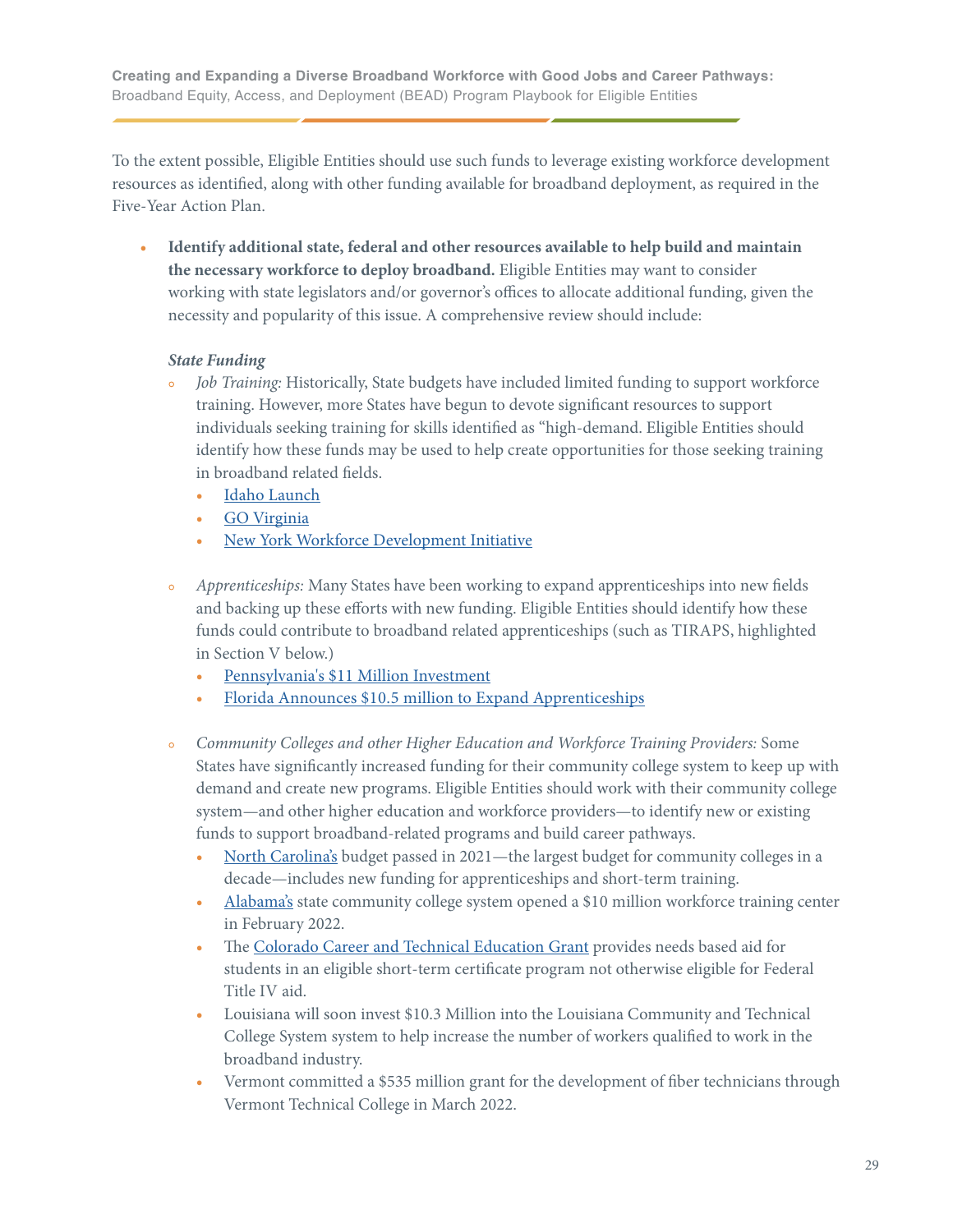- **•** *American Rescue Plan (ARP):* Federal COVID-19 funds for State and Local Recovery provide significant flexibility on how funds may be used. Eligible Entities should identify any funds used (or that could be used) to support initiatives to expand broadband workforce training.
	- **•** [Nevada's \\$5 million in ARP funds to support free training](https://gov.nv.gov/News/Press/2022/2022-03-22_Free_Community_College/)
	- **•** [Illinois invested \\$40 million in ARP funds for workforce recovery](https://www.illinois.gov/news/press-release.23932.html)

#### *Federal Funding*

The federal government provides billions of dollars every year to support workforce training across multiple agencies and programs. Eligible entities should work to identify the State agencies responsible for administering these programs and the extent to which these funds could be deployed in support of a broadband workforce.

- **•** *Workforce Innovation and Opportunity Act (WIOA):* Administered by the Department of Labor, WIOA represents the federal government's largest investment targeted specifically for workforce employment and training. Separate funding streams for Youth (\$912 million), Adults (\$867 million) and Dislocated Workers (\$1.37 billion) make up the vast majority of these funds. The specific funding available for each State is available [here](https://www.govinfo.gov/content/pkg/FR-2022-05-12/pdf/2022-10205.pdf). A portion of funds may be used for State initiatives, while most funds flow through local boards and are accessed by adults through One-Stop Career Centers. Eligible Entities should reach out to their respective [State](https://www.careeronestop.org/LocalHelp/WorkforceDevelopment/find-workforce-development-boards.aspx)  [Workforce Development Board](https://www.careeronestop.org/LocalHelp/WorkforceDevelopment/find-workforce-development-boards.aspx) to identify how funds may be used to support pathways into the broadband workforce.
- **•** *Apprenticeship grants:* Funding for apprenticeships has grown considerably over the past several years. In the coming year, \$235 million [will be available](https://www.apprenticeship.gov/investments-tax-credits-and-tuition-support/open-funding-opportunities) to expand opportunities through registered apprenticeships. Eligible Entities can [review](https://www.apprenticeship.gov/investments-tax-credits-and-tuition-support/awardee-search) the grants awarded within their State to determine how they may be used to build a broadband workforce.
	- **•** A full listing of "telecommunications apprenticeships" by city or State may be found on this useful site [here](https://www.apprenticeship.gov/finder/listings?occupation=telecommunications&location=).
- **•** *Department of Labor Competitive Grant programs:* Throughout the year, the Department of Labor also [announces competitive grant opportunities](https://www.dol.gov/agencies/eta/grants/apply/find-opportunities) related to workforce training Programs, such as the [Strengthening Community College Training Grant](https://www.dol.gov/agencies/eta/skills-training-grants/scc) program, could be resources to support building a future broadband workforce. In addition, Eligible Entities should [explore](https://www.dol.gov/agencies/eta/grants/awards) grants that have already been awarded to groups within their State which are, or could be, used to help support broadband-related training.
- **•** *Pell Grants:* Student aid programs make up a bulk of the over \$150 billion in annual funding available through the Department of Education. These programs, such as Pell Grants, enable individuals to get the financial support (up to \$6,895 for 2022–23) they need to pursue a degree.
	- **•** Although far less common today, Pell grants may also be used toward eligible certificate programs such as the 26 credit [Broadband Technology Certificate](https://www.arapahoe.edu/academics-programs/catalog/degrees-certificates/2022-2023/broadband-technology-certificate) program at Arapahoe Community College in Colorado, which provides courses in areas such as Service Technician, Fiber Installation and Digital Technician. While certificate programs must be at least 15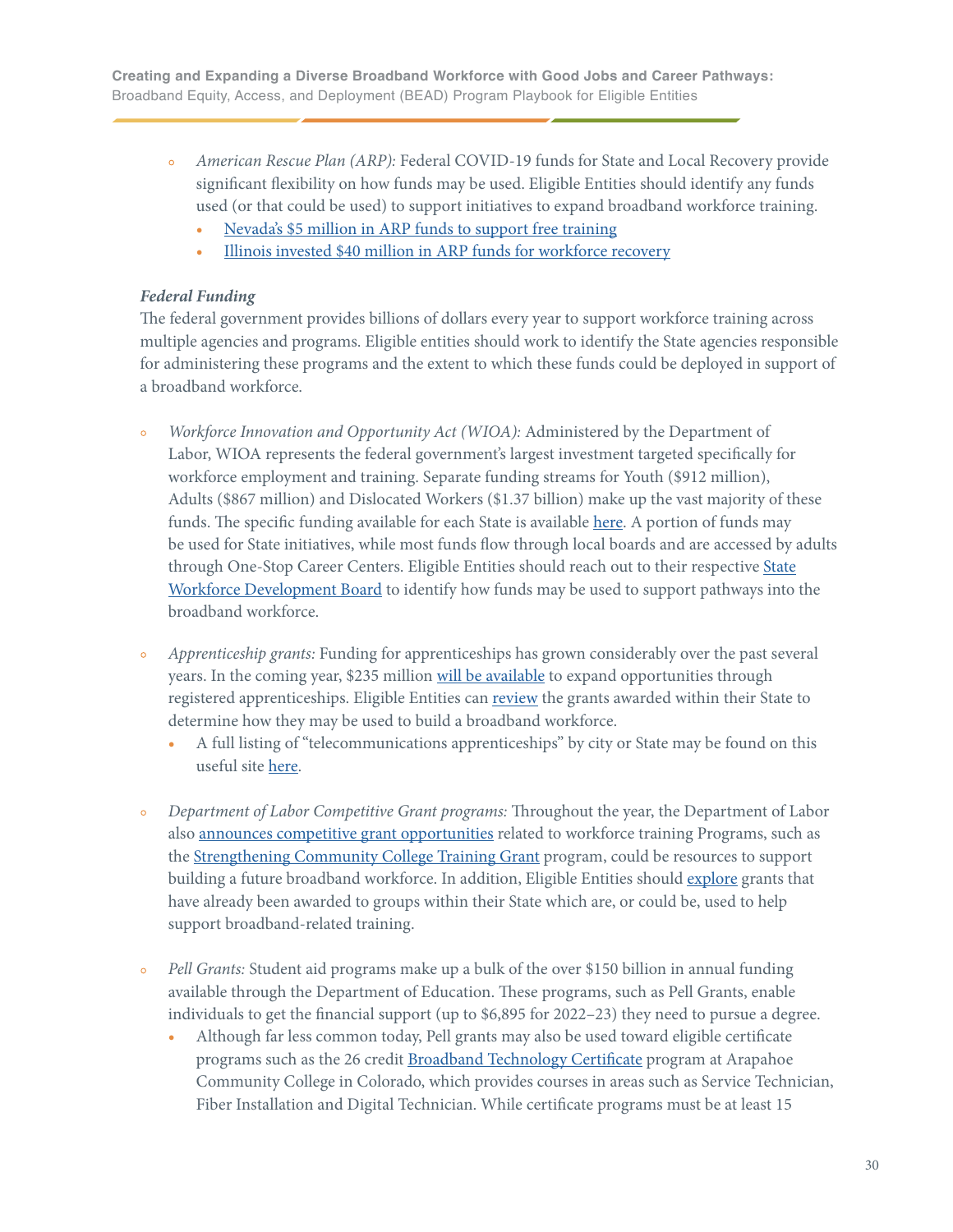weeks in length and meet certain outcomes to be Pell-eligible, Congress is currently considering a bipartisan proposal to allow programs as short as 8 weeks, providing additional pathways toward a broadband career.

- **•** *Career and Technical Education:* The Perkins Career and Technical Education Act provides over \$1.3 billion to **States by formula** to develop and implement career education programs at the secondary and postsecondary levels. In addition, the Department of Education awards competitive grants for eligible grantees to carry out innovative programs. These funds provide an opportunity for Eligible Entities to work with schools and community colleges to build or expand broadband training programs.
- **•** *Commerce Department Grants:* Historically, the Department of Commerce has provided only limited funding opportunities to support workforce development programs. However, under the American Rescue Plan, the Economic Development Agency (EDA) within Commerce, was provided \$3 billion to help communities rebound from the economic impact of COVID-19 Through the resulting "Investing in America's Communities" challenge grant programs, the EDA has targeted equity focused workforce systems capacity building both directly and through comprehensive regional economic development initiatives that include workforce projects. Although the opportunity to apply for ARP grants has expired, many states have or are likely to receive a portion of these funds and Eligible Entities should review both [Good Jobs](https://eda.gov/news/press-releases/2022/02/23/good-jobs-challenge-applicants.htm)  [Challenge applicants](https://eda.gov/news/press-releases/2022/02/23/good-jobs-challenge-applicants.htm) and [Build Back Better finalists](https://eda.gov/arpa/build-back-better/finalists/) from their State for areas of potential collaboration to build a broadband workforce. Beyond ARP programs, EDA also supports a wide range of smaller [competitive grant programs](https://eda.gov/funding-opportunities/) which may also be opportunities to support the deployment of broadband. Eligible Entities may wish to work with [state and local economic](https://eda.gov/resources/directory/) development contacts to identify such resources.

See [Appendix D](#page-65-0) for more information on these and other funding sources, including how these funds are already being leveraged for broadband workforce development.

#### *How Other Stakeholders Can Help*

- **• The Department of Commerce and other federal agencies,** including the Department of Labor and the Department of Education can provide technical assistance to Eligible Entities detailing all possible federal funding streams that may be used to bolster broadband workforce development—from data to training, to recruitment, retention, and more.
- **• Philanthropy and government associations** can also play a role in collecting and disseminating information on other funding opportunities available from the government.
- **• Philanthropy and employers** can also provide financial support to evidence-based workforce development for the broadband workforce, as well as the critical supports for participants, such as income support and other wraparound services (see recommendation [below](#page-31-0) for more.)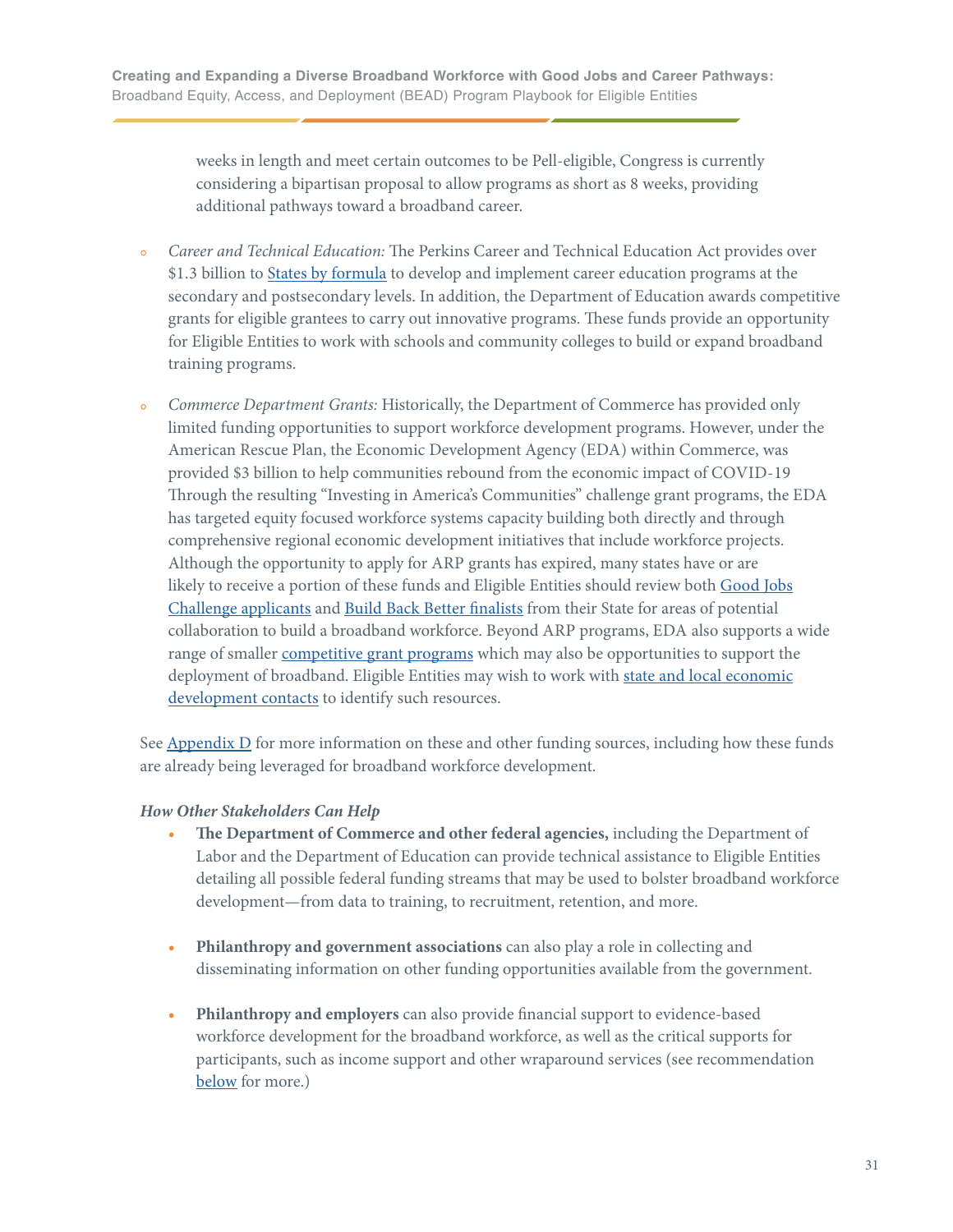#### <span id="page-31-0"></span>*Examples*

**• California's** [State Broadband Plan](https://broadbandcouncil.ca.gov/wp-content/uploads/sites/68/2020/12/BB4All-Action-Plan-Final.pdf) (2020) highlights the California Governor's Office of Business and Economic Development's "broadband funding identification initiative."

#### *Looking Ahead*

| <b>Initial Proposal</b> | "In drafting its Initial Proposal, an Eligible Entity should keep in mind that it<br>may allocate grant funds for the following:                                                                                                                                 |
|-------------------------|------------------------------------------------------------------------------------------------------------------------------------------------------------------------------------------------------------------------------------------------------------------|
|                         | (6) Training and workforce development; and                                                                                                                                                                                                                      |
|                         | (7) Other uses, including other Digital Equity programs not already included<br>above, proposed by Eligible Entities and approved in advance in writing by<br>the Assistant Secretary that support the goals of the Program."<br>(NOFO Section IV.B.5.b.12-p.33) |

### **5. WORKING WITH EMPLOYERS, BUILD AND SCALE EVIDENCE-BASED PROGRAMS AND PRACTICES WITH MEASURABLE JOB OUTCOMES TO TRAIN NEW AND EXISTING BROADBAND WORKERS**

#### **Five-Year Action Plan Requirement:**

*"Provide a comprehensive, high-level plan for providing reliable, affordable, high-speed internet service throughout the Eligible Entity, including: [...]*

*Strategies to ensure an available and highly skilled workforce (including by subgrantees, contractors, and subcontractors) to minimize project disruptions, including any plans to ensure strong labor standards and protections, such as those listed in Section IV.C.1.e;* 

*[...] plans to attract, retain, or transition the skilled workforce needed to achieve the plan's goals,* 

*[...] including describing the involvement and partnerships of sub-grantees, contractors, and subcontractors with existing inhouse skills training programs, unions and worker organizations; community colleges and public school districts; supportive services providers; Registered Apprenticeship programs and other labor-management training programs, or other quality workforce training providers."* 

*(*[NOFO](https://broadbandusa.ntia.doc.gov/sites/default/files/2022-05/BEAD%20NOFO.pdf) *Section IV.B.3.b.10.f—Page 27)*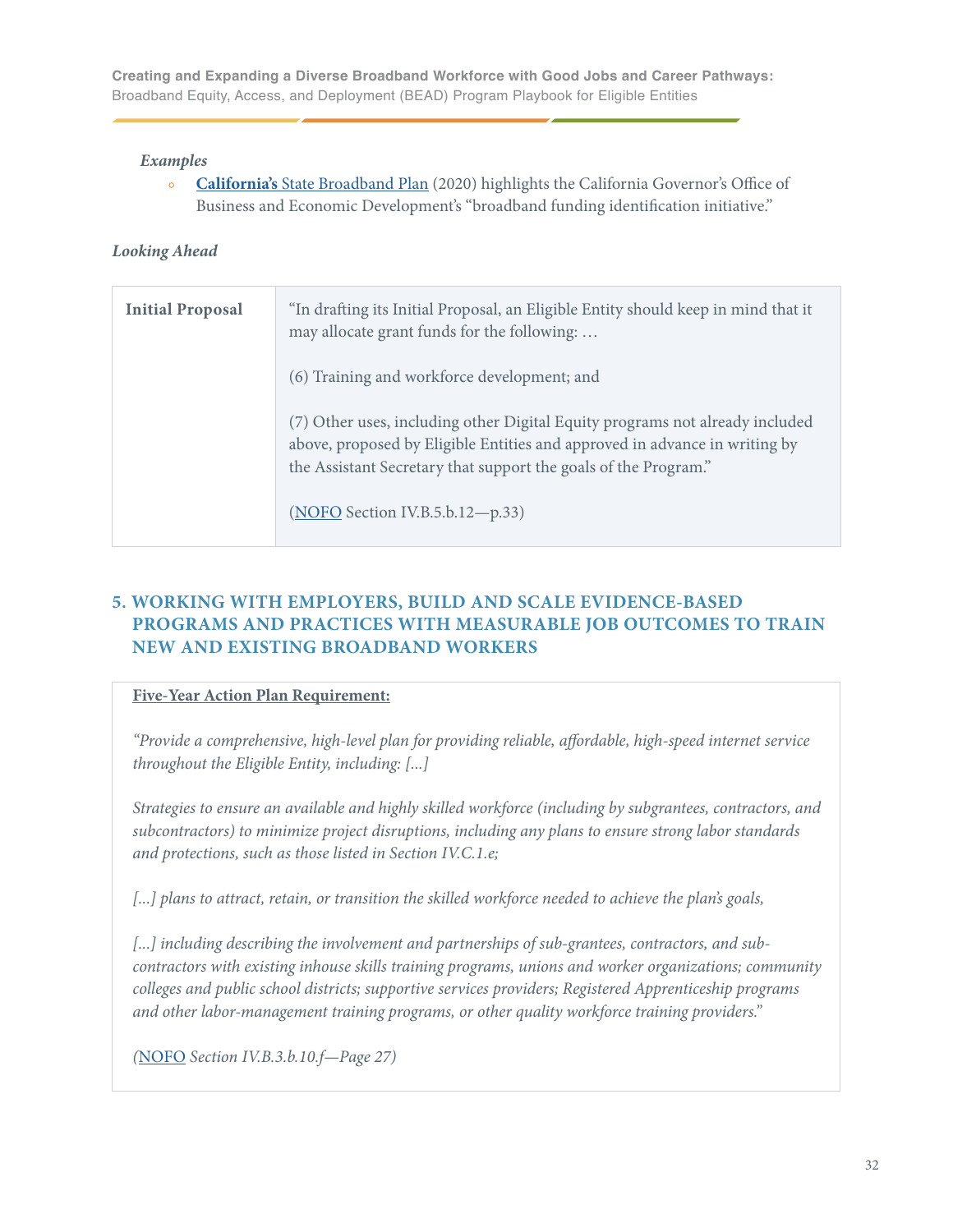Note: Section IV.C.1.e, referenced above states in part,—An effective plan for compliance with federal labor and employment laws can include a subgrantee's binding commitment to strong labor standards and protections for the project workforce (including contractors and subcontractors), which include:

- Use of an appropriately skilled workforce, e.g., through Registered Apprenticeships or other joint labor-management training programs that serve all workers, particularly those underrepresented or historically excluded);
- Use of an appropriately credentialed workforce (i.e., satisfying requirements for appropriate and relevant pre-existing occupational training, certification, and licensure); and "…

#### This section also states:

… "To ensure that subgrantees have the technical and operational capacity to carry out the subgrant, prospective subgrantees must have a plan for ensuring that the project workforce will be an appropriately skilled and credentialed workforce (including by the subgrantee and each of its contractors and subcontractors). For purposes of this section, the "project workforce" includes those employees of the subgrantee, its contractors, or subcontractors directly engaged in the physical construction of the broadband network. The plan for a highly skilled workforce should include the following information:

- The ways in which the subgrantee will ensure the use of an appropriately skilled workforce, e.g., through Registered Apprenticeships or other joint labor-management training programs that serve all workers;
- The steps that will be taken to ensure that all members of the project workforce will have appropriate credentials, e.g., appropriate and relevant pre-existing occupational training, certification, and licensure;"...

*What Success Looks Like: Increasing capacity to train workers with the in-demand skills employers are looking for, as verified by those employers. These programs should include best practices for recruiting and retaining a diverse workforce, breaking down barriers that have historically kept workers, especially "nontraditional" workers, out of the field—such as providing career counseling and navigation, earn and learn programs, including apprenticeships, clear career pathways, stackable credentials, and wraparound services, such a dependent care and transportation.*

#### **Suggested Strategies for Responding to Plan Requirements:**

The NOFO requires Eligible Entities to include as part of the Five-Year Action plan a comprehensive set of strategies to ensure a highly skilled workforce. In developing this plan, Eligible Entities should: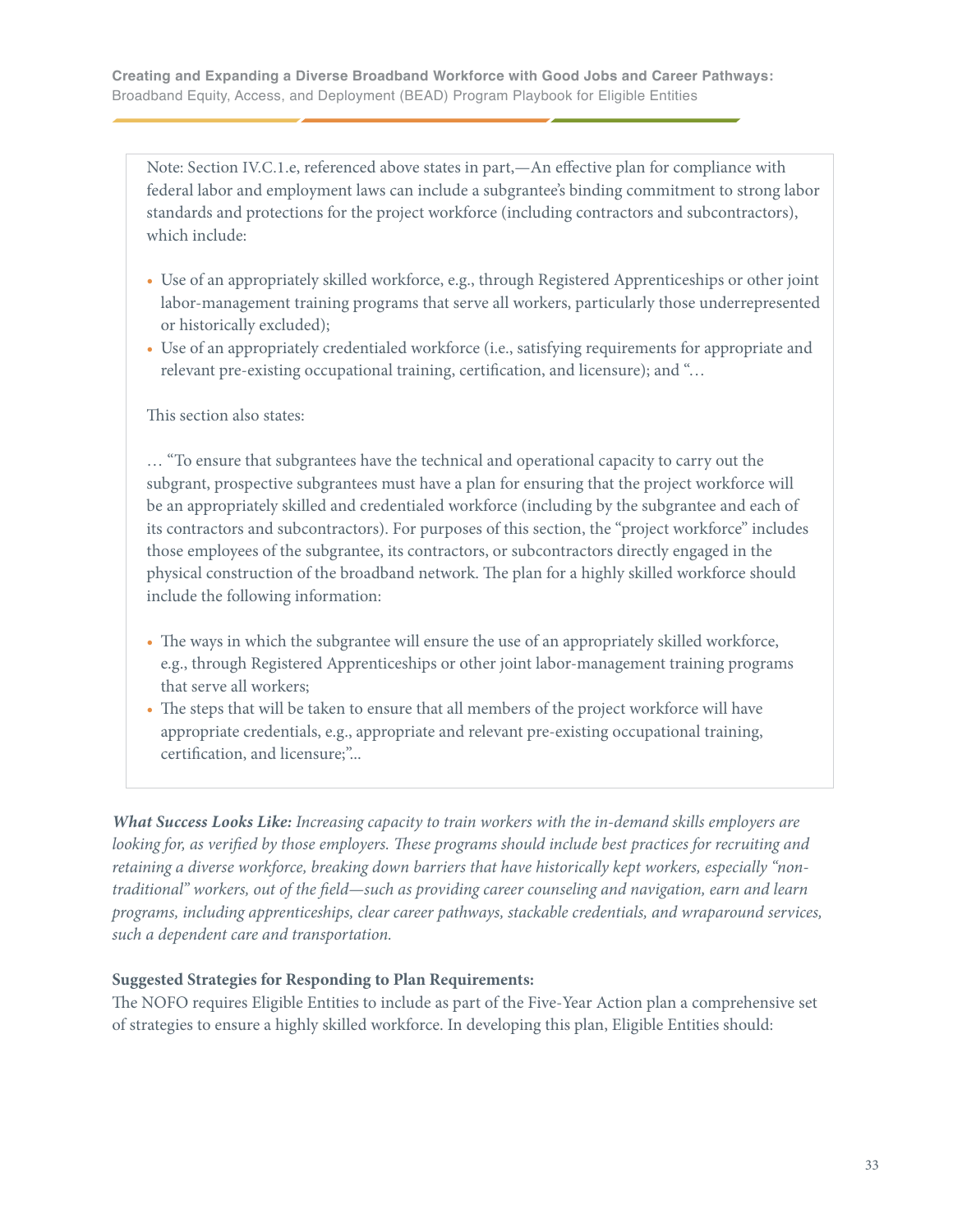#### <span id="page-33-0"></span>**Evidence-Based Training Programs**

- **• Establish and/or scale evidence-based programs which prepare individuals for high-quality broadband careers, where needed.**
	- This could include convening key stakeholders (such as federal partners, employers, industry groups, community colleges, unions and more) and leveraging existing training providers, such as in-house with employers or at community colleges. (Note: see ["Activating and Engaging](#page-38-0)  [Intermediaries"](#page-38-0) for more about an evidence-based strategy for developing and scaling effective demand-driven training programs and complementing them with support services.)
	- **•** These efforts could build upon courses and programs already offered by many community colleges, but which may not be comprehensive or packaged around meeting the skills needs of a broadband workforce. For example, while many community colleges offer "lineworker" or "fiber optics" degrees or certificates in similarly adjacent pathways, very few promote or brand these programs around preparing students for a career in broadband. IES's [College Navigator](https://nces.ed.gov/collegenavigator/) allows students to search for colleges based on training programs and award levels, including for "Communications Systems Installation and Repair Technician" programs and majors.
	- These programs should be responsive to employer demand in their area or region, providing employer requested skills and credentials, as verified by those employers. These partnerships can include a wide variety of other stakeholders to ensure programs are widely available, meet the needs of individuals pursuing broadband skills and leverage the work of training providers.
	- Programs can include state and local programs offered by community colleges, as well as in house industry and labor associations, and employers and others which have led to high quality outcomes and can be replicated or scaled in their state or territory.
	- In creating or scaling up training programs, Eligible Entities (and any partner intermediaries) should be guided by best practices in sectoral training. The latest research from Harvard University can be applied directly to the broadband sector and has shown that the most successful programs (with respect to employment and wage gain outcomes) follow key tenets, including:
		- Partner directly with employers to align training and career support with specific in demand jobs and skills;
		- Focus on economic sectors and occupations where jobs are in high demand and offer living wages and upward mobility;
		- Match participants to learning programs and job opportunities most likely to lead to success through effective, proactive career coaching;
		- Drive competitiveness and equity by expanding the pool to traditionally underserved people with transferable, certified skills and job referrals aligned with employer needs for good jobs in growing sectors;
		- Provide intensive career counseling and wraparound support services that are integrated into the training program, including child care, transportation support, emergency funds, legal assistance, mental and behavioral health counseling, literacy training, and ongoing intensive coaching during training, job placement, and on-the-job employment.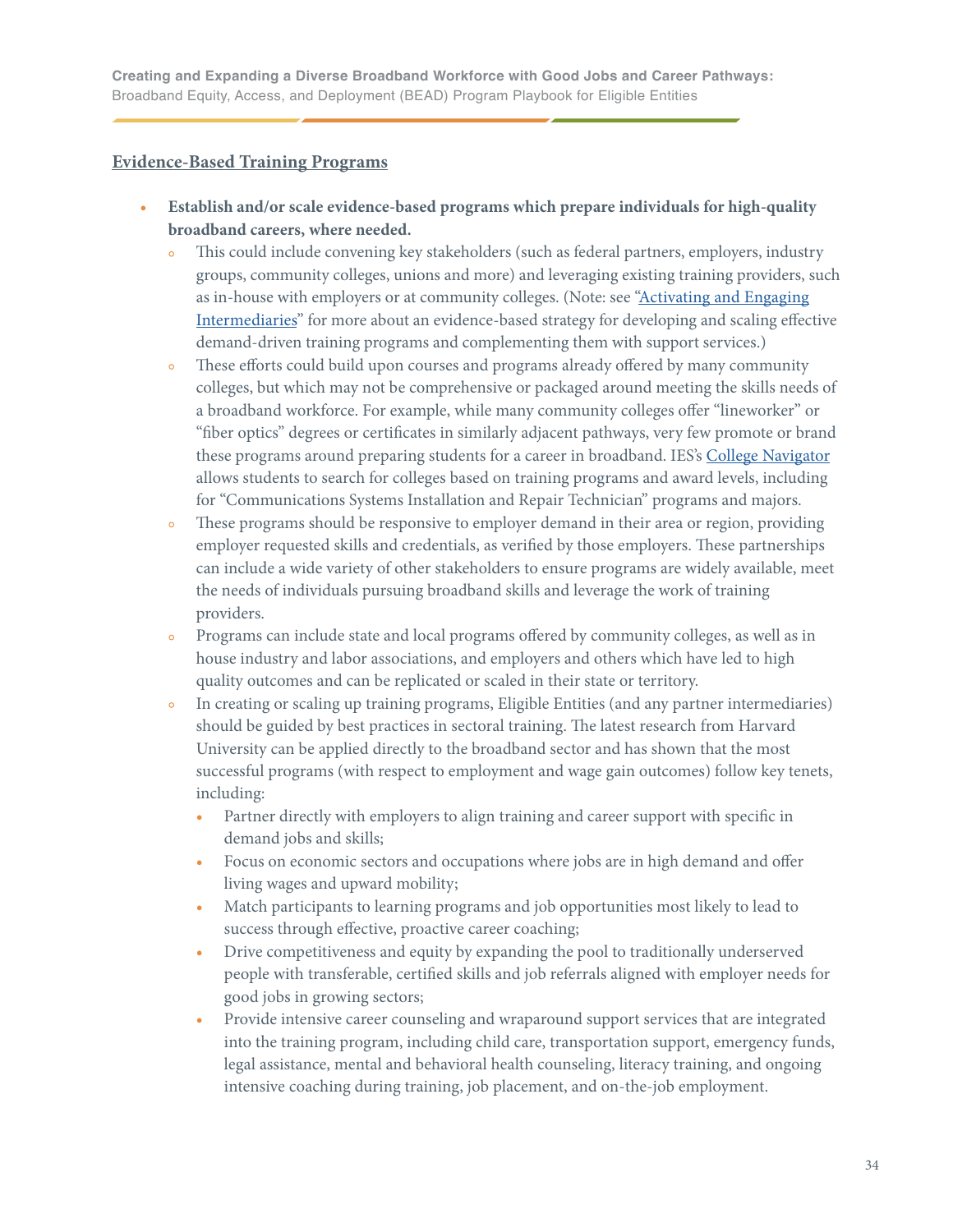**• Work with Employers on developing subgrantee requirements related to a skilled workforce.** Eligible Entities must include strategies they will develop to ensure an available and highly skilled workforce. They must also ensure subgrantees have plans in place for ensuring an "appropriately skilled workforce" and "appropriately credentialed" workforce. Eligible Entities should consider working with employers and other stakeholders on how best to demonstrate the extent to which subgrantees are meeting these requirements.

#### *Examples*

#### *Broadband:*

- **• Fiber Broadband Association (FBA) [OpTIC program](https://www.fiberbroadband.org/page/fba-optic-optical-telecom-installation-certification)**: A new program being launched by FBA, the program is licensed by the Department of Labor and is being developed in partnership with Community and Technical Colleges and Veterans' programs nationwide. The program pilot launched in March 2022 in partnership with Greenlight Community Broadband and Wilson Community College in Wilson, North Carolina.
- **• [MasTec Network Solutions' Center of Professional Excellence:](https://www.mastecnetworksolutions.com/en/services/COPE.aspx)** MasTec, a large infrastructure engineering and construction company with a focus on telecommunications, offers in-house training in industry relevant skills, including Occupational Health and Safety Administration (OSHA) certifications and more broadband-specific skills like aerial work. Other large ISPs and subcontractors offer similar training programs to train new employees and help to upskill current employees to meet industry demand.
- **• [State of Michigan](https://www.michigan.gov/som)**: [Michigan's State Broadband Plan](https://www.michigan.gov/-/media/Project/Websites/formergovernors/Folder15/MCAN_final_report.pdf?rev=68c952ace267438ab9ea39504ac56d56) (August 2018) emphasizes the importance of improving communication coordination between ISPs and universities, colleges and technical training centers, including by developing training programs for highly sought after broadband industry skills.
- **• [Telecommunications Industry Registered Apprenticeship Program \(TIRAP\)](https://www.tirap.org)**: Built by and for telecommunications employers, TIRAP is a competency-based apprenticeship aimed at growing the productivity of the workforce. The [Wireless Infrastructure Association](https://wia.org) is the National Sponsor of TIRAP, which has developed 13 occupations in underground and overhead utility, fiber, and wireless installation and maintenance.
- **• [Wisconsin Technical College System:](https://www.northwoodtech.edu/continuing-education-and-training/professional-development/broadband-academy)** The Broadband Academy at [Northwood Technical](https://www.northwoodtech.edu)  [College,](https://www.northwoodtech.edu) offered fully online, is a two-level training program allowing students to build and advance their career. The program works directly with the state and employers to build the pipeline of needed broadband industry workers and has even begun to work with out-of-state employers and workers, due to its fully remote nature. Notably, this program works closely with employers to meet their specific training needs.
- Historically, a significant portion of unionized telecom job training has been done in-house,  **through employers**. "New-hire training at major telecoms is a mix of classroom and field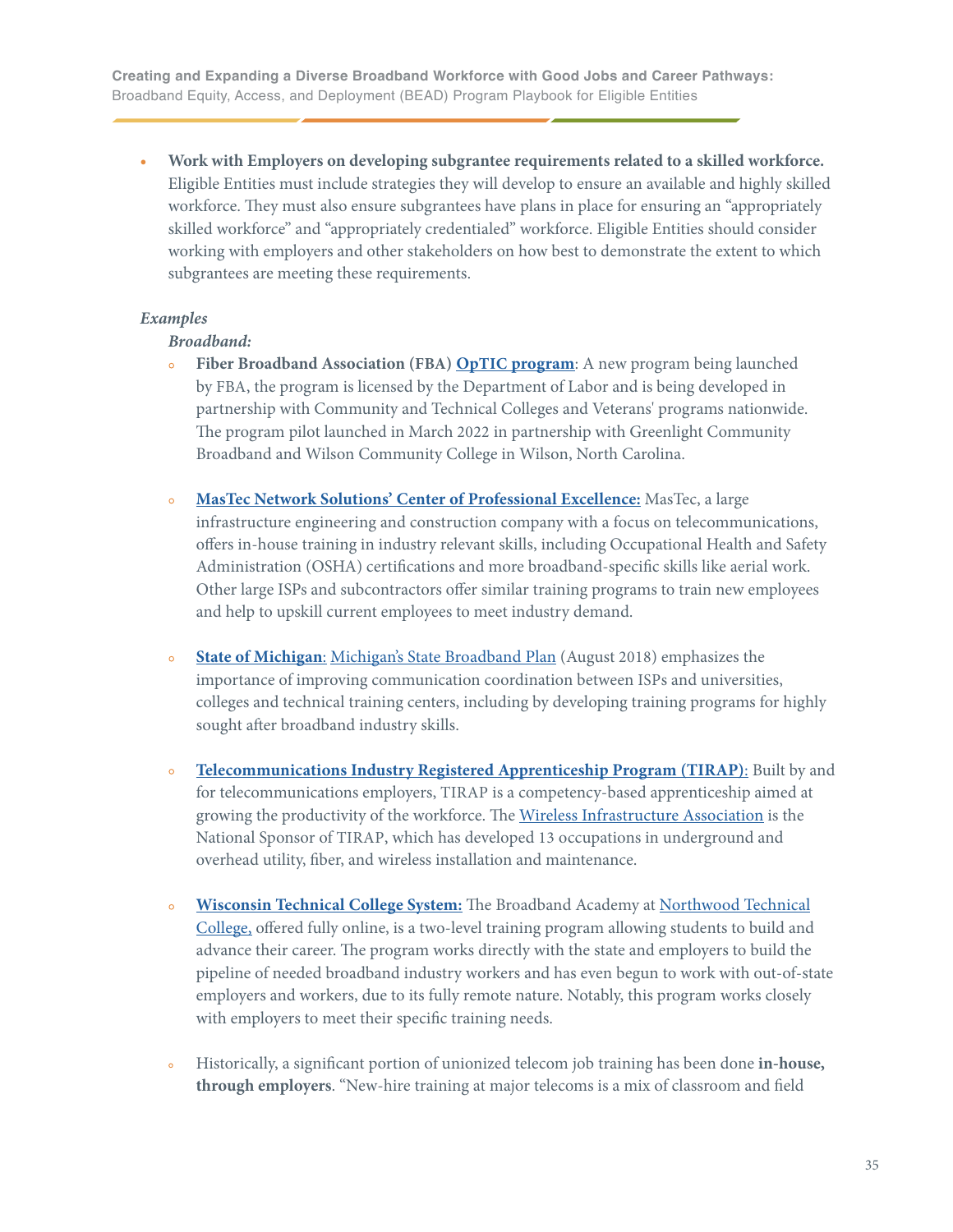instruction. The approach is relatively consistent across the country due to the legacy of the Bell System training and operational protocols, and the following description is an amalgam from various regions:

- **•** Initial training is approximately one month and covers a variety of topics including pole climbing, how to run wire, learning protocols on the computer, and more. After that the new technician will ride with an experienced technician. The new technician will go out on their own after management decides they are ready. This could take a couple of weeks or a month or more depending on the technician's previous experience, input from the senior technician, and the workload. The senior technician provides mentorship and is on call to help the trainee when they go out on their own. Once the worker is judged to be competent working independently, they qualify for overtime. (Mid-Atlantic & Northeast)
- New-hire training is approximately 60% hands-on training and 40% computer-based review of training materials, including tests to confirm understanding of circuits and other basic concepts. (Southwest)
- **•** Hands-on training includes simulated real-life scenarios for splicing live fiber (which includes checking continuity across eight splice points, or the equivalent of a couple of miles) and for drilling wire for a home installation. (West Coast; Midwest)"28
- **•** The **[Louisiana Office of Broadband Development and Connectivity,](https://connect.la.gov)** added several workforce related requirements as part of its 2021 "GUMBO" [grant program](https://gumbo.la.gov/broadband) to deploy broadband services to unserved areas of the state. Specifically, the grant application included a requirement for "Documentation of a workforce plan prioritizing the hiring of local, Louisiana resident workers, to include a signed letter of intent with a post secondary educational institution that is a member of the Louisiana Community and Technical College System, containing an obligation upon the applicant, and contractors or subcontractors of the applicant, to put forth a good-faith effort to hire, when possible, recent graduates of broadband-related programs."

#### *Notable State-Run Workforce Training Models:*

**[Forward Delaware](https://labor.delaware.gov/forward-delaware/)**, a training initiative designed to help Delawareans who lost their jobs as a result of the COVID-19 pandemic, worked with the State's Workforce Development Board and Department of Labor to identify key, in-demand industries for training programs. These included construction/trades, healthcare, hospitality, information technology, logistics/transportation and workforce preparation. To date, 89 percent of participants who completed their training received credentials in their chosen field. More than 57 percent of the participants in Forward Delaware were women, according to the counties that reported demographic information. Forty-nine percent were white, 40 percent were Black, and 3 percent were Asian.

<sup>28</sup> Communications Workers of America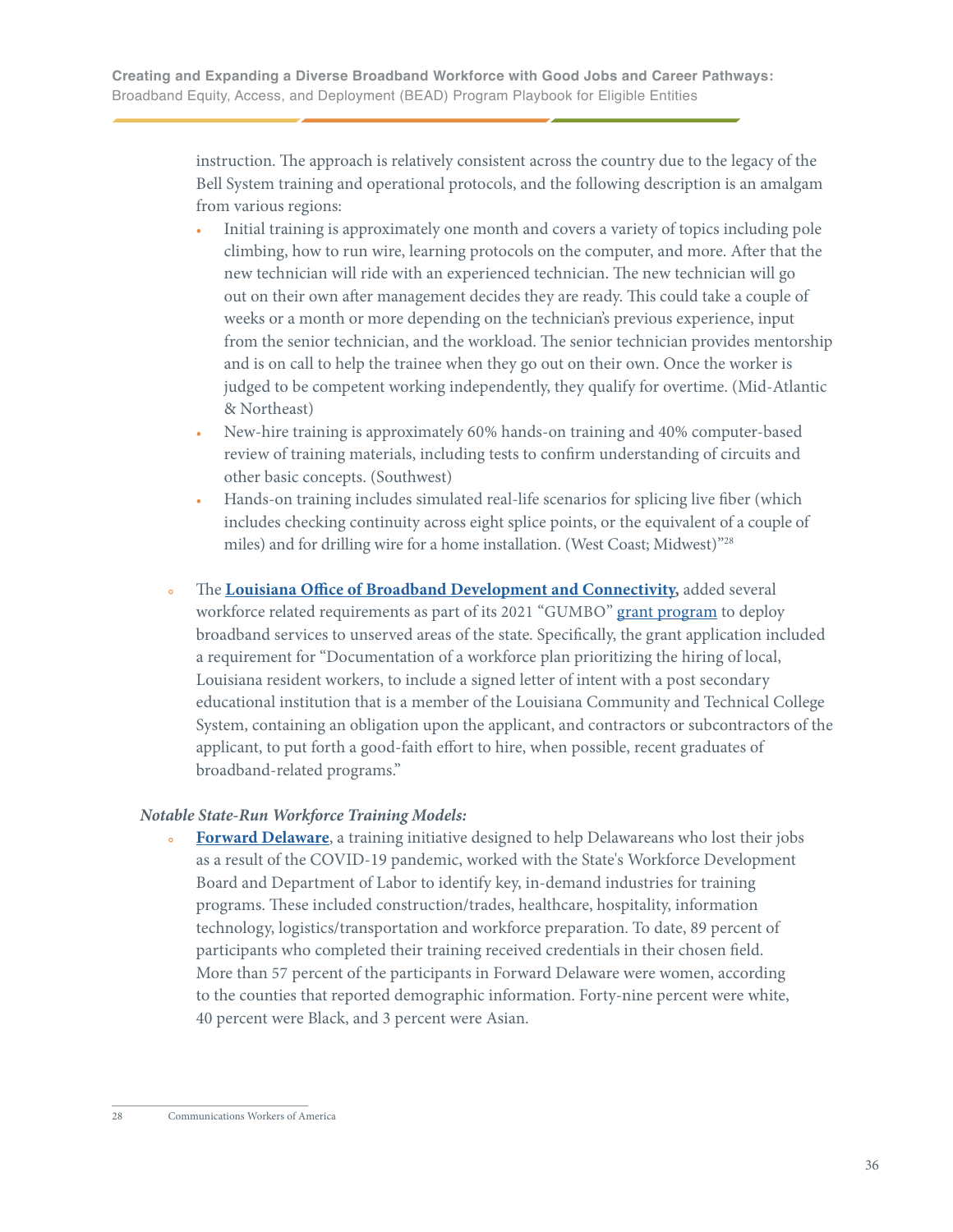- **• [Rhode Island's Back to Work Program](https://www.backtoworkri.com/dashboard?lang=en)** was created as a direct response to the pandemic and job displacement. The program partners "directly with employers to ensure Rhode Islanders get the skills they need to secure well paying jobs in growing industries." The program makes an effort to remove obstacles to participation from the outset, including by "providing support services like child care and transportation assistance" to ensure "every Rhode Islander is able to take advantage of these opportunities."
- **• [West Virginia's Learn and Earn Program](https://wvpress.org/wvpa-sharing/states-learn-earn-program-helps-students-go-college-pay-bills-home/)** allows workers to pay their bills and gain hands-on experience in a part-time job while they study for associate degrees at the state's community and technical colleges. The jobs pay an average of \$15.26 per hour (and range from \$10 to \$27 per hour)—with the state and employers sharing the cost 50/50. The opportunities are aligned to growing fields and economic development priorities. West Virginia University at Parkersburg, for example, has developed programs in chemical and polymer technology, computer information technology, and computer science.

#### *Other Notable Workforce Training Model:*

• [Merit America](https://meritamerica.org) is a national non-profit preparing low-wage, working adults for skilled careers at scale. The program works for people who work (not just the unemployed), combining flexible online learning with best-in class coaching. The program is designed for scale, poised to reach over 10,000 learners annually and drive over \$1 billion in wage gains in just three years. Their outcomes have been validated by leading workforce development academics, with an average annual wage gain for career-seeking graduates of over \$23,000, (from approximately \$26,000 to \$50,000 annually).

## *NOTE: See Landscape Analysis section for a non-exhaustive list of examples of existing programs and examples.*

#### *How Other Stakeholders Can Help*

- **• Employers, industry groups, and labor organizations** can actively help Eligible Entities build their trained workforce by working with state coordinating offices to expand job training opportunities at community colleges and other training providers, for both new and incumbent employees, including:
	- Assisting with tuition, costs of relevant certification, income supports, and other wraparound services such as transportation and child care;
	- **•** Supplying instructors—which has been flagged as one of the hardest challenges training programs are facing;
	- Partnering on curriculum design;
	- Participating in/offering apprenticeships and other learn-and earn-programs (this could also include working with higher education and intermediaries (see more below) to build out training pipelines that fit their hiring needs directly);
	- Committing to hire or interview potential candidates coming out of employer-verified training programs;
	- **•** Expanding their own training and apprenticeships focused on providing skills and opportunities for those seeking employment in broadband occupations;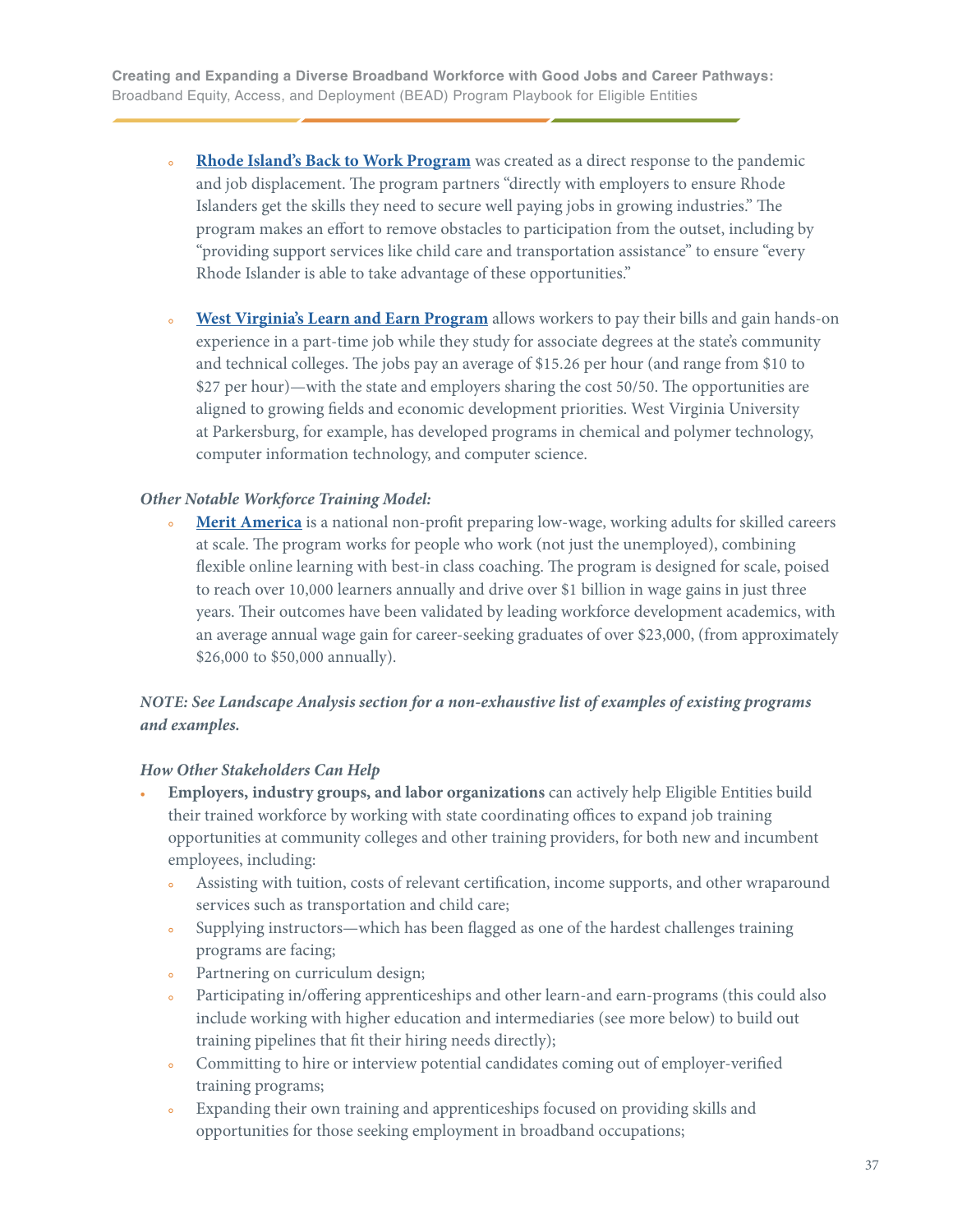- **•** Creating pathways for returning citizens to begin skilled training in entry broadband fields prior to release with pathways to post-release employment; and
- Reaching out to previously employed broadband workers to offer retraining and employment.
- **• Philanthropy** can support public-private partnerships to help relocate trained workers to areas where the local workforce is undersized and the potential pool of applicants limited.
- **• Philanthropy and employers** can help offset program costs—such as tuition, support for earn and learn opportunities, wraparound services, and career counseling, as well as helping to study emerging best practices and programs to understand and improve outcomes.
- **• The Department of Commerce and other federal agencies and/or philanthropy** can create a resource hub for effective and promising workforce development approaches and curricula for critical broadband occupations. This resource hub could be a common place where a range of stakeholders including states and territories, industry groups and employers, and labor unions and other worker-serving organizations—can contribute reports, relevant templates, program curricula, and other materials.

 This resource hub could also include a scorecard with state-by-state data, including job openings. The hub could be staffed with relevant experts who could help states and territories identify their needs and adapt the resources to their specific contexts. This could be done on a 1:1 basis and through trainings, webinars and other events addressing key challenges.

 The Administration can direct agencies to identify and commit funding that could be used to support efforts to expand the broadband workforce. This could include agencies such as the Department of Commerce, the Department of Labor, the Department of Education, and the Corporation for National and Community Service. These agencies can take actions such as directing or prioritizing a portion of applicable competitive grants to support these efforts.

 These agencies can also release guidebooks or other information to provide guidance on existing funding opportunities to support broadband workforce development. Some examples of resource hubs include:

- **•** [Build Back Better Regional Challenge Resource Library](https://americaachieves.org/build-back-better-regional-challenge-resource-library/)
- National Broadband Resource Hub<sup>29</sup>
- **•** [Computer Science for All Initiative](https://obamawhitehouse.archives.gov/the-press-office/2016/01/30/fact-sheet-president-obama-announces-computer-science-all-initiative-0): The National Science Foundation funded the creation of instructional materials, assessments, teacher professional-development programs, and teacher resources, including a new introductory computer science high-school course.

<sup>29</sup> Note: This existing hub contains some resources around workforce development, but is primarily focused on other related areas and could serve as the future hub for workforce development as well.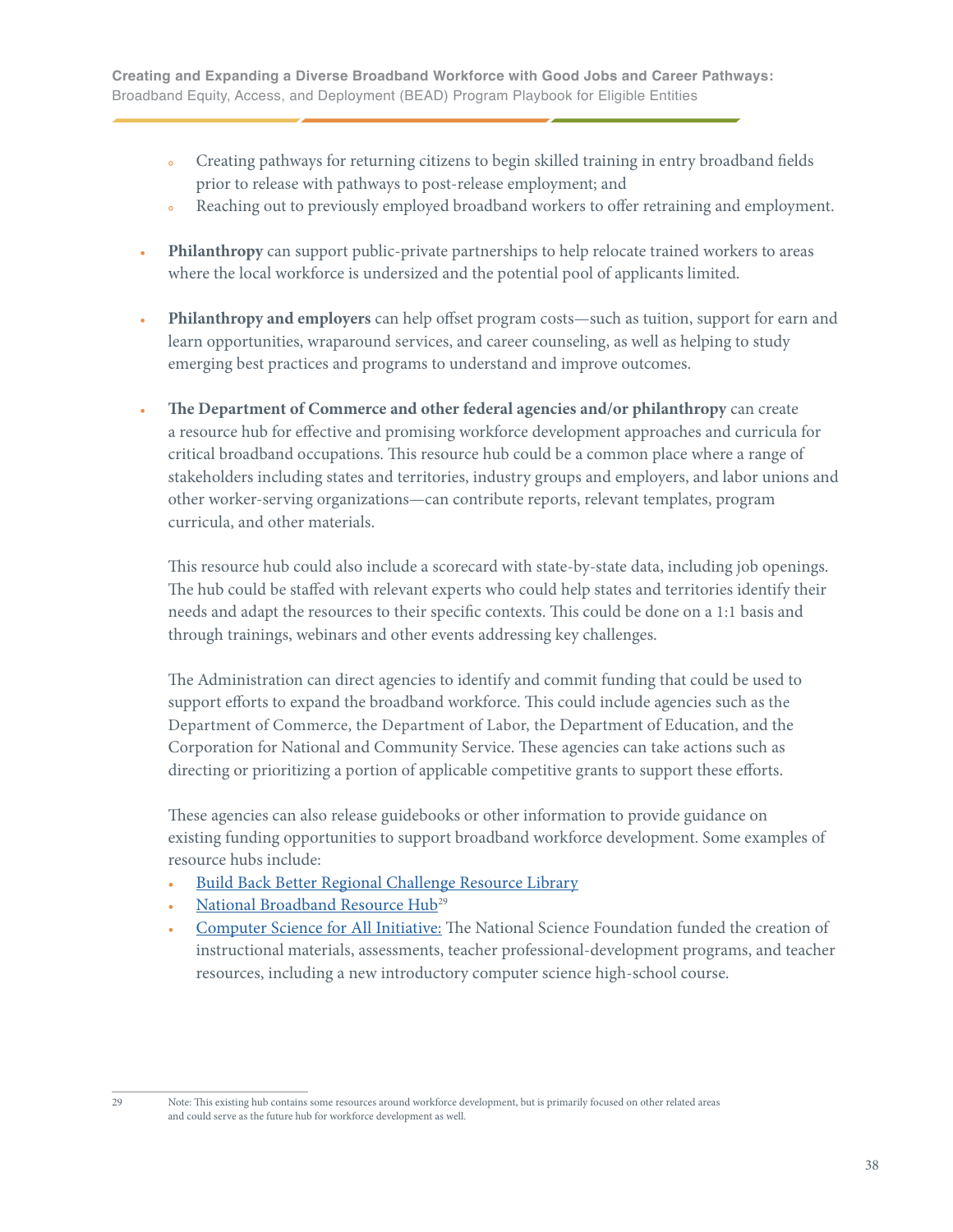# **Activating and Engaging Intermediaries**

Intermediaries can play a critical role in identifying workforce development needs, liaising with and coordinating multiple stakeholders, developing and securing agreement on a common strategy, coordinating the different components needed to deepen the talent pool, and supporting development and implementation of training programs and support services. Specific actions Eligible Entities may consider seeking the assistance of intermediaries include:

- **Coordinating and supporting the different stakeholders** (employers, trainees/workers, training providers, support service providers, public and private funders, government, and community-based organizations);
- **Identifying, scaling, and/or developing training programs aligned to employer needs**  this may also include credential identification or development—and facilitate employer participation in articulating needed skills and participating in training program development
- **Recruiting and engaging potential trainees/workers** and provide career navigation services
- **Ensuring the provision of wraparound supports,** such as dependent care or transportation, to increase accessibility, thereby deepening the talent pool; and
- **Providing technical assistance to employers** to facilitate engagement with workforce systems, making the system as responsive as possible to employer needs and also minimizing transactional costs for employers.
- **• Consider allocating funds to/engage with an intermediary and consider establishing a statewide intermediary or contracting with an already established group to coordinate broadband workforce efforts.** This intermediary can serve the entire state, or have the responsibility of developing and/or working with regional intermediaries as appropriate. They would also work directly with the designated staff member from the state to make sure there is ongoing alignment with greater broadband deployment work. Note: the lack of intermediary capacity often leaves gaps in the components of a comprehensive workforce system, which means that barriers to participation and persistence may not be addressed, leading to a smaller pipeline of talent.

 While some states, territories, or regions already have intermediaries playing this role for the broadband industry and/or for other sectors, many do not. Many will require support in setting up an effective intermediary if they determine it's the right strategy for them. Some may have the opportunity to expand the role of existing intermediaries—including those that may be supported by the [Good Jobs Challenge](https://eda.gov/arpa/good-jobs-challenge/) (awards expected in summer of 2022). Intermediaries may include community college systems, economic development entities, nonprofit organizations, labor organizations, governmental agencies, including effective workforce boards, and others. Some states may work with or through an umbrella intermediary that works with different regions to support regional intermediary capacity.

 Whichever approach for building intermediary capacity is taken, it is likely that a statewide awareness/engagement strategy will be needed to build interest in broadband training opportunities and career pathways, possibly as part of a broader technology/utilities/broadband career opportunities campaign. (See "outreach and marketing" for more.)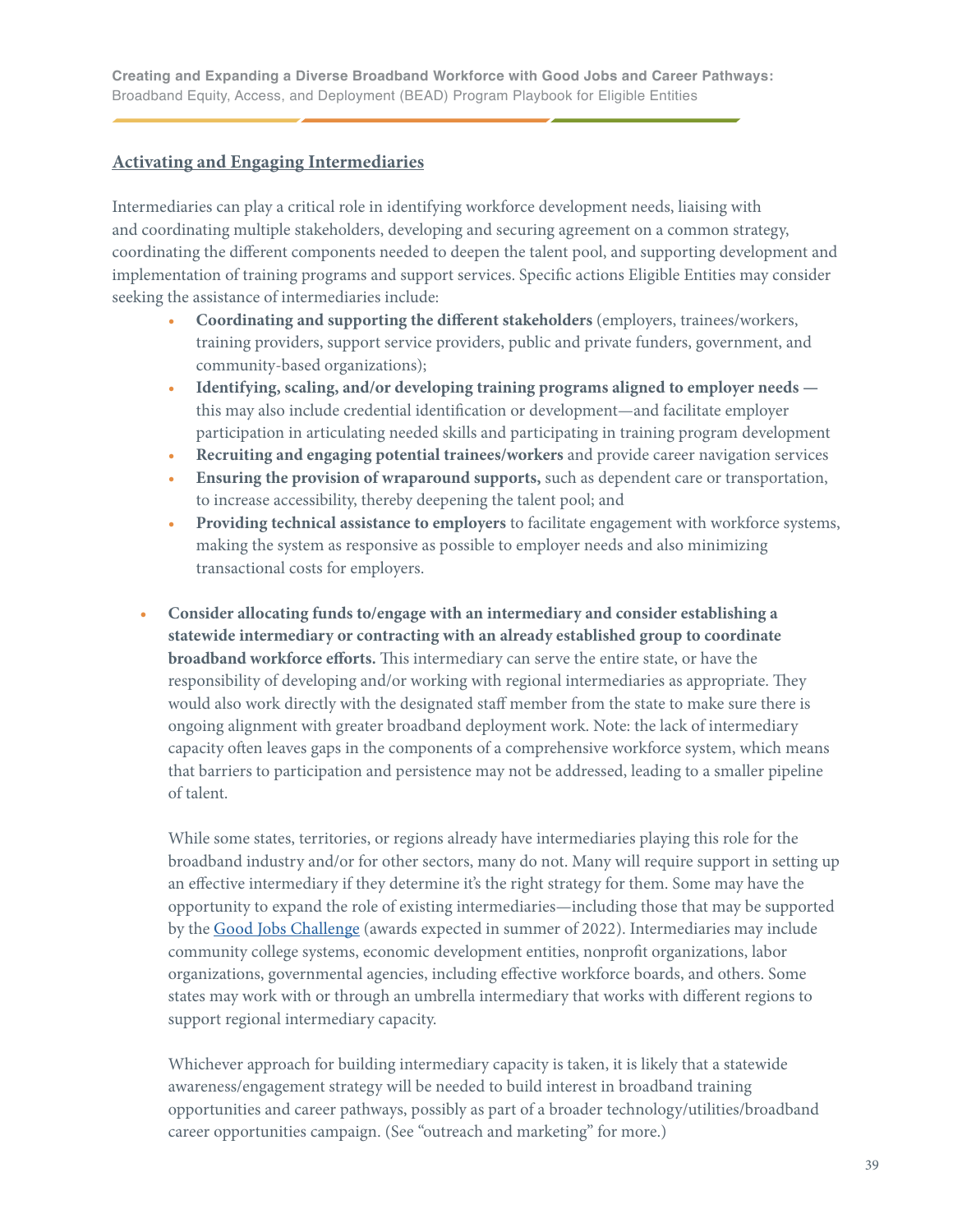#### *How Other Stakeholders Help*

- **• The Department of Commerce and other federal agencies and/or philanthropy** can provide technical assistance, including providing tool kits and exemplars, and support to spur the development of intermediaries where they do not yet exist—or strengthen them where they do.
- **• State community and technical college systems** could play the role of intermediary or partner with an intermediary as part of a coherent statewide strategy to meet demand.
- **•** In states, territories, or regions where the employer/provider market is highly fragmented, states may want to use the **U.S. Chamber of Commerce** [Talent Pipeline Management](https://www.uschamberfoundation.org/talent-pipeline-management) model to aggregate demand and training for a fragmented market.

#### *Examples*

- **[Land of Sky Regional Council](http://www.landofsky.org/westngnbroadband.html)**: Land of Sky works with providers in the region to address barriers to deployment including workforce. Providers have participated in grants their workforce development department has to fund skills trainings for ISPs. Land of Sky has worked with community colleges and providers as an intermediary to drive conversations around the development of needed trainings for providers to keep up with the demand for broadband deployment over the coming years.
- **[State of Ohio](https://innovateohio.gov/priorities/resources/broadband/)**: The Ohio Broadband Strategy serves as a coordinating force to bring high speed internet access to unserved and underserved areas of the state, including by convening key stakeholders to build a broadband workforce. Additionally, the Ohio State University was [awarded](https://broadband.ohio.gov/news-and-events/all-news/2022-0526-husted-announce-industry-education-government-entities) \$3 million in January 2022 to host the Sector Partnership and selected the [Wireless Infrastructure Association](https://wia.org/wia-selected-as-industry-intermediary-for-ohio-state-universitys-broadband-and-5g-sector-partnership-with-the-ohio-governors-office-of-workforce-transformation/) as the industry intermediary to lead the effort. This announcement is part of a larger effort to grow the workforce needed to expand broadband access and 5G in Ohio.
- **[State of Vermont](https://publicservice.vermont.gov/vcbb)**: The Vermont Community Broadband Board was established by [legislation](https://legislature.vermont.gov/Documents/2022/Docs/ACTS/ACT071/ACT071%20As%20Enacted.pdf) in 2021 to coordinate, facilitate, support, and accelerate the development and implementation of universal community broadband solutions.
- **• Wisconsin Technical College System (WTCS):** The WTCS employs multiple education and training modalities based on regional workforce conditions and coordinates the scaling of successful programs with statewide industry and workforce partners. It can quickly replicate its programs throughout the state based on employer demands. For example:
	- [Northwood Technical College](https://www.northwoodtech.edu) offers two fully online broadband education options to meet the workforce needs of a large rural area: a one-year apprenticeship and two short term certificates.
	- [Northeast Wisconsin Technical College](https://www.nwtc.edu) offers stackable postsecondary tele communications installation and repair credentials that allow its more urban communities to simultaneously work and build their skills and earning power.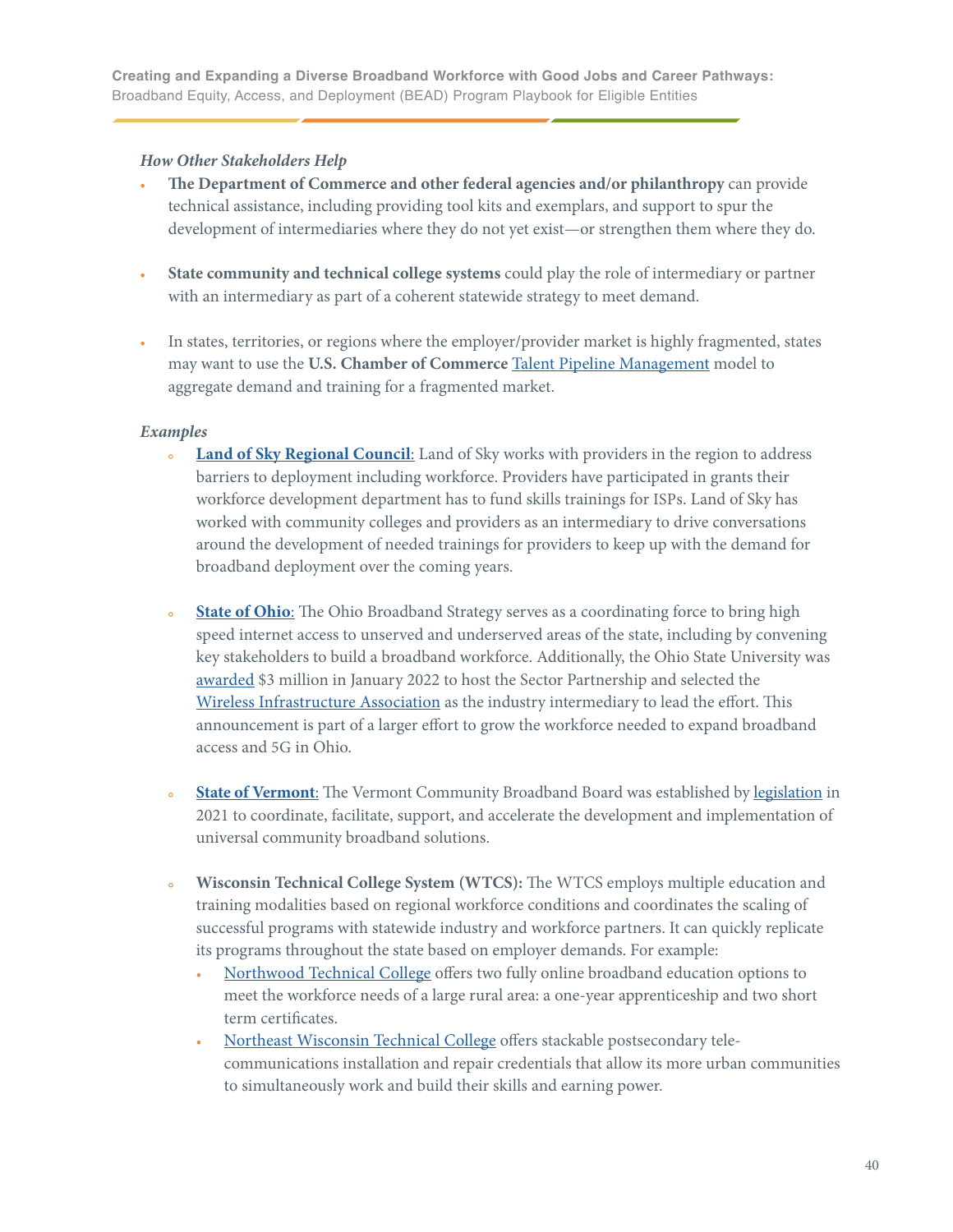#### *Looking Ahead*

| <b>Initial And Final</b> | Requirements. Eligible Entities are required to include in their Initial and Final                                                                                                                                                                                                                                                                                                                                                                                                                                                                                                                                                                                                                                                                                                       |
|--------------------------|------------------------------------------------------------------------------------------------------------------------------------------------------------------------------------------------------------------------------------------------------------------------------------------------------------------------------------------------------------------------------------------------------------------------------------------------------------------------------------------------------------------------------------------------------------------------------------------------------------------------------------------------------------------------------------------------------------------------------------------------------------------------------------------|
| Proposals                | Proposals: $[]$                                                                                                                                                                                                                                                                                                                                                                                                                                                                                                                                                                                                                                                                                                                                                                          |
|                          | 2. A description of how the Eligible Entity will develop and promote sector-based<br>partnerships among employers, education and training providers, the public<br>workforce system, unions and worker organizations, and community-based<br>organizations that provide relevant training (including through Registered<br>Apprenticeships and preapprenticeships that are integrated with Registered<br>Apprenticeships, or other quality work-based learning programs) and provide<br>wrap-around services to support workers to access and complete training (such as<br>child care, transportation, mentorship, etc.), to attract, train, retain, or transition<br>to meet local workforce needs and increase high-quality job opportunities."<br>(NOFO Section IV.C.1.f-Page 58-59) |

## **6. RECRUIT AND GROW A SKILLED, DIVERSE BROADBAND WORKFORCE**

#### **Five-Year Action Plan Requirement:**

*"Provide a comprehensive, high-level plan for providing reliable, affordable, high-speed internet service throughout the Eligible Entity, including: [...] plans to attract, retain, or transition the skilled workforce needed to achieve the plan's goals,* 

[\(NOFO](https://broadbandusa.ntia.doc.gov/sites/default/files/2022-05/BEAD%20NOFO.pdf) Section IV.B.3.b.10—Page 27)

*What Success Looks Like:* Eligible Entities, working closely with outside stakeholders including employers, unions, industry groups, community colleges, and other training providers undertake marketing and outreach initiatives to increase understanding of broadband career pathways and demand for broadband jobs; highlight channels and platforms for recruitment; to recruit and retain a larger, more diverse workforce.

#### **Suggested Strategies for Responding to Plan Requirements:**

The NOFO requires Eligible Entities to include as part of their overall comprehensive, high-level plan on providing broadband, a plan to "attract, retain, or transition the skilled workforce needed to achieve the plan's goals." In developing and carrying out this plan, Eligible Entities should: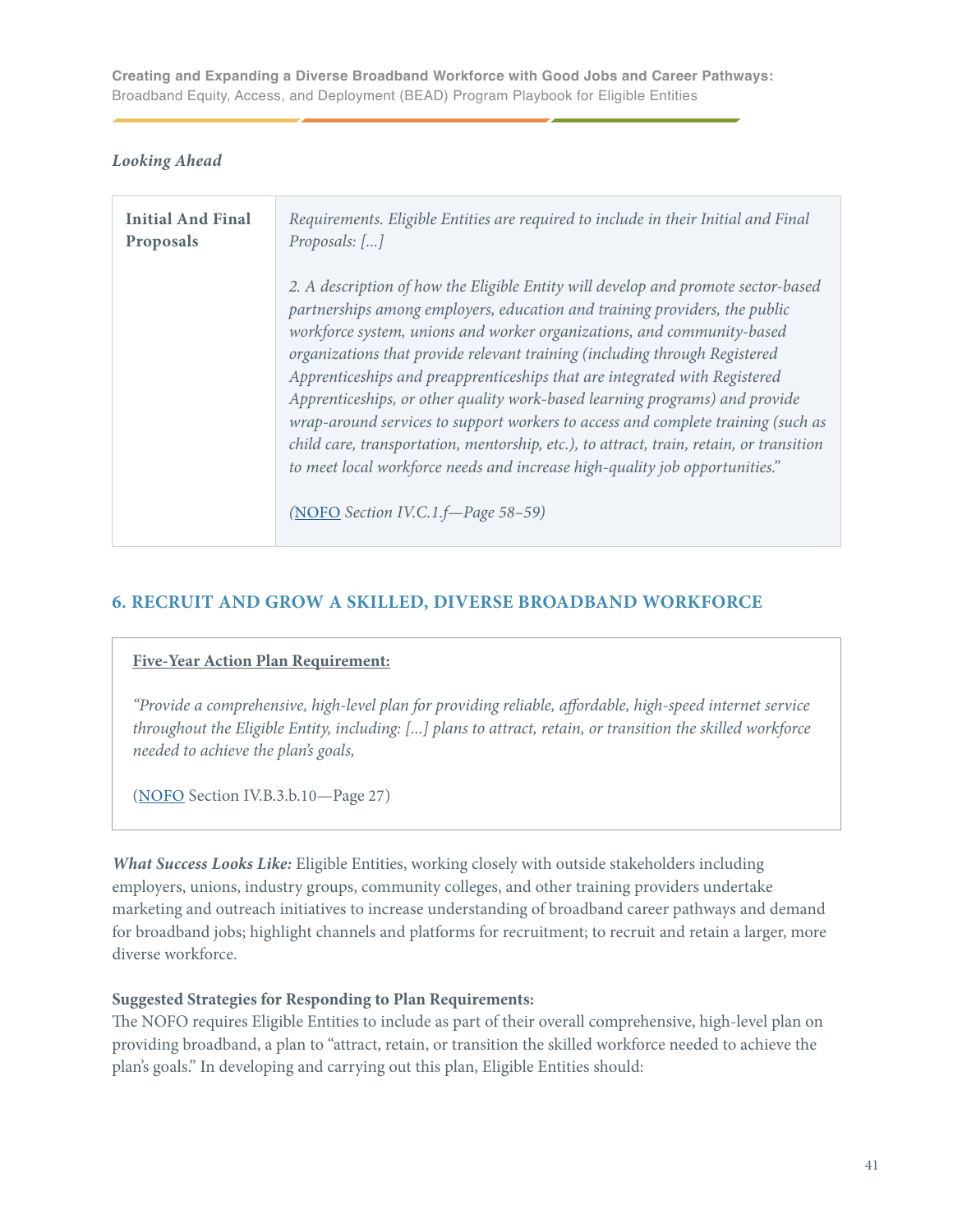## **Career Pathways**

- **• Develop clear maps of the career pathways into and within the broadband industry:** Clearly mapped and supported pathways can be helpful recruitment tools to highlight the opportunities within the sector, but those mapped pathways are largely non-existent and/or underutilized where they do exist. This creates barriers for marginalized workers who are looking to re-enter the workforce and who represent great potential for growth in the number of trained, available broadband workers. What's more, in a field where there is concern about what happens to workers after a large burst in hiring and the broadband investments are built out, pathways can help make sure that workers are receiving the skills and training along the way to eventually move up career ladders and into other occupations, if needed.
	- **•** Eligible Entities, with support from intermediaries, employers, industry associations and training providers, can promote a more diverse broadband workforce by being intentional on where they recruit and outlining the pathways into and up through the broadband sector.
	- **•** This action, if coordinated with expanded data efforts, can help identify both feeder and next step jobs for critical broadband positions needed today, which can help pull in workers from adjacent skillsets, and break down barriers to potential workers who may not be aware of broadband opportunities or have misconceptions about them.
	- These pathways can also be used as a tool for recruitment and in marketing initiatives to demonstrate the types of opportunities available within the broadband sector to those who may be unfamiliar with these opportunities especially in light of the pandemic and many workers worried about being stuck in jobs without opportunities to advance and are looking for pathways to increase their skills and economic mobility.
- **• Be deliberate in developing equitable diversification.** Equitable diversification in the job pathways feeding into broadband programs and broadband jobs is the best way to ensure a state's broadband workforce has ethnic, socio-economic, and geographic diversity.
- **• Seek to connect social service, justice advocate, education and healthcare providers to broadband opportunity pathways.** These organizations are connected to the broad swath of disconnected, discouraged, workers who have the potential to move from receiving services to obtaining sustainable skills and work.

## *Examples*

#### *Broadband:*

 **•** 2021 **Emsi Burning Glass** [research](https://americaachieves.org/wp-content/uploads/2022/06/Broadband-Feeders-and-Next-Steps-EBG-1.pdf) on the broadband sector identified pathways into (aka "feeder occupations") and out of (aka "destination occupations" or "next step occupations") high-demand occupations in the broadband sector. For example, for the position of Broadband/Satellite Technician, the analysis found the following: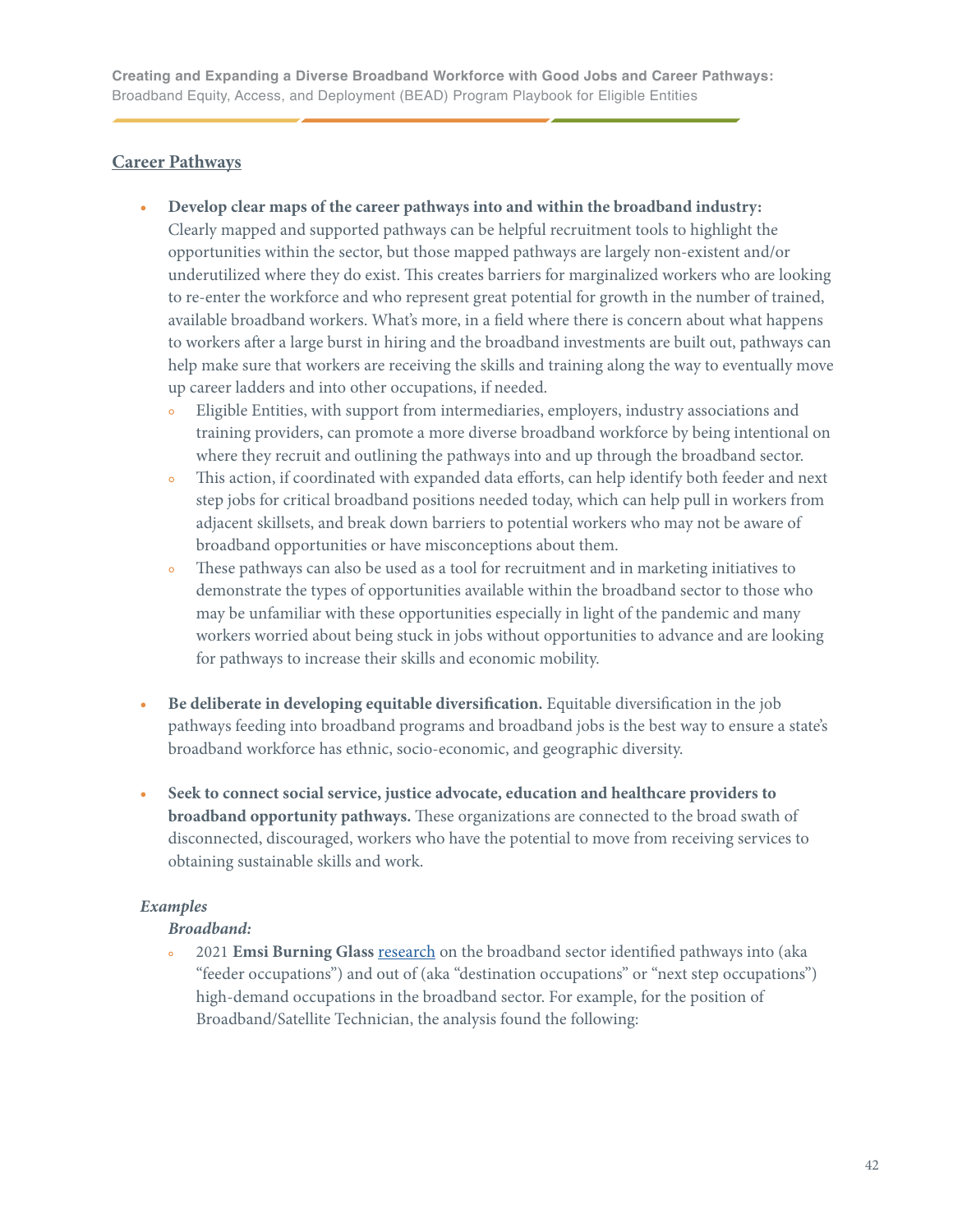| <b>Feeder Occupations</b>                                                            | <b>Next Step Occupations from</b>                                                                                               |
|--------------------------------------------------------------------------------------|---------------------------------------------------------------------------------------------------------------------------------|
| to Broadband/Satellite Technician                                                    | <b>Broadband/Satellite Technician</b>                                                                                           |
| • Insulation Worker<br>• Television/Stateline Television Installer<br>• Telemarketer | • Electrical Substation/Relay Reparer<br>• Network/Systems Support Specialist<br>$\bullet$ Electrician<br>• Avionics Technician |

(More information on the Emsi Burning Glass analysis below in the ["Landscape Analysis](#page-54-0).")

### *Related:*

- In addition to detailed, actionable data about supply and demand in the cybersecurity job market, **[CyberSeek](https://www.cyberseek.org/pathway.html)** has laid out clear career pathways for cybersecurity, identifying feeder roles to and from entry, mid, and advanced level cybersecurity jobs.
- **• [Futuro Health](https://futurohealth.org)** works to build the talent that employers need and create pathways that workers are looking for. Their goal is to graduate 10,000 new licensed and/or credentialed workers by 2024 to meet the nation's critical demand for health care workers. Part of their focus includes recruiting, educating and supporting diverse communities.

## *How Other Stakeholders Can Help*

- **•** Community colleges, as well as the NTIA at the Department of Commerce, and/or Department of Labor, can help map and disseminate these career pathways, connecting them to additional opportunities for training and advancement.
	- **•** The **[Department of Labor](https://www.dol.gov/agencies/oasp/evaluation/resources/career-trajectories-and-occupational-transitions-dashboard)** Career Trajectories and occupational Transitions Dashboard can be updated to feature broadband workers.

# **Marketing and Outreach**

- **• Undertake marketing and outreach initiatives:** In developing plans to attract, retain or transition the skilled workforce, Eligible Entities may want to consider marketing and outreach initiatives to increase understanding of broadband jobs and career pathways through a recruitment campaign with clear prerequisites and entry points. Many stakeholders, including the [FCC,](https://www.fcc.gov/sites/default/files/bdac-job-skills-training-opportunities-approved-rec-10292020.pdf) report that a key barrier for filling broadband sector jobs is a general lack of knowledge about the broadband sector and available opportunities. Using marketing, outreach, and coordination—especially with employers and community organizations—Eligible Entities can help recruit a diverse set of workers into the field. Data collected on adjacent skill sets ("feeder occupations") can help identify target audiences for these marketing and outreach initiatives.
- **• Work with a diverse set of community groups:** Eligible entities should formalize the partnerships between their intermediary feeders, employers and training providing partners, while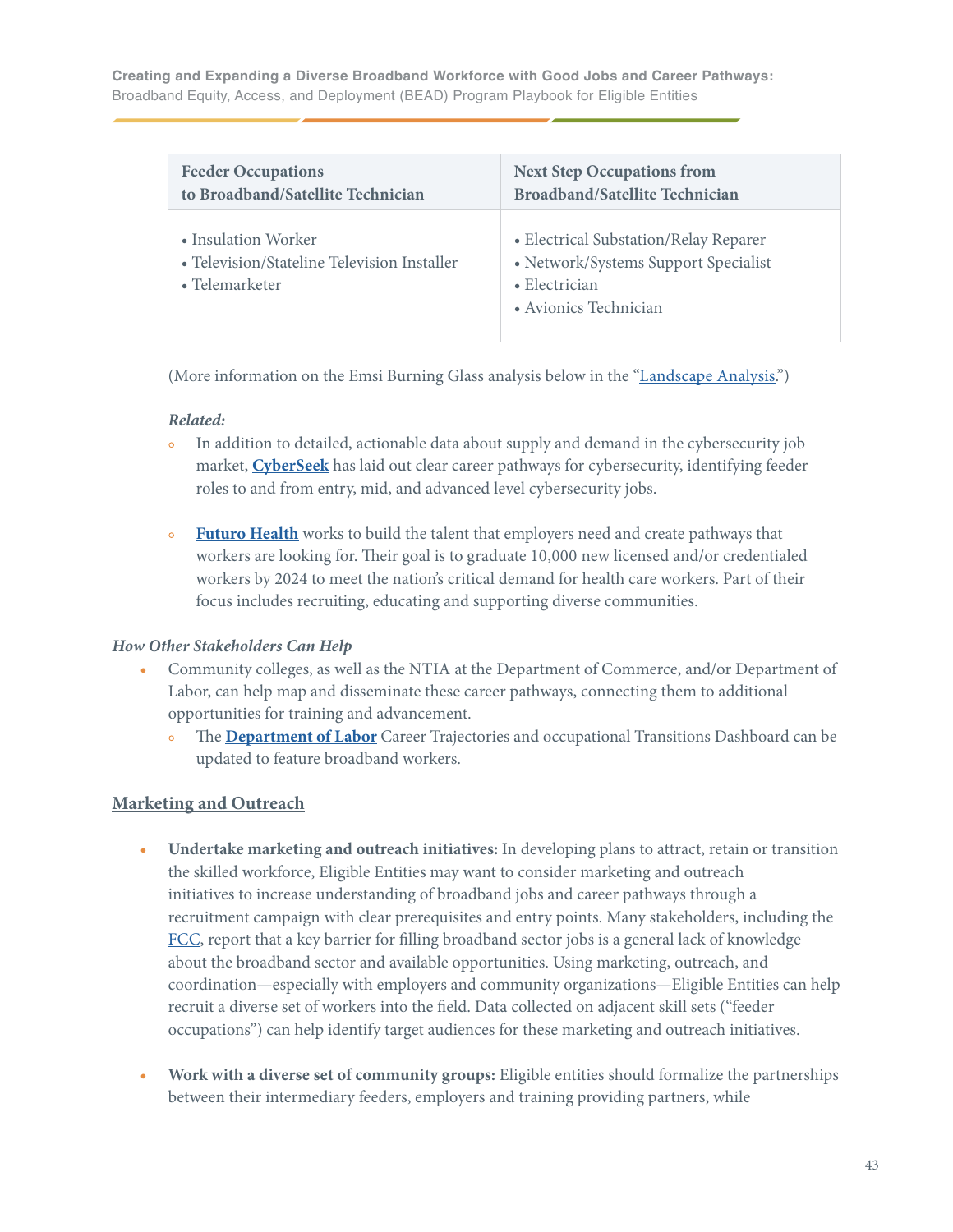incentivizing these partnerships to meet stated equity goals. This will help ensure partnerships are collaborating with a diverse representative population of stakeholder groups to market broadband jobs and employment pathways and to find a larger recruitment pool, while breaking down the barriers many underrepresented groups have traditionally faced in this field.

Groups can include: (but not limited to):

- **•** College and career counselors in middle and high schools and community colleges;
- **•** Tribal organizations centered on workforce development and/or working to expand broadband in Tribal communities; and
- **•** Equity organizations, such as:
	- **•** HBCUs;
	- **•** Women in trades;
	- **•** Racial equity groups;
	- **•** Veterans organizations;
	- **•** Re-entry organizations;
	- **•** Recovery organizations; and
	- Disability workforce organizations<sup>30</sup>

Group equity goals can include: (but not limited to):

- **•** Geographic diversity goals—ensuring citizens from urban, suburban, ex-urban, and rural communities are in the broadband workforce.
- Racial and gender diversity goals—ensuring the broadband workforce in a state reflects that state's ethic and gender diversity.
- Socio-economic diversity goals—ensuring that people below the poverty-line can start a pathway and complete it without incurring unpayable cost.

*NOTE: The [NOFO](https://broadbandusa.ntia.doc.gov/sites/default/files/2022-05/BEAD%20NOFO.pdf) requires that "throughout its local coordination and outreach activities, each Eligible Entity must ensure that a diverse set of stakeholders is involved in development of its Five-Year Action Plan, Initial Proposal, and Final Proposal." It also includes a suggested, non-exhaustive list of diverse stakeholder groups (pages* 53–54*), many of which could provide partnership opportunities for outreach, marketing and recruitment and should be referred to for these purposes.* 

- **• Eligible Entities, aligned with employers, can also support the creation of an awareness campaign** that would seek to "rebrand" broadband jobs and occupations in ways that make them more appealing to workers today—without losing the distinction between different jobs and skills. The campaign should assume no knowledge on the part of prospective workers of what a
- 30 The [NOFO](https://broadbandusa.ntia.doc.gov/sites/default/files/2022-05/BEAD%20NOFO.pdf) also states that Eligible Entities are obligated to meet certain programmatic requirements such as "meaningful engagement and outreach to diverse stakeholder groups, labor organizations, and community organizations, including to promote the recruitment of women and other historically marginalized populations for workforce development opportunities and jobs related to BEAD-funded eligible activities. [...] Eligible Entities should track all engagement efforts they conduct and provide a synopsis of the needs identified and if they were addressed (or not) in the appropriate portions of their Initial Proposals, Final Proposals, and reporting to NTIA." BEAD NOFO (Section IV.C.1.c)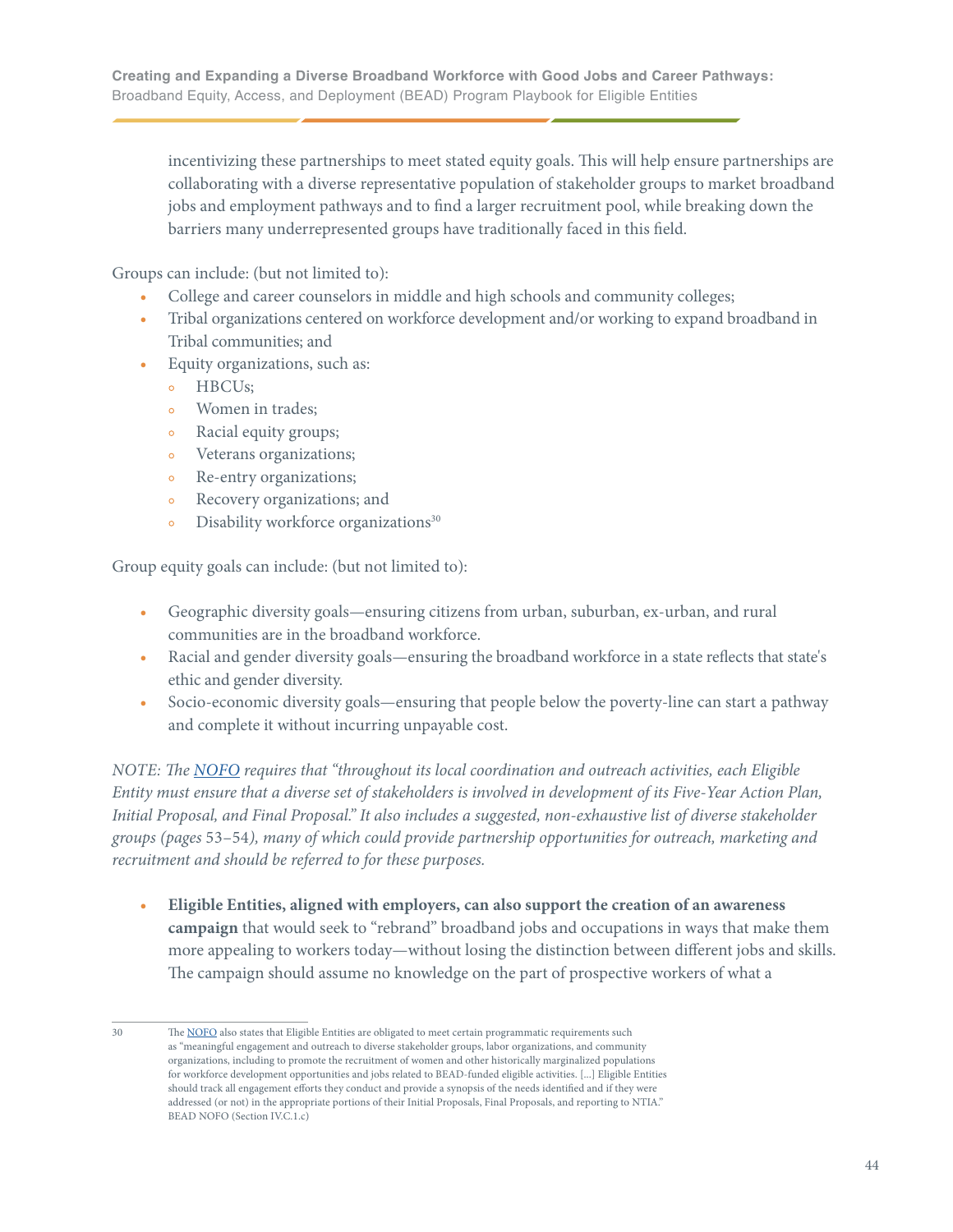broadband job entails, as well as the training to prepare for such jobs and the career paths that might follow. Those seeking to create an awareness campaign should ensure it includes (at a minimum):

- The establishment of clear goals and objectives;
- The identification of target audiences;
- The crafting of top-line messages; and
- Allow community partners to help develop a communications plan that works for their target audiences, including the execution of tactics to get the message out, such as storytelling and ads on social media channels and other platforms

 Among the top-line messages entities might consider for such a campaign are these (among others):

- Telling compelling stories that feature current broadband workers, as drawn from diverse backgrounds/lived experiences and a range of roles;
- **•** Raising awareness of the importance of broadband jobs to consumers and the fabric of our communities and nation, including their direct impact on people's health, education and sense of connection, as well as business and the economy
- The direct connection of this work to the lives of young people and older community members alike; and
- The wide availability—and high-quality—of these jobs, including competitive compensation, as well as opportunities for career growth and advancement; and
- Direct connection to training opportunities, especially those with paid training/supportive services.

## *Examples*

## *Broadband:*

- **• [Flume Internet](https://www.flumeinternet.com)** has been able to provide paid training, and job placement for underserved New Yorkers through a partnership with local non-profits and community based organizations who received workforce development grants from the **[City of New York](https://www1.nyc.gov)**. To date, hundreds of participants in areas of construction and telecommunications have successfully completed the program.
- **• [Indiana's State Broadband Plan](https://www.in.gov/indianabroadband/files/indiana-statewide-broadband-strategic-plan-3-24-2020.pdf)** (February 2020) specifically calls out a career in broadband as an "alternative employment avenue for people who are not looking to spend their career behind a desk," and encourages technical schools—such as [Vincennes University](https://www.vinu.edu/web/workforce-development/nextleveljobs) and [Ivy Tech](https://content.govdelivery.com/accounts/INDWD/bulletins/2ebf507)  [Community College](https://content.govdelivery.com/accounts/INDWD/bulletins/2ebf507)—to market broadband training programs as such.
- **• [Warriors4Wireless](https://www.warriors4wireless.org/careers/tower/)** is a nonprofit organization formed to bridge the gap between the demand for trained and deployable wireless technicians and the thousands of qualified service men and women eager to transfer the skills they've learned in the military. The organization provides training, advanced certification and transitional support, giving veterans the building blocks they need for a career in the telecommunications industry.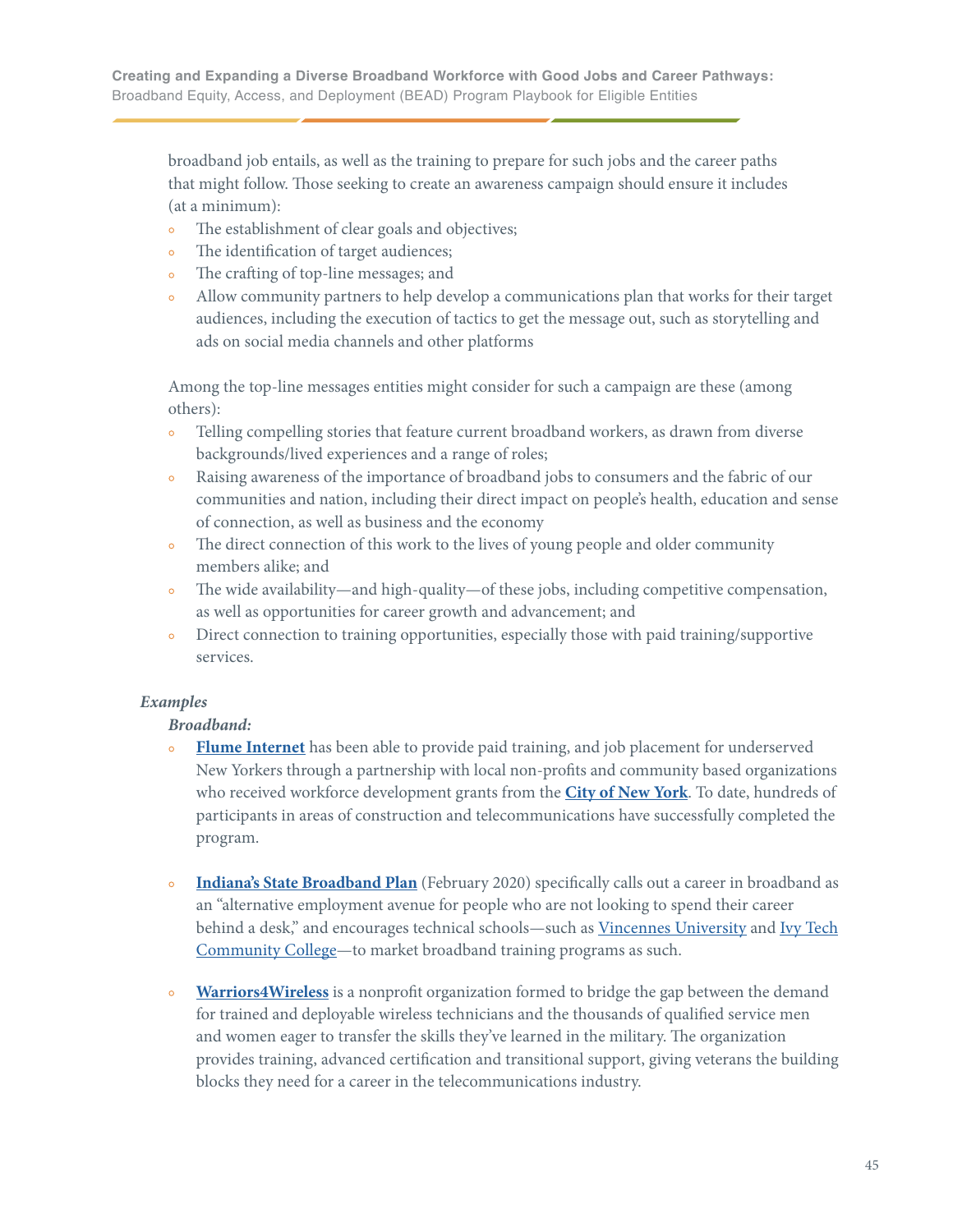**•** The **[Orleans Parish Correction Reentry Program](https://pdxscholar.library.pdx.edu/cgi/viewcontent.cgi?article=1020&context=dla_research_briefs)** provides a case study in examining the digital literacy acquisition process as it was implemented in an Orleans Parish reentry process as part of their release curriculum. These findings are from a Portland State University research project that interviewed more than 100 participants within a multi-state Broadband Technology Opportunities Program Sustainable Broadband Adoption project focusing on New Orleans, Louisiana.

#### *Related:*

- **•** The **[Alaska Native Science and Engineering Program](https://www.urban.org/sites/default/files/publication/33911/2000073-building-alaska-science-and-engineering-pipeline_1.pdf)** (ANSEP) is a statewide effort that begins preparing students for careers in the oil and gas industry as early as middle school, with a strong focus on science and math.
- The **[Department of Defense SkillBridge program](https://skillbridge.osd.mil/index.htm)** is an opportunity for Service members to gain valuable civilian work experience through specific industry training, apprenticeships, or internships during the last 180 days of service. SkillBridge connects Service members with industry partners in real-world, civilian job experiences.
- **• [Mission Wisconsin](https://mission-wisconsin.com/?fbclid=IwAR2G0iELRD6h6Fi5IDWFEljn87exbnSXoc-ru1Wftr9nese-EYpjjfBkJao)** works to help transition veterans and their families into civilian life by connecting them to professional opportunities, resources, and benefits throughout Wisconsin. They also work with businesses in the state to assist with attracting, retaining, and developing veteran and veteran families talent.
- **• [National Association of Women in Construction](https://www.nawic.org)** has more than 115 chapters across the country and offers its members education, support and networking to help advance their careers in construction, build their technical skills and help them become leaders.
- **• [United Airlines Aviate Academy](https://unitedaviate.com)** intends for half of each graduating class of certified pilots to be women or people of color, and de-risks the program for students by offering scholarships, financial aid and job guarantees for successful graduates.

## *How Other Stakeholders Can Help*

- **• Community organizations** will play a large role in helping to recruit and retain a diverse broadband workforce through their focus on increasing employment and economic mobility.
- **• Tribal groups** working to expand broadband and/or increase employment can aid with recruitment and marketing of these opportunities to enrolled members.
- **• As part of their partnerships, employers** should be working directly with community partners, colleges and other training providers to advise how to classify, advertise and market broadband training classes across disciplines.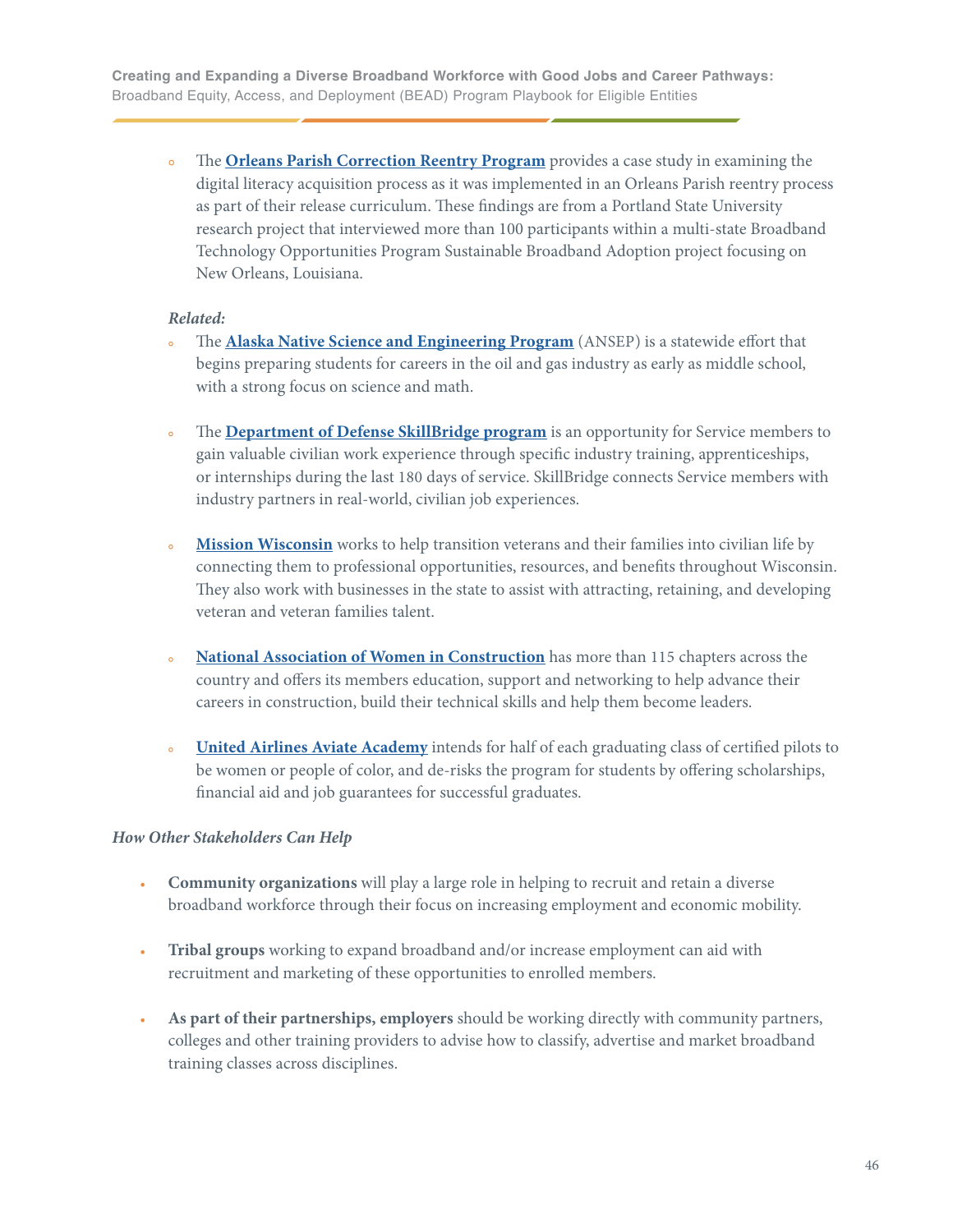- **• The Department of Education, the Department of Labor** and other federal agencies can help make information for marketing purposes clearer, including;
	- **•** The National Council for Education Statistics can work to better define where broadband related classes fit within existing community college programs, or create a more standardized "broadband-related" program area (like STEM-related);
	- **•** Current government information on sources of broadband training and workforce development programs, such as careeronestop.org, is often incomplete, out of date and difficult to navigate; this must be streamlined to incentivize people to use these tools to find in-demand jobs
	- **•** Leverage State and local one-stop career systems, community and technical colleges and other entities able to reach underrepresented populations, so they are aware of the increased demand for broadband workers and are able to provide accurate information on such opportunities to those seeking employment assistance through such systems.

## *Looking Ahead*

| <b>Initial Proposal</b> | "Detail how the Eligible Entity will ensure an available, diverse, and highly<br>skilled workforce consistent with Section IV.C.1.e [Programmatic requirements<br>applicable to Eligible Entities with respect to Fair Labor Practices and Highly<br>Skilled Workforce] of this NOFO."<br>(NOFO Section IV.B.5.b.12-page 32) |
|-------------------------|------------------------------------------------------------------------------------------------------------------------------------------------------------------------------------------------------------------------------------------------------------------------------------------------------------------------------|
|                         |                                                                                                                                                                                                                                                                                                                              |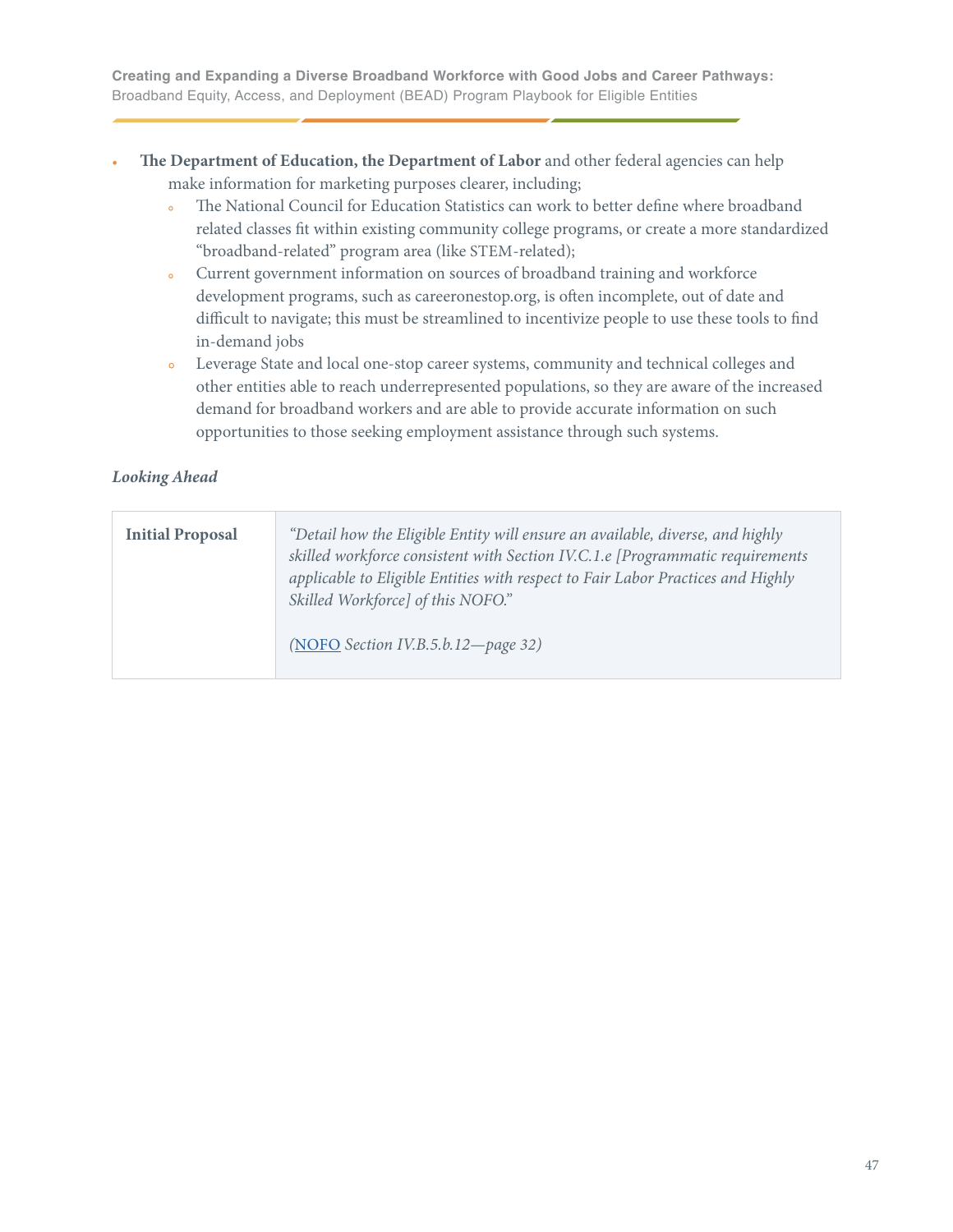| <b>Final Proposal</b> | i. Requirements. Eligible Entities are required to include in their Initial and<br>Final Proposals: []                                                                                                                                                                                                                                                                                                                                                                                                                                                                                                                                                                                                                                                                                                                              |
|-----------------------|-------------------------------------------------------------------------------------------------------------------------------------------------------------------------------------------------------------------------------------------------------------------------------------------------------------------------------------------------------------------------------------------------------------------------------------------------------------------------------------------------------------------------------------------------------------------------------------------------------------------------------------------------------------------------------------------------------------------------------------------------------------------------------------------------------------------------------------|
|                       | 3. A description of how the Eligible Entity will plan to create equitable on-<br>ramps into broadband-related jobs (e.g., how entities plan to engage or partner<br>with stakeholders like State, Territorial, and local workforce boards, training<br>partners, labor and community organizations); maintain job quality for new<br>and incumbent workers engaged in the sector; and continually engage with<br>labor organizations and community-based organizations to maintain worker<br>voice throughout the planning and implementation process;                                                                                                                                                                                                                                                                              |
|                       | 4. A description of how the Eligible Entity will ensure that the job opportunities<br>created by the BEAD Program and other broadband funding programs are<br>available to a diverse pool of workers, including by engaging in targeted<br>outreach, and seek subgrantees with effective plans for outreach, to populations<br>that have traditionally been underrepresented in broadband and information<br>technology jobs, including but not limited to women and people of color. Eligible<br>Entities should be prepared to report on the demographics of each subgrantee<br>workforce that is engaged on a project or other eligible activity utilizing BEAD<br>grant funding (this will be aggregate workforce data only, not personally<br>identifiable information), and should expect that this data will be made public. |
|                       | (NOFO Section IV.C.1.f-Page 59)                                                                                                                                                                                                                                                                                                                                                                                                                                                                                                                                                                                                                                                                                                                                                                                                     |

# **V. Landscape Analysis**

The section below details a synthesis of key research and examples that have helped to inform the report, including many of the points made above, provided with additional detail.

# **Current Industry Needs and Broadband Labor Market**

While the lack of standardization among job titles within the broadband field leads to variability in job titles covering the same skills or requiring the same qualifications, there are several broadband job titles that are common across the industry. Based on a high-level review of broadband industry jobs at top telecommunications companies nationwide, the following job titles had the highest "demand", as indicated by number of active job postings across career sites:

- **•** "Broadband Technician"
- **•** "Telecommunications Technician"
- **•** "Field Technician", "Field Service Technician"
- **•** "Installer"
- **•** "Test Engineer"
- **•** "Telecommunications Tower Technician"
- **•** "Lineman"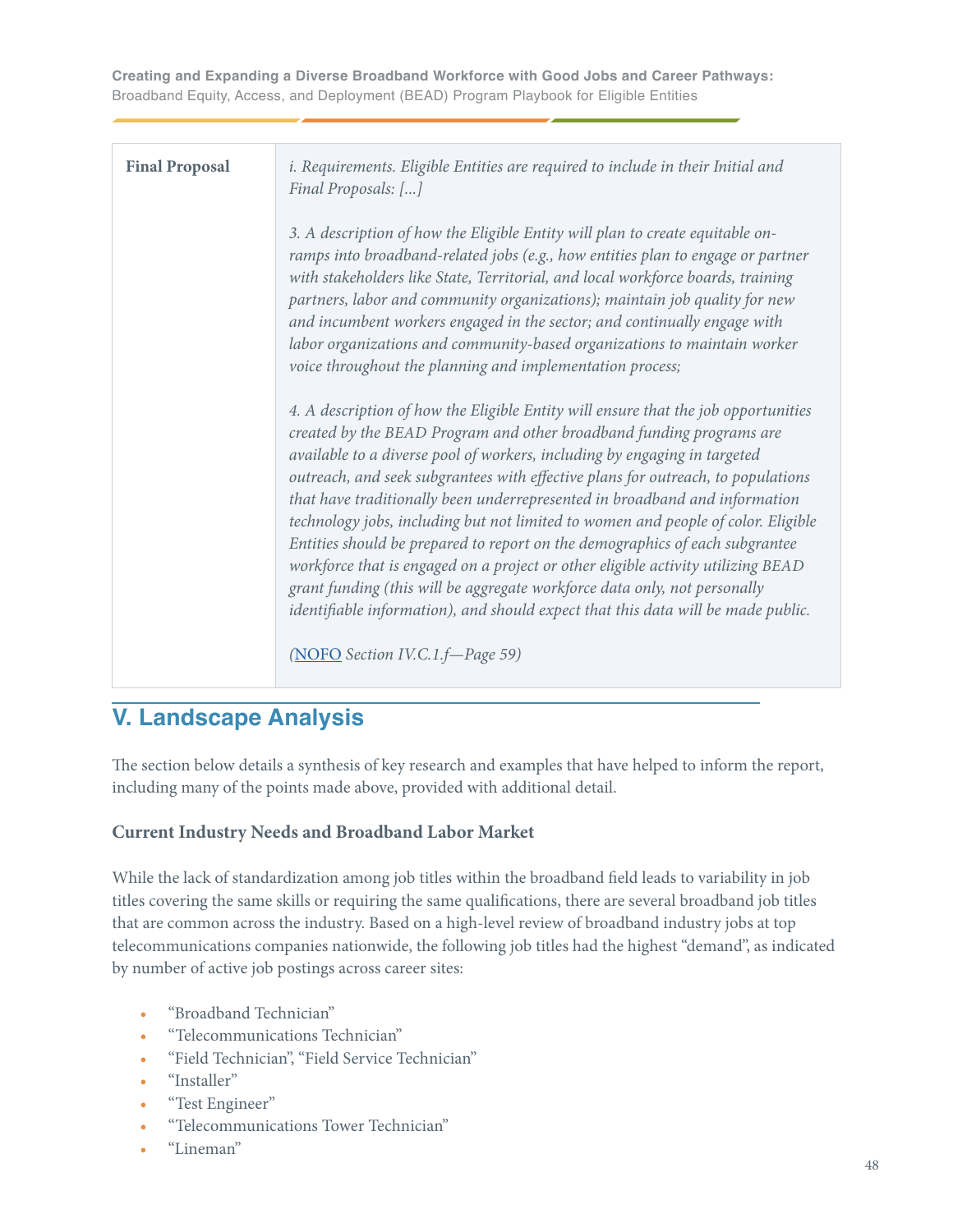- **•** "RF Engineer"
- **•** "Small Cell Technician"

In terms of skill needs, the broadband industry heavily relies on credentialing and certification. Beyond common certifications, such as CDL A and OSHA 10-and 30-hour certifications, most other certifications are highly specific to a given job title. Below are several examples of certifications for top broadband jobs (based on this [Brookings report](https://www.brookings.edu/research/how-federal-infrastructure-investment-can-put-america-to-work/) and top ISP and subcontractor job postings, mentioned above) that are common, as well as the certifying organization:

- **•** Cable Splicing Certification[—Electrical Training Alliance International \(ETAI\)](https://www.etai.org)
- **•** Rigging Certification—[OSHA](https://www.osha.gov) and other entities
- **•** TTT-I or higher[—NWS-A](https://www.nws-a.org)
- **•** Authorized Climber & Rescue Certification—[OSHA](https://www.osha.gov) and other entities
- Installer I and II Certifications, Copper and Fiber—<u>Building Industry Consulting International (BISCI)</u>
- **•** [Society of Cable Telecommunications Engineers \(SCTE\)](https://www.scte.org) Certification or [NetApp](https://www.netapp.com) Certified Technology Associate
- **•** CAD Certificate—many accrediting entities
- **•** RCDD Certification—[BISCI](https://www.bicsi.org)
- **•** Outside Plant Engineer Certification—[ETAI](https://www.etai.org)

NOTE: For more detailed data and estimates of current and future broadband workforce and skill needs and projected workforce demand, see the Brookings analysis and Emsi Burning Glass data referenced [below.](#page-54-0) As noted in above, additional, up-to-date data for each Eligible Entity is recommended.

## **Evidence Base, Existing Efforts, and Lessons Learned**

## *Federal, State, and Regional Efforts to Coordinate Broadband Workforce Development*

This section highlights a non-exhaustive list of existing federal, state, and regional efforts. Additional federal, state, and regional efforts are underway and this section should not be viewed as all-encompassing.

**• FCC Broadband Workforce Taskforce:** "In 2019, the Federal Communications Commission (FCC) created a working group within its [Broadband Deployment Advisory Committee](https://www.fcc.gov/broadband-deployment-advisory-committee) called the Broadband Infrastructure Deployment Job Skills and Training Opportunities Working Group. The FCC asked the working group to address ways to make more widely available and improve job skills training and development opportunities for the broadband infrastructure deployment workforce."<sup>31</sup> In October 2020, the working group produced a [report](https://www.fcc.gov/sites/default/files/bdac-job-skills-training-opportunities-approved-rec-10292020.pdf) addressing these issues. Topline challenges and solutions are below and can be found in full in the report.

| Challenge | Solution |
|-----------|----------|
|-----------|----------|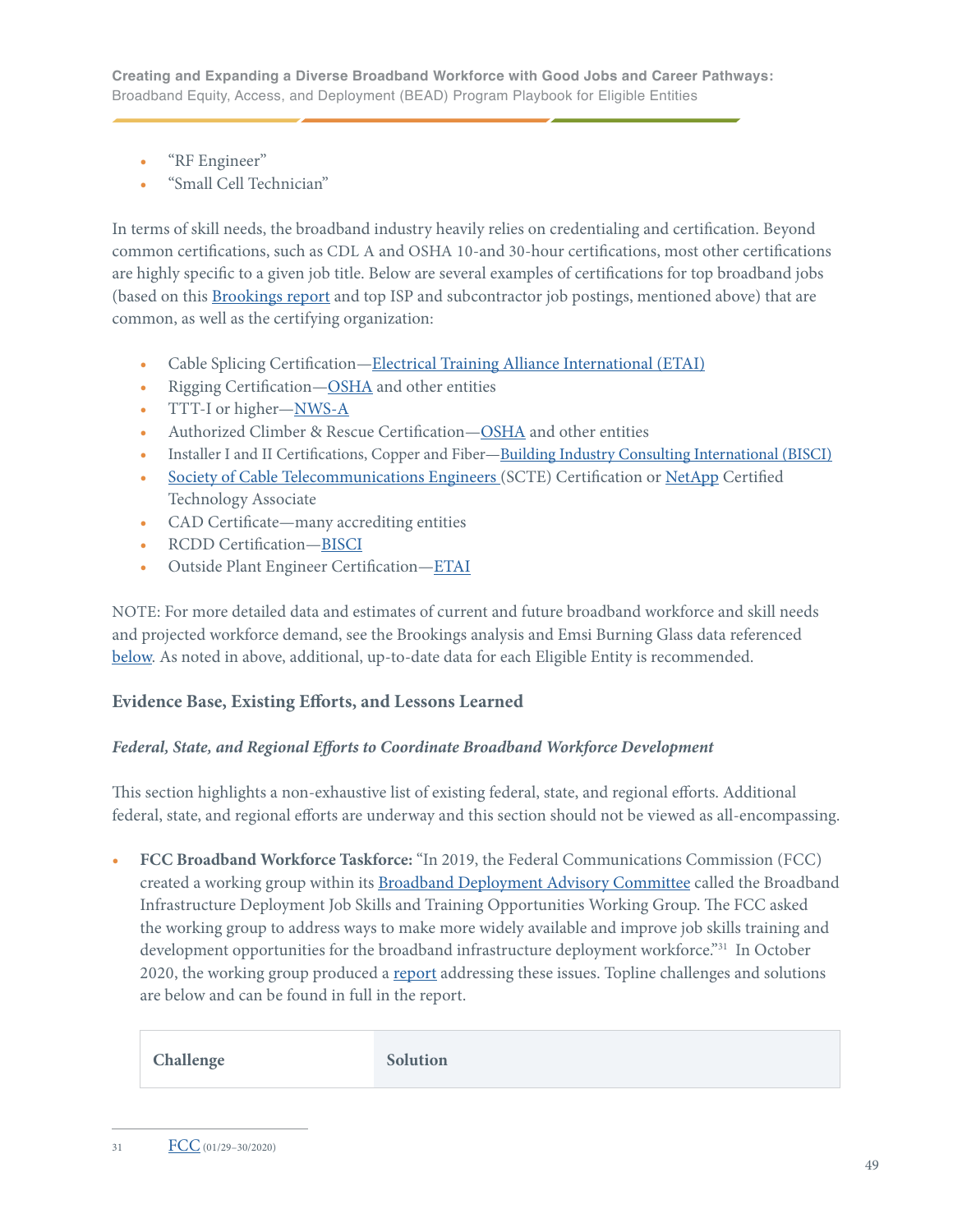| A broadband identity crisis                                                  | Promote the formation of (or adhesion to) a coalition of<br>broadband-related trade associations to jointly advance<br>workforce development initiatives and to centralize and<br>coordinate Industry efforts.                                                                                                                                                                                                                                                |
|------------------------------------------------------------------------------|---------------------------------------------------------------------------------------------------------------------------------------------------------------------------------------------------------------------------------------------------------------------------------------------------------------------------------------------------------------------------------------------------------------------------------------------------------------|
| A lack of standardized and<br>nationwide training programs                   | Undertake a targeted outreach initiative to ensure that training<br>programs are being implemented and promoted both in rural<br>and urban areas equally.                                                                                                                                                                                                                                                                                                     |
| Unawareness or lack of federal<br>and state funding for training<br>programs | Educate stakeholders and raise awareness around funding<br>vehicles and grant agencies with potential to benefit the<br>broadband workforce development.<br>Request that part of the Congressionally-approved \$80 billion<br>budget to deploy broadband infrastructure to unserved<br>and underserved communities be directly and urgently<br>appropriated to address telecommunications infrastructure<br>workforce training needs.                         |
| Lack of standardized job<br>codes, wages, and universal<br>credentialing     | Gathering data around wages, career paths; Working<br>with O*NET to include the term broadband in relevant<br>job category titles; creating a framework for a skill-based<br>credentialing system for broadband related careers; Educating<br>local workforce and economic development boards on how<br>broadband jobs and job codes are being applied in the system<br>so that funding opportunities can be made more readily<br>available to the workforce. |
| Unique demands of the work:<br>seasonal, high liability                      | Address the age requirement of obtaining commercial driver<br>licenses; Explore creation of a governmentally organized small<br>and minority business owners program.                                                                                                                                                                                                                                                                                         |
| Dwindling skilled workforce<br>due to retirement and other<br>reasons        | Design and promote initiatives focused on outreach (especially<br>to underrepresented communities), on-campus recruiting,<br>mentoring new hires and recognizing the existing workforce.                                                                                                                                                                                                                                                                      |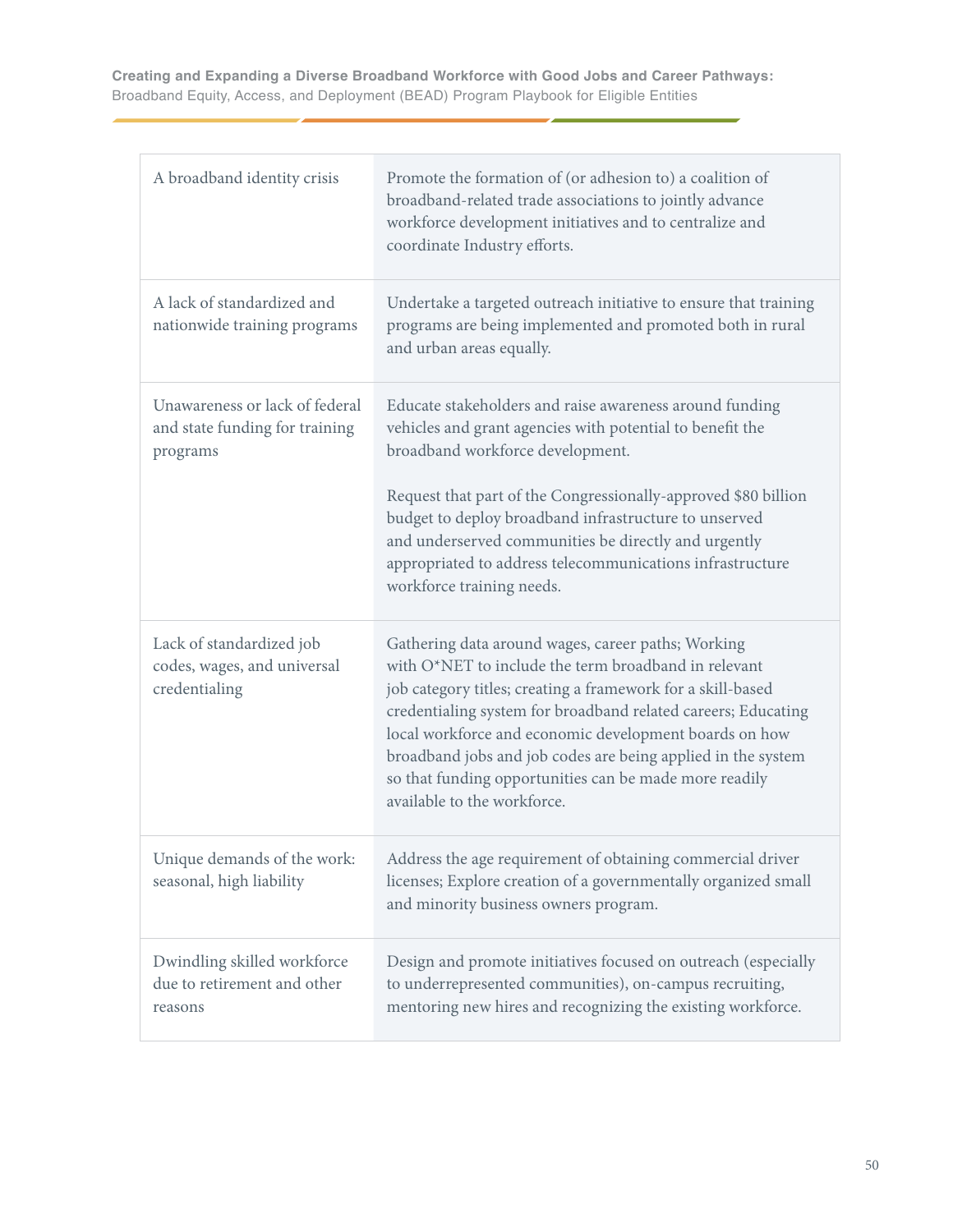| New environment created | Rapidly launch aggressive outreach initiative; Actively promote |
|-------------------------|-----------------------------------------------------------------|
| by COVID-19 Pandemic    | Department of Labor-pre approved apprenticeship programs.       |

Source: [FCC](https://www.fcc.gov/sites/default/files/bdac-job-skills-training-opportunities-approved-rec-10292020.pdf) (10/29–30/22)

- **• Maine:** ConnectMaine's [Broadband Service Strategy](https://www.maine.gov/connectme/sites/maine.gov.connectme/files/inline-files/Plan_Triennial_draft.pdf) emphasizes the importance of cross-sector stakeholder engagement and interagency cooperation for broadband workforce development ConnectMaine holds [stakeholder workshops](https://www.maine.gov/connectme/grants/engagement) to solicit input on its grantmaking process for community broadband projects: "Funded projects are intended to prepare communities for planning for the expansion of broadband service, which should result in the following: a description of local broadband needs and goals; inventory the existing infrastructure assets; a gap analysis defining the additional broadband infrastructure necessary to meet identified needs and goals."
- **• Ohio:** The ["Strengthening Ohio's Broadband & 5G Workforce"](https://broadband.ohio.gov/wps/wcm/connect/gov/7bb60dea-a273-4622-9d0c-67e7201a8016/Strengthening-Ohios-Broadband-5G-Workforce-09072021.pdf?MOD=AJPERES&CONVERT_TO=url&CACHEID=ROOTWORKSPACE.Z18_K9I401S01H7F40QBNJU3SO1F56-7bb60dea-a273-4622-9d0c-67e7201a8016-n.Q-v.B) Strategy underscores the significant public and private investments being made in broadband and 5G at the state and federal level, which in turn is expected to create tens of thousands of jobs in Ohio over the next decade. In an effort to ensure that Ohio has a skilled and prepared workforce to fill these kinds of jobs, the strategy outlines a plan for increasing broadband industry career awareness and creating more training and education programs in the state. This strategy addresses three key issues:
	- 1. Increasing broadband industry career awareness by exposing middle school, high school, and postsecondary students to the industry through career awareness, curriculum, and internships
	- 2. Developing and supporting more education and training programs to educate and train Ohioans; and;
	- 3. Capitalizing on state and federal funding programs, like TechCred and WIOA, to help finance the education and training that will bring to market the talent supply needed for the broadband and 5G industry in Ohio.

Since September 2021, Ohio has announced 10 broadband/5G programs, three of which have already been launched, with the rest launching in summer and fall 2022. Additional programs will also be announced at the end of summer 2022.

**• Vermont:** The [Vermont Community Broadband Board](https://publicservice.vermont.gov/vcbb) (VCBB) was created to accelerate community broadband deployment, including workforce development. The legislation that created the Board also "[instructed] the state's Commissioner of Labor to conduct a workforce needs assessment for the buildout and maintenance of broadband infrastructure, identifying current and future employment opportunities and determining the prerequisite skills needed for widespread worker recruitment and for building a talent pipeline."32

#### *Promising Programs and Practices*

Below are some of the exemplary programs and best practices, highlighted in numerous conversations with stakeholders in the field. This list should not be viewed as exhaustive, but rather examples of what is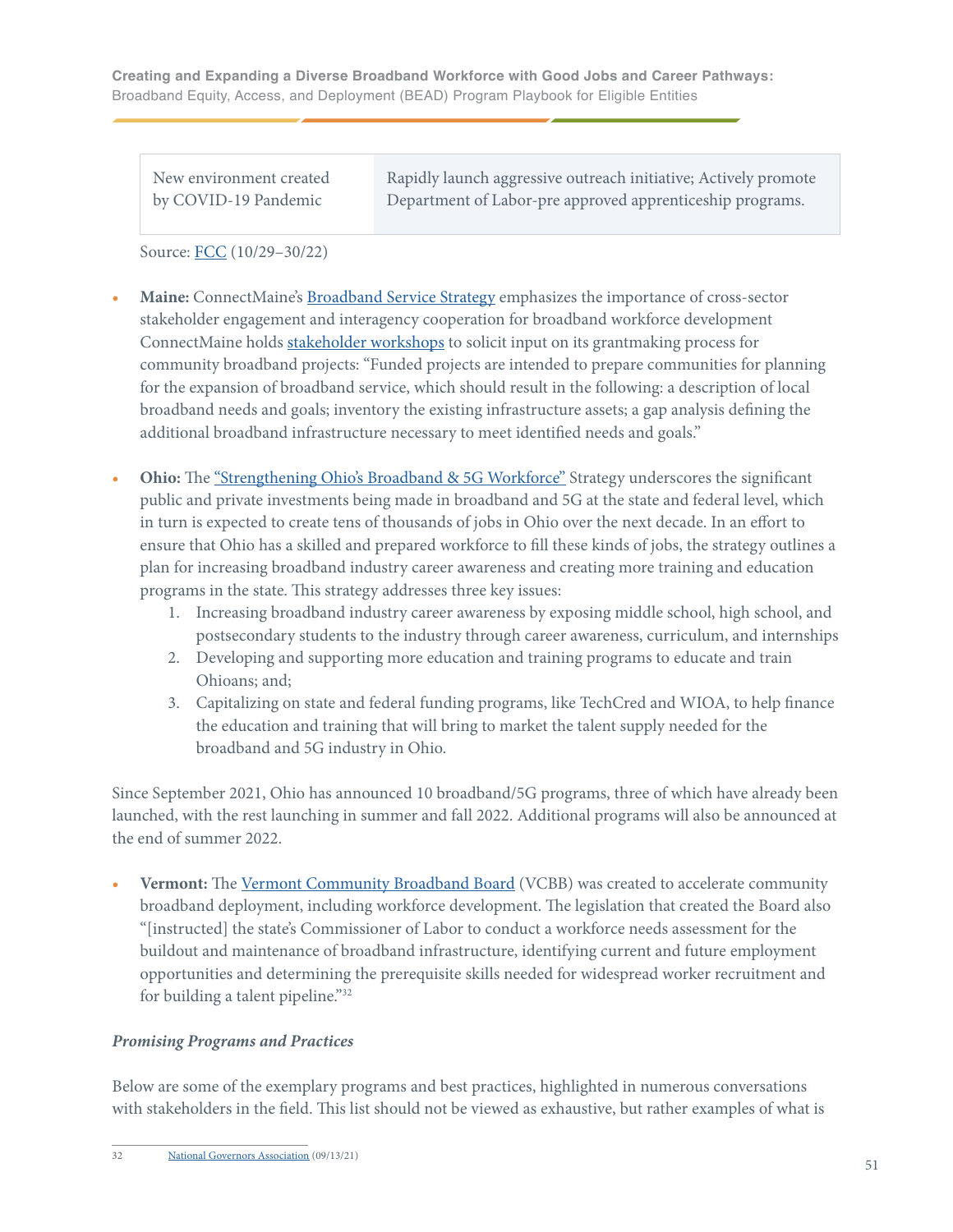currently happening in the field.

- **• [Wisconsin Technical College System](https://www.northwoodtech.edu/continuing-education-and-training/professional-development/broadband-academy)**: The Broadband Academy at [Northwood Technical College,](https://www.northwoodtech.edu) offered fully online, is a two-level training program allowing students to build and advance their career. The program works directly with the state and employers to build the pipeline of needed broadband industry workers and has begun to work with out-of-state employers and workers, due to its fully remote nature.
- **• [Telecommunications Industry Registered Apprenticeship Program \(TIRAP\)](https://www.tirap.org)**: Built by and for telecommunications employers, TIRAP is a competency-based apprenticeship aimed at growing the productivity of the workforce as directly as possible. The [Wireless Infrastructure Association](https://wia.org) is the National Sponsor of TIRAP, and partners include community colleges, pre-apprenticeship program providers and employers
- **•** In **Ohio,** aligned with their [Broadband Workforce Strategy](https://broadband.ohio.gov/explore-broadband/strengthening-ohios-broadband-5g-workforce), three program examples include:
	- **•** Five Certified Fiber Optic Technician programs at Tri-County Career Center in Southeast, Ohio.
		- Curriculum is from the **Fiber Optic Association** and the program length is 40 hours.
	- **•** Three Telecommunications Tower Technician 1 programs in Southeast, North Central, and Northwest, Ohio.
		- **•** Curriculum is from [NATE](https://natehome.com) and the program length is approximately 240 hours.
	- **•** Two 5G Readiness Programs at Ashland University (Ashland, Ohio) and Youngstown State University (Youngstown, Ohio).
		- Curriculum is from the [Wireless Infrastructure](https://wia.org) Association and the program length is 80 hours.
- **• [Wake Tech](https://www.waketech.edu/post/wt-news-story/6745)**: Wake Tech, North Carolina's largest community college, launched an early apprenticeship program to train telecommunications tower technicians through their WakeWorks apprenticeship programming. WakeWorks partners with employers, and funding covers tuition, fees, books, uniforms and tools for the apprentices, and provides at least 2,000 hours of on-the-job training and 144 hours of related classroom instruction. The program works directly with employers to expand apprenticeship opportunities that lead to full-time employment.
- **• Fiber Broadband Association (FBA) [OpTIC program](https://www.fiberbroadband.org/page/fba-optic-optical-telecom-installation-certification)**: A new program being launched by FBA, the program is licensed by the Department of Labor and is being developed in partnership with Community and Technical Colleges and Veteran programs nationwide. The program pilot launched in March 2022 in partnership with Greenlight Community Broadband and Wilson Community College in Wilson, North Carolina.

Other programs that are not currently focused on broadband specifically but offer successful workforce training models include:

## *State and local programs:*

**• [Forward Delaware](https://labor.delaware.gov/forward-delaware/)**, a training initiative designed to help Delawareans who lost their jobs as a result of the COVID-19 pandemic, worked with the State's Workforce Development Board and Department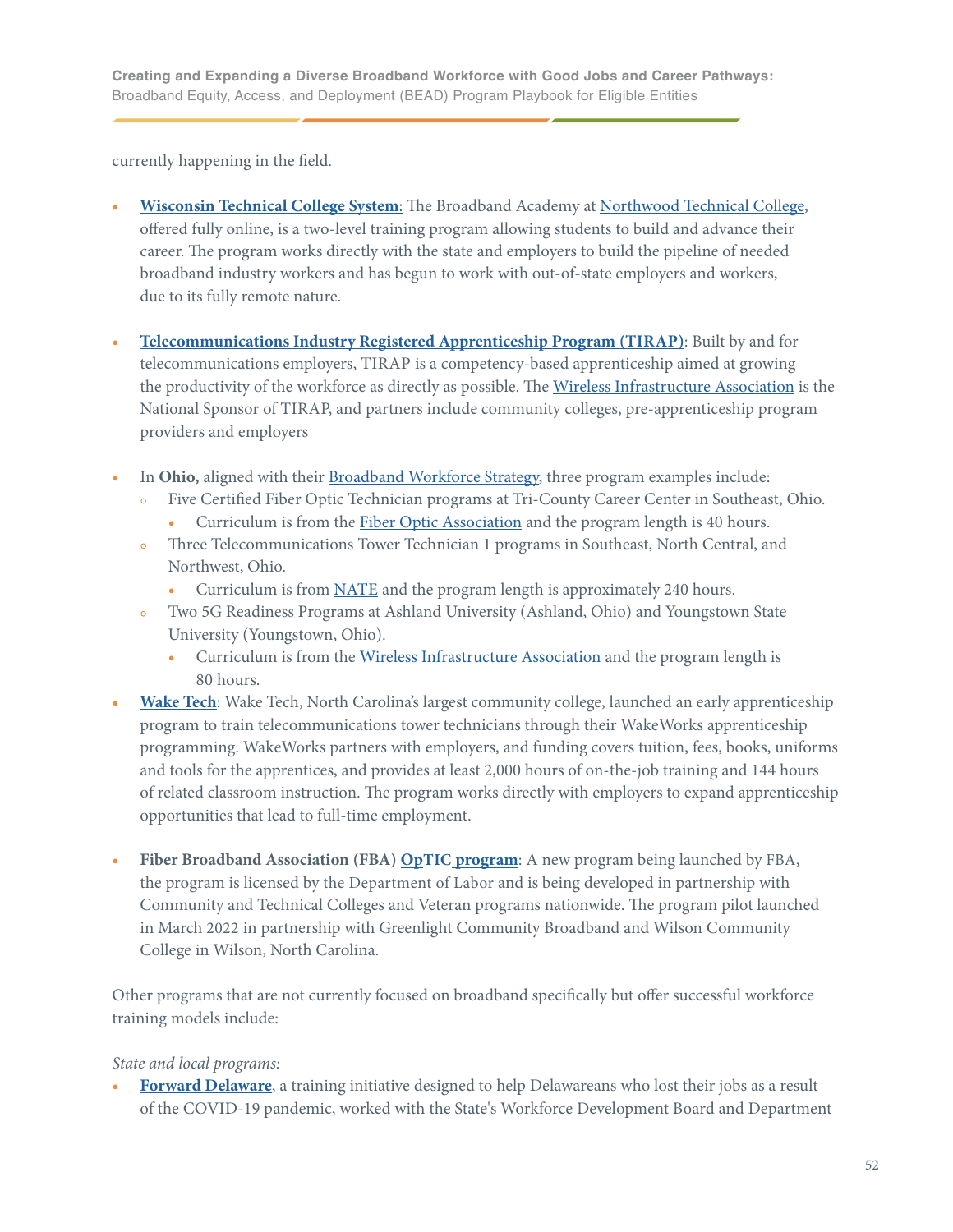of Labor to identify key, in-demand industries for training programs. These included construction/ trades, health care, hospitality, information technology, logistics/transportation, and workforce preparation. To date, 89 percent of program participants who completed their training received credentials in their chosen field. More than 57 percent of the participants in Forward Delaware were women, according to the counties that reported demographic information. Forty-nine percent were white, 40 percent were Black and 3 percent were Asian.

- **• [Rhode Island's Back to Work Program](https://www.backtoworkri.com/dashboard?lang=en)** was created as a direct response to the pandemic and job displacement. The program partners "directly with employers to ensure Rhode Islanders get the skills they need to secure well-paying jobs in growing industries." The program makes an effort to remove obstacles to participation from the outset, including by "providing support services like child care and transportation assistance" to ensure "every Rhode Islander is able to take advantage of these opportunities."
- **• [West Virginia's Learn and Earn Program](https://wvpress.org/wvpa-sharing/states-learn-earn-program-helps-students-go-college-pay-bills-home/)** allows workers to pay their bills and gain hands-on experience in a part-time job while they study for associate degrees at the state's community and technical colleges. The jobs pay an average of \$15.26 per hour (and range from \$10 to \$27 per hour) with the state and employers sharing the cost 50/50. The opportunities are aligned to growing fields and economic development priorities. West Virginia University at Parkersburg, for example, has developed programs in chemical and polymer technology, computer information technology, and computer science.
- **•** Between 2016 and 2017, **[One Baltimore for Jobs](https://assets.aecf.org/m/resourcedoc/kingslow-evaluationofonebaltimoreforjobs-summary-2018.pdf)** (1B4J) sought to connect young Black males, aged 16 to 29, with high-quality jobs in growing industries. The program included targeted training for in-demand careers, through 13 sector training provider grantees that delivered occupational skills training and job placement services to disconnected young adults. Target sectors included construction, health care, manufacturing, office administration, and transportation/logistics. 1B4J included partnerships with neighborhood-based organizations to help expand recruitment in low-income neighborhoods, as well as "community connector" programs that performed outreach, recruitment, assessment, and case management capacity to connect participants with sector-based training and jobs. 1B4J built in barrier removal pilots, designed to test innovative strategies to remove obstacles and strengthen connections between workforce development, adult education, legal services, and child support organizations. It also involved a practice advisory network, partnerships designed to cultivate relationships, explore best practices, align and coordinate services, and build capacity through peer learning and data sharing.

#### *Non-profit programs:*

**<u>[Generation USA](https://usa.generation.org)</u>** is a national non-profit organization with the mission of transforming education to employment systems to prepare, place, and support people into life-changing careers that would otherwise be inaccessible. Launched in 2014, Generation USA has graduated over 4,800 adults across 15 professions and 37 cities, with a 72 percent job placement rate within three months of program completion. Graduates immediately earn an average of three or four times their previous earnings. Generation USA serves a population of individuals for whom the existing education-to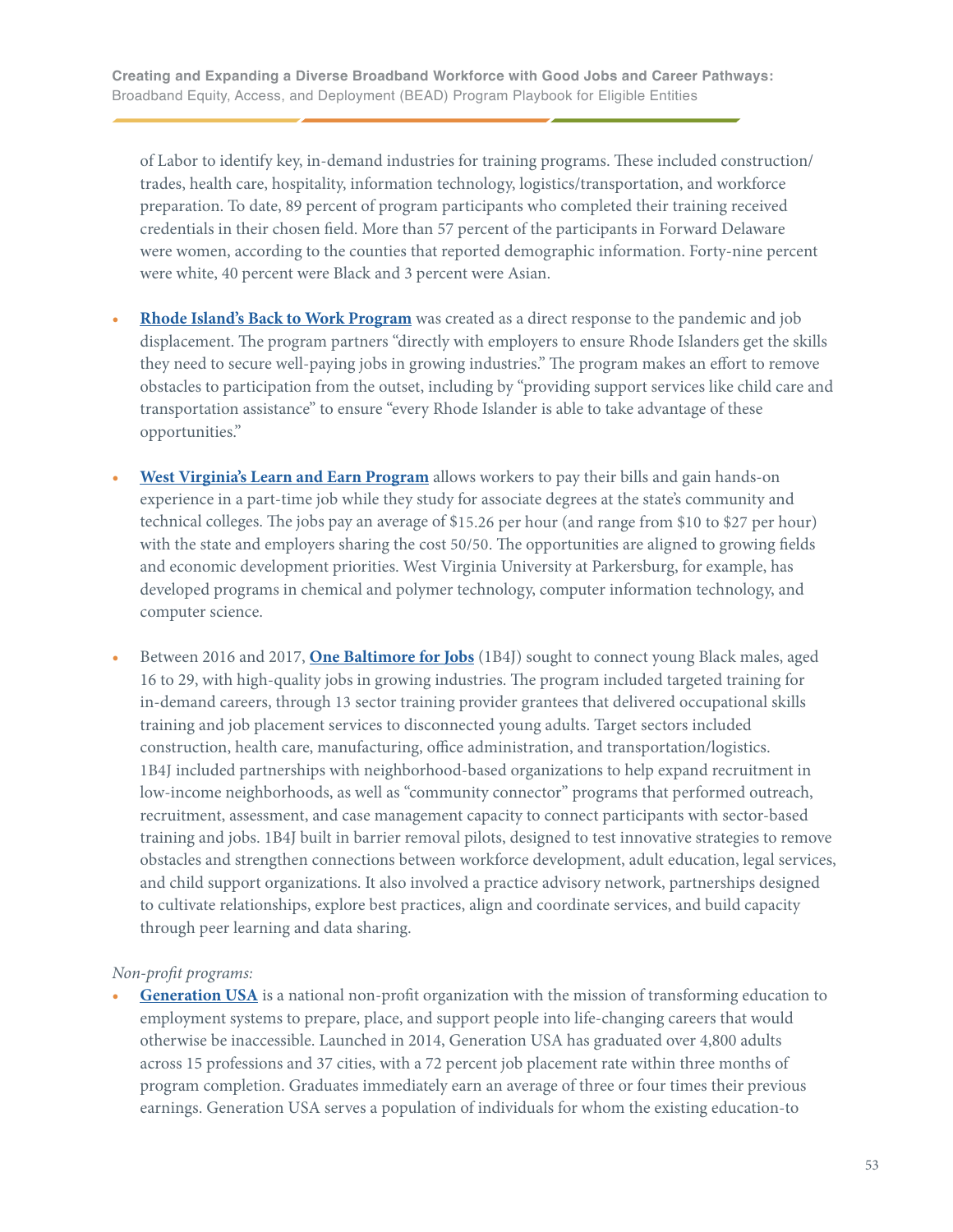employment system has not worked and has extensive experience serving opportunity youth. Eighty-five percent of learners are Black or Latinx; 62 percent have a high school diploma or GED only; 59 percent are female; and 26 percent have dependents. Hallmarks of Generation USA's approach—including a rapid launch process, bootcamp-style training and placement, and individualized education plans with resources and support—position Generation USA to serve the significant newly unemployed population as a result of the global pandemic.

- **• [Merit America](https://meritamerica.org)** is a national non-profit preparing low-wage, working adults for skilled careers at scale. Their program works for people who work (not just the unemployed), combining flexible online learning with best-in-class coaching. The program is designed for scale, poised to reach over 10,000 learners annually and drive over \$1 billion in wage gains in just three years. Their outcomes have been validated by leading workforce development academics, with an average wage gain for career seeking graduates of over \$23,000, (from approximately \$26,000 to \$50,000 annually).
- **• [Per Scholas](https://perscholas.org)** is a national employment and training program for individuals traditionally underrepresented in technology. It originated in the Bronx, and now has 17 campuses in cities across the U.S. Participants receive 12 to 15 weeks of tuition-free rigorous skills training in a variety of courses, providing professional development, cost-free industry-recognized certifications, and learner support services. Through robust employer connections, Per Scholas graduates move into high growth careers in tech. Two randomized control trials found a sustained impact on wages over time, with an annual increase in earnings of 20 to 30 percent, or approximately \$4,000 to \$6,000, two to six years after random assignment. One dollar invested in Per Scholas yields an \$8 net economic return.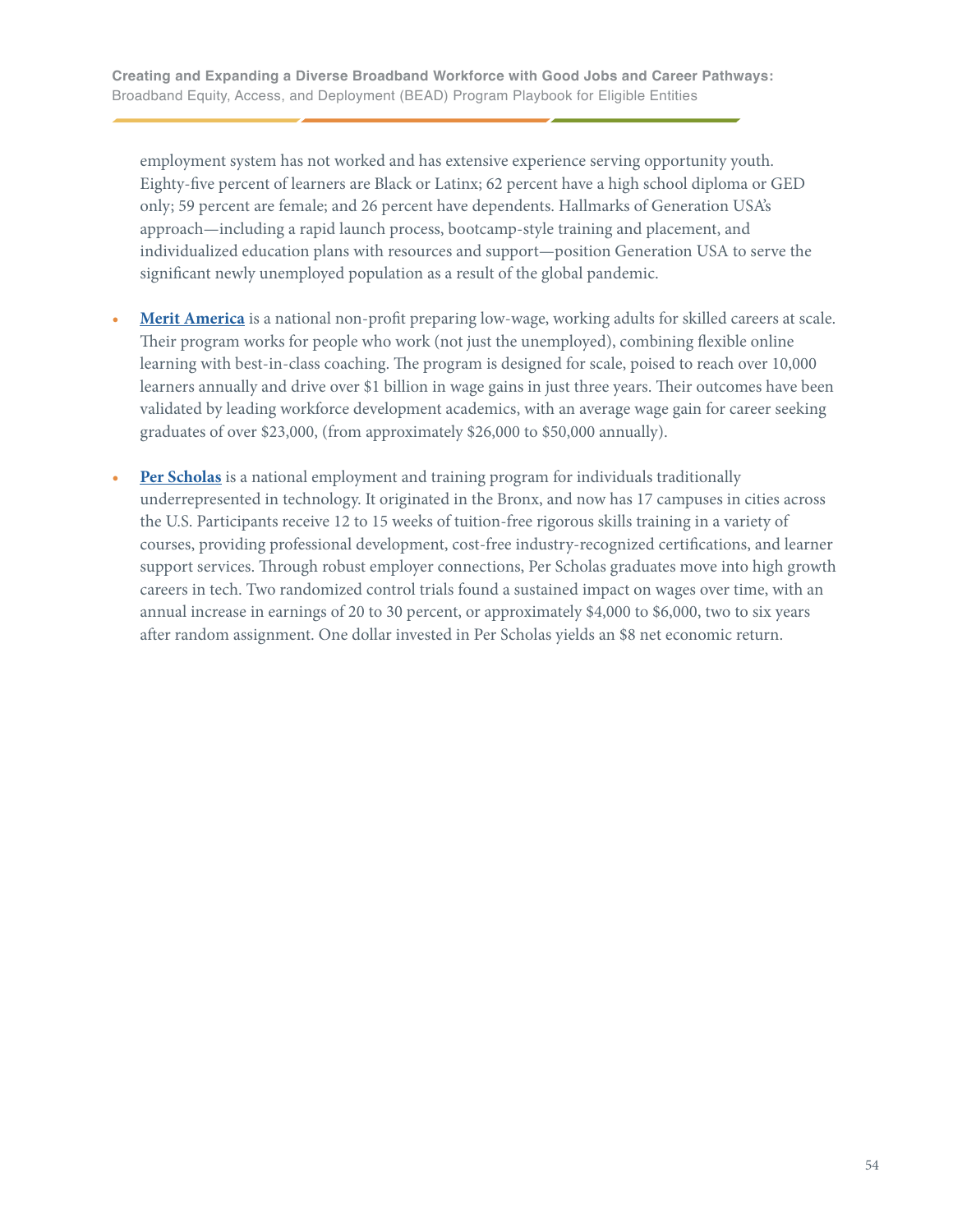<span id="page-54-0"></span>**•** The **[Year Up](https://www.yearup.org)** program is a workforce training program for low-income young adults who are disconnected from school and work, with more than 90 percent of students identifying as a person of color. Its core model operates in dozens of locations across the country, and allows participants to choose from in-demand career pathways and earn college credits throughout their training. Year Up students also participate in a full-time internship at one of more than 250 corporate partner firms, allowing them to gain critical on-the-job experience and begin building their professional networks. More than 80 percent of its alumni are employed and/or enrolled in college within four months of graduation, with support staff guiding participants through their job search. A 2020 randomized control trial of the program showed earnings gains of 30 to 40 percent (\$7,000–\$8,000) per year, sustained over four years post-program for individuals assigned to Year Up, relative to the control group. Year Up also develops new models to reach more young adults looking to access meaningful careers, including partnerships with other training providers.

#### *Additional Research on Sectoral Training Programs*

**• [Why Do Sectoral Employment Programs Work? Lessons from WorkAdvance](https://scholar.harvard.edu/lkatz/publications/why-do-sectoral-employment-programs-work-lessons-workadvance) (Harvard University, 2021):** A 2021 study from Harvard University found that sectoral programs are some of the most effective in terms of getting participants into higher wage jobs in high-earning industries and occupations—rather than just increasing employment rates—contributing to long-term economic success. They generate substantial and persistent earnings gains, between 11 and 40 percent, following training.

According to this study, successful programs:

- 1. Partner directly with employers to align training and career support with specific in-demand jobs and skills;
- 2. Focus on economic sectors and occupations where jobs are in high demand and offer living wages and upward mobility;
- 3. Match participants to learning programs and job opportunities most likely to lead to success through effective, proactive career coaching;
- 4. Drive competitiveness and equity by expanding the pool to traditionally underserved people with transferable, certified skills and job referrals aligned with employer needs for good jobs in growing sectors;
- 5. Provide intensive wraparound support services that are integrated into the training program, including child care, transportation support, emergency funds, legal assistance, mental and behavioral health counseling, literacy training, and ongoing intensive coaching during training, job placement, and on-the-job employment.
- **•** In January 2022, **[America Achieves](https://americaachieves.org)** released a policy playbook from its [State Recovery Now](https://www.staterecoverynow.org) initiative providing state and local governments with innovative, step-by-step strategies for offering people effective pathways to good careers and for helping employers fill in-demand jobs—all grounded in a strong evidence base Titled *[Employing Residents in High-Demand Careers: An Evidence-Based Good](https://www.staterecoverynow.org/policy-solution/good-jobs) [Jobs-Driven Approach](https://www.staterecoverynow.org/policy-solution/good-jobs)*, the [playbook](https://www.staterecoverynow.org/policy-solution/good-jobs) is the first in a suite of action-oriented resources. The detailed guide is intended to support states, counties, and cities as they consider how best to allocate and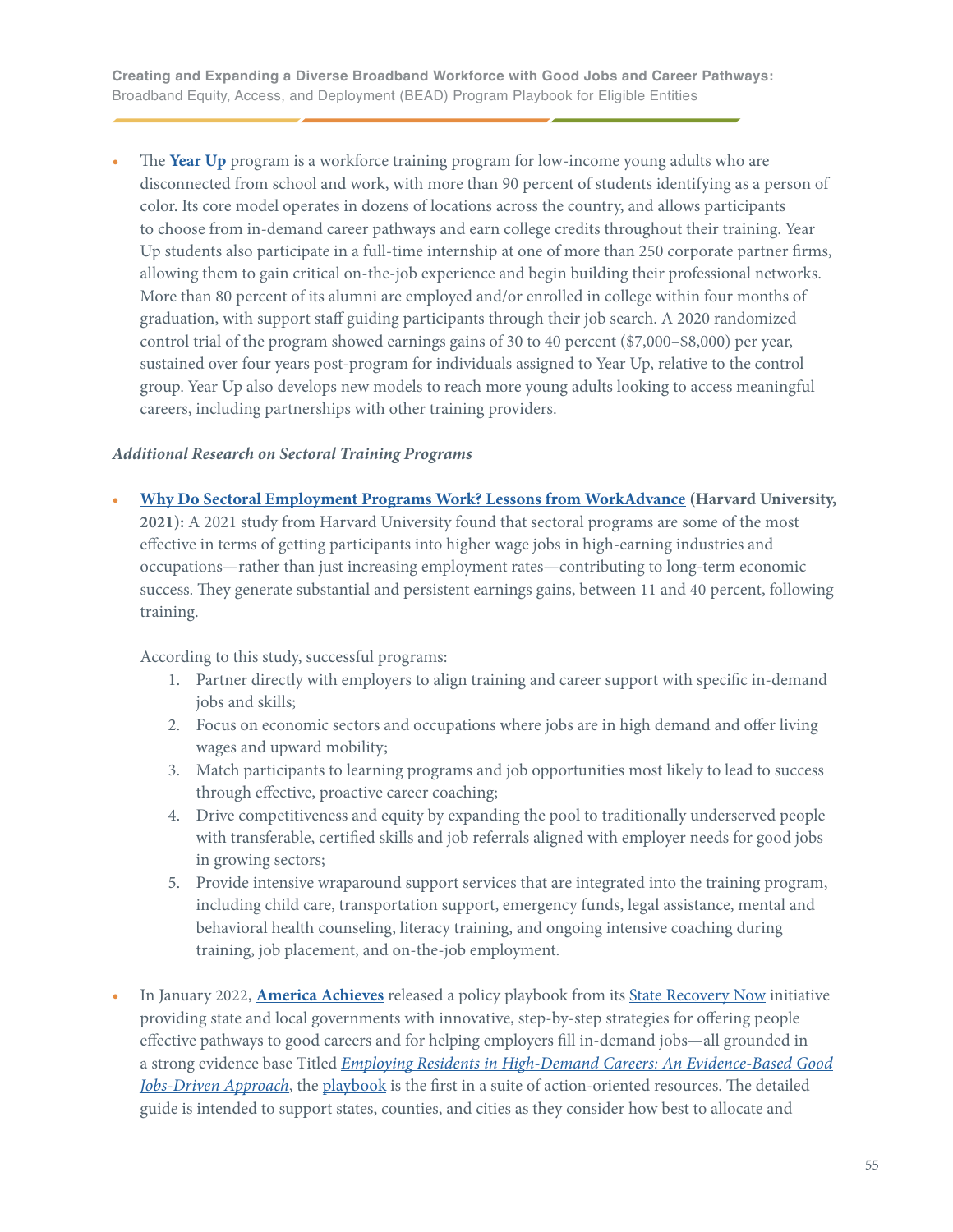implement hundreds of billions in state and local economic aid that is now available for spending from the [American Rescue Plan,](https://www.whitehouse.gov/american-rescue-plan/) enacted in 2021.

## *Efforts to Map Broadband Access and Workforce Needs*

## *Mapping Access*

A handful of states have been mapping broadband access in their state, in addition to FCC mapping currently underway. Some highlighted states include:

- **•** The **Colorado** [Broadband Map](https://broadband.colorado.gov/data-hub/colorado-broadband-map) shows broadband availability in the state with [data](https://broadband.colorado.gov/data-hub/broadband-data-collection) collected on a biannual cycle. Any ISP that participates or intends to participate in any State of Colorado Broadband grants programs must participate in the Broadband Data Collection. According to the state, this data collection is done in addition to the FCC mapping, as the FCC data collected "is not granular enough for Colorado's needs. In order to collect the data needed for decision making in Colorado, the state collects data directly from ISPs in the state."33
- **•** The **Georgia** Department of Public Affairs published the [Georgia Broadband Map](https://broadband.georgia.gov/2021-georgia-broadband-availability-map) in 2021, using location-level methodology to precisely map the availability of broadband services to every home and business in the state. Broadband services are defined by the State as a minimum of 25Mbps down and 3Mbps up in speed. When 20 percent of homes and businesses in a census block cannot subscribe to these services, the entire census block is deemed unserved.
- **• New York State** is undergoing an ambitious initiative to map the availability, reliability and cost of high-speed internet service across the state. [Announced](https://www.govtech.com/network/new-york-to-create-states-first-map-of-broadband-service) in September 2021, the initiative will be the first time the state takes on the mapping process on its own, in addition to current ongoing [FCC](https://www.govtech.com/network/fcc-chair-broadband-maps-will-be-absolutely-done-in-fall) mapping, to be completed later this fall. The initiative is led by the Public Service Commission which is working to identify areas at a location level. When the Public Service Commission completes its mapping, it will produce and publish a detailed, interactive public map on its website.
- **• [Ohio](https://broadband.ohio.gov/view-maps/ohio-broadband-coverage-map/ohio-broadband-coverage-map)** completed an extensive mapping process in 2021 based on the most recently available data from the Federal Communications Commission and additional detailed information provided by partners at Connected Nation Ohio.

## *Mapping the Existing and Projected Workforce*

As detailed above, there are some small-scale efforts to understand current and project broadband workforce needs. However, what does not exist on a national scale, nor disaggregated by state/territory, is a baseline analysis of current workforce capacity, future workforce needs given varying levels of investment, or the delta between those numbers and required skills or certifications. Given that many, if not all, states and territories will need to increase the size of their broadband workforce to meet the needs of incoming

<sup>33</sup> [Colorado Broadband Office](https://broadband.colorado.gov/data-hub/broadband-data-collection)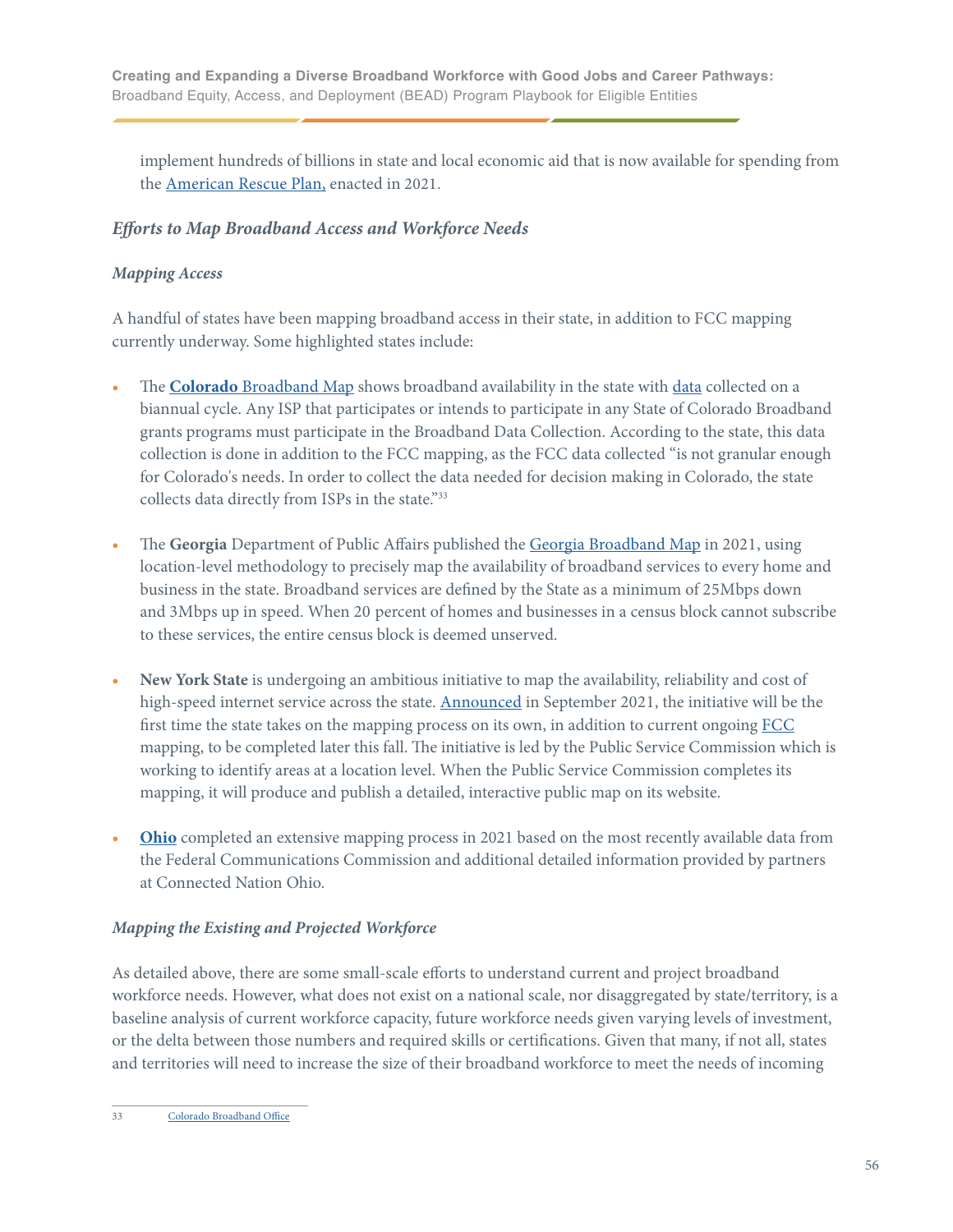investments, a targeted analysis at this level would be useful. (See "Collect And Analyze Current And Needed Broadband Workforce Data" section for recommendations). Below are some of the existing efforts to map the workforce and projected needs.

February 2021, **[Emsi Burning Glass](https://www.economicmodeling.com/2021/06/14/emsi-and-burning-glass-merger/)** conducted a [research](https://americaachieves.org/wp-content/uploads/2022/06/Broadband-Feeders-and-Next-Steps-EBG-1.pdf) sprint on pathways into (aka "feeder occupations") and out of (aka "destination occupations" or "next step occupations") high-demand occupations in the broadband sector. This research was used to help inform the Brookings Institution report (see above). An example occupation profile is highlighted below:

| <b>Critical Occupation Profile</b>                  | Broadband / Satellite Technician                                                      |
|-----------------------------------------------------|---------------------------------------------------------------------------------------|
| <b>Estimated Hiring Need</b>                        | 26,357                                                                                |
| <b>Ready Workforce</b>                              | 14,816 dislocated Broadband/ Satellite Technicians                                    |
| <b>Potentially Available Workforce</b>              | 15,106 skills-similar dislocated workers                                              |
| <b>Average Salary</b>                               | \$56,222                                                                              |
| <b>Projected Growth</b> <sup>34</sup>               | $-3.7\%$                                                                              |
| <b>Current Demographics</b>                         | 55% White   23% Latinx   15% Black   92% Male                                         |
| % of Postings Requesting<br>a High School Degree    | 94%                                                                                   |
| % of Postings Requesting<br>0-2 years of Experience | 60%                                                                                   |
| <b>Certifications</b>                               | <b>OSHA</b> Certification<br><b>BICSI</b> Certification                               |
| <b>Feeder Occupations</b>                           | <b>Insulation Worker</b><br>Television/Stateline Television Installer<br>Telemarketer |

<sup>34</sup> Projected growth is a five-year occupation projection "produced from a machine learning model combined with an econometric time series method. The model incorporates Emsi Burning Glass postings data and several external data sources. External inputs include occupational projections and historical employment statistics from the US Bureau of Labor Statistics and internet trend data, which indicate how many people have been searching for occupational information." ([Emsi Burning Glass, 2021\)](https://americaachieves.org/wp-content/uploads/2022/06/Broadband-Feeders-and-Next-Steps-EBG-1.pdf) The projected growth in this report from 2021 does not account for the \$42.45 billion from the BEAD program to be released next year\, which is expected to increase projected growth figures.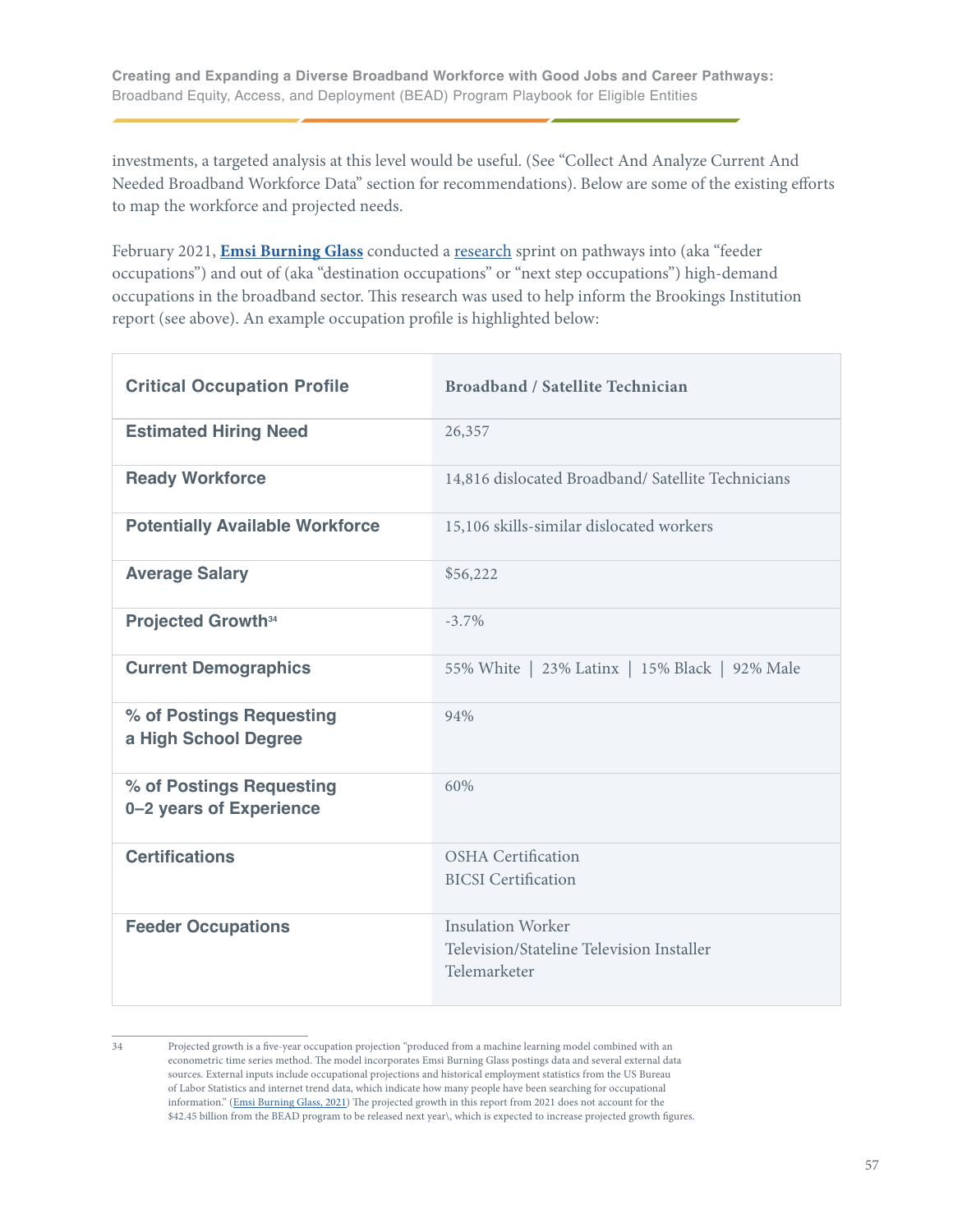| <b>Next Step Occupations</b> | Electrical Substation/Relay Reparer<br>Wage Increase: +\$25,558<br>Change in Education Required from HS: None<br>Change in Automation Risk: -1%<br>12 Month Demand: 1,130             |
|------------------------------|---------------------------------------------------------------------------------------------------------------------------------------------------------------------------------------|
|                              | <b>Network/Systems Support Specialist</b><br>Wage Increase: +\$7,238<br>Change in Education Required from HS: Assoc./BA<br>Change in Automation Risk: +26%<br>12 Month Demand: 21,342 |
|                              | Electrician<br>Wage Increase: - \$42<br>Change in Education Required from HS: None<br>Change in Automation Risk: -24%<br>12 Month Demand: 57,756                                      |
|                              | Avionics Technician<br>Wage Increase: +\$7,475<br>Change in Education. Required from HS: None<br>Change in Automation Risk: +30%<br>12 Month Demand: 5,921                            |
|                              | Note: A positive automation risk number indicates that<br>the Next-Step Occupation is at higher risk of automation<br>than the original Critical Occupation.                          |

**•** A March 2021 **[Brookings Institution](https://www.brookings.edu/research/how-federal-infrastructure-investment-can-put-america-to-work/)** report, with data from Emsi Burning Glass, looked at the impact of a (then-proposed) \$80 billion broadband infrastructure investment. According to their analysis, "this spending would create approximately 200,000 job-years in about 130 occupations, principally in Installation, Maintenance, and Repair occupations." Specifically, the six highest-volume, most critical (i.e., those with the highest relative intensity of employment in broadband) occupations are: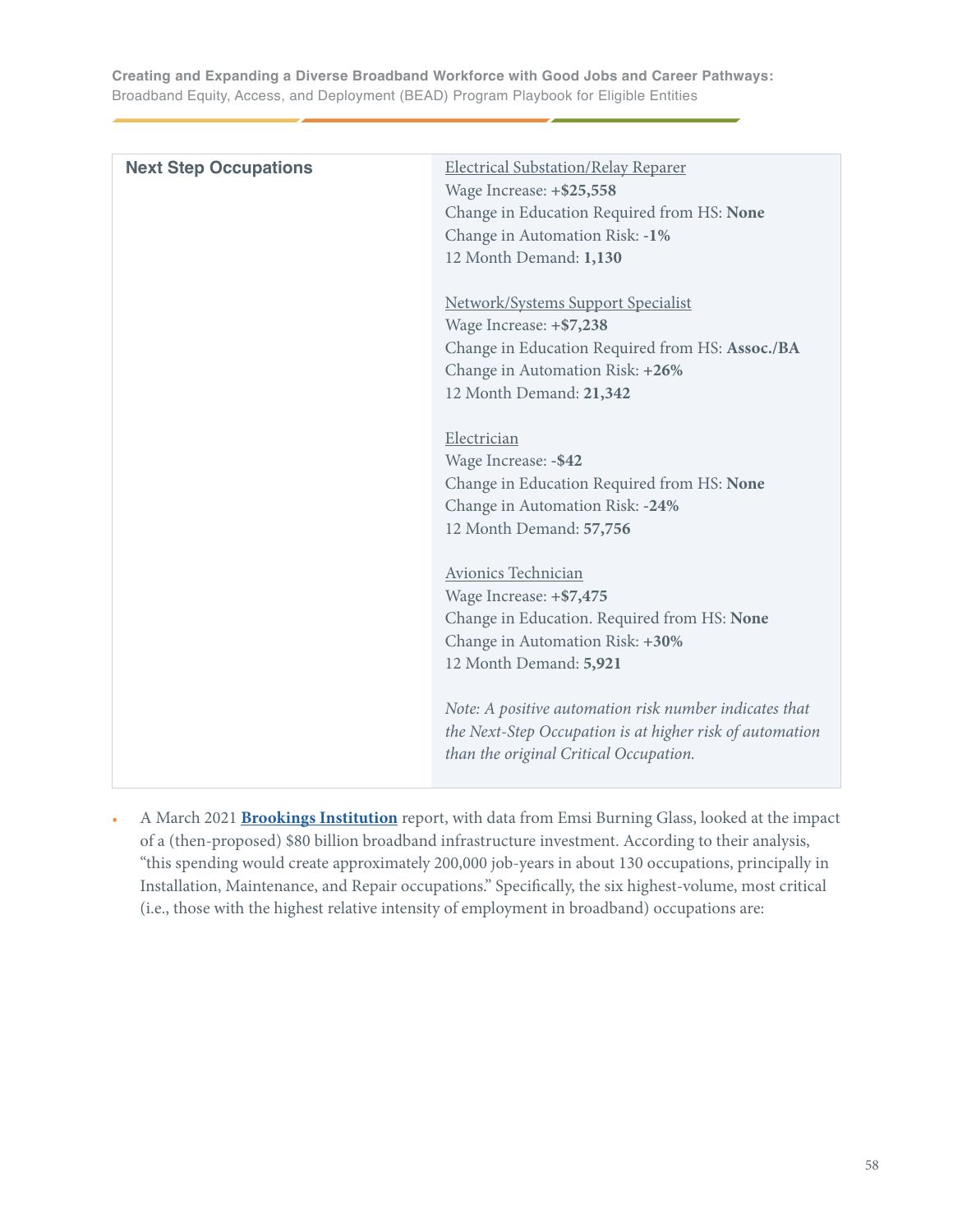| Occupation                                                                       | <b>Percentage Of Jobs</b> | Number Of Jobs |
|----------------------------------------------------------------------------------|---------------------------|----------------|
| Telecommunications Equipment Installers and<br>Repairers, Except Line Installers | 13.5%                     | 26,357         |
| Telecommunications Line Installers and Repairers                                 | 9.2%                      | 18,437         |
| Electrical Power-Line Installers and Repairers                                   | 4.1%                      | 8,282          |
| Electronics Engineers, Except Computer                                           | $2.2\%$                   | 4,374          |
| Radio, Cellular and Tower Equipment Installers<br>and Repairers                  | 0.8%                      | 1,626          |
| Helpers-Installation, Maintenance and Repair<br>Workers                          | 0.3%                      | 582            |

*Source: Brookings Institution*

**•** The **[State of Ohio](https://ohio.gov/home/)**, conducted a statewide analysis using a similar methodology to the Brookings report and Emsi Burning Glass analysis. Last year, this data was used to develop a [plan](https://broadband.ohio.gov/wps/wcm/connect/gov/7bb60dea-a273-4622-9d0c-67e7201a8016/Strengthening-Ohios-Broadband-5G-Workforce-09072021.pdf?MOD=AJPERES&CONVERT_TO=url&CACHEID=ROOTWORKSPACE.Z18_M1HGGIK0N0JO00QO9DDDDM3000-7bb60dea-a273-4622-9d0c-67e7201a8016-n.Q-v.B) for expanding career awareness and job training programs to help address the State's growing broadband workforce needs and the state is now carrying out the plan they created in 2021.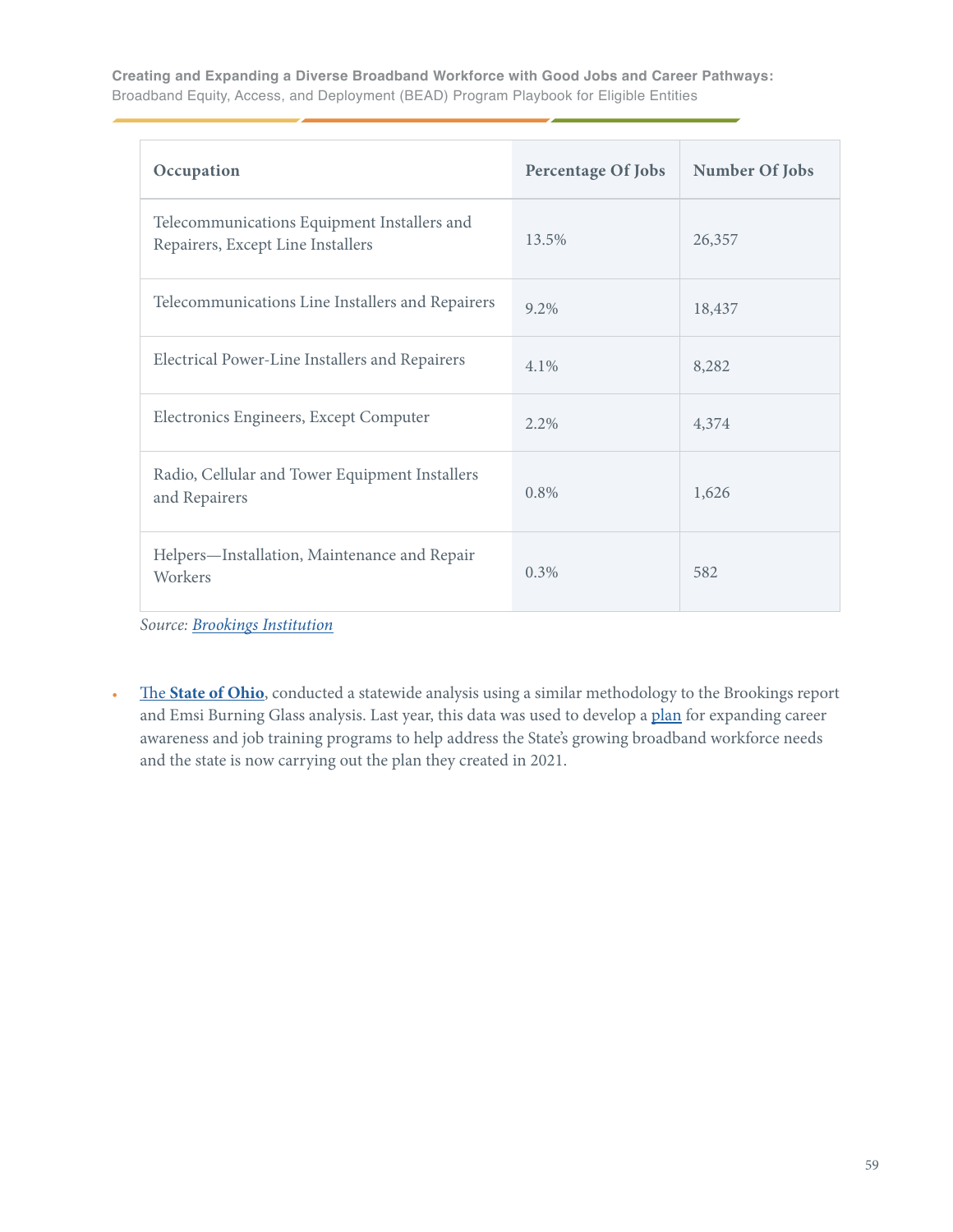# **VI. Conclusion & Next Steps**

This first edition of our report highlights six key steps that eligible entities should consider taking as they begin their participation in the BEAD Program. Every state and territory may be starting from different points in their efforts to expand broadband, but the authors of this report feel these steps are critical ones that all Eligible Entities should be thinking about, especially given existing NOFO requirements. These steps alone will not wholly provide the workforce needed, but they are an important foundation, putting Eligible Entities on the right path toward the larger, more diverse broadband workforce the nation needs to deliver on this historic investment.

The BEAD program prioritizes expanded internet access to unserved and underserved locations. Today, more than ever before, access to high-speed internet is crucial for full participation in a modern society. Without it, we risk leaving already marginalized communities even further behind. That is why it is critical that Eligible Entities dedicate their time and resources now to a strategic plan for how to provide the workers employers needed to fill broadband projects—and how to make sure that the jobs created are good jobs with opportunities for advancement—to prevent bottlenecks when it comes time to construct and administer broadband for all.

As noted throughout the report, additional research, coordination, and technical assistance can provide important support to Eligible Entities over the next few years as they develop their BEAD Program plans and turn those plans into action. All the key stakeholders mentioned in this report—from employers to philanthropy to community organizations to unions, training providers, and more—can have a role to play in those next steps.

We look forward to continued feedback—and additional examples of best practices and articulation of other needs in the field—to inform a second edition of this report later this year.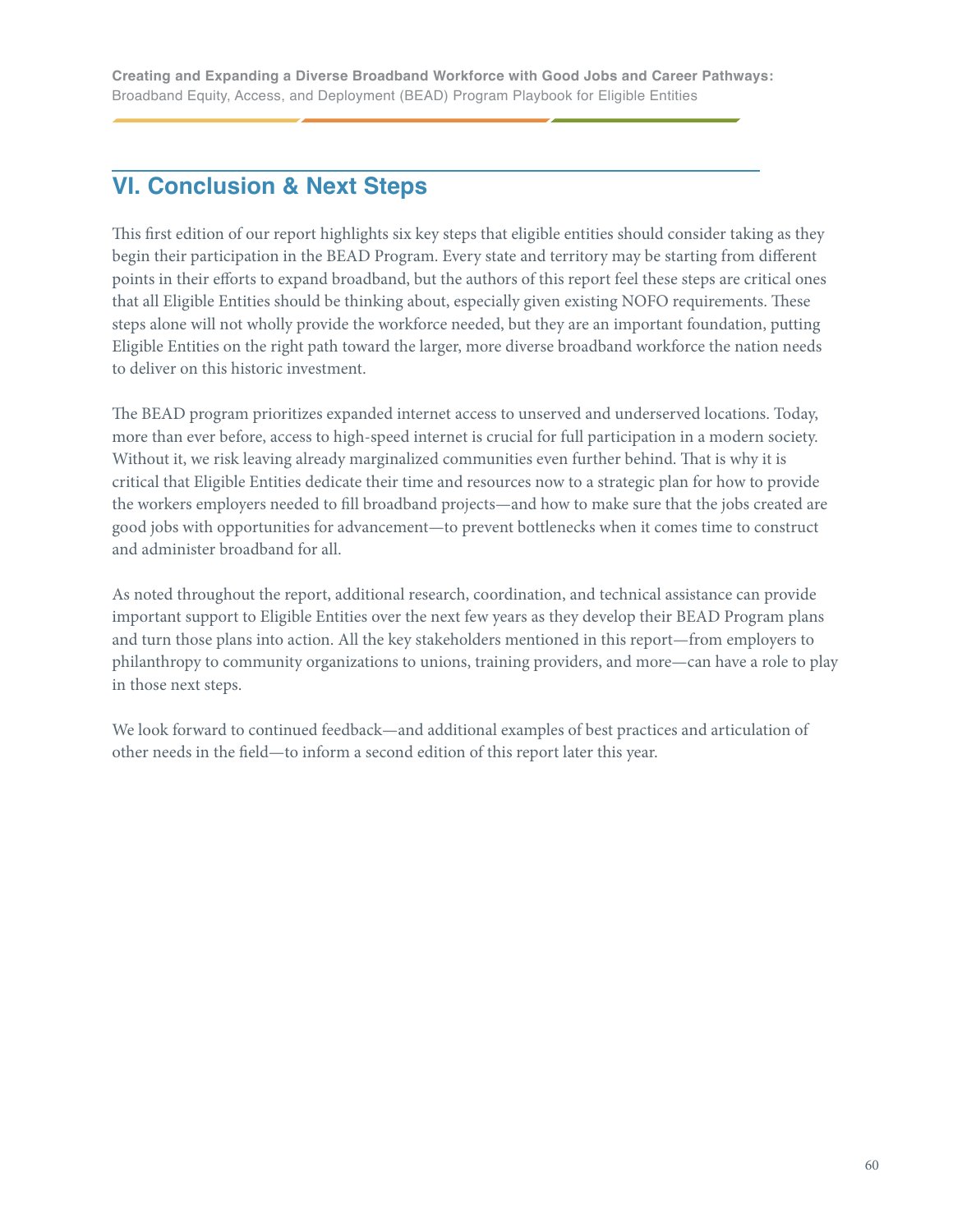# **Appendix**

## **A. Initial Planning Funds & Workforce Development**

The Initial Planning Funds NOFO language details a number of ways that Eligible Entities may use funds, for planning and pre-deployment activities<sup>35</sup>. A number of those uses could include workforce development activities and are suggested below.

| <b>NOFO Language</b>                                                                                                                                                                                                                                                                    | <b>Possible Usage Could Include</b>                                                                                                                                 |
|-----------------------------------------------------------------------------------------------------------------------------------------------------------------------------------------------------------------------------------------------------------------------------------------|---------------------------------------------------------------------------------------------------------------------------------------------------------------------|
| 3. Publications, outreach, and communications<br>support related to broadband planning,<br>deployment, mapping, equity and adoption.                                                                                                                                                    | Publication, outreach and communication<br>related to the workforce needed for deployment.                                                                          |
| 4. Providing technical assistance to potential<br>subgrantees, including through workshops and<br>events.                                                                                                                                                                               | Technical assistance helping to support efforts<br>in how to understand and address workforce<br>needs.                                                             |
| 5. Training for employees of the broadband<br>program or office of the Eligible Entity or<br>employees of political subdivisions of the Eligible<br>Entity, and related staffing capacity or consulting<br>or contracted support to effectuate the goals of the<br><b>BEAD</b> Program. | Building a central broadband office, appointing<br>a broadband workforce director and necessary<br>staff, training existing workforce staff on<br>broadband issues. |
| 7. Asset mapping across the Eligible Entity to<br>catalog broadband adoption, affordability, equity,<br>access and deployment activities occurring within<br>the Eligible Entity.                                                                                                       | Mapping workforce assets as well as training<br>assets to prepare the workforce.                                                                                    |
| 8. Conducting surveys of unserved, underserved,<br>and underrepresented communities to better<br>understand barriers to adoption.                                                                                                                                                       | Research understanding barriers to having the<br>workforce necessary to complete broadband<br>projects.                                                             |
| 11. Other uses approved in advance writing by the<br>Assistant Secretary (including in response to an<br>Eligible Entity's request) that support the goals of<br>the Program. <sup>36</sup>                                                                                             | An opportunity for Eligible Entities to think<br>creatively about how to use these funds, which<br>could include workforce related activities.                      |

35 [\(NOFO](https://broadbandusa.ntia.doc.gov/sites/default/files/2022-05/BEAD%20NOFO.pdf) Section IV.B.2—pages 24–25)

<sup>36</sup> Requests for approval of uses not listed here should be made in writing to the Assistant Secretary and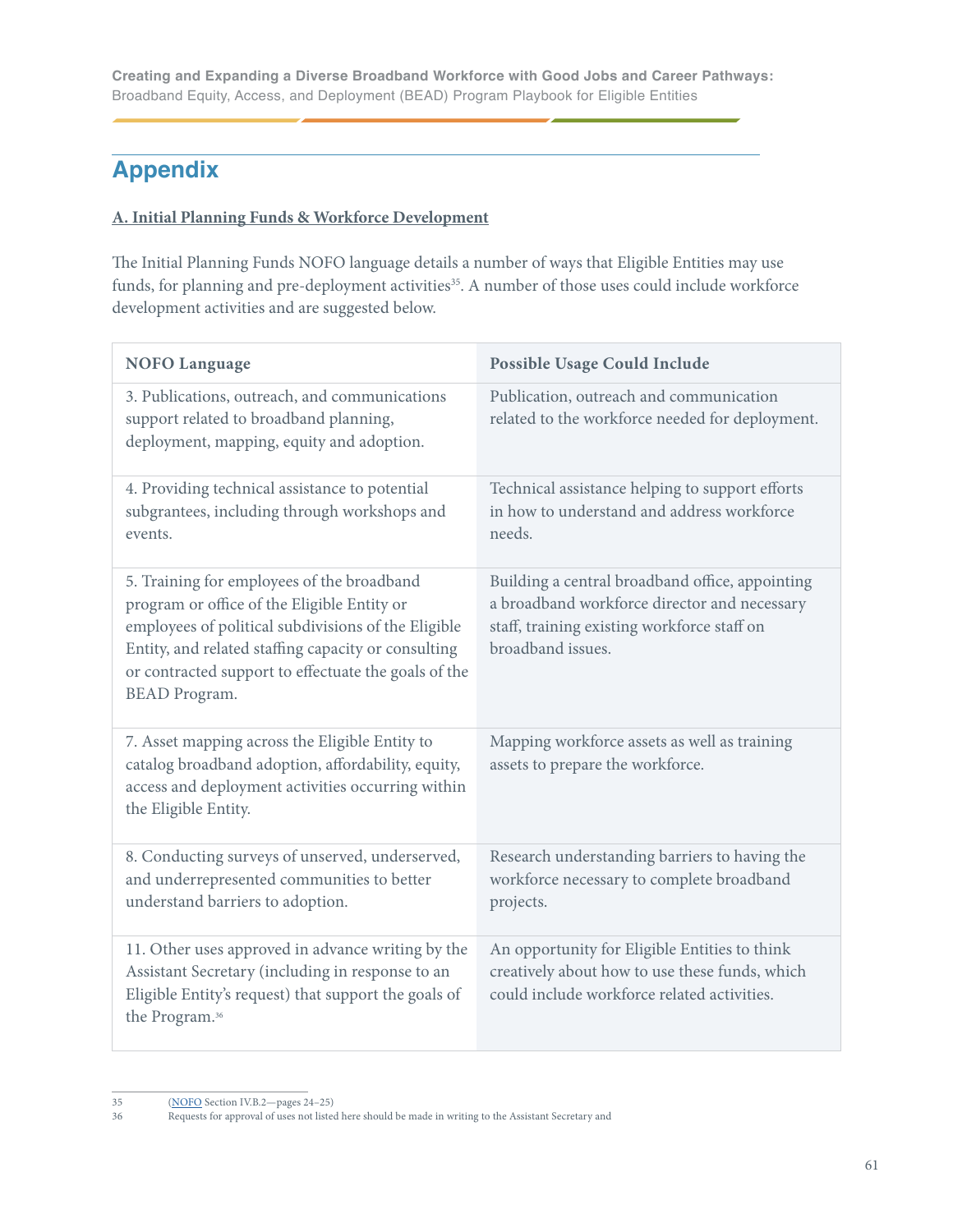## **B. National Telecommunications and Information Administration: High Impact Opportunities for Action**

The following actions are considered "high-impact" steps that the NTIA at the Department of Commerce could take to help Eligible Entities succeed. These steps should be considered complementary to actions listed above in the report:

- **• Improve Data:** Support a national strategy to improve data in order to better understand the existing and future real time broadband labor needs related.
- **• Facilitate Career Pathways:** Support state efforts to develop and continuously update career pathway programs in broadband related occupations and facilitate coordinating and sharing of current state efforts to reduce duplication of effort.
- **• Leverage Funding:** Devote a percentage or minimum amount of funding made available through the national BEAD administrative set-aside to promote and incentivize State activities around developing a broadband workforce.
- **• Convene stakeholders:** At the national level, particularly employers and states to highlight best practices and identify areas where national collaboration would be beneficial.
- **• Promote or incentivize the standardization** of job titles, classification and minimum skill and education levels as well as the identification or development of certification reflecting the most in demand skill needed.
- **• Seek commitments from national employers**—particularly ISPs.
- **• BEAD Funding for Workforce:** Further clarify language in NOFO regarding the use of funds for workforce development where does this fall in terms of first using \$ to meet unmet and underserved areas?] and provide examples of ways in which Eligible Entities and subcontractors may use these funds (and how much).
- **• Competitive Grant Priority:** Work within the Department of Commerce and across other federal agencies to add a priority in appropriate competitive grants related to building a highly skilled broadband workforce.
- **• Launch a nationwide awareness campaign**—linked to any related state campaigns—to promote broadband career and training opportunities.

submitted through the appropriate Federal Program Officer. Eligible Entities should make such requests on a timely basis to facilitate resolution prior to the point at which the Eligible Entity seeks to make the expenditure or expenditures at issue.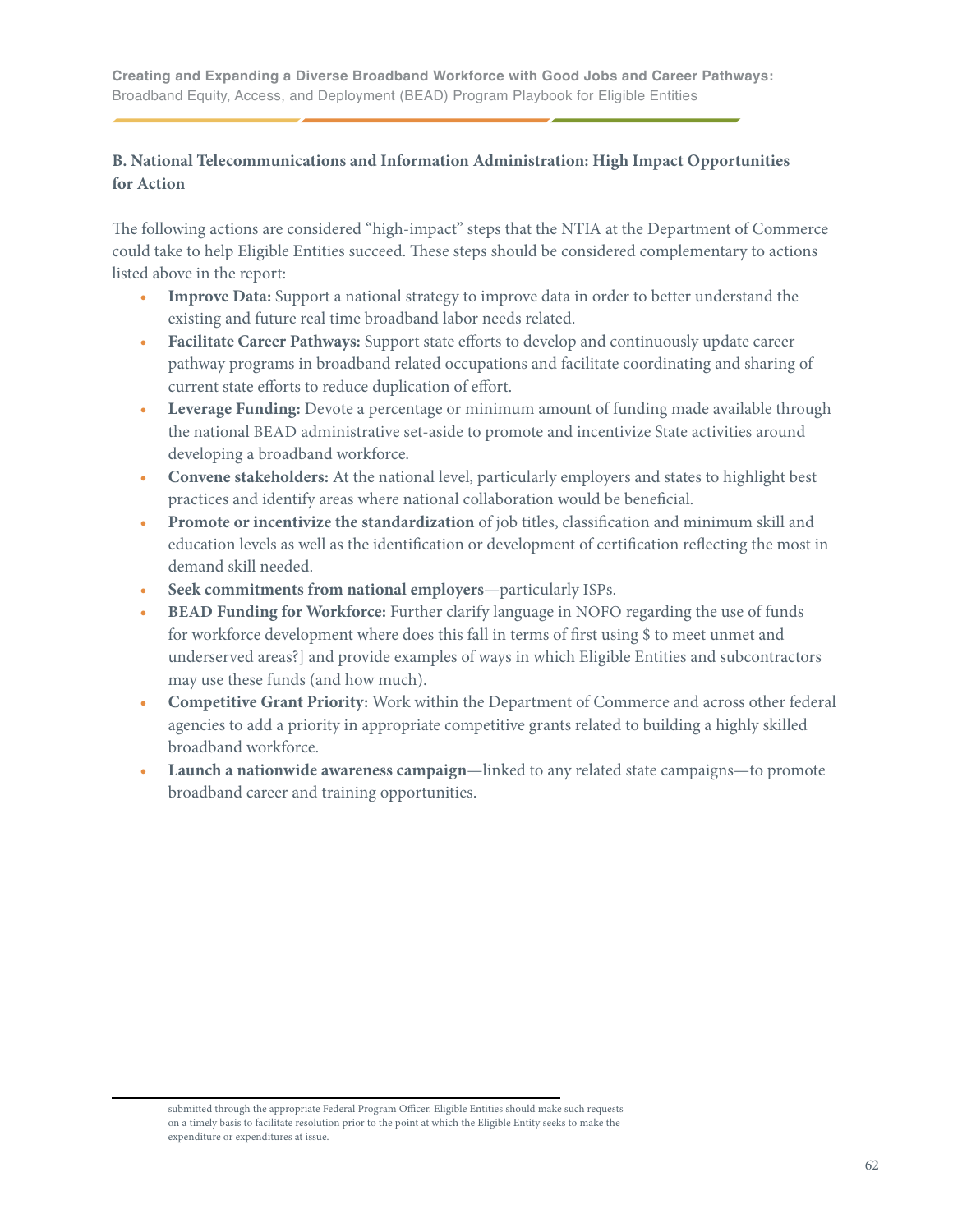## **C. Quick Guides**

Below are top-line recommendation summaries for how some of the other key stakeholder groups (who are not Eligible Entities) can help. For the full recommendation—and context for how it fits in with the rest of the NOFO playbook—please see the corresponding section of the report.

#### **EMPLOYERS**

| <b>Report Section</b>                                                                                                                                                                        | <b>Opportunity for Engagement</b>                                                                                                                                                                                                                                                                                                                                                                                                                                                               |
|----------------------------------------------------------------------------------------------------------------------------------------------------------------------------------------------|-------------------------------------------------------------------------------------------------------------------------------------------------------------------------------------------------------------------------------------------------------------------------------------------------------------------------------------------------------------------------------------------------------------------------------------------------------------------------------------------------|
| 1. Appoint a Broadband<br>Workforce Director and Staff<br>and Develop a Broadband<br><b>Workforce Strategic Plan</b>                                                                         | • Working closely with the broadband workforce staff within<br>an Eligible Entity to carry out the goals of the office to meet<br>broadband workforce needs in their state or territory.                                                                                                                                                                                                                                                                                                        |
| 2. Convene Employers and<br>Other Key Stakeholders to<br><b>Advance Meaningful</b><br><b>Collaboration and Mutual</b><br>Commitments                                                         | • Participating as an active partner with the Eligible Entity and<br>working with other key stakeholders.                                                                                                                                                                                                                                                                                                                                                                                       |
| 3. Collect, Analyze, and Use<br><b>Current and Needed Broadband</b><br><b>Workforce Data</b>                                                                                                 | • Collaboration with states and territories in sharing data on<br>their individual company's employment needs, which can<br>collectively help provide a more holistic understanding of the<br>state's broadband workforce needs.                                                                                                                                                                                                                                                                |
| 4. Identify Additional Funding<br><b>Sources to Support Broadband</b><br><b>Workforce Development</b>                                                                                        | • Helping to give financial support to evidence-based workforce<br>development for the broadband workforce, as well as the critical<br>supports for participants, such as income support and other<br>wraparound services                                                                                                                                                                                                                                                                       |
| 5. Working with Employers,<br><b>Build and Scale Evidence-Based</b><br><b>Programs and Practices with</b><br>Measurable Job Outcomes<br>to Train New and Existing<br><b>Broadband Worker</b> | • Helping Eligible Entities build their trained workforce by<br>working with state coordinating offices to expand job training<br>opportunities at community colleges and other training<br>providers, for both new and incumbent employees.<br>• Offsetting program costs-such as tuition, support for earn<br>and learn opportunities, wraparound services, and career<br>counseling, as well as helping to study emerging best practices<br>and programs to understand and improve outcomes. |
| 6. Recruit And Grow a Skilled,<br>Diverse Broadband Workforce                                                                                                                                | • Working directly with community partners, colleges and other<br>training providers to guide how to classify, advertise and market<br>broadband training classes across disciplines.                                                                                                                                                                                                                                                                                                           |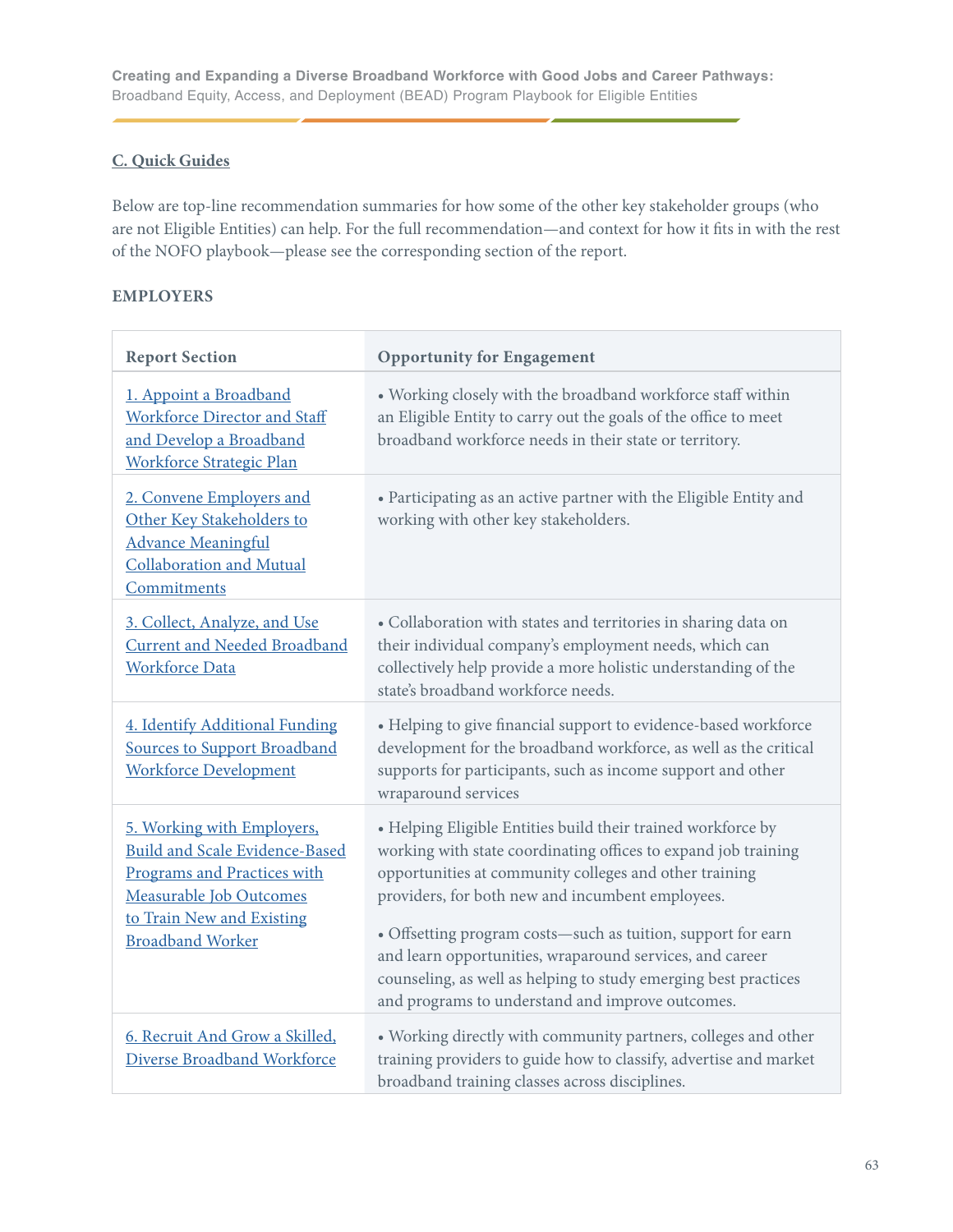## **FEDERAL GOVERNMENT**

| <b>Report Section</b>                                                                                                                                                                        | <b>Opportunity for Engagement</b>                                                                                                                                                                                                                                                                                                                                                                                                        |
|----------------------------------------------------------------------------------------------------------------------------------------------------------------------------------------------|------------------------------------------------------------------------------------------------------------------------------------------------------------------------------------------------------------------------------------------------------------------------------------------------------------------------------------------------------------------------------------------------------------------------------------------|
| 3. Collect, Analyze, and Use<br><b>Current and Needed Broadband</b><br><b>Workforce Data</b>                                                                                                 | • Leveraging existing BLS data to develop data tools and<br>reports focused on the broadband workforce. (The Department<br>of Commerce, led by the National Telecommunications and<br>Information Agency (NTIA), and the Department of Labor's<br>Bureau of Labor Statistics (BLS))                                                                                                                                                      |
|                                                                                                                                                                                              | • Helping to ensure all states and territories have relevant,<br>timely and actionable analysis on broadband workforce needs<br>by establishing and funding technical assistance to support<br>broadband workforce data analysis. (Department of Commerce<br>and other federal agencies and/or philanthropy)                                                                                                                             |
| 4. Identify Additional Funding<br><b>Sources to Support Broadband</b><br><b>Workforce Development</b>                                                                                        | • Providing technical assistance to Eligible Entities detailing all<br>possible federal funding streams that may be used to bolster<br>broadband workforce development-from data to training, to<br>recruitment, retention, and more. (Department of Commerce<br>and other federal agencies, including the Department of Labor<br>and Department of Education)                                                                           |
| 5. Working with Employers,<br><b>Build and Scale Evidence-Based</b><br><b>Programs and Practices with</b><br>Measurable Job Outcomes<br>to Train New and Existing<br><b>Broadband Worker</b> | • Creating a resource hub for effective and promising workforce<br>development approaches and curricula for critical broadband<br>occupations. (Department of Commerce and other federal<br>agencies and/or philanthropy)<br>• Providing technical assistance, including providing tool<br>kits and exemplars, and support to spur the development of<br>intermediaries where they do not yet exist-or strengthen them<br>where they do. |
| 6. Recruit And Grow a Skilled,<br>Diverse Broadband Workforce                                                                                                                                | • Helping to map and disseminate these career pathways,<br>connecting them to additional opportunities for training and<br>advancement (Department of Labor or NTIA at Department of<br>Commerce)<br>• Making information for marketing purposes clearer<br>(Department of Education, Department of Labor, and other<br>federal agencies).                                                                                               |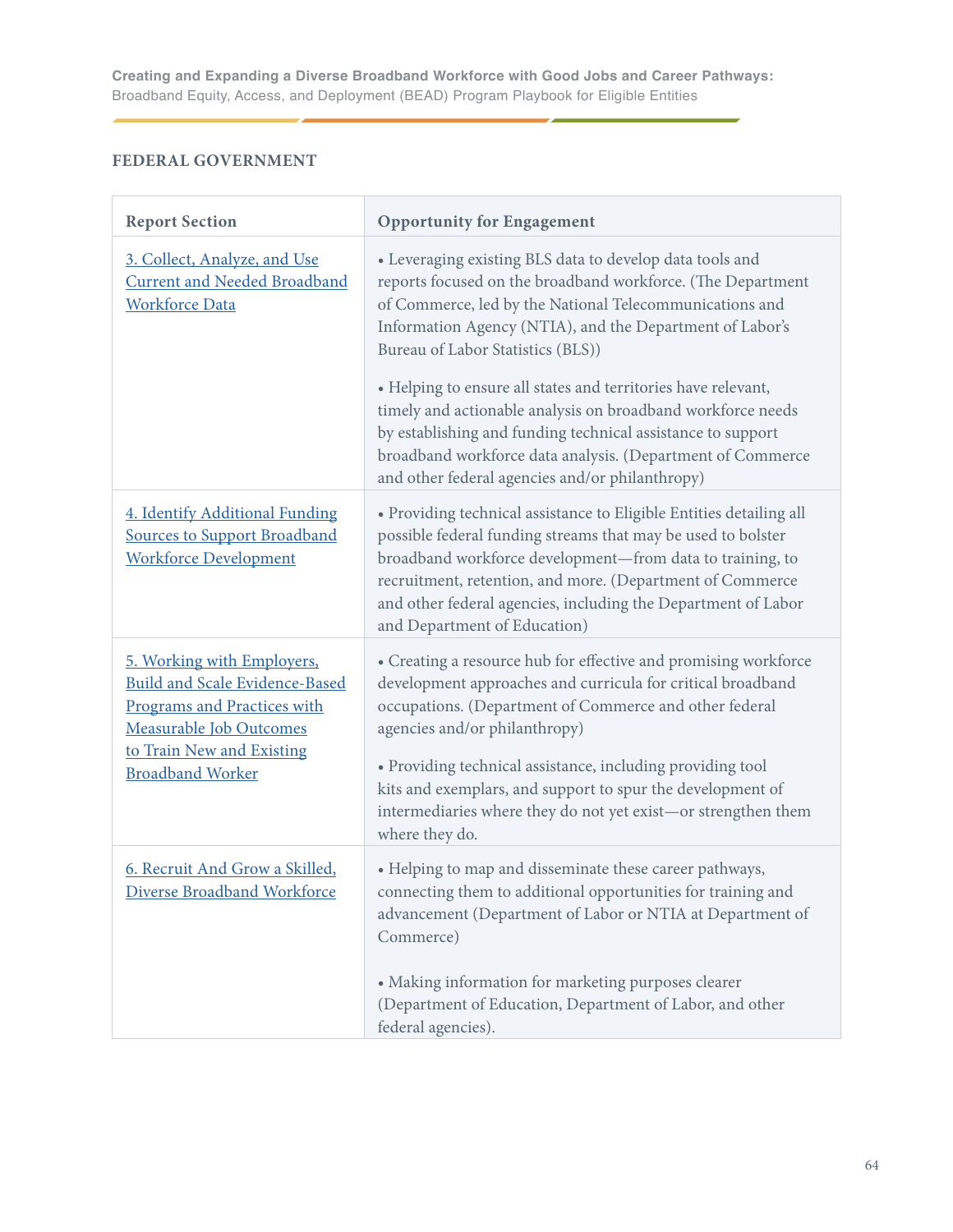## **INTERMEDIARIES**

| <b>Report Section</b>                                                                                                                                                                        | <b>Opportunity for Engagement</b>                                                                                                                                                                                                                                                                                                                                                                                                                                                                                                                                                                                         |
|----------------------------------------------------------------------------------------------------------------------------------------------------------------------------------------------|---------------------------------------------------------------------------------------------------------------------------------------------------------------------------------------------------------------------------------------------------------------------------------------------------------------------------------------------------------------------------------------------------------------------------------------------------------------------------------------------------------------------------------------------------------------------------------------------------------------------------|
| 1. Appoint a Broadband<br><b>Workforce Director and Staff</b><br>and Develop a Broadband<br><b>Workforce Strategic Plan</b>                                                                  | • Working closely with state broadband offices and broadband<br>workforce directors to carry out some or all of the actions laid<br>out in the report below, including analyzing workforce needs<br>and the corresponding skills/credentials, finding and scaling<br>workforce development programs aligned with employer needs,<br>working with communities to recruit a diverse workforce and<br>provide career navigation and wraparound support for workers,<br>convening and working with employers, training workforce staff<br>on broadband issues, and convening community partners to<br>accomplish these tasks. |
| 2. Convene Employers and<br>Other Key Stakeholders<br>to Advance Meaningful<br>Collaboration and Mutual<br>Commitments                                                                       | • Playing a critical role in helping to bring groups together and/<br>or leading this work.                                                                                                                                                                                                                                                                                                                                                                                                                                                                                                                               |
| 5. Working with Employers,<br><b>Build and Scale Evidence-Based</b><br><b>Programs and Practices with</b><br>Measurable Job Outcomes<br>to Train New and Existing<br><b>Broadband Worker</b> | • Playing a critical role in identifying workforce development<br>needs, liaising with and coordinating multiple stakeholders,<br>developing and securing agreement on a common strategy,<br>coordinating the different components needed to deepen the<br>talent pool, and supporting development and implementation<br>of training programs and support services.                                                                                                                                                                                                                                                       |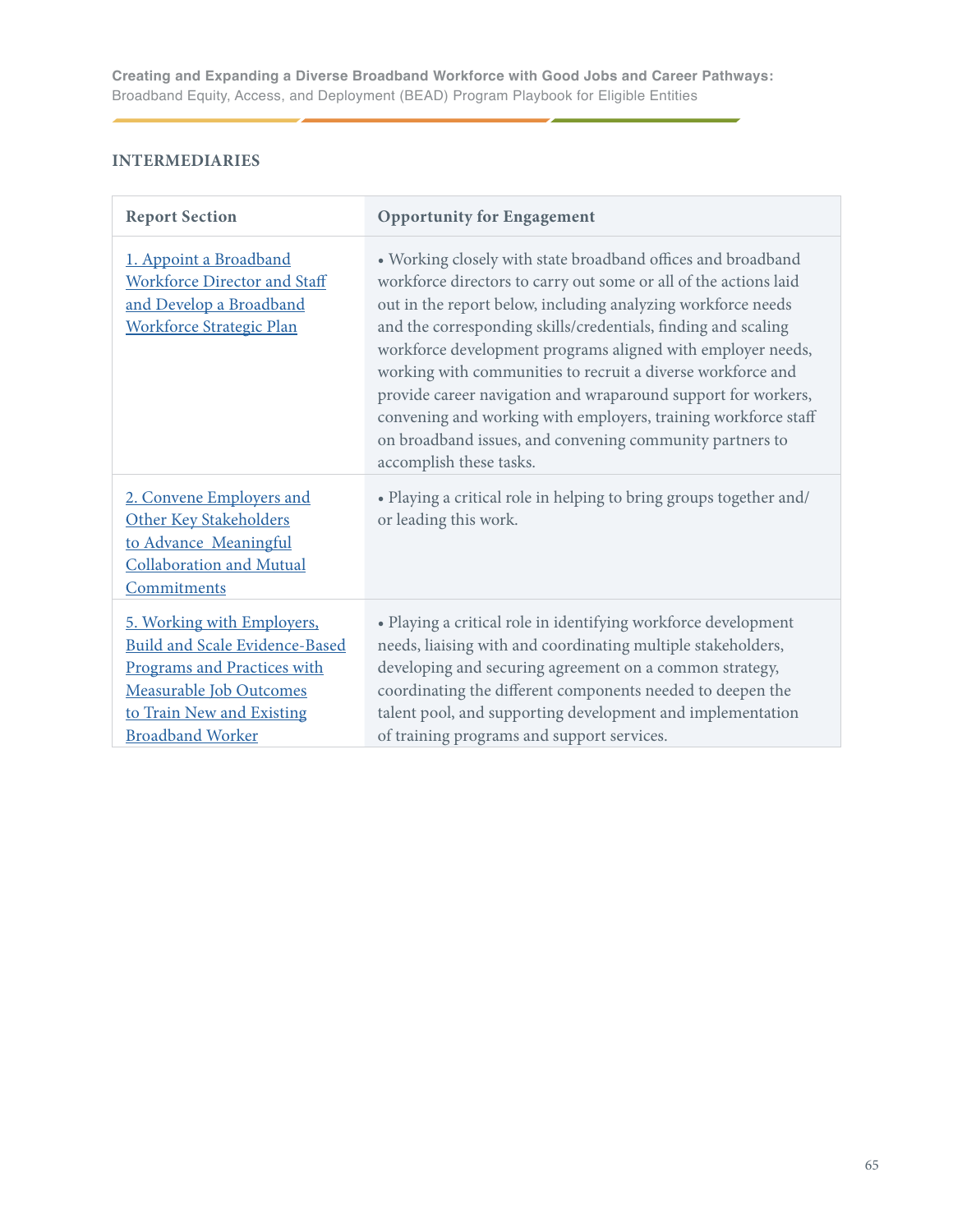# **PHILANTHROPY**

| <b>Report Section</b>                                                                                                                                                                        | <b>Opportunity for Engagement</b>                                                                                                                                                                                                                                                                                                                                                                                                                                                                                                                                                                                                                                                                                                                                                                  |
|----------------------------------------------------------------------------------------------------------------------------------------------------------------------------------------------|----------------------------------------------------------------------------------------------------------------------------------------------------------------------------------------------------------------------------------------------------------------------------------------------------------------------------------------------------------------------------------------------------------------------------------------------------------------------------------------------------------------------------------------------------------------------------------------------------------------------------------------------------------------------------------------------------------------------------------------------------------------------------------------------------|
| 3. Collect, Analyze, and Use<br><b>Current and Needed Broadband</b><br><b>Workforce Data</b>                                                                                                 | • Helping to ensure all states and territories have relevant,<br>timely and actionable analysis on broadband workforce needs<br>by establishing and funding technical assistance to support<br>broadband workforce data analysis.                                                                                                                                                                                                                                                                                                                                                                                                                                                                                                                                                                  |
| 4. Identify Additional Funding<br><b>Sources to Support Broadband</b><br><b>Workforce Development</b>                                                                                        | • Playing a role in collecting and disseminating information<br>on other funding opportunities available from the government.<br>• Helping to give financial support to evidence-based workforce<br>development for the broadband workforce, as well as the critical<br>supports for participants, such as income support and other<br>wraparound services.                                                                                                                                                                                                                                                                                                                                                                                                                                        |
| 5. Working with Employers,<br><b>Build and Scale Evidence-Based</b><br><b>Programs and Practices with</b><br>Measurable Job Outcomes<br>to Train New and Existing<br><b>Broadband Worker</b> | • Supporting public private partnerships to help relocate trained<br>workers to areas where the local workforce is undersized and<br>potential pool of applicants limited.<br>• Helping offset program costs-such as tuition, support for<br>earn and learn opportunities, wraparound services, and career<br>counseling, as well as helping to study emerging best practices<br>and programs to understand and improve outcomes.<br>• Creating a resource hub for effective and promising workforce<br>development approaches and curricula for critical broadband<br>occupations.<br>• Providing technical assistance, including providing tool<br>kits and exemplars, and support to spur the development of<br>intermediaries where they do not yet exist-or strengthen them<br>where they do. |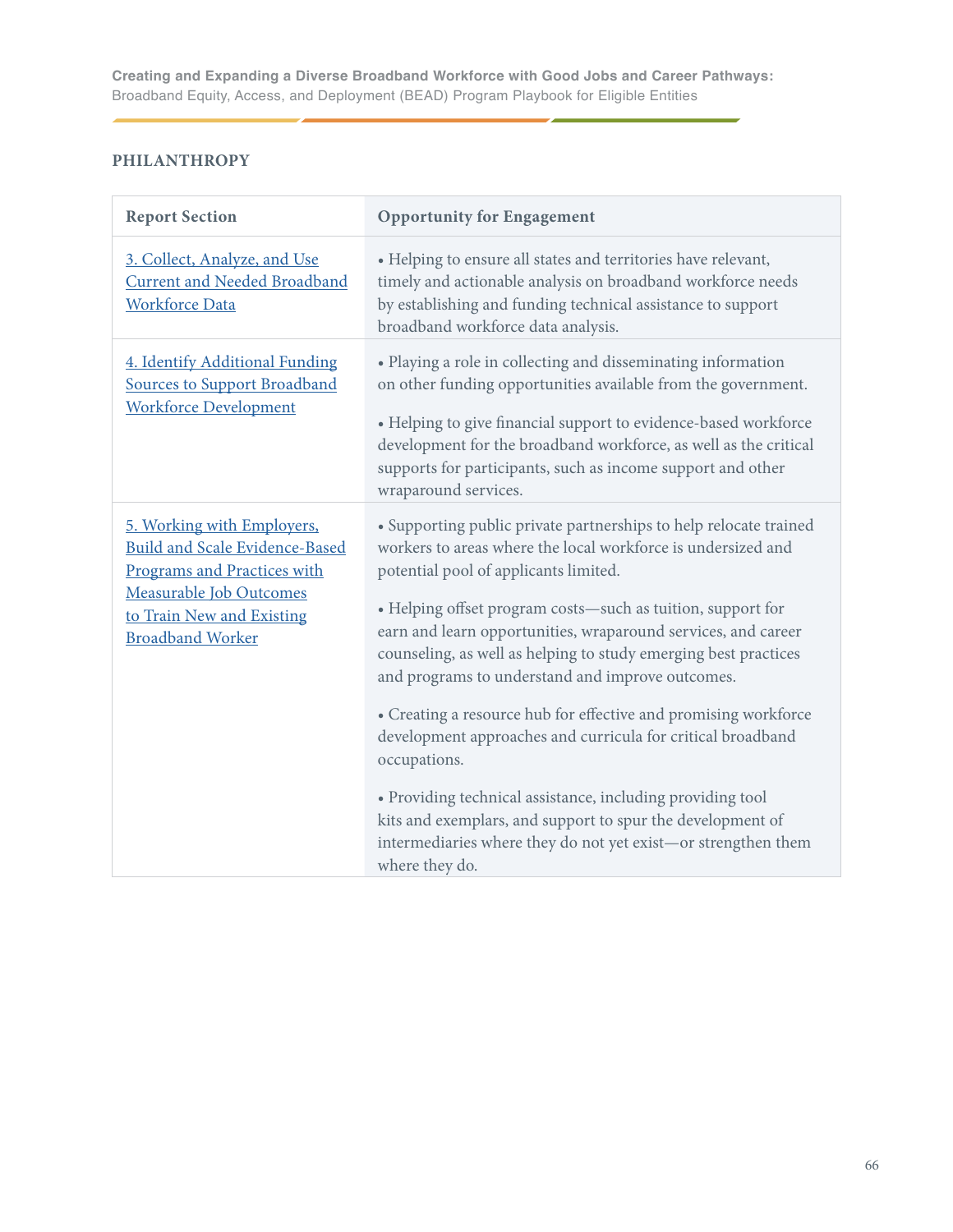| <b>Lead Agency</b>         | Program                                     | <b>Requirements / Eligibility</b>                                                                                                                                                                                                                                                                                                                                                                                                                                                                                                                                                   | <b>Potential Uses</b><br>for Funding                                                                                                                                                 | Examples                                                                                                                                                                                                                                           |
|----------------------------|---------------------------------------------|-------------------------------------------------------------------------------------------------------------------------------------------------------------------------------------------------------------------------------------------------------------------------------------------------------------------------------------------------------------------------------------------------------------------------------------------------------------------------------------------------------------------------------------------------------------------------------------|--------------------------------------------------------------------------------------------------------------------------------------------------------------------------------------|----------------------------------------------------------------------------------------------------------------------------------------------------------------------------------------------------------------------------------------------------|
| Department<br>of Education | Pell Grant<br>Program (short-<br>term Pell) | Federal Pell Grants usually<br>are awarded only to<br>undergraduate students who<br>display exceptional financial<br>need and have not earned<br>a bachelor's, graduate, or<br>professional degree.<br>Workforce Pell Grants<br>(proposed in Congress),<br>also known as short-term<br>Pell Grants, would allow<br>federal financial aid dollars<br>to be used to pay for short-<br>term training or credential<br>programs - programs that<br>have been proven to help<br>workers quickly gain the skills<br>necessary to compete for in-<br>demand jobs and earn higher<br>wages. | Undergraduate<br>students may<br>use Pell Grant<br>funds to pursue<br>a certificate<br>or degree in a<br>broadband-related<br>program at a Title<br>IV participating<br>institution. | While some institutions<br>offer specific broadband<br>certificates (see<br>Northwoods Technical<br>College above), many<br>others offer degrees<br>and certificates in areas<br>related to "communication<br>systems installation and<br>repair." |

# **D. Key Federal Programs Supporting Workforce Development**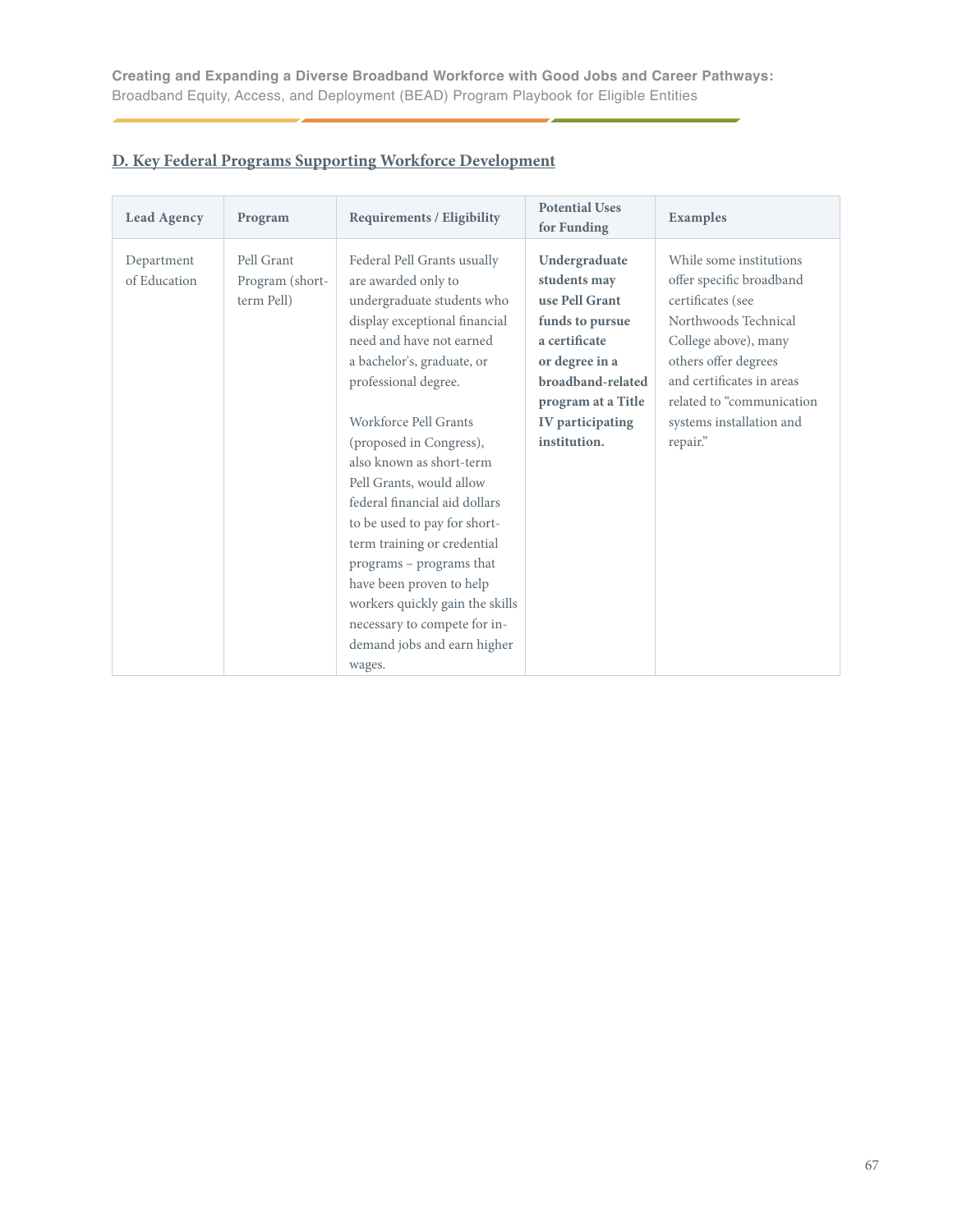| <b>Lead Agency</b>         | Program                | <b>Requirements / Eligibility</b>                                                                                                                                                                                                                                                                                                                                                                                                                                                                                                                                                                                                                                                                                          | <b>Potential Uses</b><br>for Funding                                                                                                                                 | Examples |
|----------------------------|------------------------|----------------------------------------------------------------------------------------------------------------------------------------------------------------------------------------------------------------------------------------------------------------------------------------------------------------------------------------------------------------------------------------------------------------------------------------------------------------------------------------------------------------------------------------------------------------------------------------------------------------------------------------------------------------------------------------------------------------------------|----------------------------------------------------------------------------------------------------------------------------------------------------------------------|----------|
| Department of<br>Education | Work-Study<br>programs | The FWS Program provides<br>funds for part-time<br>employment to help needy<br>students finance the costs of<br>postsecondary education.<br>Students can receive FWS<br>funds at approximately 3,400<br>participating postsecondary<br>institutions. Hourly wages<br>must not be less than the<br>federal minimum wage.<br>A participating institution<br>applies each year for FWS<br>funding by submitting a<br>Fiscal Operations Report and<br>Application to Participate<br>(FISAP) to the U.S.<br>Department of Education.<br>Students may be employed<br>by: the institution itself; a<br>federal, state, or local public<br>agency; a private non-profit<br>organization; or a private for-<br>profit organization. | <b>Institutions can</b><br>support students<br>pursuing a degree<br>or credential in a<br>broadband-related<br>field by offering<br>funding through<br>FWS programs. |          |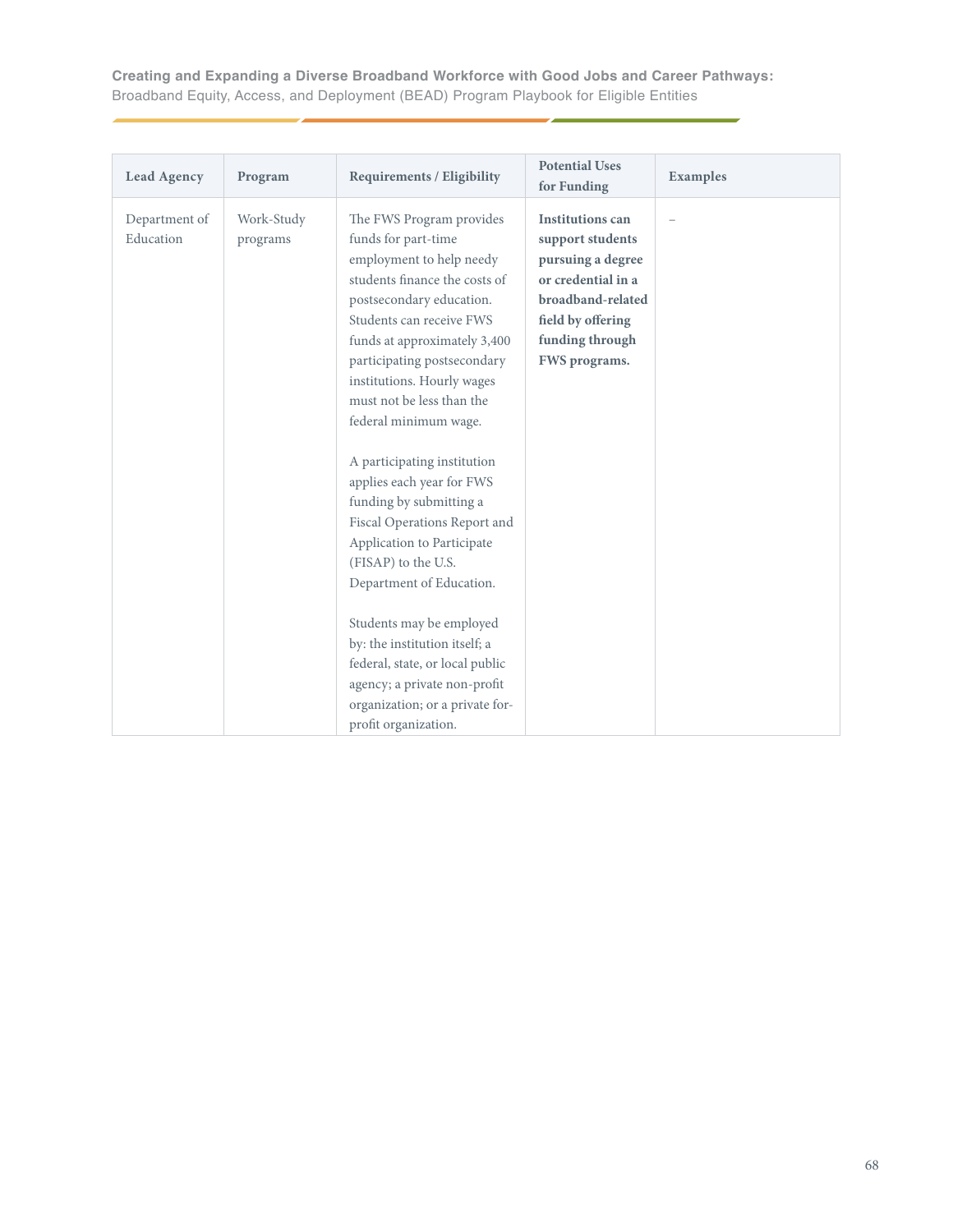| <b>Lead Agency</b>         | Program                              | <b>Requirements / Eligibility</b>                                                                                                                                                                                                                                                                | <b>Potential Uses</b><br>for Funding                                                                                                                                                                                             | <b>Examples</b>                                                                                                                                                                                                                                                                                                                                      |
|----------------------------|--------------------------------------|--------------------------------------------------------------------------------------------------------------------------------------------------------------------------------------------------------------------------------------------------------------------------------------------------|----------------------------------------------------------------------------------------------------------------------------------------------------------------------------------------------------------------------------------|------------------------------------------------------------------------------------------------------------------------------------------------------------------------------------------------------------------------------------------------------------------------------------------------------------------------------------------------------|
| Department of<br>Education | Career and<br>Technical<br>Education | Each year under Perkins<br>V, Congress appropriates<br>roughly \$1.2 billion in State<br>formula grants and over<br>\$30 million in competitive<br>discretionary grants<br>specified in the law for the<br>improvement of career and<br>technical education (CTE)<br>programs across the nation. | <b>Federal CTE funding</b><br>can be directed<br>toward institutions<br>and programs with a<br>focus on information<br>technology to develop<br>necessary broadband<br>workforce skills<br>and access training<br>opportunities. | Indiana's CTE<br>Program-"Next Level<br>Programs of Study" has<br>an Information Tech<br>area of study<br>New York's P-TECH<br>schools "offer an<br>innovative six-year<br>high school program<br>to prepare students<br>for college and<br>careers competitive in<br>science, technology,<br>engineering, and<br>mathematics (STEM)<br>industries." |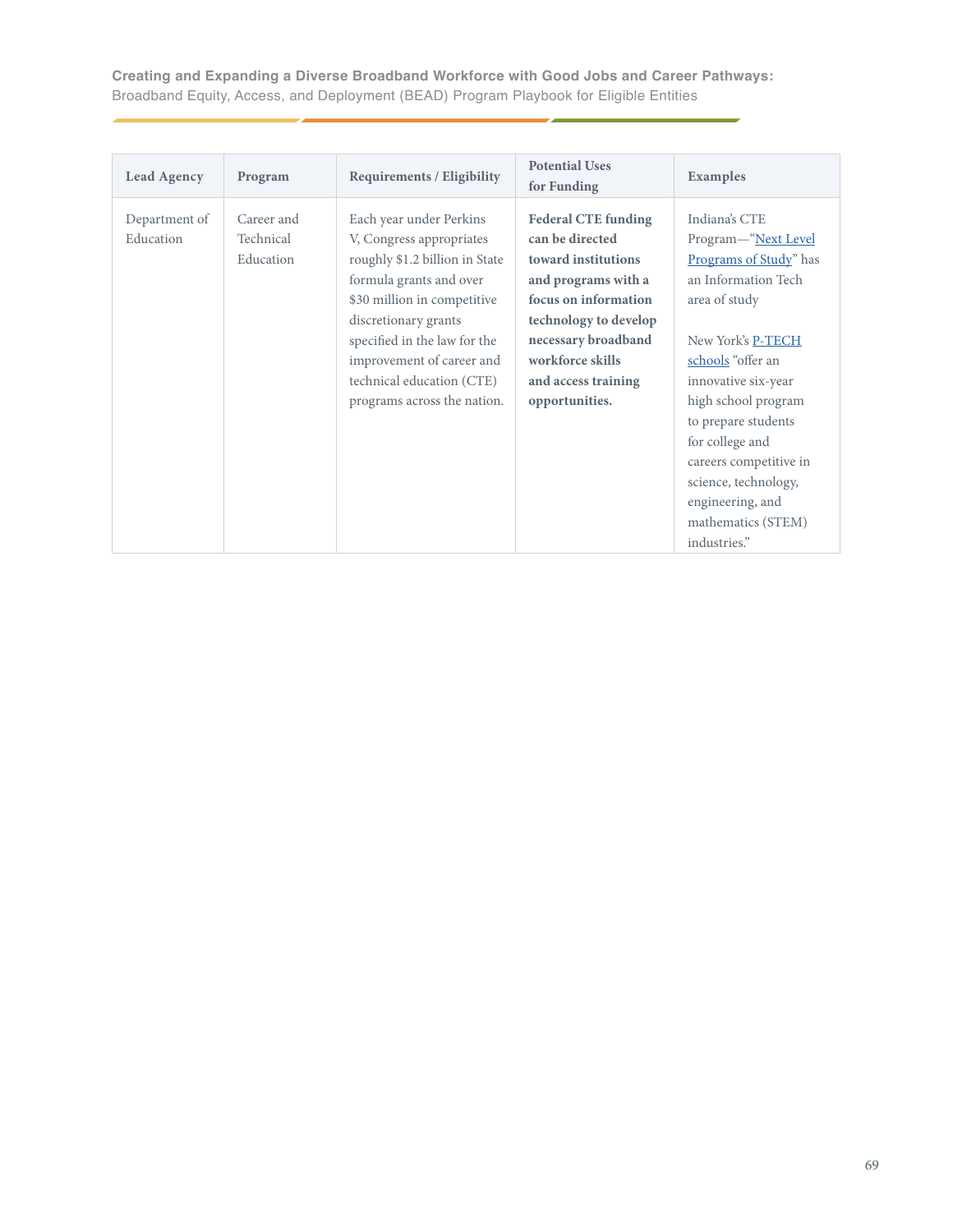| <b>Lead Agency</b>     | Program                | Requirements / Eligibility                                                                                                                                                                                                                                                                                                                                                                                                                                                                                                                                                                                                                                                                                                                                  | <b>Potential Uses</b><br>for Funding                                                                                                                                                                                                                                                                                                                        | <b>Examples</b>                                                                                     |
|------------------------|------------------------|-------------------------------------------------------------------------------------------------------------------------------------------------------------------------------------------------------------------------------------------------------------------------------------------------------------------------------------------------------------------------------------------------------------------------------------------------------------------------------------------------------------------------------------------------------------------------------------------------------------------------------------------------------------------------------------------------------------------------------------------------------------|-------------------------------------------------------------------------------------------------------------------------------------------------------------------------------------------------------------------------------------------------------------------------------------------------------------------------------------------------------------|-----------------------------------------------------------------------------------------------------|
| Department of<br>Labor | WIOA Formula<br>Grants | The Workforce Innovation<br>and Opportunity Act<br>(WIOA) of 2014 enacted<br>a comprehensive youth<br>employment program for<br>serving eligible youth, ages<br>14-24, who face barriers<br>to education, training, and<br>employment.<br>Funds for youth services<br>are allocated to states and<br>local areas based on a<br>formula. The WIOA Youth<br>Program focuses primarily<br>on out-of-school youth,<br>requiring local areas to<br>expend a minimum of<br>75% of WIOA youth funds<br>on them. The program<br>includes 14 program<br>elements that are required<br>to be made available to<br>youth participants. WIOA<br>prioritizes work experience<br>through a 20% minimum<br>expenditure rate for the<br>work experience program<br>element. | <b>WIOA Formula Grants</b><br>can support employ-<br>ment opportunities,<br>pre-apprenticeship<br>programs and on-the-<br>job training programs,<br>and could be utilized<br>by telecommunica-<br>tions and broadband<br>industry companies to<br>increase opportunities<br>for eligible youth to<br>be exposed to careers<br>in the broadband<br>industry. | CareerOneStop lists<br>opportunities for training,<br>apprenticeship and<br>certification programs. |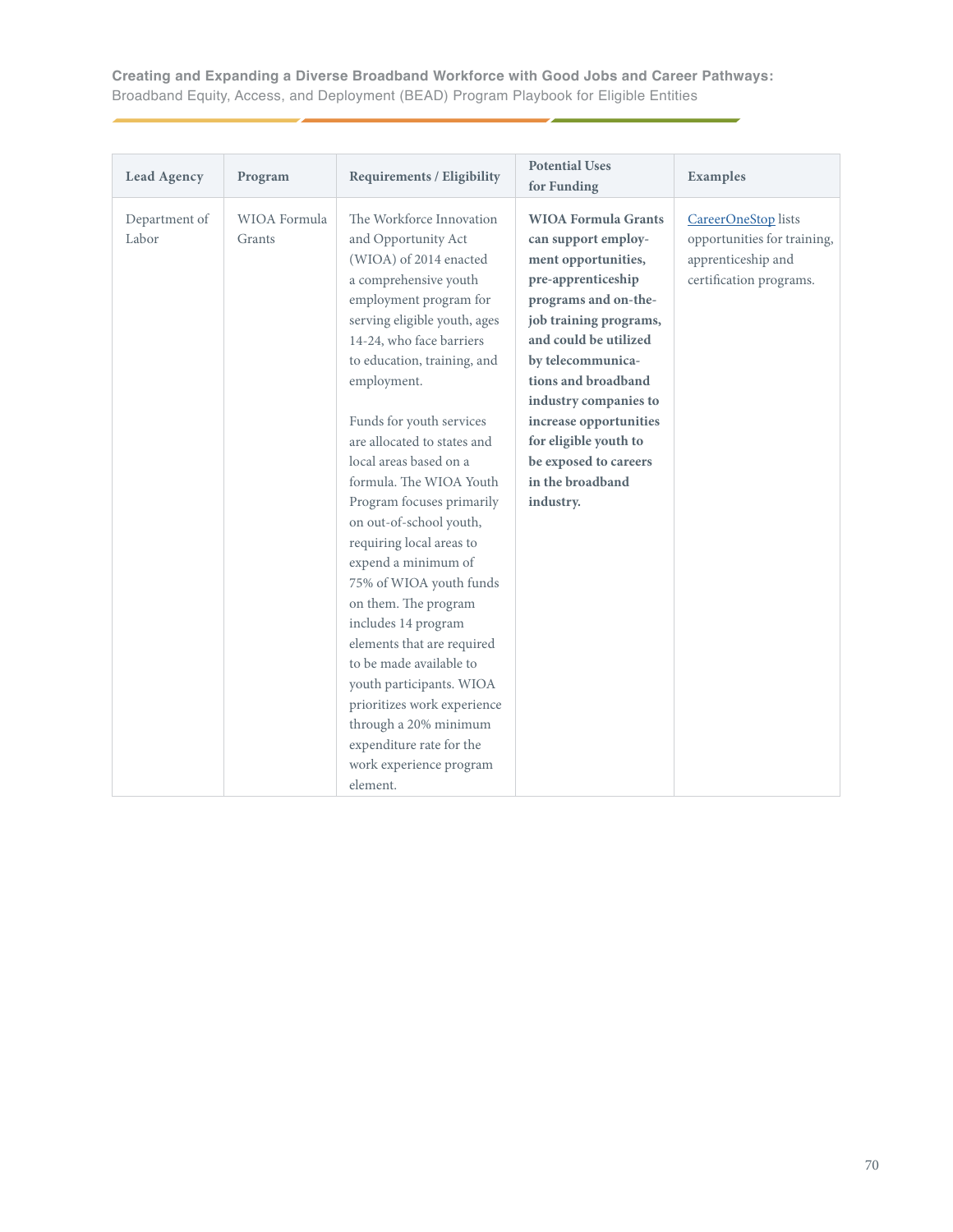| <b>Lead Agency</b>     | Program                  | <b>Requirements / Eligibility</b>                                                                                                                                                                                                                                                                                                                                                                                                                                                                                                                                                                                                                                                                                                                                                                                                                                         | <b>Potential Uses</b><br>for Funding                                                                                                                                                                                                                             | Examples                                                                                                                                                                                                                                                                                                                                                                          |
|------------------------|--------------------------|---------------------------------------------------------------------------------------------------------------------------------------------------------------------------------------------------------------------------------------------------------------------------------------------------------------------------------------------------------------------------------------------------------------------------------------------------------------------------------------------------------------------------------------------------------------------------------------------------------------------------------------------------------------------------------------------------------------------------------------------------------------------------------------------------------------------------------------------------------------------------|------------------------------------------------------------------------------------------------------------------------------------------------------------------------------------------------------------------------------------------------------------------|-----------------------------------------------------------------------------------------------------------------------------------------------------------------------------------------------------------------------------------------------------------------------------------------------------------------------------------------------------------------------------------|
| Department<br>of Labor | Apprenticeship<br>Grants | <b>Apprenticeship: Closing</b><br>the Skills Gap: Using H-1B<br>training funds, grant awards<br>range from \$500,000 to \$6<br>million to each organization<br>partnering with businesses<br>ready to train apprentices.<br>The grantees include insti-<br>tutions of higher education,<br>state systems of higher<br>education, non-profit trade<br>organizations, industry or<br>employer associations, labor<br>unions, and labor-manage-<br>ment organizations. The<br>grant program will support<br>the training of more than<br>92,000 individuals in new<br>or expanded apprenticeship<br>programs, and increase<br>access to apprenticeship<br>opportunities for all Amer-<br>icans, particularly veterans,<br>military spouses, service<br>members reentering the ci-<br>vilian workforce, and groups<br>underrepresented in current<br>apprenticeship programs. | Apprenticeship grant<br>funds can be used to<br>help telecommuni-<br>cations companies<br>develop and expand<br>apprenticeship oppor-<br>tunities through the<br>Telecommunications<br><b>Industry Registered</b><br><b>Apprenticeship Pro-</b><br>gram (TIRAP). | Velex, a tower con-<br>struction and technical<br>services company, has a<br>successful tower<br>climbing technician<br>Registered Apprentice-<br>ship program through<br>TIRAP: "With a thor-<br>ough understanding of<br>available career paths,<br>Velex has developed<br>clear and applicable<br>training standards that<br>ultimately carry over to<br>on-the-job training." |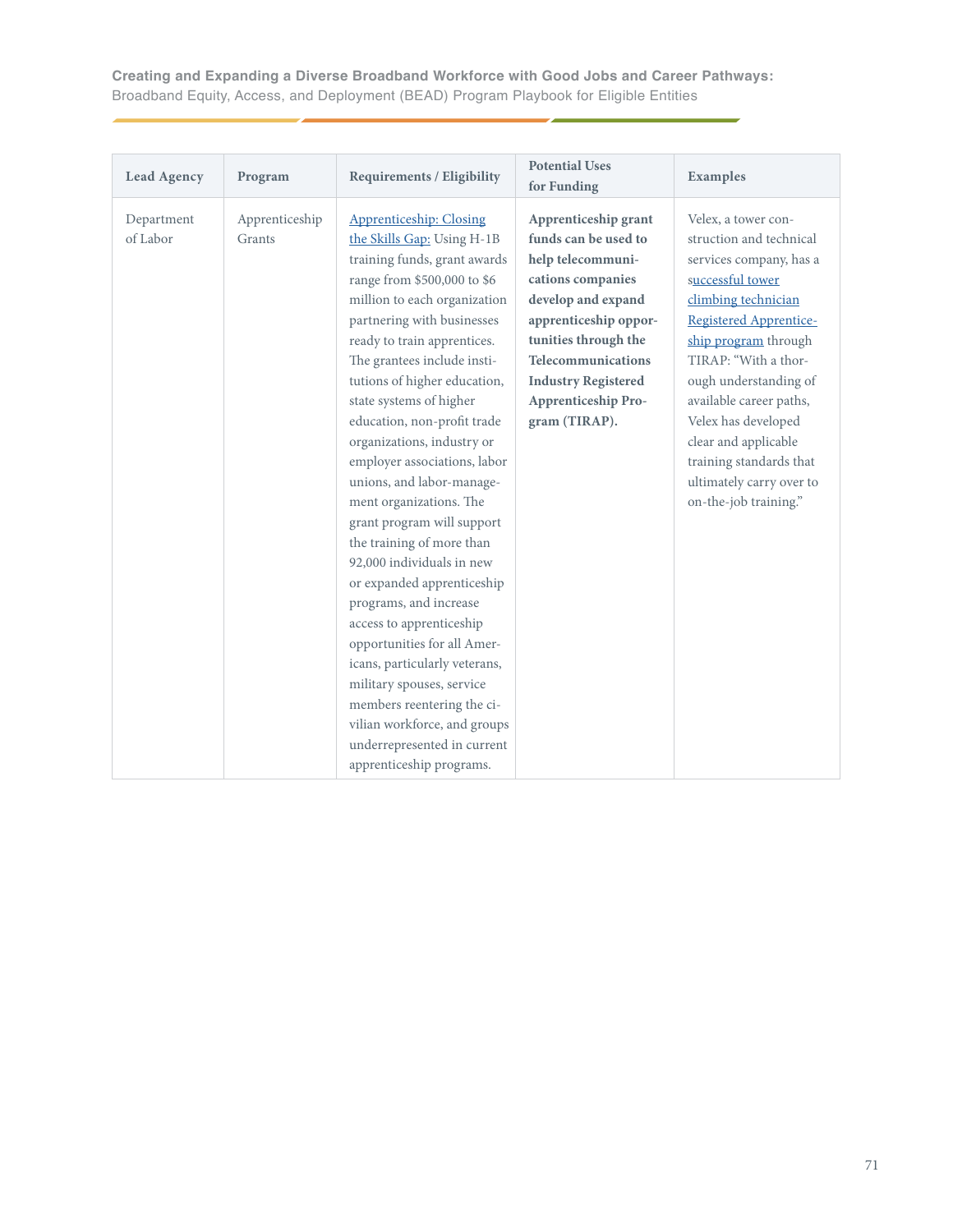| <b>Lead Agency</b>     | Program                                      | <b>Requirements / Eligibility</b>                                                                                                                                                                                                                                                                                                                                                                                                                                                                                                                                                                                                                                                                                                                                                               | <b>Potential Uses</b><br>for Funding                                                                                                                                 | <b>Examples</b>                                                                                                                                                                                                                                                                                                |
|------------------------|----------------------------------------------|-------------------------------------------------------------------------------------------------------------------------------------------------------------------------------------------------------------------------------------------------------------------------------------------------------------------------------------------------------------------------------------------------------------------------------------------------------------------------------------------------------------------------------------------------------------------------------------------------------------------------------------------------------------------------------------------------------------------------------------------------------------------------------------------------|----------------------------------------------------------------------------------------------------------------------------------------------------------------------|----------------------------------------------------------------------------------------------------------------------------------------------------------------------------------------------------------------------------------------------------------------------------------------------------------------|
| Department<br>of Labor | Strengthening<br>Community<br>College Grants | The second round of the<br><b>Strengthening Community</b><br><b>Colleges Training Grants</b><br>Program (referred to as<br>Strengthening Community<br>Colleges or SCC2) builds<br>the capacity of community<br>colleges to address identi-<br>fied equity gaps and meet<br>the skill development needs<br>of employers in in-demand<br>industries and career path-<br>ways leading to quality jobs.<br>In January 2021, the De-<br>partment of Labor awarded<br>\$40 million in grants to 11<br>community colleges, includ-<br>ing seven consortium grants<br>and four single institution<br>grants in 10 states. Industry<br>sectors represented among<br>grants include Advanced<br>Manufacturing, Health care,<br><b>Information Technology</b><br>(including Cybersecurity),<br>and others. | <b>Eligible institutions</b><br>could use SCC2 grant<br>funds to increase<br>broadband-related<br>training, credentialing<br>and degree programs.                    | <b>Broward College</b> used<br>grant funding to develop<br>a process for micro-cre-<br>dentialing, including<br>industry-recognized<br>credentials for: Engineer-<br>ing Technology Support<br>Specialist; Computer<br>Programming Specialist;<br>IT Apprenticeship; AWS<br>Certified Cloud Practi-<br>tioner. |
| Department<br>of Labor | YouthBuild                                   | YouthBuild is a communi-<br>ty-based pre-apprenticeship<br>program that provides job<br>training and educational<br>opportunities for at-risk<br>youth ages 16-24 who have<br>previously dropped out of<br>high school.<br>Youth learn vocational skills<br>in construction, as well as in<br>other in-demand industries<br>that include health care,<br>information technology, and<br>hospitality.                                                                                                                                                                                                                                                                                                                                                                                            | YouthBuild grants<br>could go toward work-<br>force development cen-<br>ters or ISPs to provide<br>pre-apprenticeship and<br>training programs for<br>at-risk youth. | In 2021, YouthBuild<br>awarded funds to<br>68 organizations,<br>including to the Citrus<br>Levy Marion Regional<br>Workforce Devel-<br>opment Board Inc.,<br>the Georgia Building<br>Trades Academy, the<br>Detroit Employment<br>Solutions Corp., among<br>others.                                            |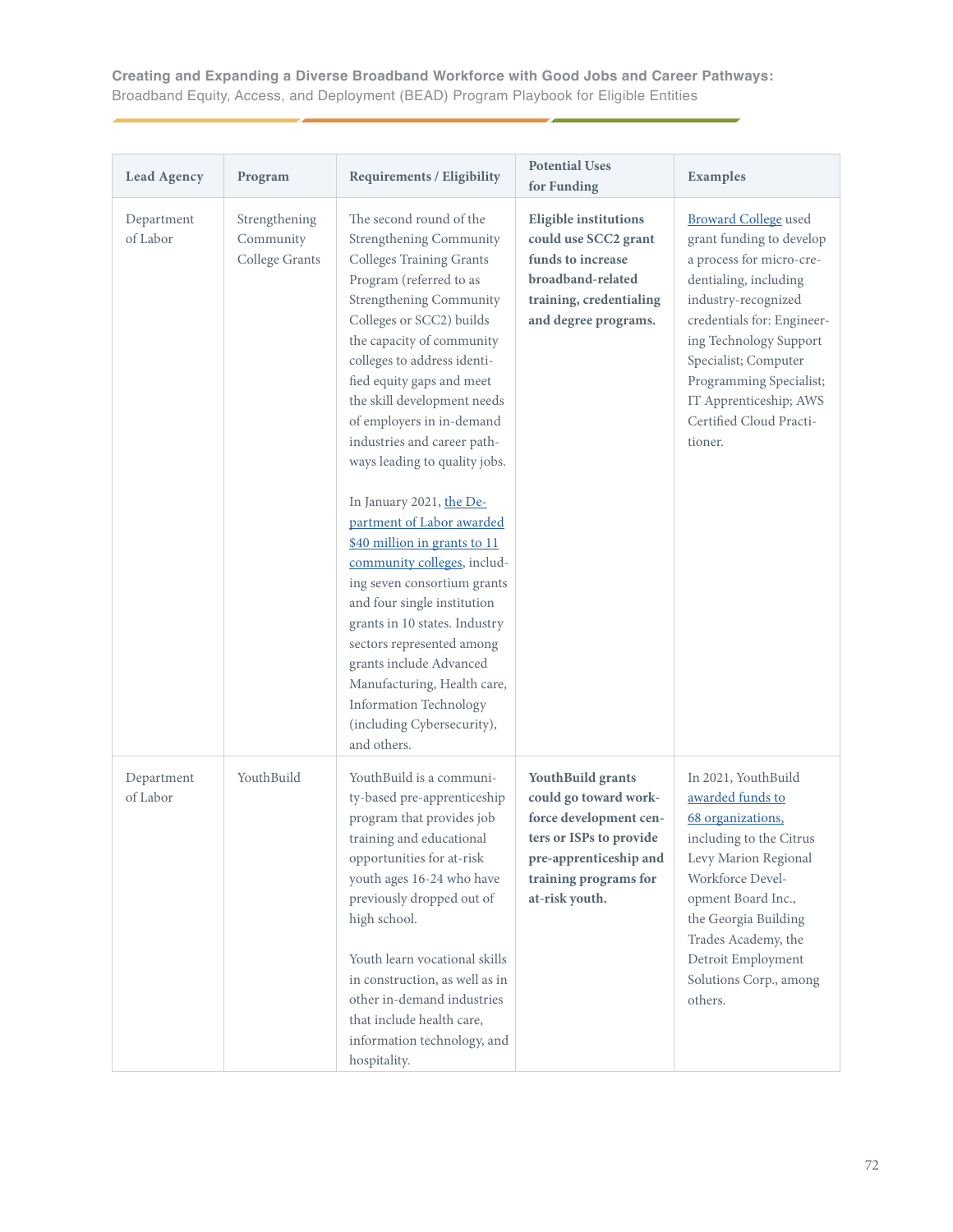| <b>Lead Agency</b>               | Program                                | <b>Requirements / Eligibility</b>                                                                                                                                                                                                                                                                                                                                                                                                                                                                                                                                                                                                                                                                                                                                                                                    | <b>Potential Uses</b><br>for Funding                                                                                                                                                                                                           | Examples                                                                                                                                                     |
|----------------------------------|----------------------------------------|----------------------------------------------------------------------------------------------------------------------------------------------------------------------------------------------------------------------------------------------------------------------------------------------------------------------------------------------------------------------------------------------------------------------------------------------------------------------------------------------------------------------------------------------------------------------------------------------------------------------------------------------------------------------------------------------------------------------------------------------------------------------------------------------------------------------|------------------------------------------------------------------------------------------------------------------------------------------------------------------------------------------------------------------------------------------------|--------------------------------------------------------------------------------------------------------------------------------------------------------------|
| Department<br>of Labor           | Wagner-Peyser<br>Employment<br>Service | The American Job Center<br>network, part of the One-<br>Stop system, provides uni-<br>versal access to an integrat-<br>ed array of labor exchange<br>services so that workers,<br>job seekers, and employers<br>can find the services they<br>need. The Wagner-Pey-<br>ser Employment Service<br>focuses on providing a<br>variety of services including<br>job search assistance, help<br>getting a job referral, and<br>placement assistance for<br>job seekers. Additionally,<br>re-employment services are<br>available for unemployment<br>insurance claimants, as well<br>as recruitment services to<br>employers with job open-<br>ings. Services are delivered<br>in one of three modes<br>including self-service, facil-<br>itated self-help services and<br>staff assisted service delivery<br>approaches. | The Wagner-Peyser<br><b>Employment Service</b><br>could work with ISPs<br>and other workforce<br>development centers<br>to assist individuals<br>in their job search by<br>connecting them with<br>broadband industry<br>career opportunities. |                                                                                                                                                              |
| Department of<br>Veteran Affairs | G.I. Bill Benefits                     | VA offers job training in<br>On-the-Job (OJT) or<br>Apprenticeship programs,<br>while paying GI Bill benefits<br>on a sliding scale depend-<br>ing on length of training in<br>addition to a salary from the<br>employer.                                                                                                                                                                                                                                                                                                                                                                                                                                                                                                                                                                                            | Telecommunications<br>companies can partici-<br>pate in VA's OJT & Ap-<br>prenticeship programs<br>to provide veterans<br>with opportunities for<br>training and experience<br>in broadband careers.                                           | In the past, VA has<br>partnered with Local<br><b>Union Joint Appren-</b><br>ticeship & Train-<br>ing Commissions,<br>including linemen and<br>electricians. |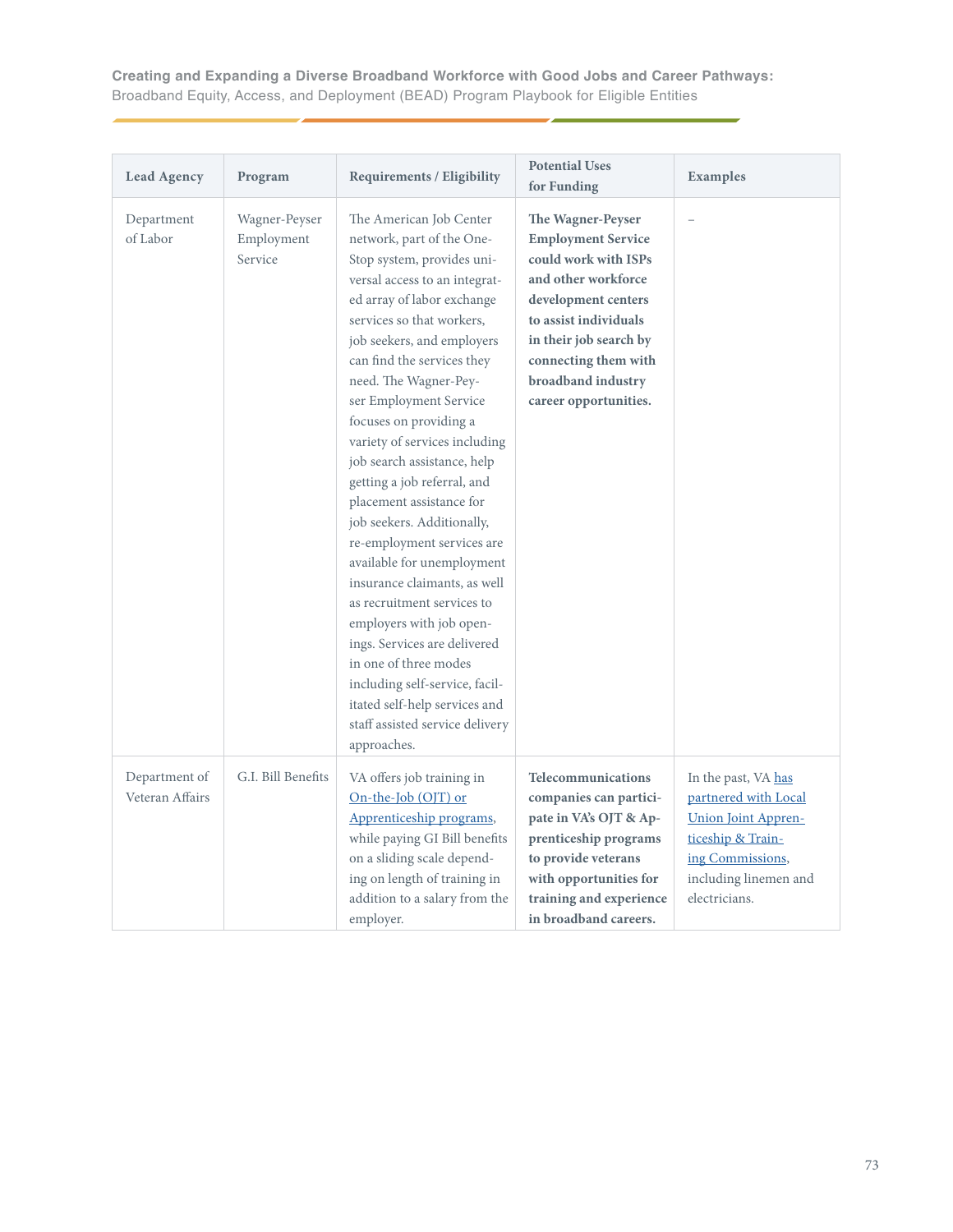| <b>Lead Agency</b>               | Program                                        | <b>Requirements / Eligibility</b>                                                                                                                                                                                                                                                                                                                                     | <b>Potential Uses</b><br>for Funding                                                                                                                                                                                                                                                                                                         | <b>Examples</b>                                                                                                                                                                                                                                                                                                                                                                                                                      |
|----------------------------------|------------------------------------------------|-----------------------------------------------------------------------------------------------------------------------------------------------------------------------------------------------------------------------------------------------------------------------------------------------------------------------------------------------------------------------|----------------------------------------------------------------------------------------------------------------------------------------------------------------------------------------------------------------------------------------------------------------------------------------------------------------------------------------------|--------------------------------------------------------------------------------------------------------------------------------------------------------------------------------------------------------------------------------------------------------------------------------------------------------------------------------------------------------------------------------------------------------------------------------------|
| Department of<br>Veteran Affairs | Rapid<br>Reemployment<br>Assistance<br>Program | The Veteran Rapid<br><b>Retraining Assistance</b><br>Program (VRRAP) offers<br>education and training<br>for high-demand jobs<br>to veterans who are<br>unemployed because of the<br>COVID-19 pandemic. Note:<br>individuals can't receive<br>VRRAP benefits at the same<br>time as they are receiving<br>unemployment benefits<br>(including CARES Act<br>benefits). | <b>VRRAP</b> covers<br>education and training<br>programs approved<br>under the GI Bill and<br>Veteran Employment<br><b>Through Technology</b><br><b>Education Courses</b><br>(VET TEC) that lead<br>to high-demand jobs.<br><b>VRRAP</b> could be used<br>toward career training<br>opportunities relevant<br>to the broadband<br>industry. | VRRAP includes the<br>following occupations<br>among its list of "high-<br>demand occupations":<br>• Telecommunications<br>equipment installers<br>and repairers, except<br>line installers<br>• Computer, automated<br>teller, and office Radio,<br>cellular, and tower<br>equipment installers<br>and repairers<br>• Electrical power-line<br>installers and repairers<br>• Telecommunications<br>line installers and<br>repairers |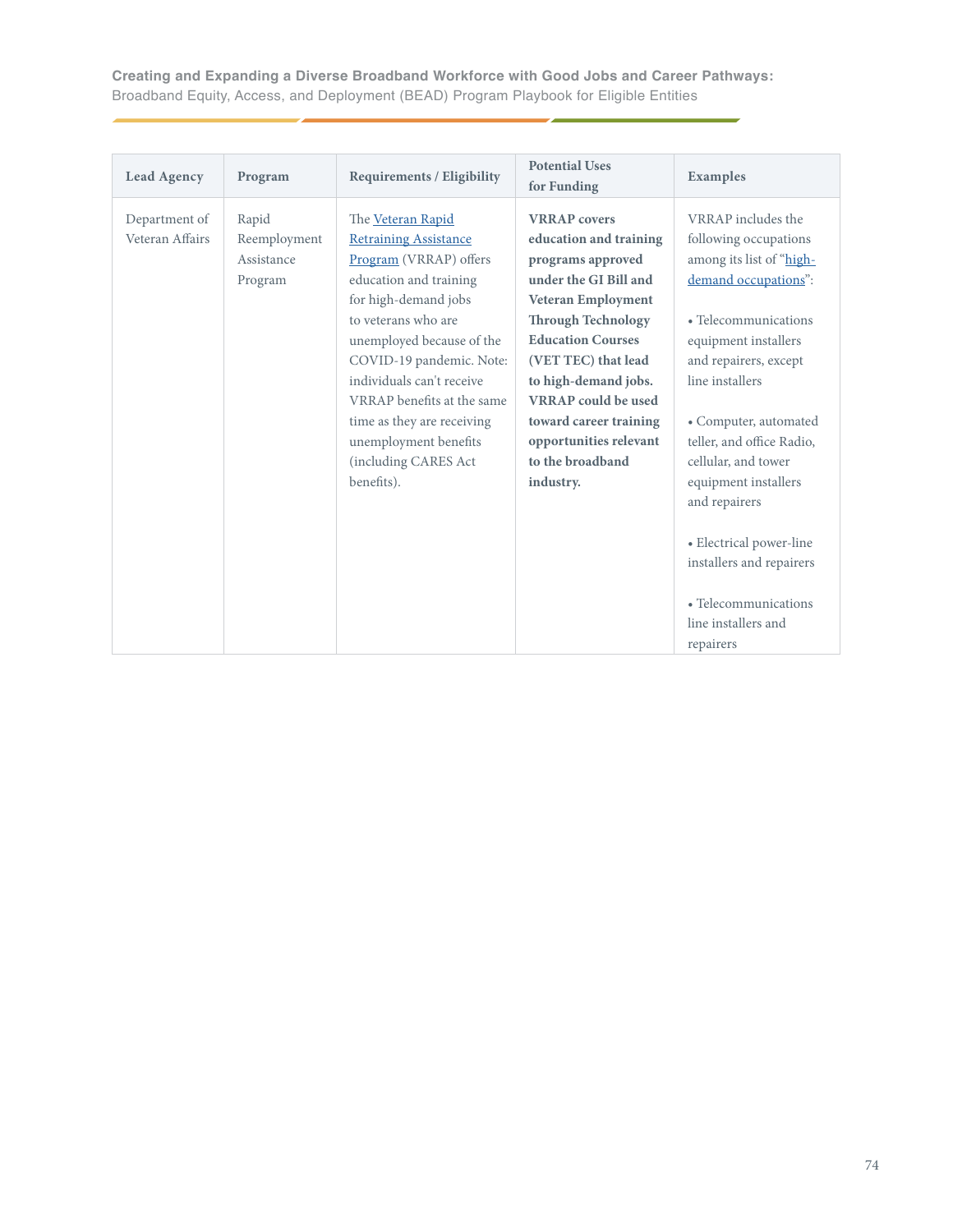| <b>Lead Agency</b>       | Program                | <b>Requirements / Eligibility</b>                                                                                                                                                                                                                                                                                                                                         | <b>Potential Uses</b><br>for Funding                                                                                                                                                                                                           | Examples                                                                                                                                                                                                                                                                                                                                                                                                                         |
|--------------------------|------------------------|---------------------------------------------------------------------------------------------------------------------------------------------------------------------------------------------------------------------------------------------------------------------------------------------------------------------------------------------------------------------------|------------------------------------------------------------------------------------------------------------------------------------------------------------------------------------------------------------------------------------------------|----------------------------------------------------------------------------------------------------------------------------------------------------------------------------------------------------------------------------------------------------------------------------------------------------------------------------------------------------------------------------------------------------------------------------------|
| Department<br>of Defense | SkillBridge<br>Program | The <b>DOD</b> SkillBridge<br>program is an opportunity<br>for Service members to gain<br>valuable civilian work expe-<br>rience through specific in-<br>dustry training, apprentice-<br>ships, or internships during<br>the last 180 days of service.<br>SkillBridge connects Service<br>members with industry<br>partners in real-world, civil-<br>ian job experiences. | ISPs could partner with<br><b>DOD</b> and Skillbridge<br>to increase training<br>and apprenticeship op-<br>portunities for Service<br>Members, in addition<br>to introducing Service<br>Members to broad-<br>band industry career<br>pathways. | The following are<br>examples of existing<br><b>Authorized Skillbridge</b><br>Organizations:<br>· Glenwood Telecom-<br>munications<br>• Northwest Lineman<br>Colleges and Centers-<br>Electrical Lineworker<br>Program and the<br>Telecommunications<br>Lineworker Program<br>• RJE Telecom<br>· TDS Telecommuni-<br>cations<br>• TeleCommunication<br>Systems, Inc.-Com-<br>tech MCT Cyber<br>SkillBridge Transition<br>Program |
| <b>HUD</b>               | Jobs Plus              | The purpose of the <b>Jobs</b><br>Plus Initiative program is<br>to develop locally-based,<br>job-driven approaches to in-<br>crease earnings and advance<br>employment outcomes<br>through work readiness,<br>employer linkages, job<br>placement, educational<br>advancement technology<br>skills, and financial liter-<br>acy for residents of public<br>housing.       | ISPs and community<br>colleges can partner<br>with HUD on the Jobs<br>Plus Initiative to pro-<br>vide relevant broad-<br>band industry training<br>opportunities and job<br>placements.                                                        | Among the <b>FY2020-</b><br>2021 Jobs Plus award<br>grantees are work-<br>force development<br>boards, community<br>and technical colleges<br>and career centers, all<br>of which work with<br>individuals to provide<br>resources and access to<br>in-demand jobs.                                                                                                                                                              |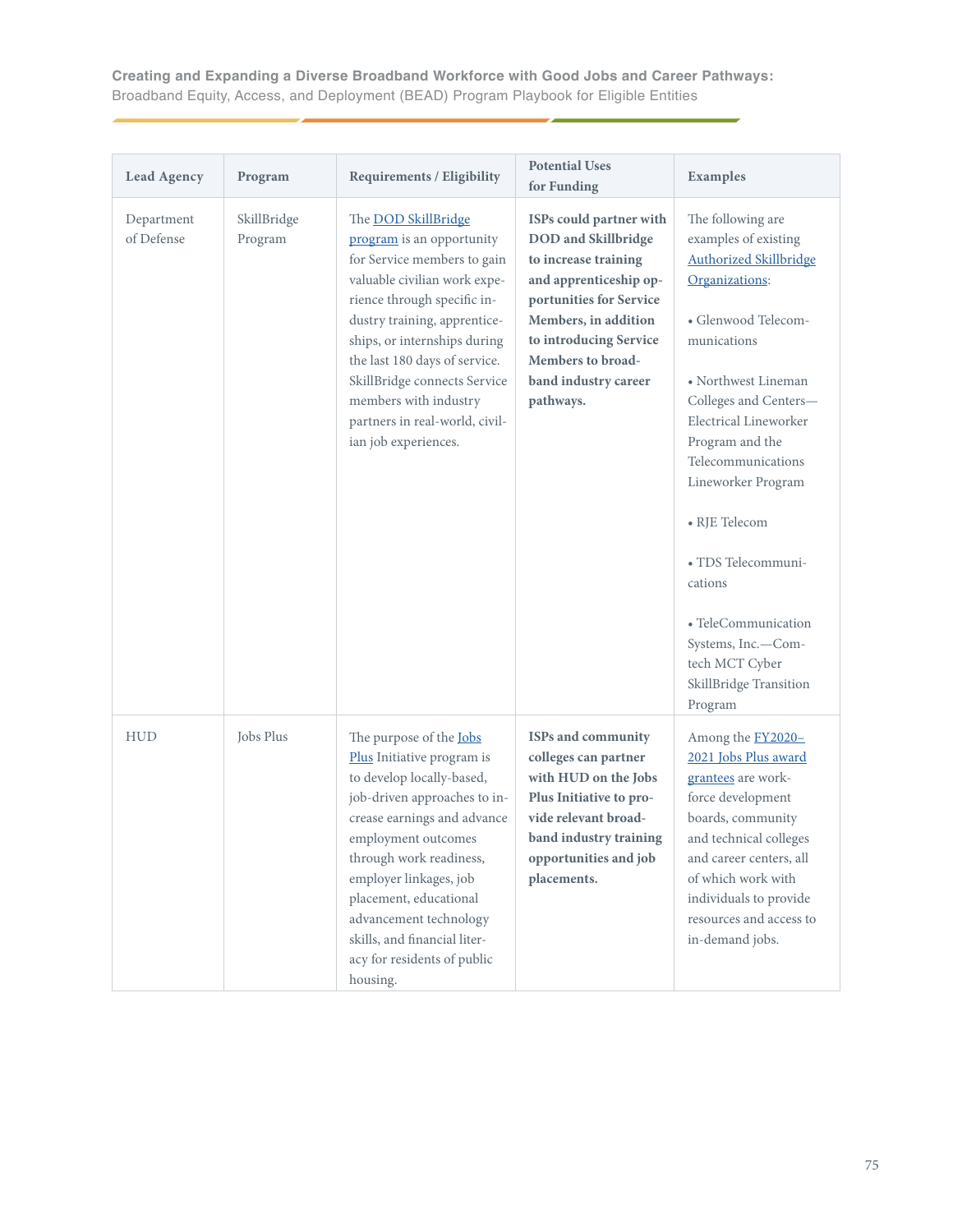| <b>Lead Agency</b> | Program                                            | <b>Requirements / Eligibility</b>                                                                                                                                                                                                                                                                                                                                                                                                                                                                                                                                                                                                | <b>Potential Uses</b><br>for Funding                                                                                                                                                                                                  | Examples                                                                                                                                                                                                                                                                                                                                                                              |
|--------------------|----------------------------------------------------|----------------------------------------------------------------------------------------------------------------------------------------------------------------------------------------------------------------------------------------------------------------------------------------------------------------------------------------------------------------------------------------------------------------------------------------------------------------------------------------------------------------------------------------------------------------------------------------------------------------------------------|---------------------------------------------------------------------------------------------------------------------------------------------------------------------------------------------------------------------------------------|---------------------------------------------------------------------------------------------------------------------------------------------------------------------------------------------------------------------------------------------------------------------------------------------------------------------------------------------------------------------------------------|
| <b>USDA</b>        | <b>SNAP</b><br>Employment<br>and Training<br>(E&T) | The SNAP E&T program<br>helps SNAP participants<br>gain skills and find work<br>that moves them forward<br>to self-sufficiency. Through<br>SNAP E&T, SNAP partici-<br>pants have access to training<br>and support services to<br>help them enter or move<br>up in the workforce. These<br>programs also help reduce<br>barriers to work by provid-<br>ing support services-such<br>as transportation and<br>childcare-as participants<br>prepare for and obtain<br>employment. Each state is<br>required to operate a SNAP<br>E&T program and receives<br>federal funding annually to<br>operate and administer the<br>program. | ISPs could leverage the<br><b>SNAP E&amp;T program</b><br>as well as the SNAP<br>to Skills program to<br>increase awareness<br>of broadband career<br>opportunities as well as<br>increase access to rele-<br>vant training programs. | The SNAP To Skills<br>(S2S) program con-<br>nects participants with<br>training opportunities,<br>as well as programs<br>that offer certificates<br>and credentials. In the<br>past, S2S has partnered<br>with community and<br>technical colleges to<br>give participants access<br>to short-term training<br>programs, like a me-<br>chanics program with<br>an HVAC certification. |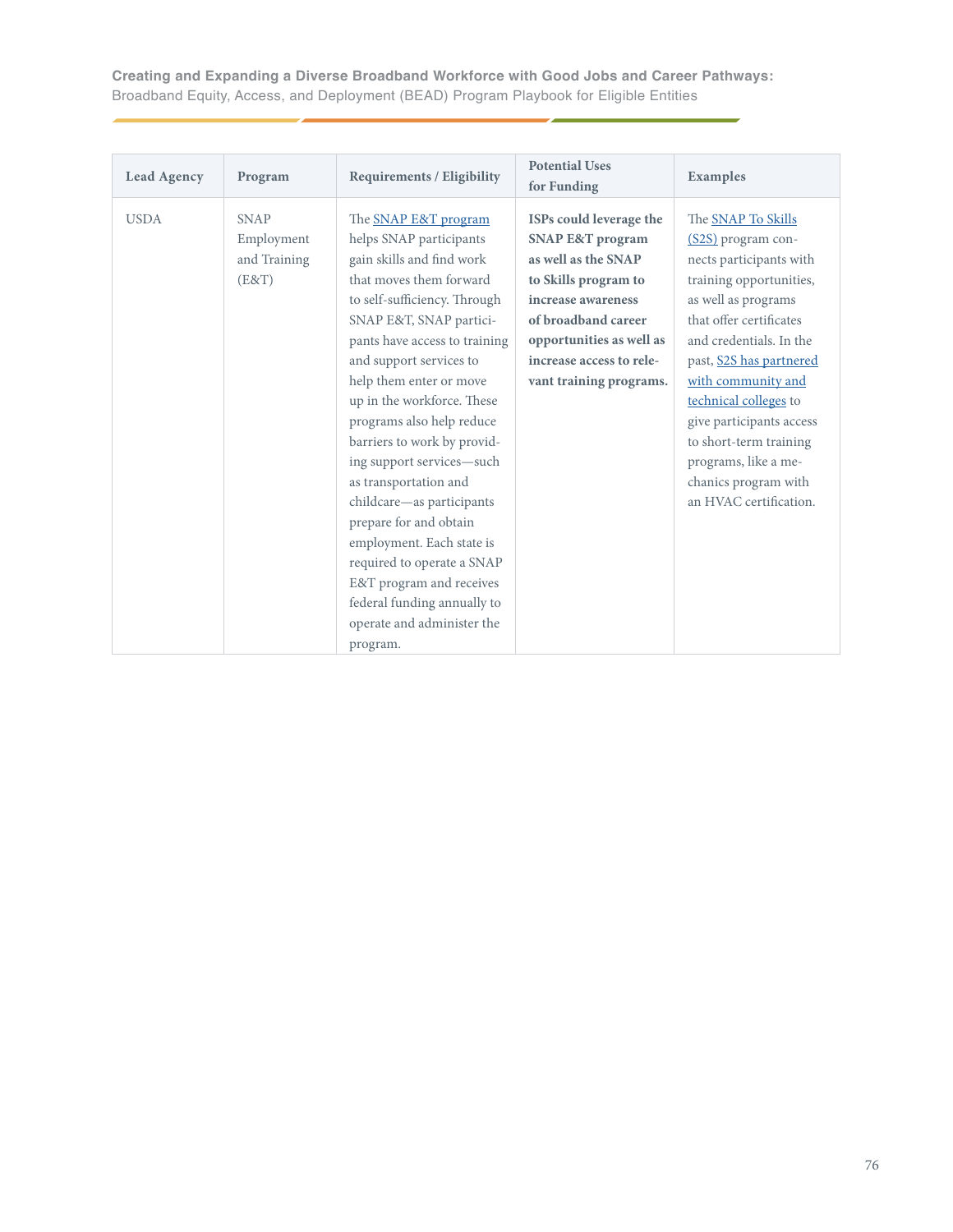## **E. Report Authors and Advisors**

- Jay Altman (America Achieves)
- Molly Dillon (America Achieves)
- Cyrus Garrett (America Achieves)
- Joanna Mikulski (America Achieves)
- Jon Schnur (America Achieves)
- Jacques Steinberg (America Achieves)
- Ann Lichter (AL Strategies LLC)
- Alex Kelley (Rural Innovation Strategies, Inc)
- Mark Rembert (Center on Rural Innovation)
- Kyle McEneaney (Schmidt Futures)
- Ian Veidenheimer (Schmidt Futures)

## **F. Stakeholders Consulted**

The material in this report reflects the views of the authors only, after a significant research process and a number of stakeholder conversations. Nothing written in the report should be attributed directly to the organizations below, however the report's authors thank all the stakeholders for their valuable and generous insight, including but not limited to:

- [Center on Rural Innovation](https://ruralinnovation.us)
- [Chamber of Commerce Foundation](https://www.uschamberfoundation.org)
- [Cognizant Foundation](https://www.cognizantusfoundation.org)
- **[Comcast](https://www.xfinity.com/overview)**
- [Communications Workers of America](https://cwa-union.org)
- [Emsi Burning Glass](https://www.economicmodeling.com)
- [EnerTribe](https://www.enertribe.com)
- [Fiber Broadband Association](https://www.fiberbroadband.org)
- [Flume Internet](https://www.flumeinternet.com)
- [Hudson Valley Wireless](https://www.hvwisp.com)
- [Land of Sky Regional Council \(North Carolina\)](http://www.landofsky.org)
- [The Marconi Society & Arizona State University](https://www.marconisociety.org)
- [Markle Foundation](https://markle.org)
- **[Microsoft](https://www.microsoft.com/en-us/?ql=2)**
- **[Mission Wisconsin](https://mission-wisconsin.com)**
- [National Governors Association](https://www.nga.org)
- [NCTA—The Rural Broadband Association](https://www.ntca.org)
- [Northwood Technical College](https://www.northwoodtech.edu)
- [The Pew Charitable Trusts](https://www.pewtrusts.org/en/)
- [Schmidt Futures](https://www.schmidtfutures.com)
- State of Louisiana-Office of Broadband Development and Connectivity
- State of Mississippi-Broadband Expansion and Accessibility of Mississippi (BEAM) Office